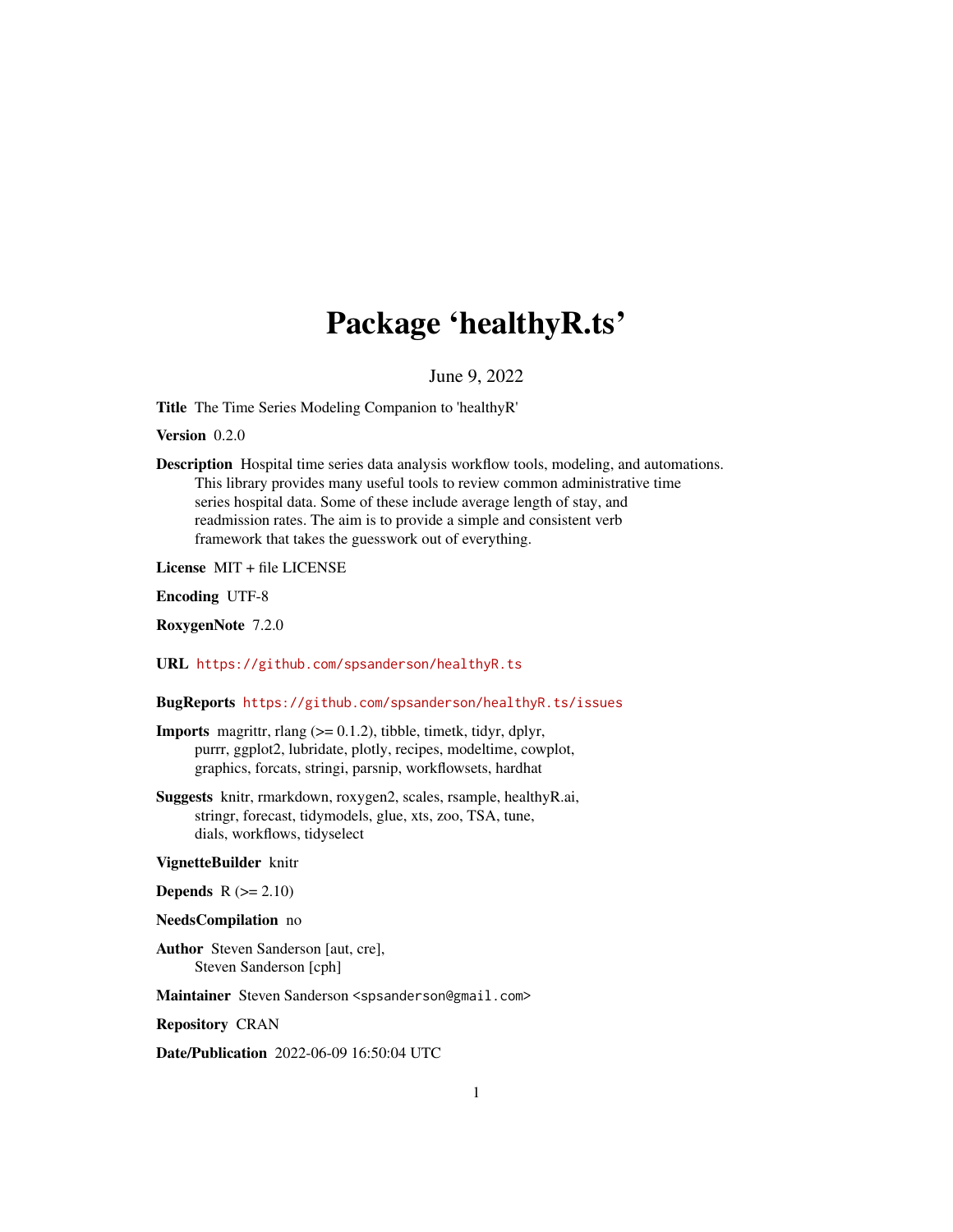# R topics documented:

|                                                                                                                        | 3              |
|------------------------------------------------------------------------------------------------------------------------|----------------|
|                                                                                                                        | 5              |
|                                                                                                                        | 6              |
|                                                                                                                        | $\overline{7}$ |
|                                                                                                                        | 9              |
|                                                                                                                        | 11             |
| $ts_acceleration_augment \dots \dots \dots \dots \dots \dots \dots \dots \dots \dots \dots \dots \dots \dots$          | 13             |
|                                                                                                                        | 14             |
|                                                                                                                        | 15             |
|                                                                                                                        | 17             |
|                                                                                                                        | 19             |
|                                                                                                                        | 21             |
|                                                                                                                        | 23             |
| $ts_auto_glmnet \dots \dots \dots \dots \dots \dots \dots \dots \dots \dots \dots \dots \dots \dots \dots \dots \dots$ | 26             |
|                                                                                                                        | 28             |
|                                                                                                                        | 30             |
|                                                                                                                        | 32             |
|                                                                                                                        | 34             |
|                                                                                                                        | 36             |
|                                                                                                                        | 38             |
|                                                                                                                        |                |
|                                                                                                                        |                |
|                                                                                                                        |                |
|                                                                                                                        |                |
|                                                                                                                        | 49             |
|                                                                                                                        | 51             |
|                                                                                                                        | 52             |
|                                                                                                                        | 54             |
|                                                                                                                        | 56             |
|                                                                                                                        | 58             |
|                                                                                                                        | 59             |
|                                                                                                                        |                |
|                                                                                                                        |                |
|                                                                                                                        |                |
|                                                                                                                        |                |
|                                                                                                                        | 70             |
|                                                                                                                        | 72             |
|                                                                                                                        | 73             |
|                                                                                                                        | 75             |
| $ts\_random\_walk\_ggplot\_layers \ldots \ldots \ldots \ldots \ldots \ldots \ldots \ldots \ldots$                      | 76             |
|                                                                                                                        | 77             |
|                                                                                                                        | 78             |
|                                                                                                                        | 78             |
|                                                                                                                        | 80             |
|                                                                                                                        | 81             |
|                                                                                                                        | 83             |
|                                                                                                                        |                |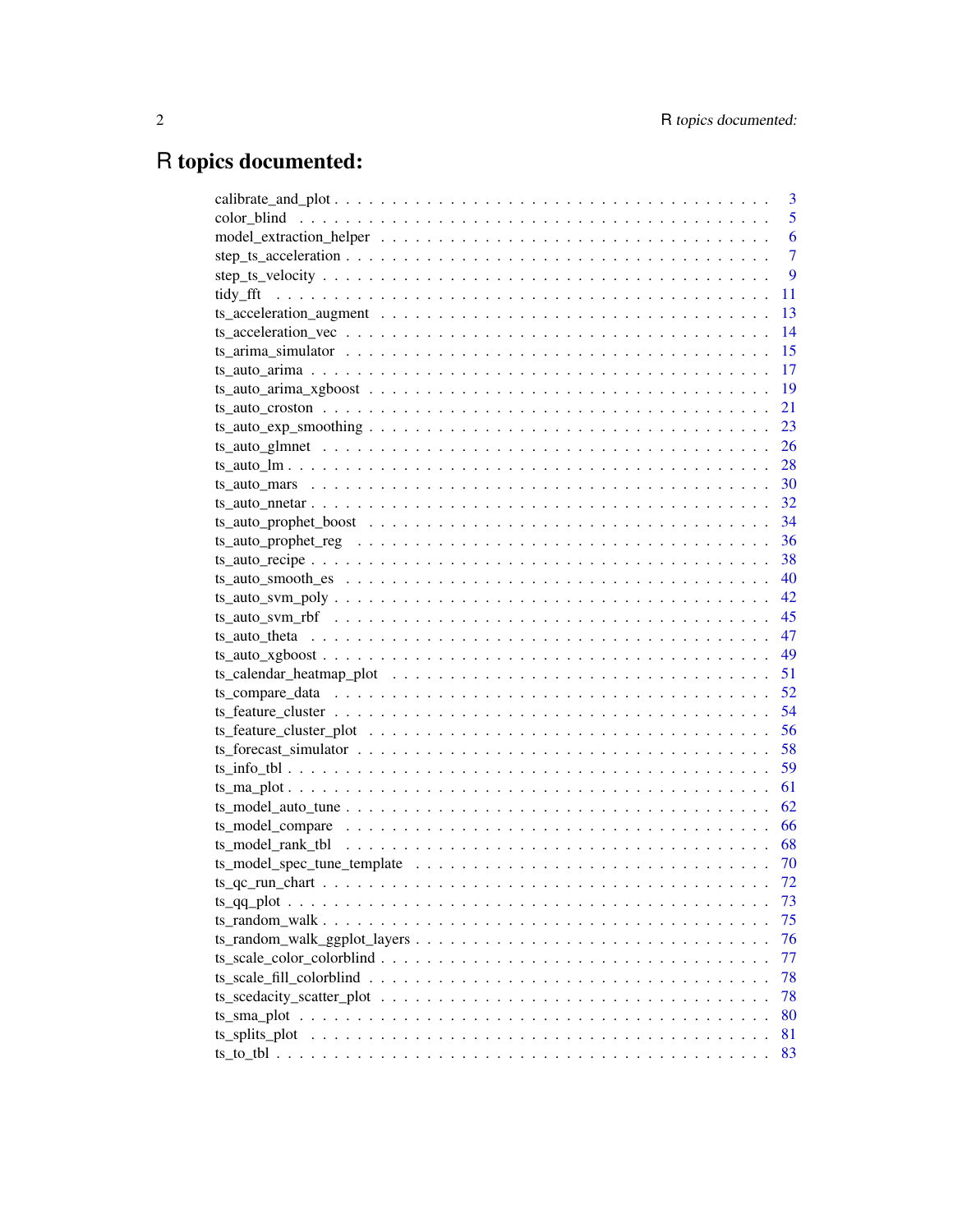<span id="page-2-0"></span>

|       | ts_velocity_augment $\dots \dots \dots \dots \dots \dots \dots \dots \dots \dots \dots \dots \dots \dots \dots \dots \dots \$ |     |
|-------|-------------------------------------------------------------------------------------------------------------------------------|-----|
|       |                                                                                                                               |     |
|       |                                                                                                                               |     |
|       |                                                                                                                               |     |
|       |                                                                                                                               |     |
|       |                                                                                                                               |     |
|       |                                                                                                                               |     |
|       |                                                                                                                               |     |
|       |                                                                                                                               |     |
|       |                                                                                                                               |     |
|       |                                                                                                                               |     |
|       |                                                                                                                               |     |
| Index |                                                                                                                               | 106 |

# <span id="page-2-1"></span>calibrate\_and\_plot *Helper function - Calibrate and Plot*

# Description

This function is a helper function. It will take in a set of workflows and then perform the modeltime::modeltime\_calibrate and [modeltime::plot\\_modeltime\\_forecast\(\)](#page-0-0).

#### Usage

```
calibrate_and_plot(
  ...,
  .type = "testing",
  .splits_obj,
  .data,
  .print_info = TRUE,
  .interactive = FALSE
\mathcal{L}
```
#### Arguments

| $\cdots$     | The workflow(s) you want to add to the function.                                                         |
|--------------|----------------------------------------------------------------------------------------------------------|
| .type        | Either the training (splits) or testing (splits) data.                                                   |
| .splits_obj  | The splits object.                                                                                       |
| .data        | The full data set.                                                                                       |
| .print_info  | The default is TRUE and will print out the calibration accuracy tibble and the<br>resulting plotly plot. |
| .interactive | The defaults is FALSE. This controls if a forecast plot is interactive or not via<br>plotly.             |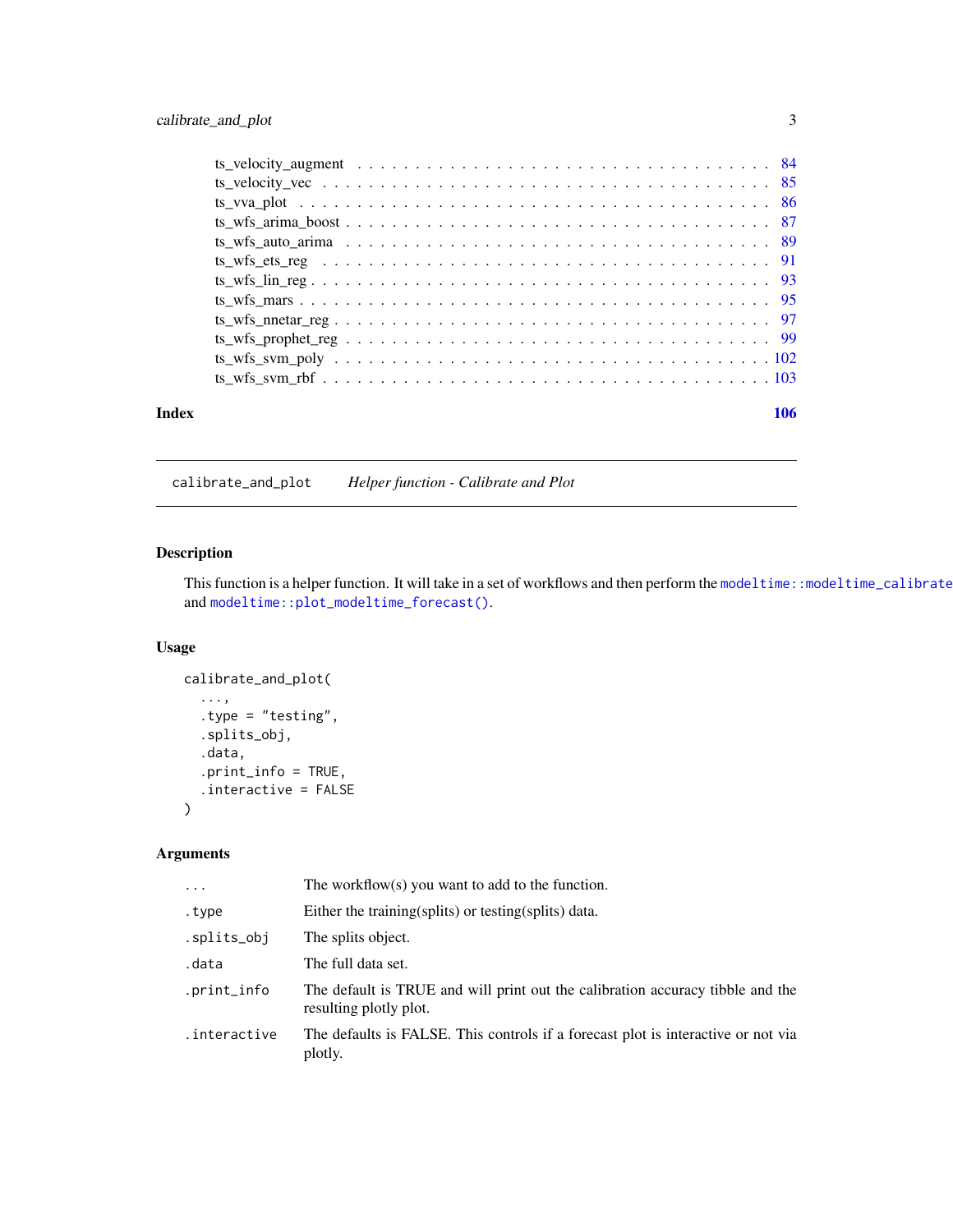#### Details

This function expects to take in workflows fitted with training data.

#### Value

The original time series, the simulated values and a some plots

#### Author(s)

Steven P. Sanderson II, MPH

#### See Also

```
Other Utility: model_extraction_helper(), ts_info_tbl(), ts_model_compare(), ts_model_rank_tbl(),
ts_qq_plot(), ts_scedacity_scatter_plot(), ts_to_tbl()
```

```
## Not run:
suppressPackageStartupMessages(library(timetk))
suppressPackageStartupMessages(library(dplyr))
suppressPackageStartupMessages(library(recipes))
suppressPackageStartupMessages(library(rsample))
suppressPackageStartupMessages(library(parsnip))
suppressPackageStartupMessages(library(workflows))
data <- ts_to_tbl(AirPassengers) %>%
  select(-index)
splits <- timetk::time_series_split(
  data
  , date_col
  , assess = 12
  , skip = 3, cumulative = TRUE
\mathcal{L}rec_obj <- recipe(value ~ ., data = training(splits))
model_spec <- linear_reg(
  mode = "regression"
   , penalty = 0.1, mixture = 0.5) %>%
   set_engine("lm")
wflw <- workflow() %>%
   add_recipe(rec_obj) %>%
   add_model(model_spec) %>%
   fit(training(splits))
output <- calibrate_and_plot(
```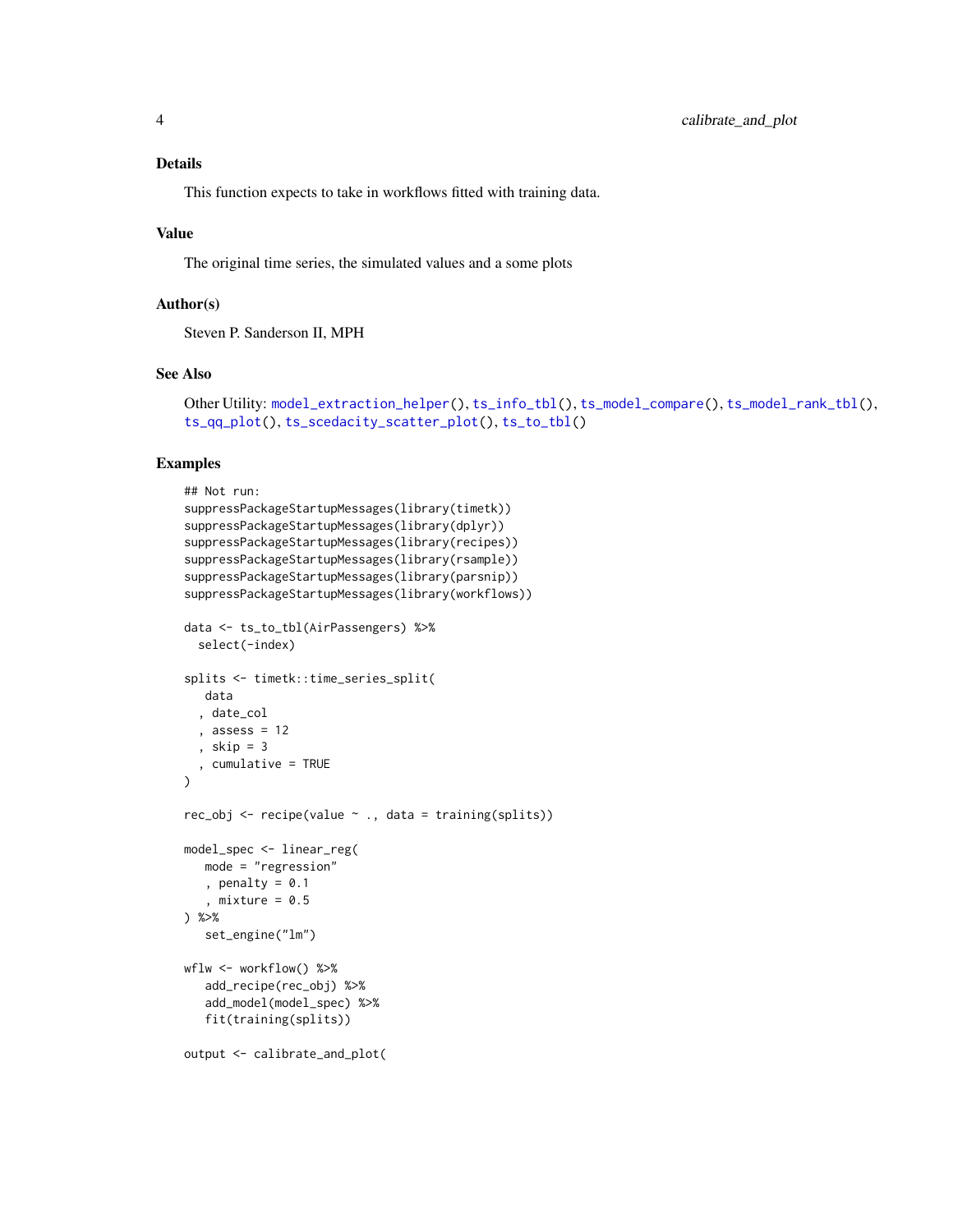# <span id="page-4-0"></span>color\_blind 5

```
wflw
 , .type = "training"
 , .splits_obj = splits
 , .data = data
 , .print_info = FALSE
 , .interactive = FALSE
\mathcal{L}
```
## End(Not run)

# color\_blind *Provide Colorblind Compliant Colors*

# Description

8 Hex RGB color definitions suitable for charts for colorblind people.

#### Usage

color\_blind()

#### Details

This function is used in others in order to help render plots for those that are color blind.

#### Value

A vector of 8 Hex RGB definitions.

# Author(s)

Steven P. Sanderson II, MPH

# Examples

color\_blind()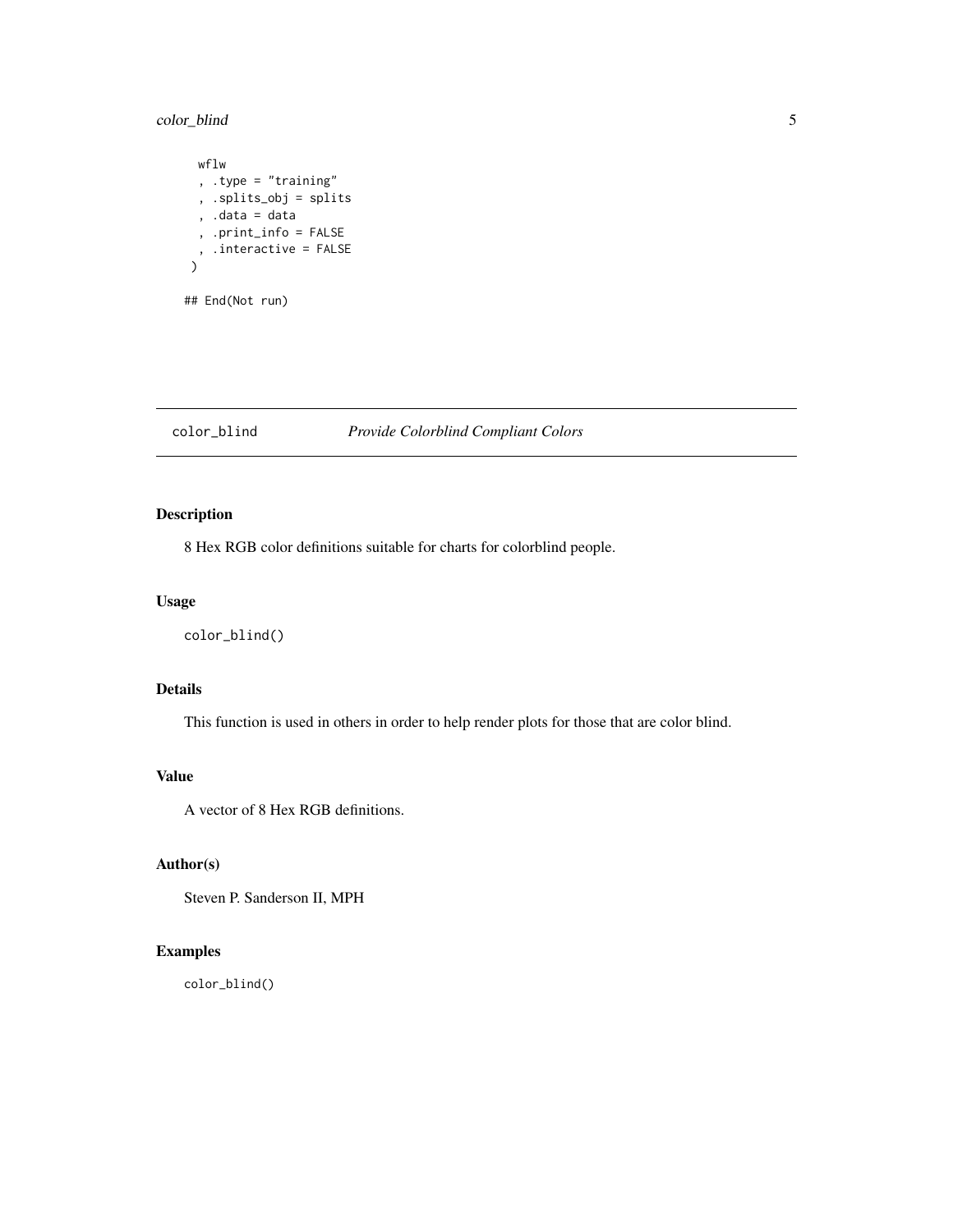<span id="page-5-1"></span><span id="page-5-0"></span>model\_extraction\_helper

*Model Method Extraction Helper*

#### Description

This takes in a model fit and returns the method of the fit object.

#### Usage

```
model_extraction_helper(.fit_object)
```
#### **Arguments**

.fit\_object A time-series fitted model

## Details

Currently supports forecasting model of one of the following from the forecast package:

- [Arima](#page-0-0)
- [auto.arima](#page-0-0)
- [ets](#page-0-0)
- [nnetar](#page-0-0)
- workflow fitted models.

#### Value

A model description

#### Author(s)

Steven P. Sanderson II, MPH

## See Also

```
Other Utility: calibrate_and_plot(), ts_info_tbl(), ts_model_compare(), ts_model_rank_tbl(),
ts_qq_plot(), ts_scedacity_scatter_plot(), ts_to_tbl()
```
# Examples

# NOT RUN ## Not run: suppressPackageStartupMessages(library(forecast))

# Create a model fit\_arima <- auto.arima(AirPassengers)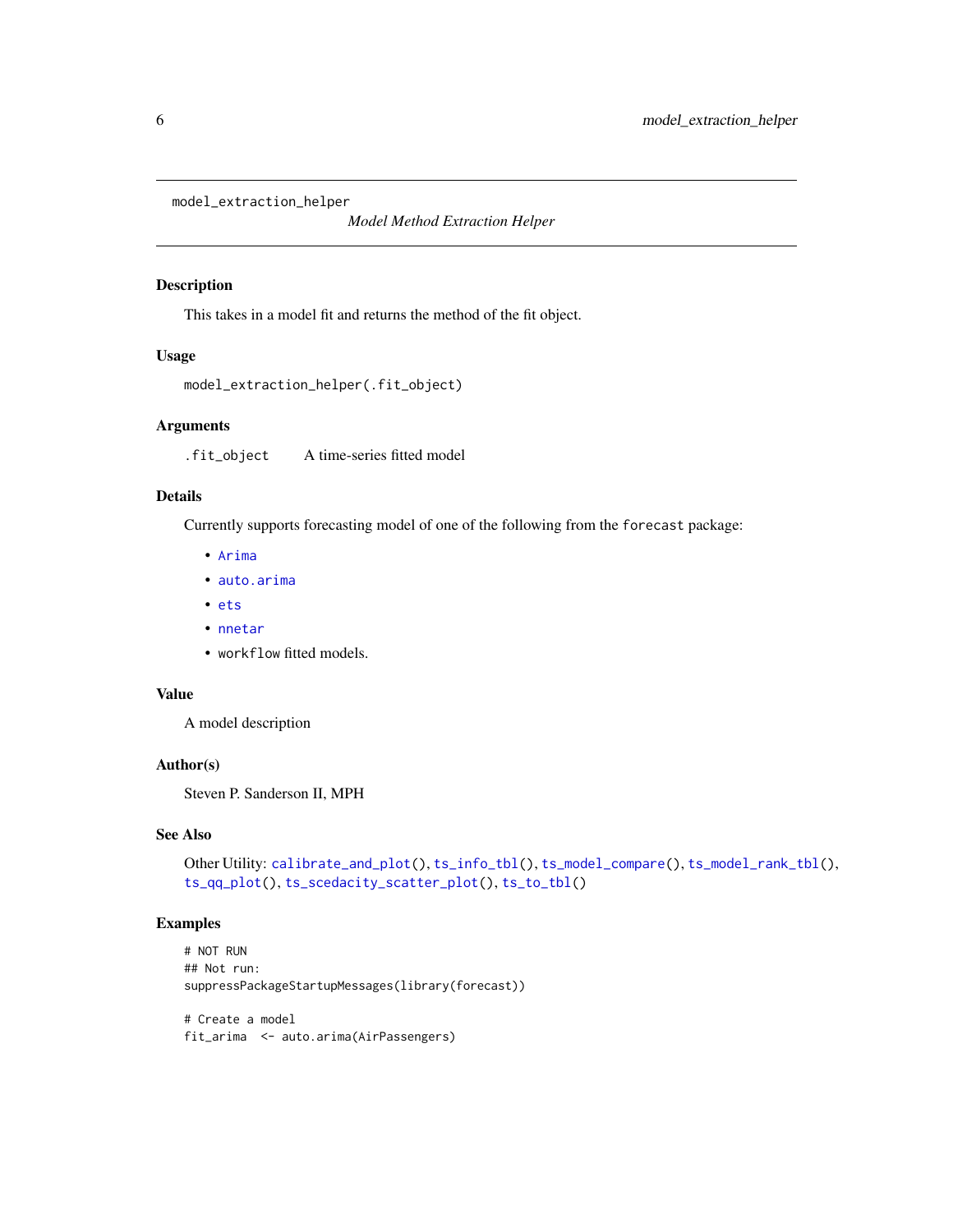```
model_extraction_helper(fit_arima)
```
## End(Not run)

<span id="page-6-1"></span>step\_ts\_acceleration *Recipes Time Series Acceleration Generator*

# Description

step\_ts\_acceleration creates a a *specification* of a recipe step that will convert numeric data into from a time series into its acceleration.

# Usage

```
step_ts_acceleration(
 recipe,
  ...,
 role = "predictor",
 trained = FALSE,
 columns = NULL,
 skip = FALSE,
  id = rand_id("ts_acceleration")
)
```
# Arguments

| recipe  | A recipe object. The step will be added to the sequence of operations for this<br>recipe.                                                                                                                                                                                                                                                                                  |
|---------|----------------------------------------------------------------------------------------------------------------------------------------------------------------------------------------------------------------------------------------------------------------------------------------------------------------------------------------------------------------------------|
|         | One or more selector functions to choose which variables that will be used to<br>create the new variables. The selected variables should have class numer ic                                                                                                                                                                                                               |
| role    | For model terms created by this step, what analysis role should they be as-<br>signed?. By default, the function assumes that the new variable columns created<br>by the original variables will be used as predictors in a model.                                                                                                                                         |
| trained | A logical to indicate if the quantities for preprocessing have been estimated.                                                                                                                                                                                                                                                                                             |
| columns | A character string of variables that will be used as inputs. This field is a place-<br>holder and will be populated once recipes::prep() is used.                                                                                                                                                                                                                          |
| skip    | A logical. Should the step be skipped when the recipe is baked by bake.recipe()?<br>While all operations are baked when prep.recipe() is run, some operations may<br>not be able to be conducted on new data (e.g. processing the outcome vari-<br>able(s)). Care should be taken when using $skip = TRUE$ as it may affect the<br>computations for subsequent operations. |
| id      | A character string that is unique to this step to identify it.                                                                                                                                                                                                                                                                                                             |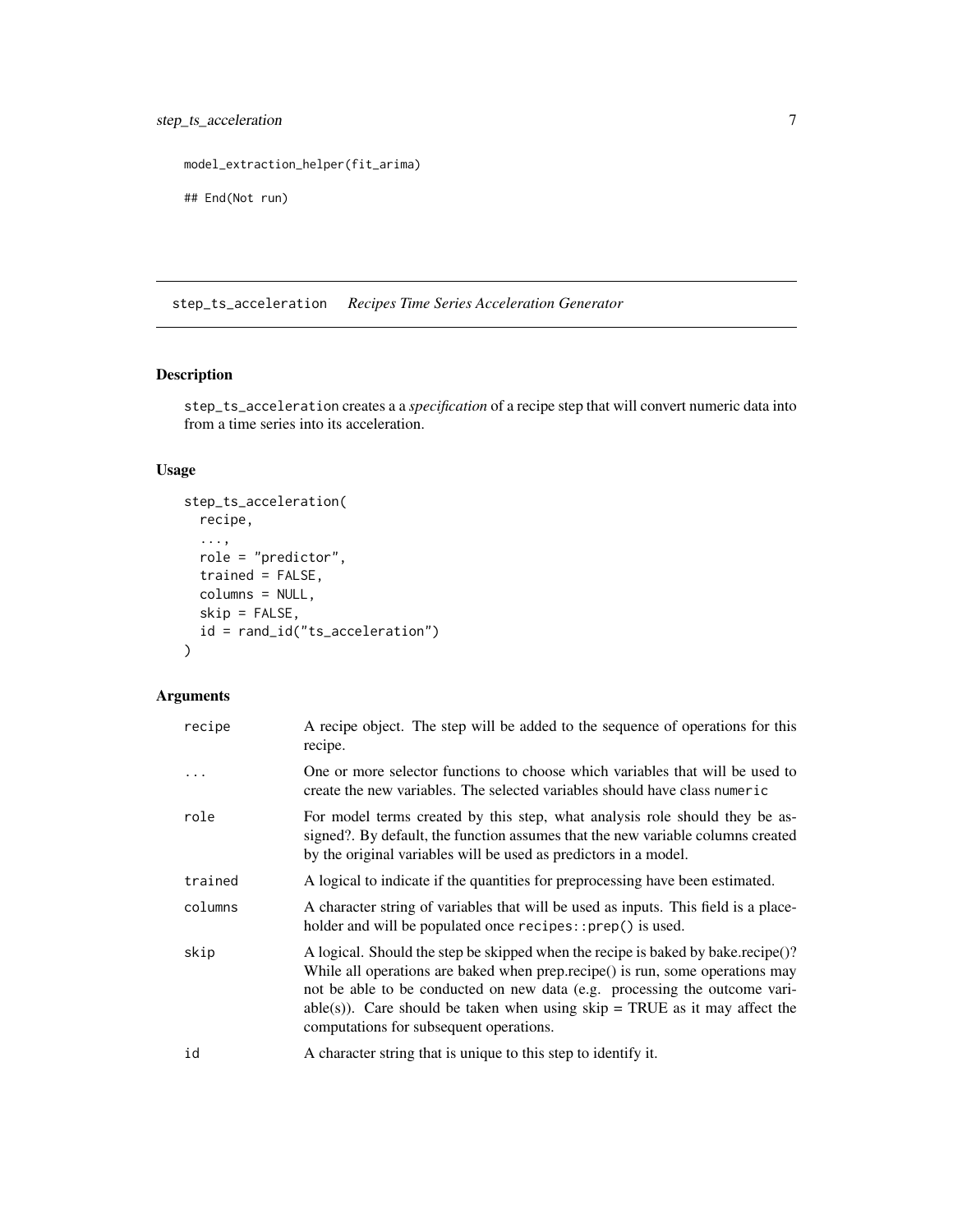#### Details

Numeric Variables Unlike other steps, step\_ts\_acceleration does not remove the original numeric variables. [recipes::step\\_rm\(\)](#page-0-0) can be used for this purpose.

#### Value

For step\_ts\_acceleration, an updated version of recipe with the new step added to the sequence of existing steps (if any).

Main Recipe Functions:

- recipes::recipe()
- recipes::prep()
- recipes::bake()

#### See Also

Other Recipes: [step\\_ts\\_velocity\(](#page-8-1))

```
suppressPackageStartupMessages(library(dplyr))
suppressPackageStartupMessages(library(recipes))
len\_out = 10
by\_unit = "month"
start_date = as.Date("2021-01-01")
data_tbl <- tibble(
 date_col = seq.Date(from = start_date, length.out = len_out, by = by_unit),
  a = rnorm(len_out),b = runif(len_out)\mathcal{L}# Create a recipe object
rec_obj <- recipe(a ~ ., data = data_tbl) %>%
  step_ts_acceleration(b)
# View the recipe object
rec_obj
# Prepare the recipe object
prep(rec_obj)
# Bake the recipe object - Adds the Time Series Signature
bake(prep(rec_obj), data_tbl)
rec_obj %>% prep() %>% juice()
```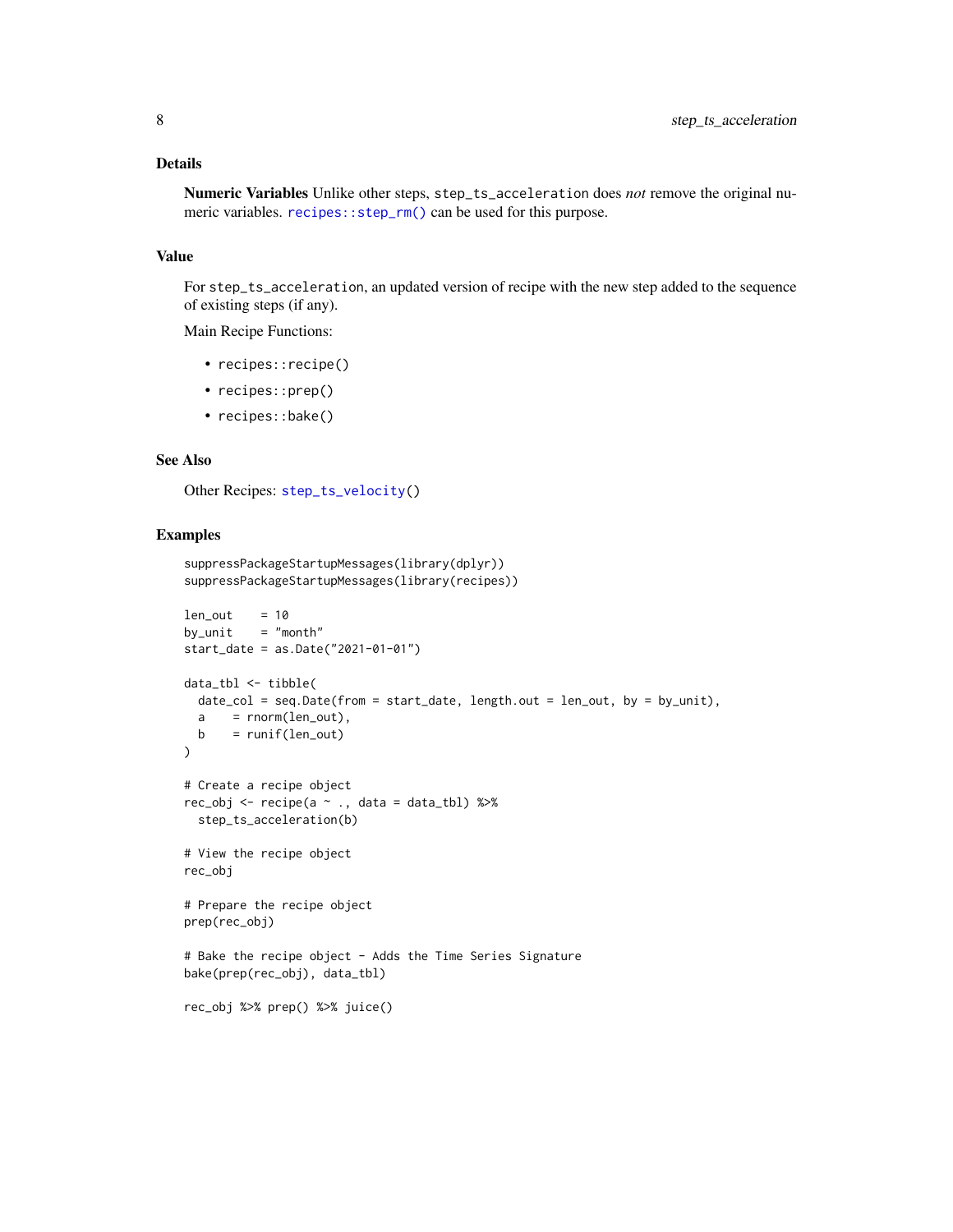<span id="page-8-1"></span><span id="page-8-0"></span>step\_ts\_velocity *Recipes Time Series velocity Generator*

# Description

step\_ts\_velocity creates a a *specification* of a recipe step that will convert numeric data into from a time series into its velocity.

#### Usage

```
step_ts_velocity(
 recipe,
  ...,
 role = "predictor",
  trained = FALSE,
 columns = NULL,
  skip = FALSE,
 id = rand_id("ts_velocity")
\mathcal{L}
```
# Arguments

| recipe  | A recipe object. The step will be added to the sequence of operations for this<br>recipe.                                                                                                                                                                                                                                                                                  |
|---------|----------------------------------------------------------------------------------------------------------------------------------------------------------------------------------------------------------------------------------------------------------------------------------------------------------------------------------------------------------------------------|
| .       | One or more selector functions to choose which variables that will be used to<br>create the new variables. The selected variables should have class numeric                                                                                                                                                                                                                |
| role    | For model terms created by this step, what analysis role should they be as-<br>signed?. By default, the function assumes that the new variable columns created<br>by the original variables will be used as predictors in a model.                                                                                                                                         |
| trained | A logical to indicate if the quantities for preprocessing have been estimated.                                                                                                                                                                                                                                                                                             |
| columns | A character string of variables that will be used as inputs. This field is a place-<br>holder and will be populated once recipes::prep() is used.                                                                                                                                                                                                                          |
| skip    | A logical. Should the step be skipped when the recipe is baked by bake.recipe()?<br>While all operations are baked when prep.recipe() is run, some operations may<br>not be able to be conducted on new data (e.g. processing the outcome vari-<br>able(s)). Care should be taken when using $skip = TRUE$ as it may affect the<br>computations for subsequent operations. |
| id      | A character string that is unique to this step to identify it.                                                                                                                                                                                                                                                                                                             |

# Details

Numeric Variables Unlike other steps, step\_ts\_velocity does *not* remove the original numeric variables. [recipes::step\\_rm\(\)](#page-0-0) can be used for this purpose.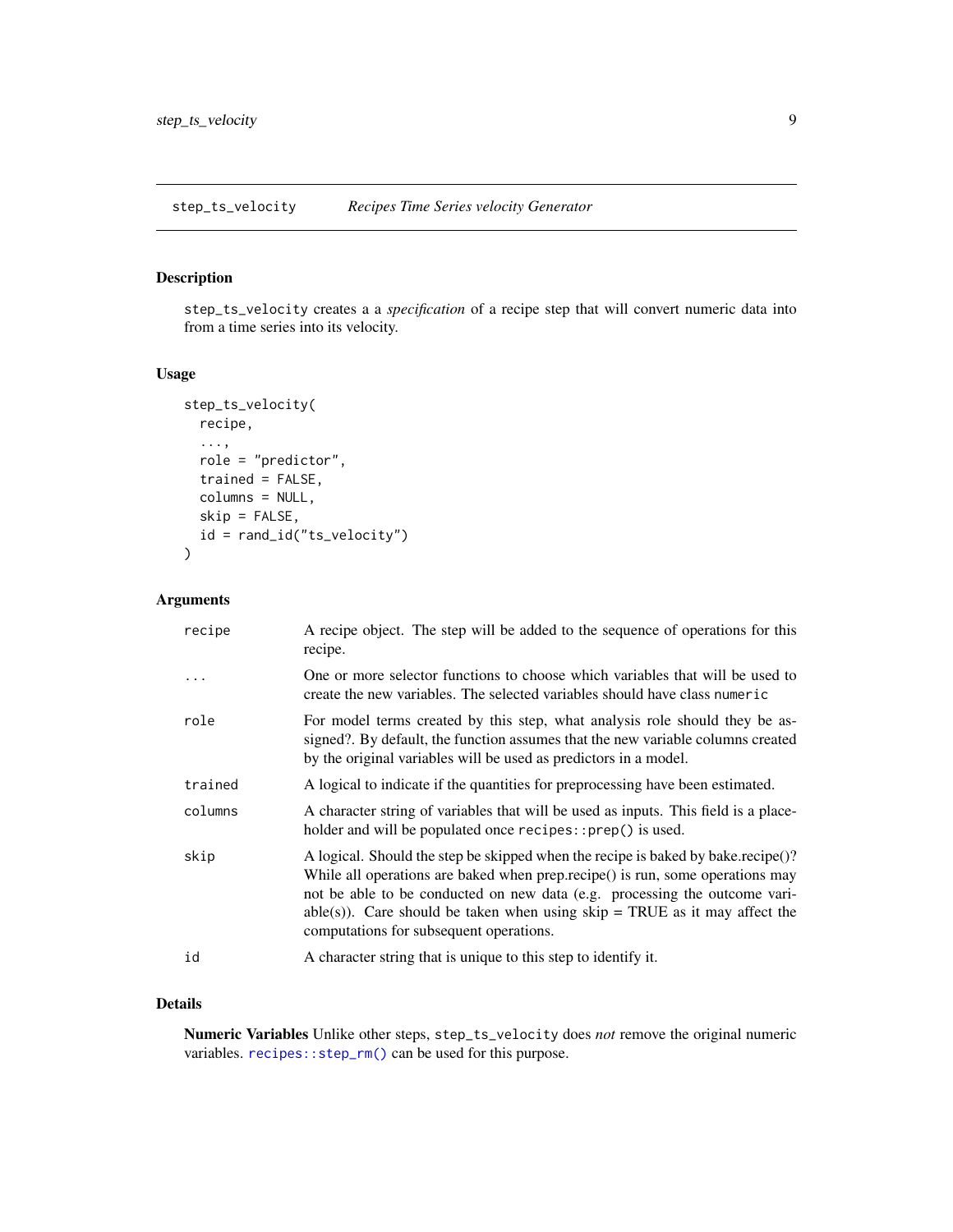#### Value

For step\_ts\_velocity, an updated version of recipe with the new step added to the sequence of existing steps (if any).

Main Recipe Functions:

- recipes::recipe()
- recipes::prep()
- recipes::bake()

# See Also

Other Recipes: [step\\_ts\\_acceleration\(](#page-6-1))

```
suppressPackageStartupMessages(library(dplyr))
suppressPackageStartupMessages(library(recipes))
len\_out = 10
by\_unit = "month"
start_date = as.Date("2021-01-01")
data_tbl <- tibble(
 date_col = seq.Date(from = start_date, length.out = len_out, by = by_unit),
 a = rnorm(len_out),b = runif(len_out)\mathcal{L}# Create a recipe object
rec_obj <- recipe(a ~ ., data = data_tbl) %>%
  step_ts_velocity(b)
# View the recipe object
rec_obj
# Prepare the recipe object
prep(rec_obj)
# Bake the recipe object - Adds the Time Series Signature
bake(prep(rec_obj), data_tbl)
rec_obj %>% prep() %>% juice()
```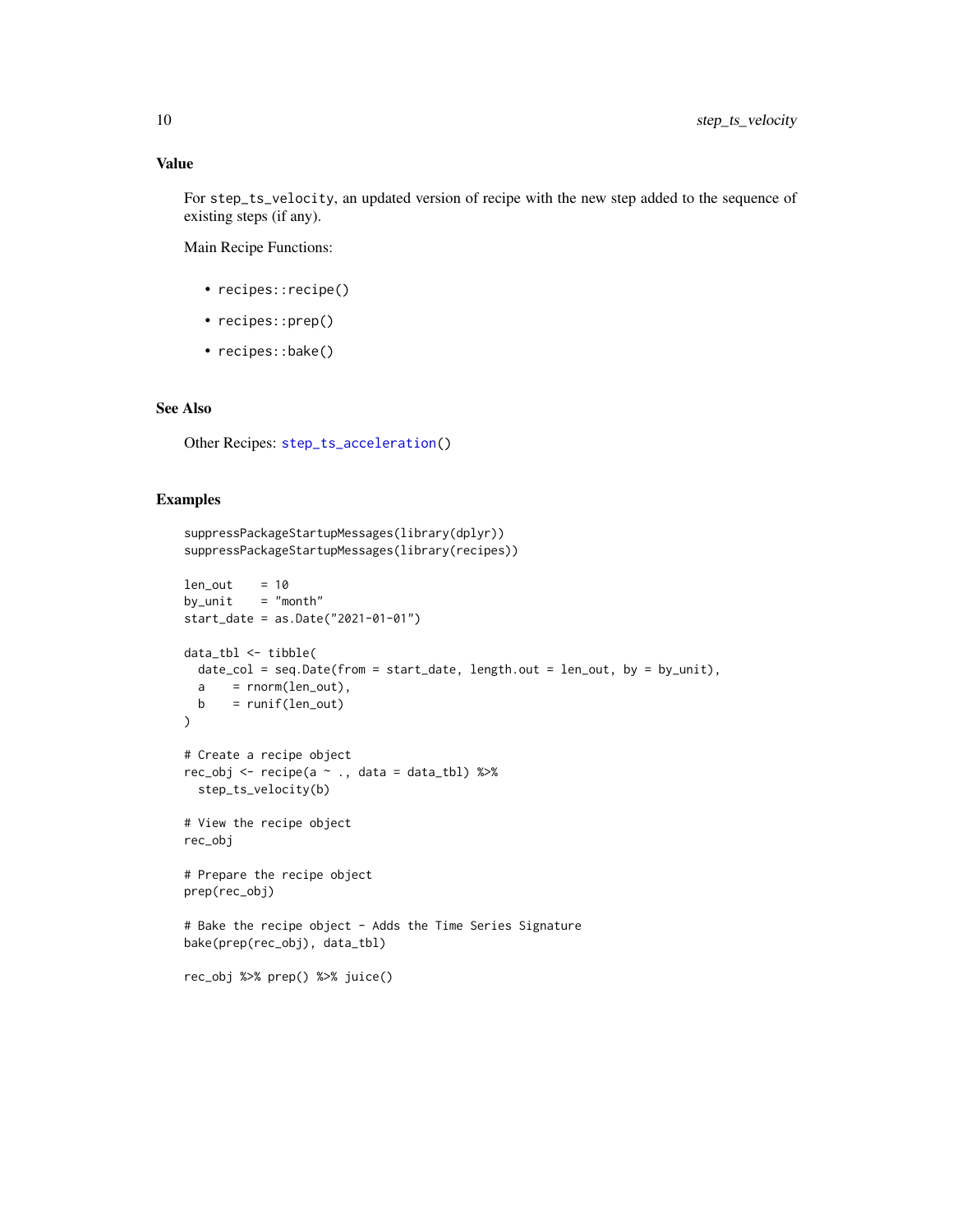<span id="page-10-0"></span>

# Description

Perform an fft using [stats::fft\(\)](#page-0-0) and return a tidier style output list with plots.

#### Usage

```
tidy_fft(
  .data,
  .date_col,
  .value_col,
  .frequency = 12L,
  .harmonics = 1L,
  .upsampling = 10L
\mathcal{L}
```
# Arguments

| .data       | The data.frame/tibble you will pass for analysis.      |
|-------------|--------------------------------------------------------|
| .date_col   | The column that holds the date.                        |
| .value_col  | The column that holds the data to be analyzed.         |
| .frequency  | The frequency of the data, $12 =$ monthly for example. |
| .harmonics  | How many harmonic waves do you want to produce.        |
| .upsampling | The up sampling of the time series.                    |

#### Details

This function will perform a few different things, but primarily it will compute the Fast Discrete Fourier Transform (FFT) using [stats::fft\(\)](#page-0-0). The formula is given as:

$$
y[h] = sum_{k=1}^n z[k] * exp(-2 * pi * 1i * (k - 1) * (h - 1)/n)
$$

There are many items returned inside of a list invisibly. There are four primary categories of data returned in the list. Below are the primary categories and the items inside of them.

# data:

- 1. data
- 2. error\_data
- 3. input\_vector
- 4. maximum\_harmonic\_tbl
- 5. differenced\_value\_tbl
- 6. dff\_tbl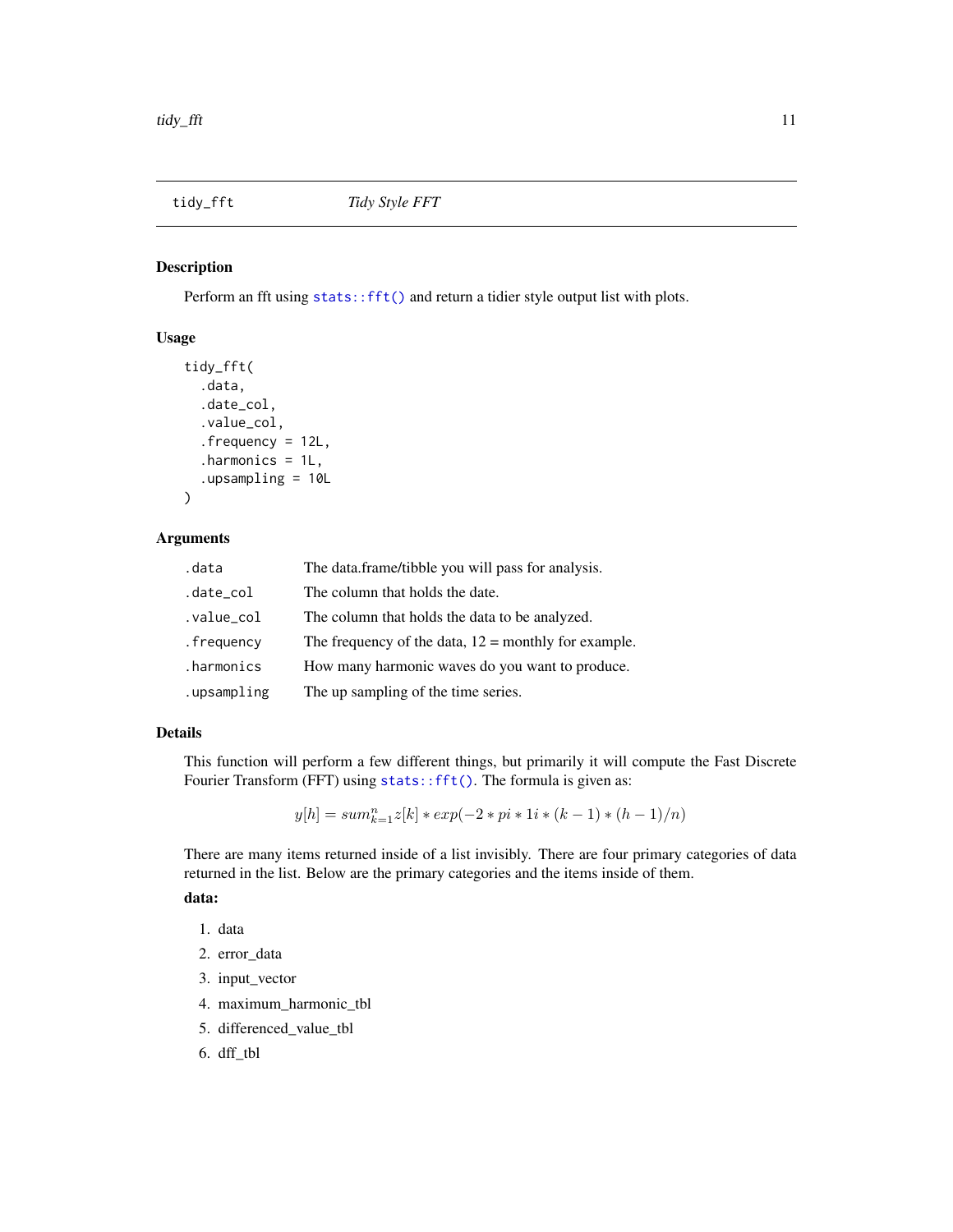7. ts\_obj

#### plots:

- 1. harmonic\_plot
- 2. diff\_plot
- 3. max\_har\_plot
- 4. harmonic\_plotly
- 5. max\_har\_plotly

# parameters:

- 1. harmonics
- 2. upsampling
- 3. start\_date
- 4. end\_date
- 5. freq

# model:

- 1. m
- 2. harmonic\_obj
- 3. harmonic\_model
- 4. model\_summary

# Value

A list object returned invisibly.

# Author(s)

Steven P. Sanderson II, MPH

```
suppressPackageStartupMessages(library(dplyr))
```

```
data_tbl <- AirPassengers %>%
  ts_to_tbl() %>%
  select(-index)
a \leftarrow \text{tidy\_fft}data = data_tbl,.value_col = value,
  .date_col = date_col,
  .harmonics = 3,
  .frequency = 12
\mathcal{L}
```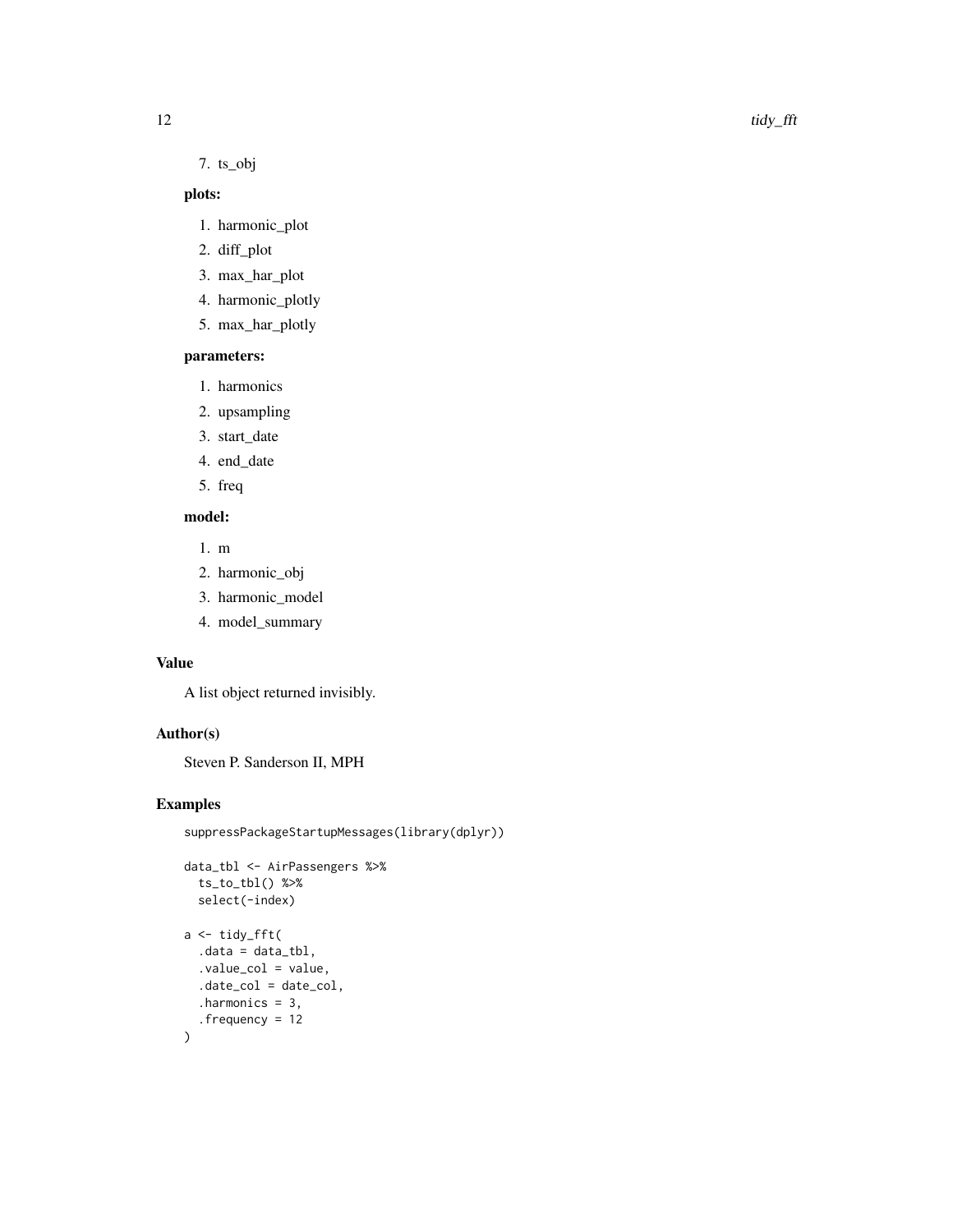<span id="page-12-0"></span>a\$plots\$max\_har\_plot a\$plots\$harmonic\_plot

<span id="page-12-1"></span>ts\_acceleration\_augment

*Augment Function Acceleration*

#### Description

Takes a numeric vector and will return the acceleration of that vector.

#### Usage

```
ts_acceleration_augment(.data, .value, .names = "auto")
```
# Arguments

| .data  | The data being passed that will be augmented by the function.                |
|--------|------------------------------------------------------------------------------|
| value. | This is passed $r$ lang::enquo() to capture the vectors you want to augment. |
| .names | The default is "auto"                                                        |

#### Details

Takes a numeric vector and will return the acceleration of that vector. The acceleration of a time series is computed by taking the second difference, so

$$
(x_t - x_t 1) - (x_t - x_t 1)_t 1
$$

This function is intended to be used on its own in order to add columns to a tibble.

#### Value

A augmented tibble

# Author(s)

Steven P. Sanderson II, MPH

#### See Also

Other Augment Function: [ts\\_velocity\\_augment\(](#page-83-1))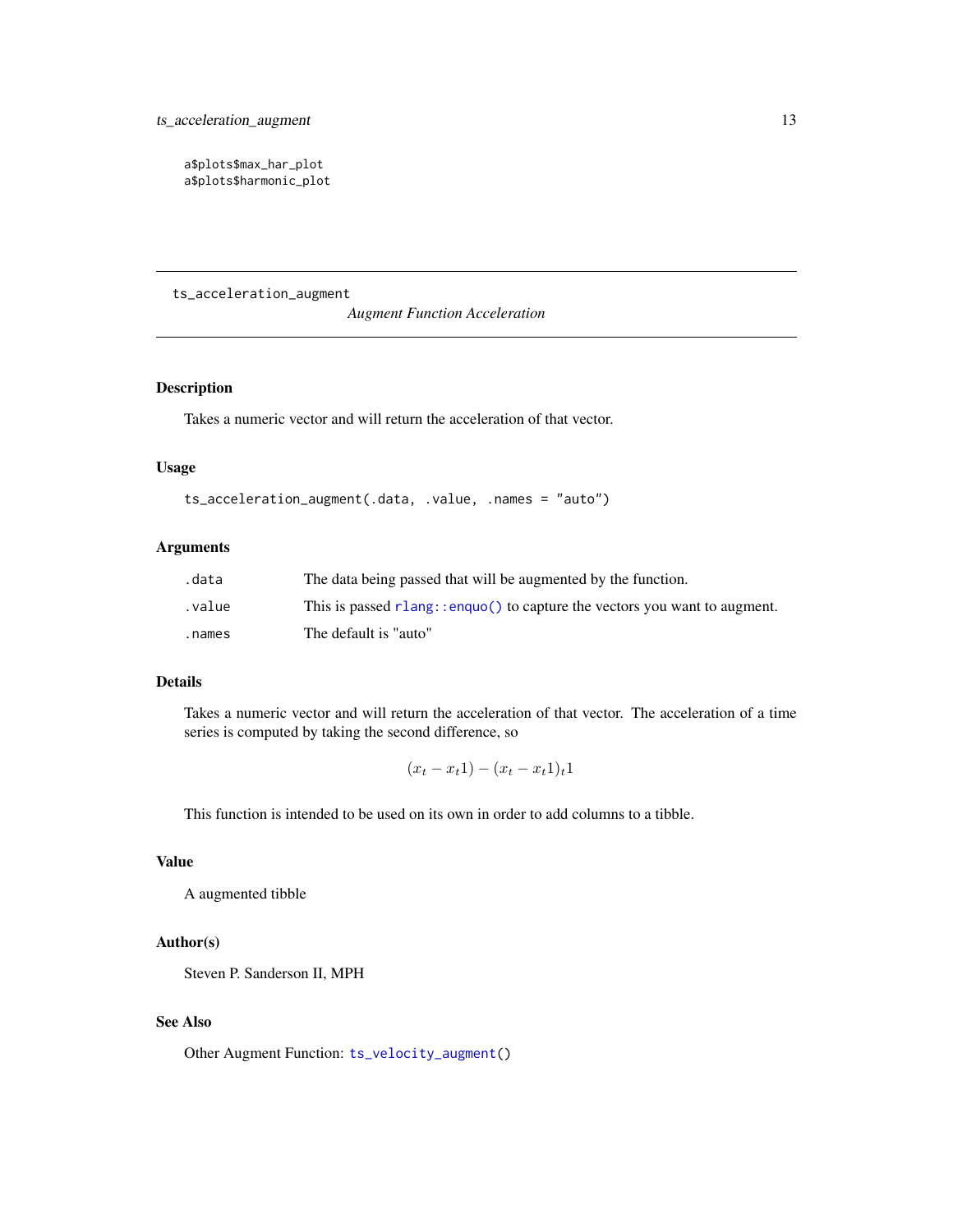#### Examples

```
suppressPackageStartupMessages(library(dplyr))
```

```
len\_out = 10
by_unit = "month"start_date = as.Date("2021-01-01")
data_tbl <- tibble(
 date_col = seq.Date(from = start_date, length.out = len_out, by = by_unit),
 a = rnorm(len_out),b = runif(len_out))
ts_acceleration_augment(data_tbl, b)
```
ts\_acceleration\_vec *Vector Function Time Series Acceleration*

#### Description

Takes a numeric vector and will return the acceleration of that vector.

#### Usage

```
ts_acceleration_vec(.x)
```
#### Arguments

.x A numeric vector

#### Details

Takes a numeric vector and will return the acceleration of that vector. The acceleration of a time series is computed by taking the second difference, so

$$
(x_t - x_t 1) - (x_t - x_t 1)_t 1
$$

This function can be used on it's own. It is also the basis for the function [ts\\_acceleration\\_augment\(\)](#page-12-1).

# Value

A numeric vector

#### Author(s)

Steven P. Sanderson II, MPH

<span id="page-13-0"></span>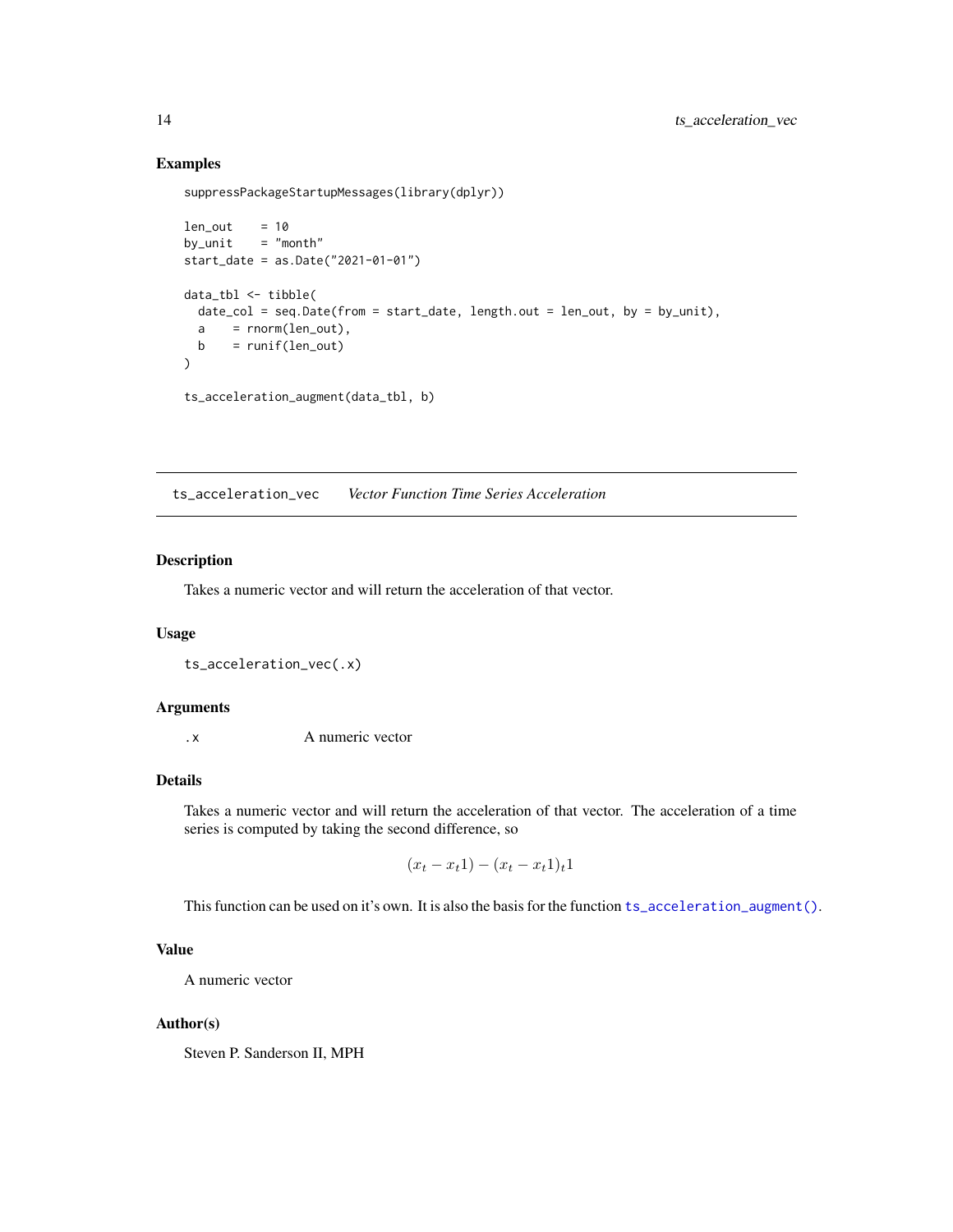<span id="page-14-0"></span>ts\_arima\_simulator 15

#### See Also

Other Vector Function: [ts\\_velocity\\_vec\(](#page-84-1))

#### Examples

```
suppressPackageStartupMessages(library(dplyr))
```

```
len\_out = 25
by\_unit = "month"
start_date = as.Date("2021-01-01")
data_tbl <- tibble(
  date\_col = seq.DataFrame(from = start_data, length.out = len_out, by = by_unit),a = rnorm(len_out),b = runif(len_out))
vec_1 <- ts_acceleration_vec(data_tbl$b)
plot(data_tbl$b)
lines(data_tbl$b)
lines(vec_1, col = "blue")
```
ts\_arima\_simulator *Simulate ARIMA Model*

#### Description

Returns a list output of any n simulations of a user specified ARIMA model. The function returns a list object with two sections:

- data
- plots

The data section of the output contains the following:

- simulation time series object (ts format)
- simulation\_time\_series\_output (mts format)
- simulations\_tbl (simulation\_time\_series\_object in a tibble)
- simulations\_median\_value\_tbl (contains the [stats::median\(\)](#page-0-0) value of the simulated data)

The plots section of the output contains the following:

- static\_plot The ggplot2 plot
- plotly\_plot The plotly plot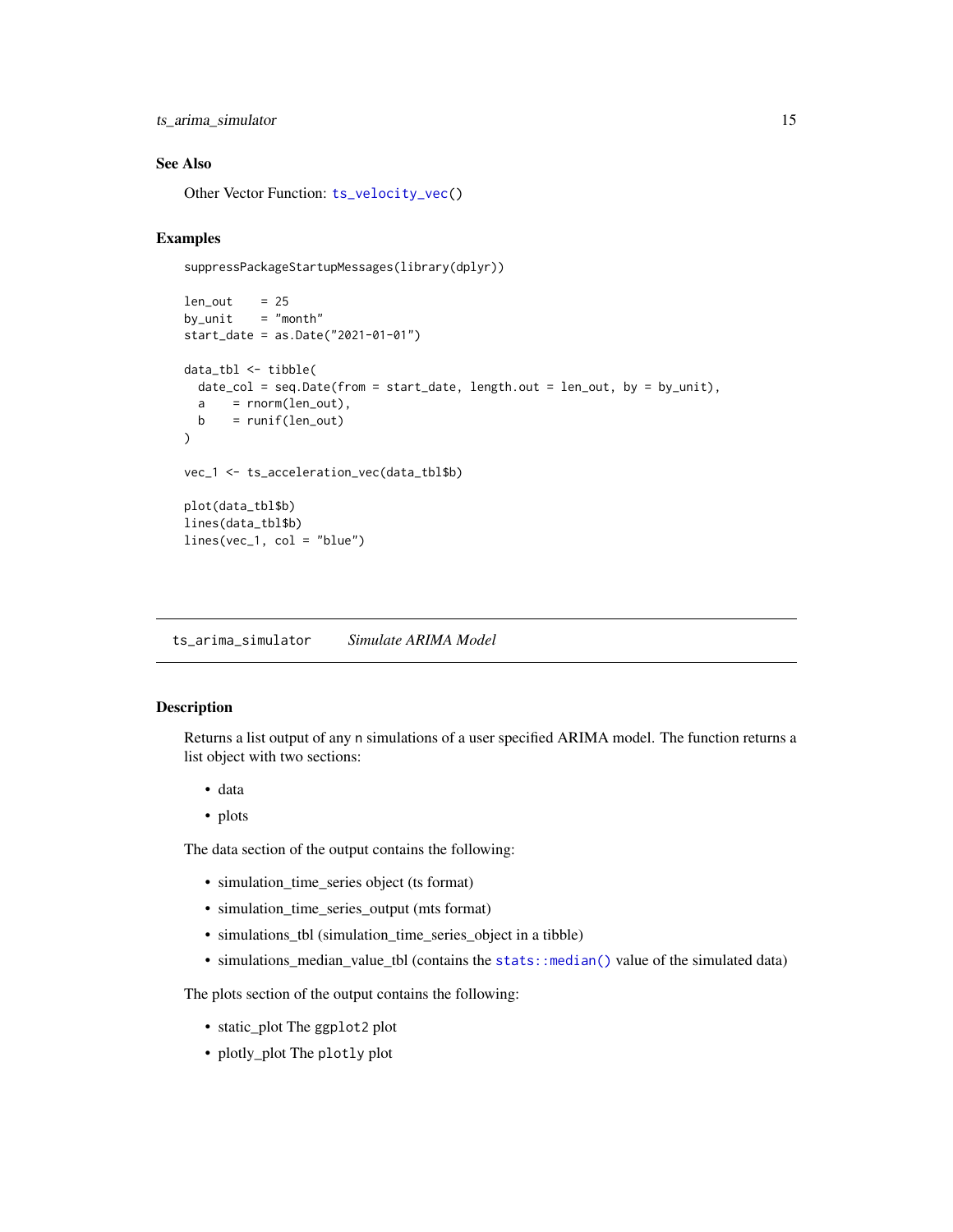# Usage

```
ts_arima_simulator(
  .n = 100,
  .num_sims = 25,
  .order_p = 0,
  .order_d = 0,.order_q = 0,
  .ma = c(),
  .ar = c(),
  .sim_color = "steelblue",
  a1pha = 0.05,
  .size = 1,...
\mathcal{L}
```
#### Arguments

| . n        | The number of points to be simulated.                                 |
|------------|-----------------------------------------------------------------------|
| .num_sims  | The number of different simulations to be run.                        |
| .order_p   | The p value, the order of the AR term.                                |
| .order_d   | The d value, the number of differencing to make the series stationary |
| .order_g   | The q value, the order of the MA term.                                |
| .ma        | You can list the MA terms respectively if desired.                    |
| .ar        | You can list the AR terms respectively if desired.                    |
| .sim_color | The color of the lines for the simulated series.                      |
| .alpha     | The alpha component of the ggplot <sub>2</sub> and plotly lines.      |
| .size      | The size of the median line for the ggplot2                           |
| $\cdots$   | Any other additional arguments for stats::arima.sim                   |

#### Details

This function takes in a user specified arima model. The specification is passed to stats:: arima.sim()

## Value

A list object.

#### Author(s)

Steven P. Sanderson II, MPH

# See Also

<https://www.machinelearningplus.com/time-series/arima-model-time-series-forecasting-python/> Other Simulator: [ts\\_forecast\\_simulator\(](#page-57-1))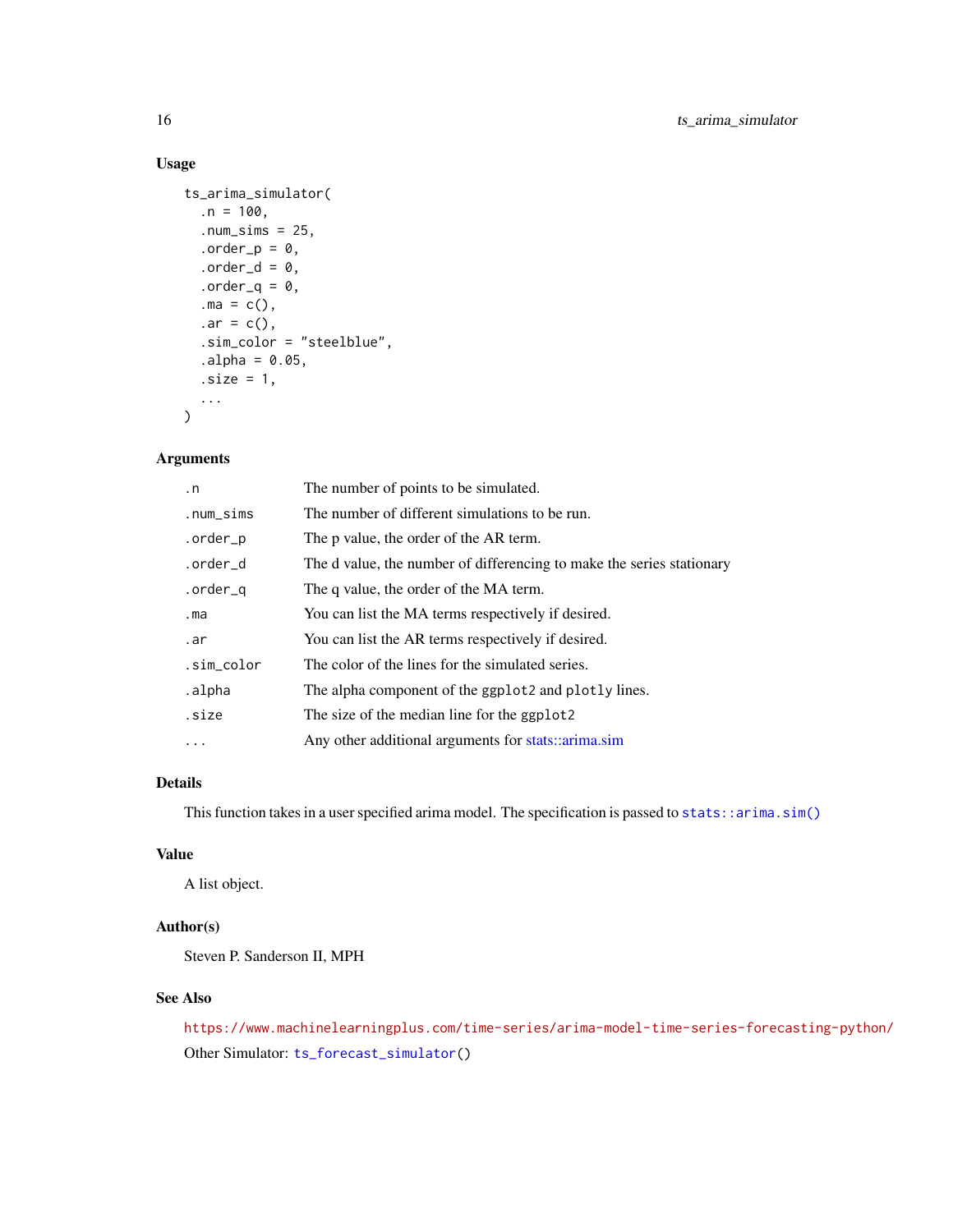<span id="page-16-0"></span>ts\_auto\_arima 17

# Examples

```
output <- ts_arima_simulator()
output$plots$static_plot
```
<span id="page-16-1"></span>ts\_auto\_arima *Boilerplate Workflow*

#### Description

This is a boilerplate function to create automatically the following:

- recipe
- model specification
- workflow
- tuned model (grid ect)
- calibration tibble and plot

# Usage

```
ts_auto_arima(
  .data,
  .date_col,
  .value_col,
  .formula,
  .rsamp_obj,
  .prefix = "ts_arima",
  .tune = TRUE,
  .grid_size = 10,
  .num_cores = 1,
  .cv_assess = 12,
  cv\_skip = 3,
  .cv_slice_limit = 6,
  .best_metric = "rmse",
  .bootstrap_final = FALSE
)
```
# Arguments

| .data      | The data being passed to the function. The time-series object. |
|------------|----------------------------------------------------------------|
| .date_col  | The column that holds the datetime.                            |
| .value_col | The column that has the value                                  |
| .formula   | The formula that is passed to the recipe like value $\sim$ .   |
| .rsamp_obj | The reample splits object                                      |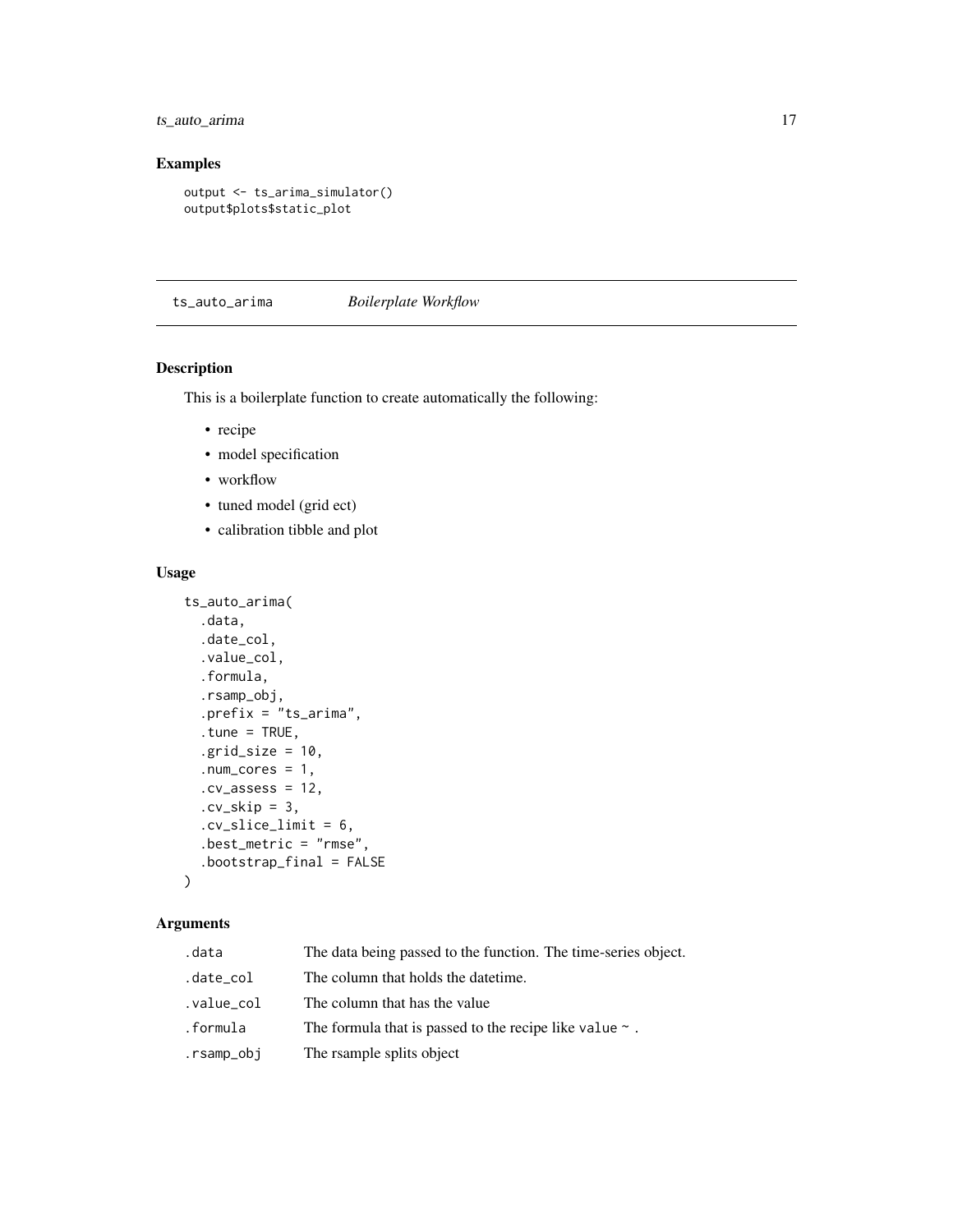| Default is ts_arima                                                      |
|--------------------------------------------------------------------------|
| Defaults to TRUE, this creates a tuning grid and tuned model.            |
| If tune is TRUE then the grid_size is the size of the tuning grid.       |
| How many cores do you want to use. Default is 1                          |
| How many observations for assess. See timethent time_series_cv()         |
| How many observations to skip. See timeth::time_series_cv()              |
| .cv_slice_limit                                                          |
| How many slices to return. See timetk:: time_series_cv()                 |
| Default is "rmse". See modeltime::default_forecast_accuracy_metric_set() |
| .bootstrap_final                                                         |
| Not yet implemented.                                                     |
|                                                                          |

# Details

This uses the modeltime::arima\_reg() with the engine set to arima

#### Value

A list

# Author(s)

Steven P. Sanderson II, MPH

# See Also

[https://business-science.github.io/modeltime/reference/arima\\_reg.html](https://business-science.github.io/modeltime/reference/arima_reg.html)

```
Other Boiler_Plate: ts_auto_arima_xgboost(), ts_auto_croston(), ts_auto_exp_smoothing(),
ts_auto_glmnet(), ts_auto_lm(), ts_auto_mars(), ts_auto_nnetar(), ts_auto_prophet_boost(),
ts_auto_prophet_reg(), ts_auto_smooth_es(), ts_auto_svm_poly(), ts_auto_svm_rbf(),
ts_auto_theta(), ts_auto_xgboost()
```

```
## Not run:
library(dplyr)
data <- AirPassengers %>%
  ts_to_tbl() %>%
  select(-index)
splits <- time_series_split(
  data
  , date_col
  , assess = 12
  , skip = 3
  , cumulative = TRUE
)
```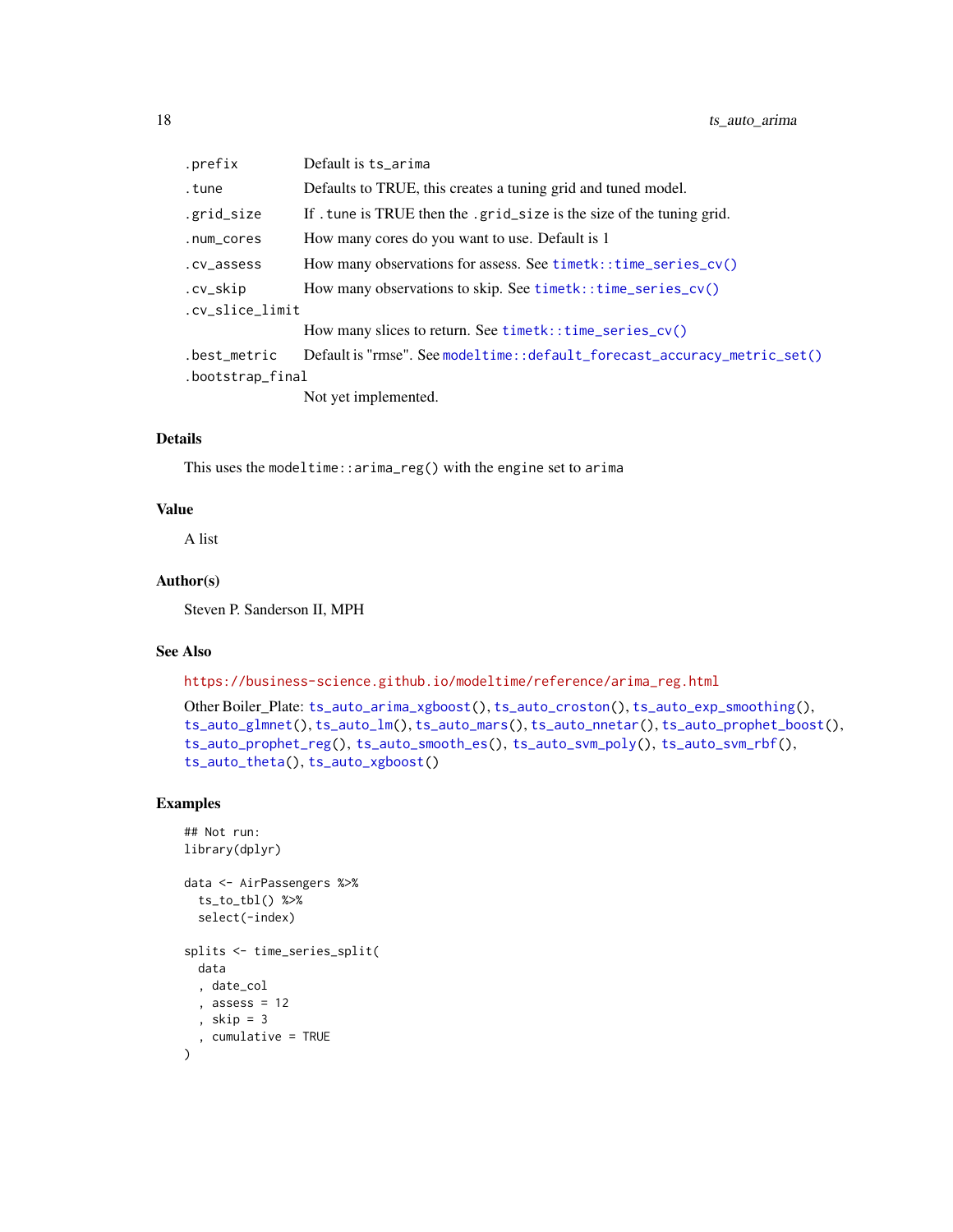```
ts_auto_arima <- ts_auto_arima(
  .data = data,
  .num_cores = 5,
  .date_col = date_col,
  .value_col = value,
  .rsamp_obj = splits,
  .formula = value \sim .,
  .grid_size = 20,
  .cv_slice_limit = 2
)
ts_auto_arima$recipe_info
## End(Not run)
```
<span id="page-18-1"></span>ts\_auto\_arima\_xgboost *Boilerplate Workflow*

# Description

This is a boilerplate function to create automatically the following:

- recipe
- model specification
- workflow
- tuned model (grid ect)
- calibration tibble and plot

# Usage

```
ts_auto_arima_xgboost(
  .data,
  .date_col,
  .value_col,
  .formula,
  .rsamp_obj,
  .prefix = "ts_arima_boost",
  .tune = TRUE,
  .grid_size = 10,
  .num_cores = 1,
  cv_assess = 12,
  cv_skip = 3,.cv_slice_limit = 6,
  .best_metric = "rmse",
  .bootstrap_final = FALSE
\mathcal{E}
```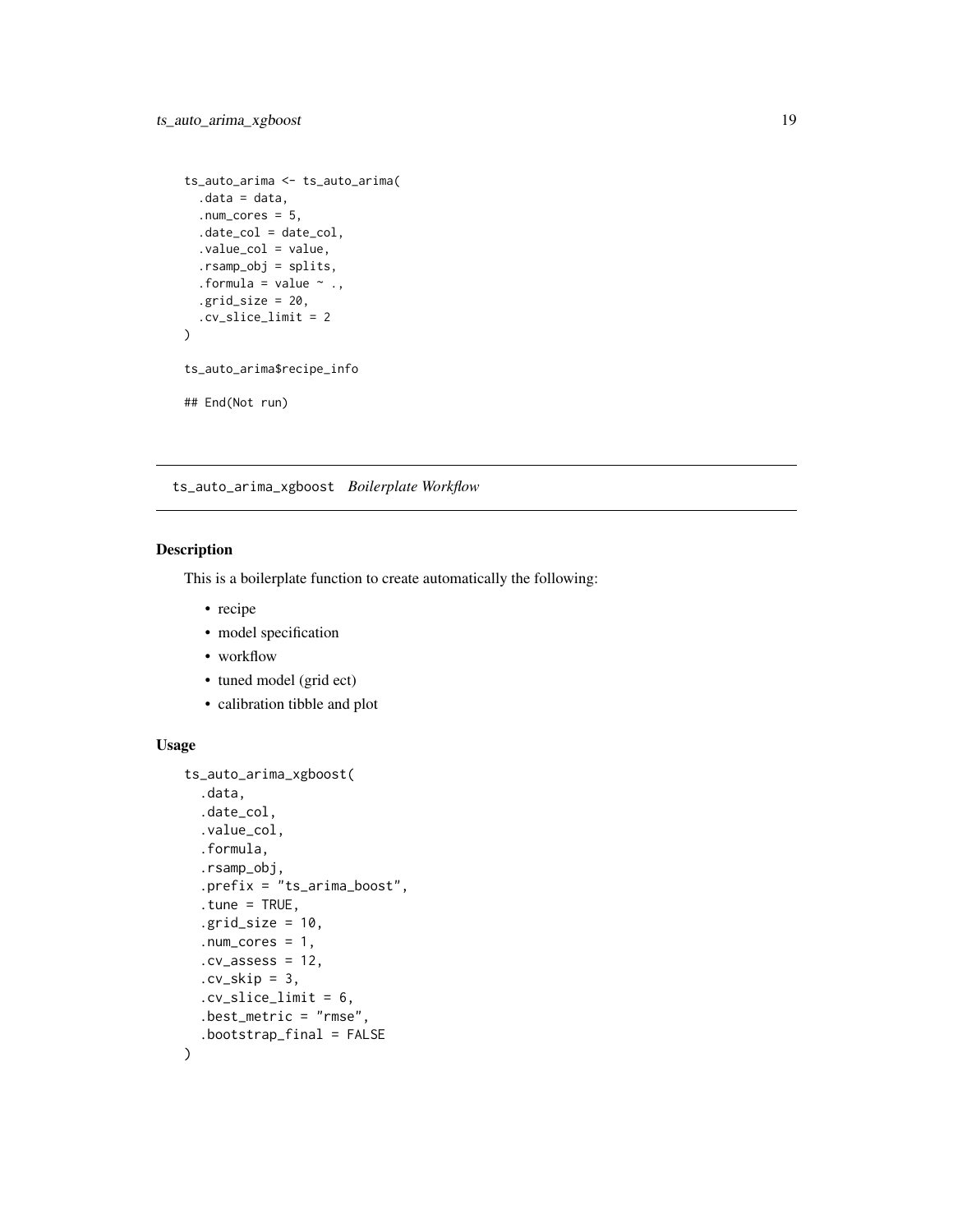# Arguments

| .data                            | The data being passed to the function. The time-series object.           |  |
|----------------------------------|--------------------------------------------------------------------------|--|
| .date_col                        | The column that holds the date time.                                     |  |
| .value_col                       | The column that has the value                                            |  |
| .formula                         | The formula that is passed to the recipe like value $\sim$ .             |  |
| .rsamp_obj                       | The rsample splits object                                                |  |
| .prefix                          | Default is ts_arima_boost                                                |  |
| .tune                            | Defaults to TRUE, this creates a tuning grid and tuned model.            |  |
| .grid_size                       | If . tune is TRUE then the .grid_size is the size of the tuning grid.    |  |
| .num_cores                       | How many cores do you want to use. Default is 1                          |  |
| .cv_assess                       | How many observations for assess. See timetk::time_series_cv()           |  |
| .cv_skip                         | How many observations to skip. See timetk::time_series_cv()              |  |
| .cv_slice_limit                  |                                                                          |  |
|                                  | How many slices to return. See timetk::time_series_cv()                  |  |
| .best_metric<br>.bootstrap_final | Default is "rmse". See modeltime::default_forecast_accuracy_metric_set() |  |
|                                  |                                                                          |  |

Not yet implemented.

#### Details

This uses the modeltime::arima\_boost() with the engine set to xgboost

#### Value

A list

# Author(s)

Steven P. Sanderson II, MPH

#### See Also

[https://business-science.github.io/modeltime/reference/arima\\_boost.html](https://business-science.github.io/modeltime/reference/arima_boost.html)

Other Boiler\_Plate: [ts\\_auto\\_arima\(](#page-16-1)), [ts\\_auto\\_croston\(](#page-20-1)), [ts\\_auto\\_exp\\_smoothing\(](#page-22-1)), [ts\\_auto\\_glmnet\(](#page-25-1)), [ts\\_auto\\_lm\(](#page-27-1)), [ts\\_auto\\_mars\(](#page-29-1)), [ts\\_auto\\_nnetar\(](#page-31-1)), [ts\\_auto\\_prophet\\_boost\(](#page-33-1)), [ts\\_auto\\_prophet\\_reg\(](#page-35-1)), [ts\\_auto\\_smooth\\_es\(](#page-39-1)), [ts\\_auto\\_svm\\_poly\(](#page-41-1)), [ts\\_auto\\_svm\\_rbf\(](#page-44-1)), [ts\\_auto\\_theta\(](#page-46-1)), [ts\\_auto\\_xgboost\(](#page-48-1))

```
## Not run:
library(dplyr)
```

```
data <- AirPassengers %>%
 ts_to_tbl() %>%
 select(-index)
```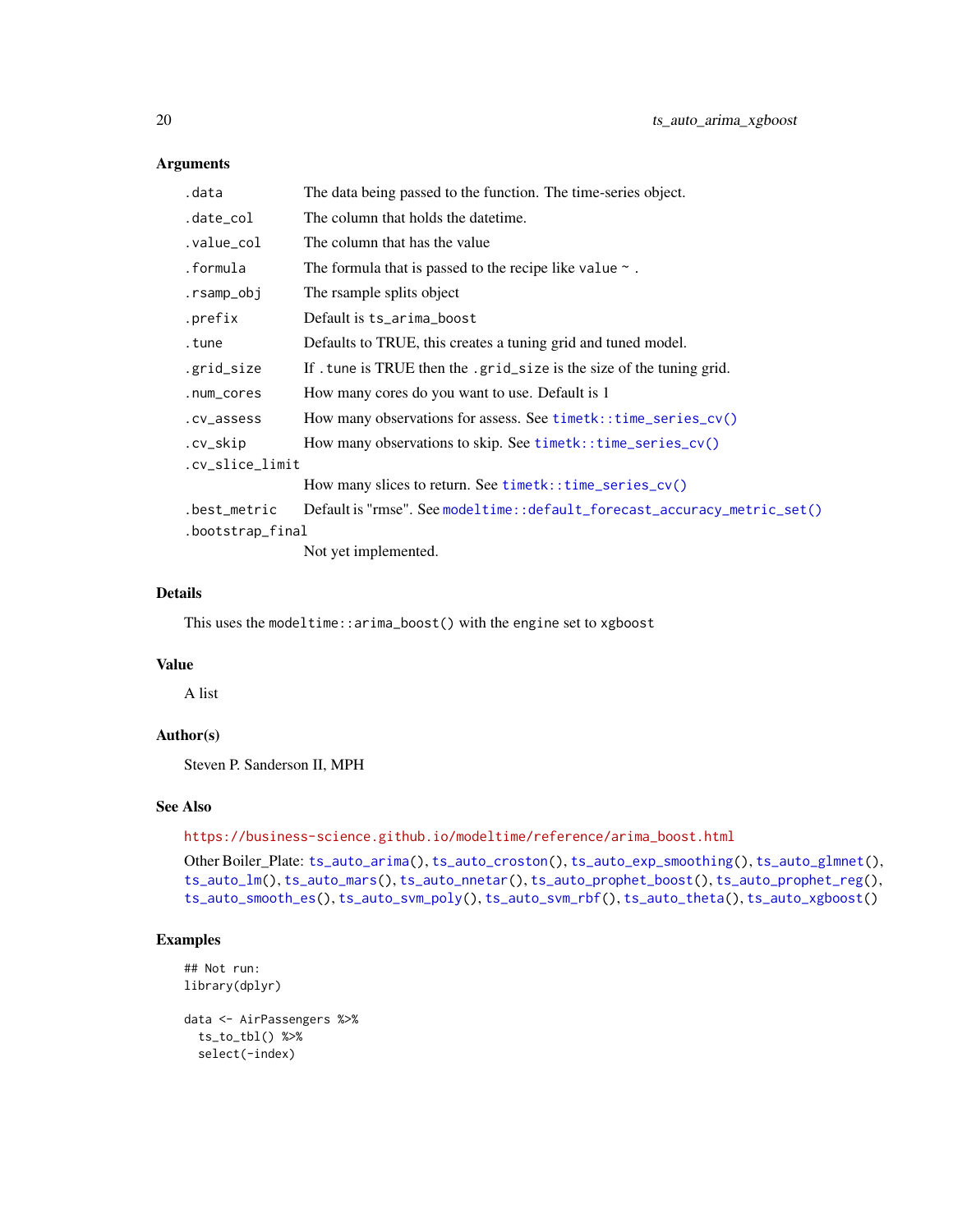```
splits <- time_series_split(
  data
  , date_col
  , assess = 12
  , skip = 3
  , cumulative = TRUE
\mathcal{L}ts_auto_arima_xgboost <- ts_auto_arima_xgboost(
  .data = data,
  .num_cores = 5,
  .data\_col = date\_col,.value_col = value,
  .rsamp_obj = splits,
  .formula = value \sim .,
  .grid_size = 20,
  .cv_slice_limit = 2
\overline{\phantom{a}}ts_auto_arima_xgboost$recipe_info
## End(Not run)
```
<span id="page-20-1"></span>ts\_auto\_croston *Boilerplate Workflow*

# Description

This is a boilerplate function to create automatically the following:

- recipe
- model specification
- workflow
- tuned model (grid ect)
- calibration tibble and plot

#### Usage

```
ts_auto_croston(
  .data,
  .date_col,
  .value_col,
  .formula,
  .rsamp_obj,
  .prefix = "ts_croston",
  . tune = TRUE,
```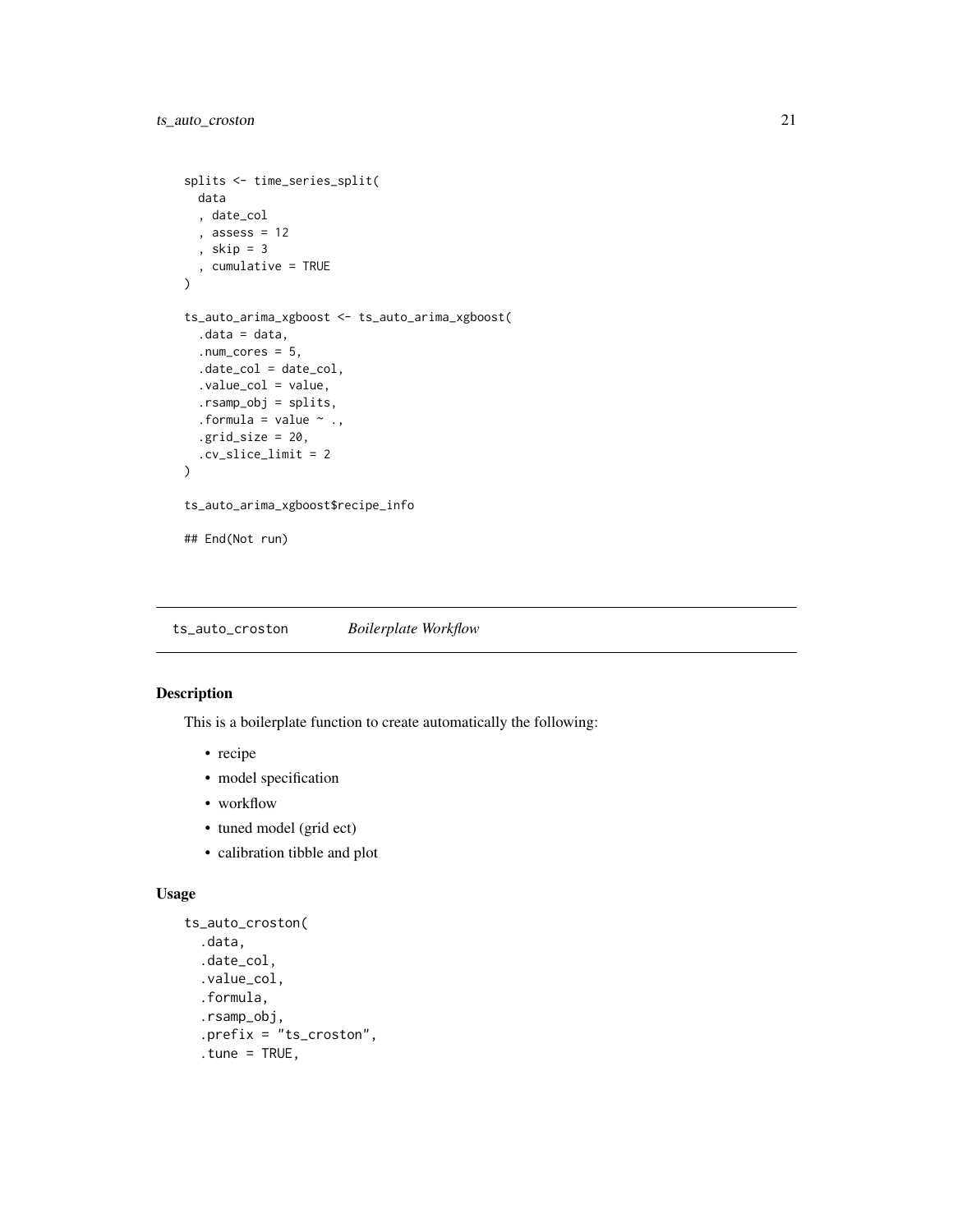```
.grid_size = 10,
  .num_cores = 1,
  cv_assess = 12,
  cv\_skip = 3,
  .cv_slice_limit = 6,
  .best_metric = "rmse",
  .bootstrap_final = FALSE
\mathcal{L}
```
#### Arguments

| .data            | The data being passed to the function. The time-series object.           |  |
|------------------|--------------------------------------------------------------------------|--|
| .date_col        | The column that holds the date time.                                     |  |
| .value_col       | The column that has the value.                                           |  |
| .formula         | The formula that is passed to the recipe like value $\sim$ .             |  |
| .rsamp_obj       | The reample splits object                                                |  |
| .prefix          | Default is ts_exp_smooth                                                 |  |
| .tune            | Defaults to TRUE, this creates a tuning grid and tuned model.            |  |
| .grid_size       | If . tune is TRUE then the .grid_size is the size of the tuning grid.    |  |
| .num_cores       | How many cores do you want to use. Default is 1                          |  |
| .cv_assess       | How many observations for assess. See timetk::time_series_cv()           |  |
| .cv_skip         | How many observations to skip. See timetk::time_series_cv()              |  |
| .cv_slice_limit  |                                                                          |  |
|                  | How many slices to return. See timetk::time_series_cv()                  |  |
| .best_metric     | Default is "rmse". See modeltime::default_forecast_accuracy_metric_set() |  |
| .bootstrap_final |                                                                          |  |
|                  | Not yet implemented.                                                     |  |
|                  |                                                                          |  |

# Details

This uses the forecast::croston() for the parsnip engine. This model does not use exogenous regressors, so only a univariate model of: value ~ date will be used from the .date\_col and .value\_col that you provide.

#### Value

A list

#### Author(s)

Steven P. Sanderson II, MPH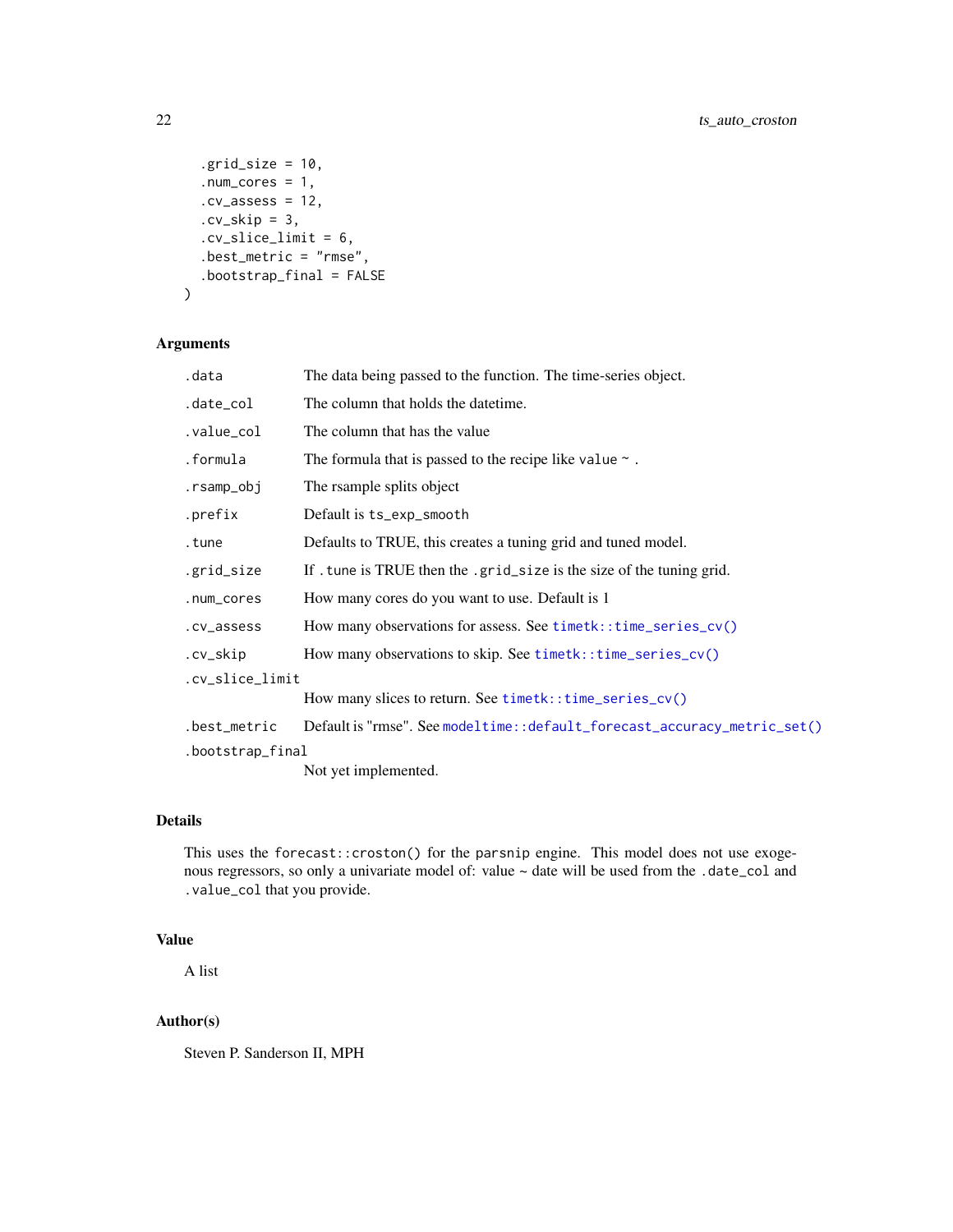#### <span id="page-22-0"></span>See Also

[https://business-science.github.io/modeltime/reference/exp\\_smoothing.html#engine-details](https://business-science.github.io/modeltime/reference/exp_smoothing.html#engine-details)

```
https://pkg.robjhyndman.com/forecast/reference/croston.html
```

```
Other Boiler_Plate: ts_auto_arima_xgboost(), ts_auto_arima(), ts_auto_exp_smoothing(),
ts_auto_glmnet(), ts_auto_lm(), ts_auto_mars(), ts_auto_nnetar(), ts_auto_prophet_boost(),
ts_auto_prophet_reg(), ts_auto_smooth_es(), ts_auto_svm_poly(), ts_auto_svm_rbf(),
ts_auto_theta(), ts_auto_xgboost()
```
Other exp\_smoothing: [ts\\_auto\\_exp\\_smoothing\(](#page-22-1)), [ts\\_auto\\_smooth\\_es\(](#page-39-1)), [ts\\_auto\\_theta\(](#page-46-1))

#### Examples

```
## Not run:
library(dplyr)
data <- AirPassengers %>%
  ts_to_tbl() %>%
  select(-index)
splits <- time_series_split(
  data
  , date_col
  , assess = 12
  , skip = 3
  , cumulative = TRUE
\lambdats_exp <- ts_auto_croston(
  .data = data,
  .num_cores = 5,
  .date_col = date_col,
  .value_col = value,
  .rsamp_obj = splits,
  .formula = value \sim .,
  .grid_size = 20
)
ts_exp$recipe_info
## End(Not run)
```
<span id="page-22-1"></span>ts\_auto\_exp\_smoothing *Boilerplate Workflow*

#### Description

This is a boilerplate function to create automatically the following: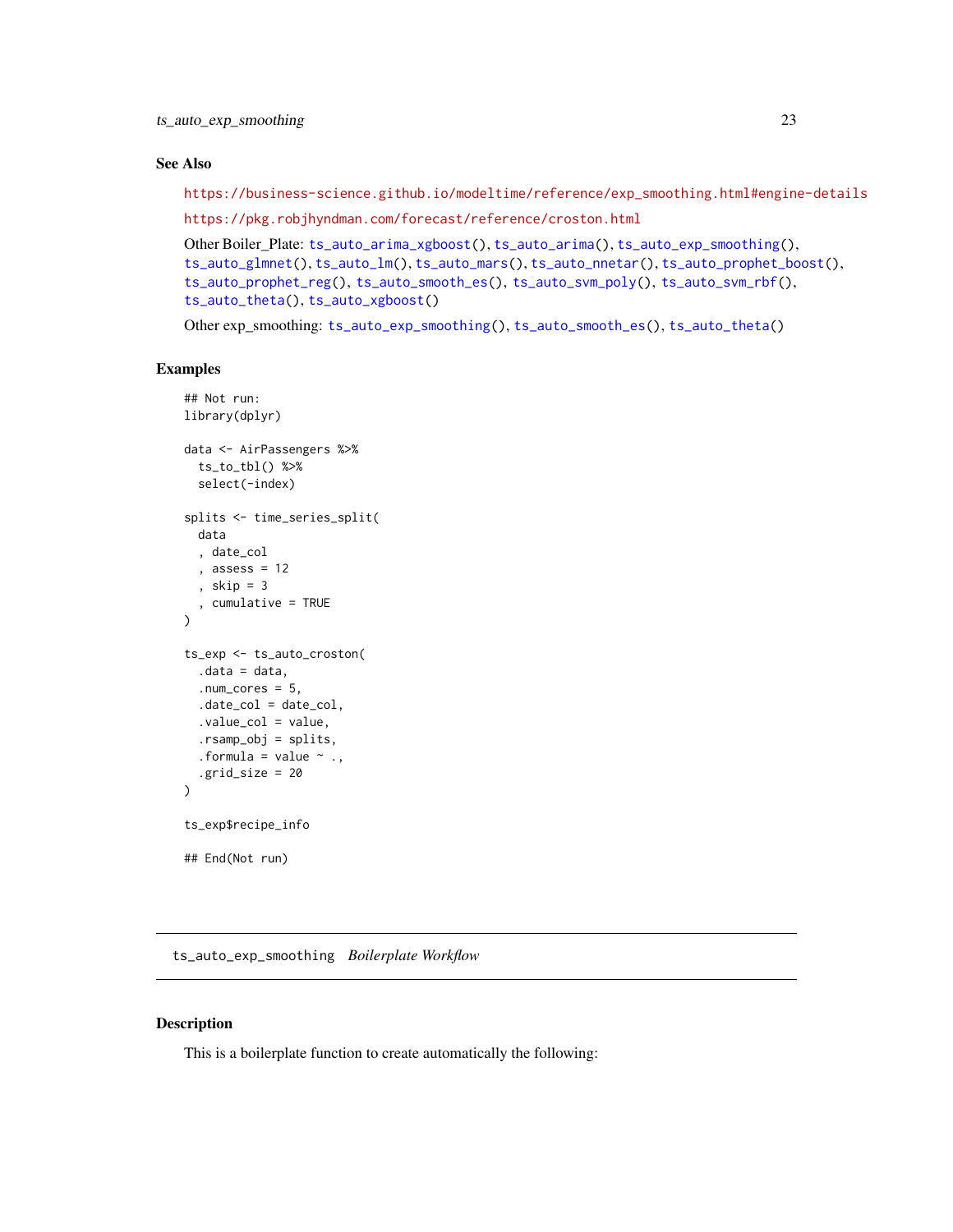- recipe
- model specification
- workflow
- tuned model (grid ect)
- calibration tibble and plot

# Usage

```
ts_auto_exp_smoothing(
  .data,
  .date_col,
  .value_col,
  .formula,
  .rsamp_obj,
  .prefix = "ts_exp_smooth",
  .tune = TRUE,
  .grid_size = 20,
  .num_cores = 1,
  cv_assess = 12,
  cv\_skip = 3,
  .cv_slice_limit = 6,
  .best_metric = "rmse",
  .bootstrap_final = FALSE
)
```
# Arguments

| .data            | The data being passed to the function. The time-series object.           |
|------------------|--------------------------------------------------------------------------|
| .date_col        | The column that holds the date time.                                     |
| .value_col       | The column that has the value                                            |
| .formula         | The formula that is passed to the recipe like value $\sim$ .             |
| .rsamp_obj       | The rsample splits object                                                |
| .prefix          | Default is ts_exp_smooth                                                 |
| .tune            | Defaults to TRUE, this creates a tuning grid and tuned model.            |
| .grid_size       | If tune is TRUE then the .grid_size is the size of the tuning grid.      |
| .num_cores       | How many cores do you want to use. Default is 1                          |
| .cv_assess       | How many observations for assess. See timethent time_series_cv()         |
| .cv_skip         | How many observations to skip. See timetk::time_series_cv()              |
| .cv_slice_limit  |                                                                          |
|                  | How many slices to return. See timetk::time_series_cv()                  |
| .best metric     | Default is "rmse". See modeltime::default_forecast_accuracy_metric_set() |
| .bootstrap_final |                                                                          |

Not yet implemented.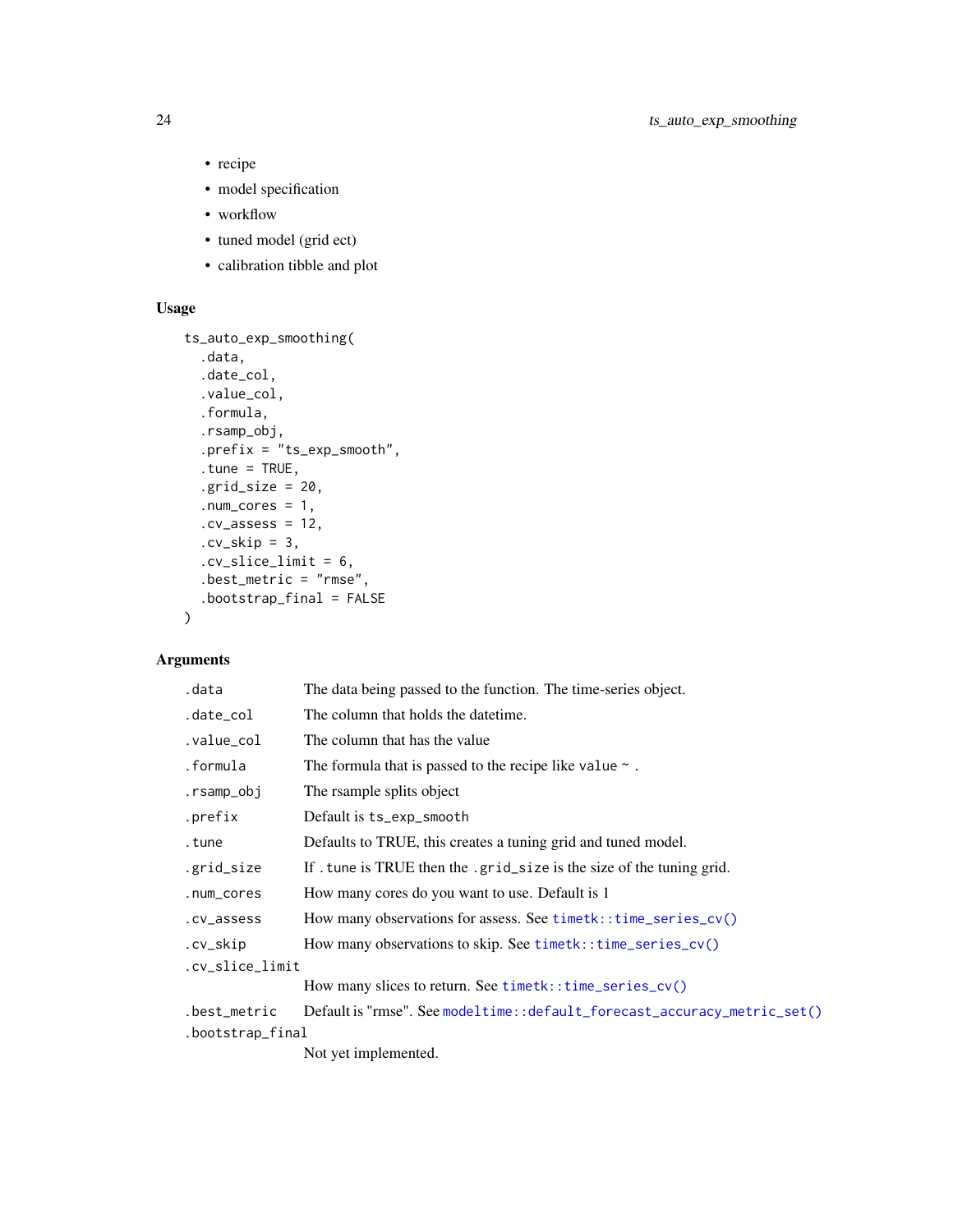# Details

This uses modeltime::exp\_smoothing() under the hood with the engine set to ets

#### Value

A list

# Author(s)

Steven P. Sanderson II, MPH

#### See Also

[https://business-science.github.io/modeltime/reference/exp\\_smoothing.html#engine-details](https://business-science.github.io/modeltime/reference/exp_smoothing.html#engine-details)

#### <https://pkg.robjhyndman.com/forecast/reference/ets.html>

Other Boiler\_Plate: [ts\\_auto\\_arima\\_xgboost\(](#page-18-1)), [ts\\_auto\\_arima\(](#page-16-1)), [ts\\_auto\\_croston\(](#page-20-1)), [ts\\_auto\\_glmnet\(](#page-25-1)), [ts\\_auto\\_lm\(](#page-27-1)), [ts\\_auto\\_mars\(](#page-29-1)), [ts\\_auto\\_nnetar\(](#page-31-1)), [ts\\_auto\\_prophet\\_boost\(](#page-33-1)), [ts\\_auto\\_prophet\\_reg\(](#page-35-1)), [ts\\_auto\\_smooth\\_es\(](#page-39-1)), [ts\\_auto\\_svm\\_poly\(](#page-41-1)), [ts\\_auto\\_svm\\_rbf\(](#page-44-1)), [ts\\_auto\\_theta\(](#page-46-1)), [ts\\_auto\\_xgboost\(](#page-48-1)) Other exp\_smoothing: [ts\\_auto\\_croston\(](#page-20-1)), [ts\\_auto\\_smooth\\_es\(](#page-39-1)), [ts\\_auto\\_theta\(](#page-46-1))

```
## Not run:
library(dplyr)
data <- AirPassengers %>%
 ts_to_tbl() %>%
  select(-index)
splits <- time_series_split(
  data
  , date_col
  , assess = 12, skip = 3
  , cumulative = TRUE
\lambdats_exp <- ts_auto_exp_smoothing(
  .data = data,
  num\_cores = 5,
  .date_col = date_col,
  .value_col = value,
  .rsamp_obj = splits,
  .formula = value \sim .,
  .grid_size = 20
)
ts_exp$recipe_info
## End(Not run)
```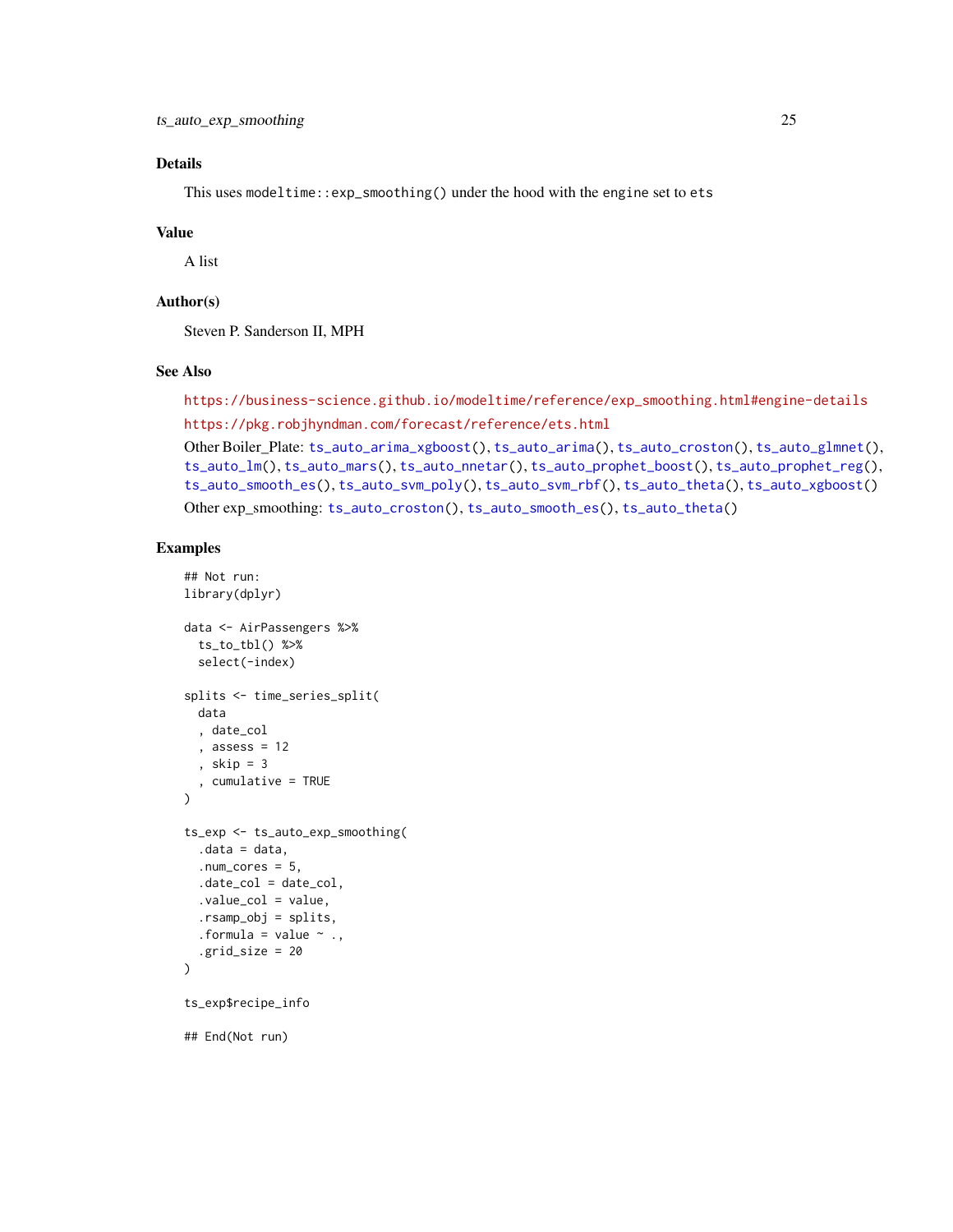<span id="page-25-1"></span><span id="page-25-0"></span>

# Description

This is a boilerplate function to create automatically the following:

- recipe
- model specification
- workflow
- tuned model (grid ect)
- calibration tibble and plot

#### Usage

```
ts_auto_glmnet(
  .data,
  .date_col,
  .value_col,
  .formula,
  .rsamp_obj,
  .prefix = "ts_glmnet",
  .tune = TRUE,
  .grid_size = 10,
  .num_cores = 1,
  cv_assess = 12,
  cv\_skip = 3,
  .cv_slice_limit = 6,
  .best_metric = "rmse",
  .bootstrap_final = FALSE
)
```
#### Arguments

| .data      | The data being passed to the function. The time-series object.     |
|------------|--------------------------------------------------------------------|
| .date_col  | The column that holds the date time.                               |
| .value_col | The column that has the value                                      |
| .formula   | The formula that is passed to the recipe like value $\sim$ .       |
| .rsamp_obj | The rsample splits object                                          |
| .prefix    | Default is ts_glmnet                                               |
| tune.      | Defaults to TRUE, this creates a tuning grid and tuned model.      |
| .grid_size | If tune is TRUE then the grid_size is the size of the tuning grid. |
| .num_cores | How many cores do you want to use. Default is 1                    |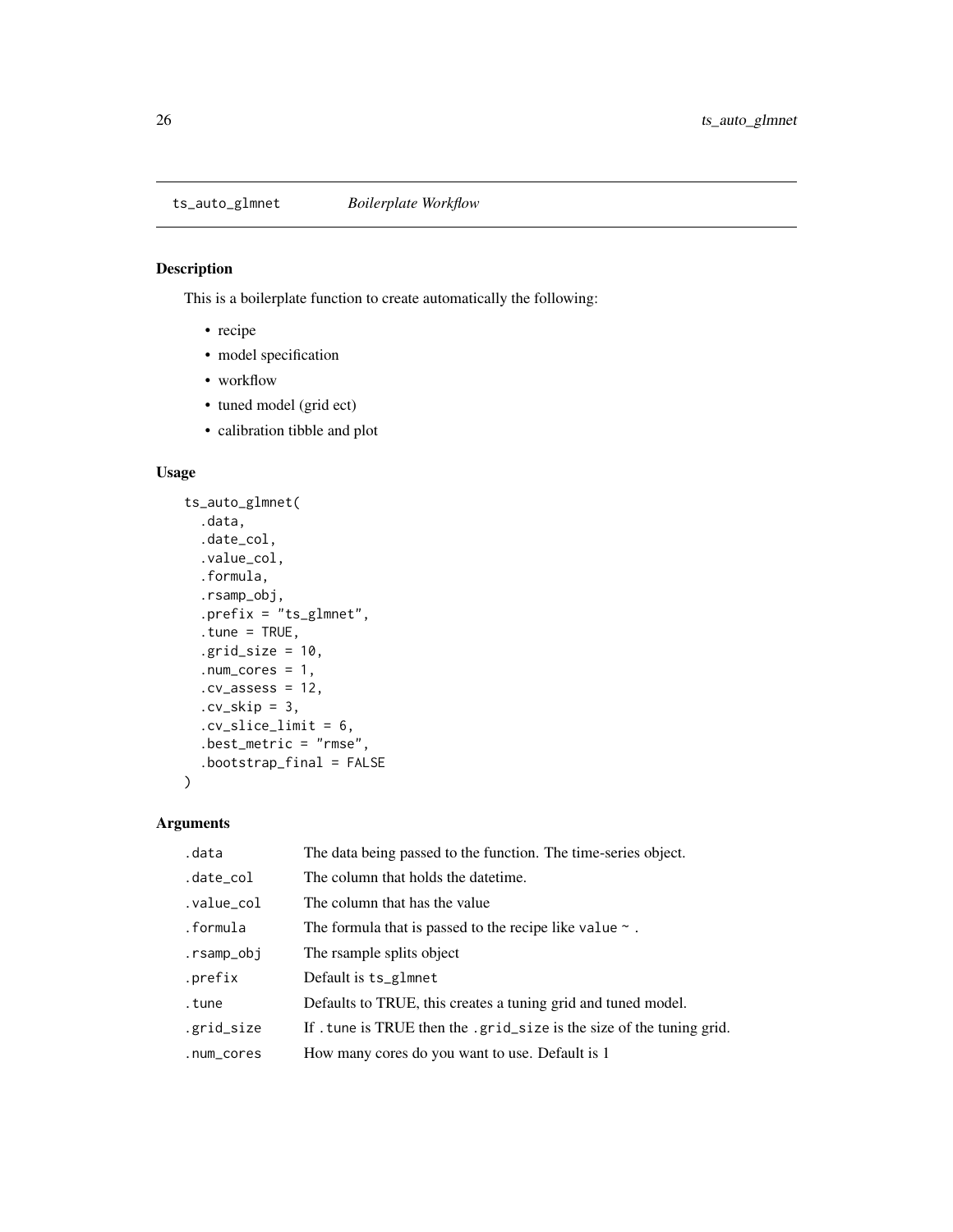# ts\_auto\_glmnet 27

| .cv_assess       | How many observations for assess. See timeth::time_series_cv()           |
|------------------|--------------------------------------------------------------------------|
| .cv_skip         | How many observations to skip. See timetk::time_series_cv()              |
| .cv_slice_limit  |                                                                          |
|                  | How many slices to return. See timeth::time_series_cv()                  |
| .best metric     | Default is "rmse". See modeltime::default_forecast_accuracy_metric_set() |
| .bootstrap_final |                                                                          |
|                  | Not yet implemented.                                                     |

#### Details

This uses parsnip::linear\_reg() and sets the engine to glmnet

# Value

A list

# Author(s)

Steven P. Sanderson II, MPH

# See Also

[https://parsnip.tidymodels.org/reference/linear\\_reg.html](https://parsnip.tidymodels.org/reference/linear_reg.html)

```
Other Boiler_Plate: ts_auto_arima_xgboost(), ts_auto_arima(), ts_auto_croston(), ts_auto_exp_smoothing(),
ts_auto_lm(), ts_auto_mars(), ts_auto_nnetar(), ts_auto_prophet_boost(), ts_auto_prophet_reg(),
ts_auto_smooth_es(), ts_auto_svm_poly(), ts_auto_svm_rbf(), ts_auto_theta(), ts_auto_xgboost()
```

```
## Not run:
library(dplyr)
data <- AirPassengers %>%
  ts_to_tbl() %>%
  select(-index)
splits <- time_series_split(
  data
  , date_col
  , assess = 12
  , skip = 3
  , cumulative = TRUE
\mathcal{L}ts_glmnet <- ts_auto_glmnet(
  .data = data,
  .num_cores = 5,
  .date_col = date_col,
  .value_col = value,
  .rsamp_obj = splits,
```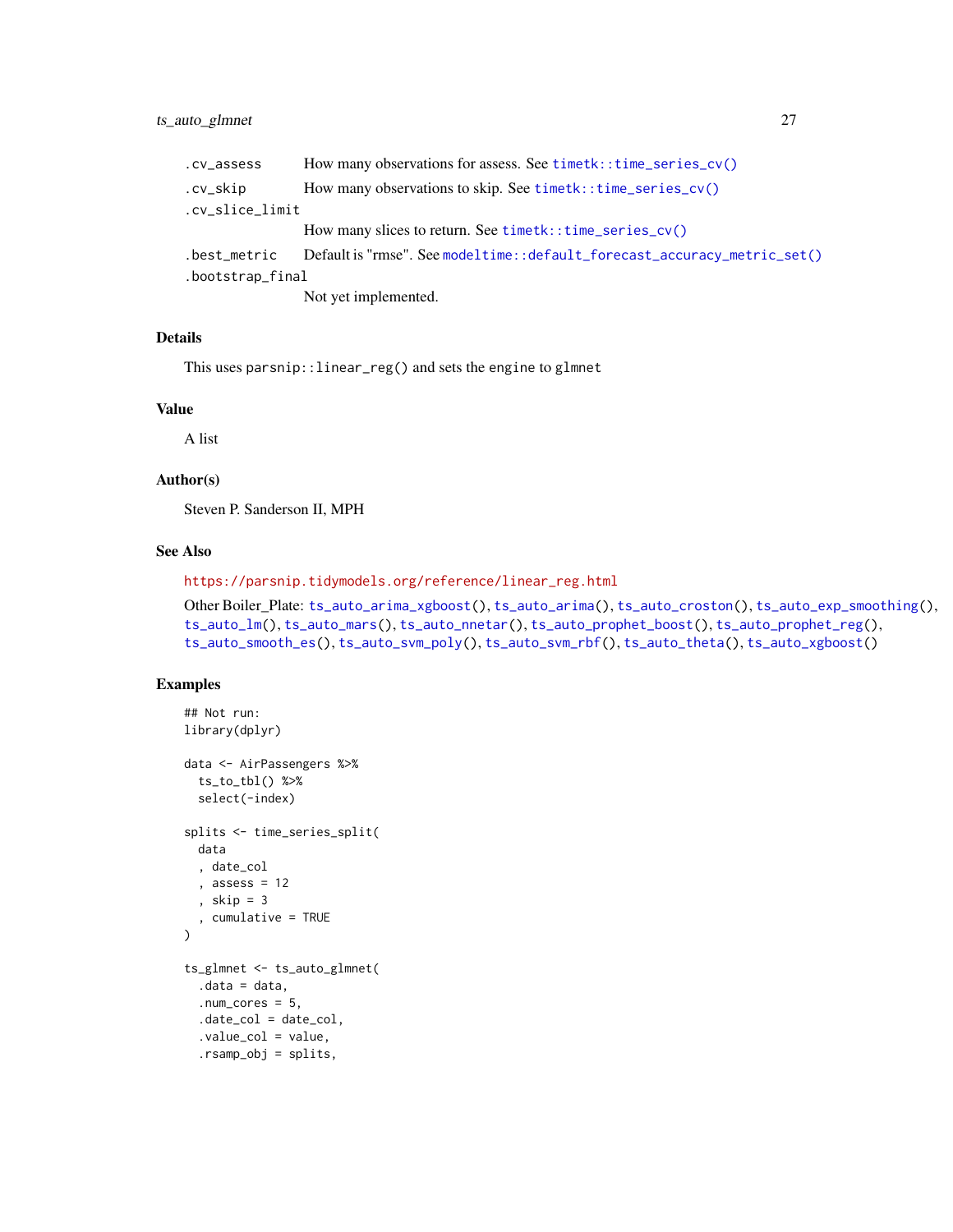```
.formula = value \sim .,
  .grid_size = 20
)
ts_glmnet$recipe_info
## End(Not run)
```
# <span id="page-27-1"></span>ts\_auto\_lm *Boilerplate Workflow*

# Description

This is a boilerplate function to create automatically the following:

- recipe
- model specification
- workflow
- calibration tibble and plot

# Usage

```
ts_auto_lm(
  .data,
  .date_col,
  .value_col,
  .formula,
  .rsamp_obj,
  .prefix = "ts_lm",
  cv_assess = 12,
  cv\_skip = 3,
  .cv_slice_limit = 6,
  .best_metric = "rmse",
  .bootstrap_final = FALSE
\mathcal{L}
```
# Arguments

| .data      | The data being passed to the function. The time-series object. |
|------------|----------------------------------------------------------------|
| .date_col  | The column that holds the date time.                           |
| .value_col | The column that has the value                                  |
| .formula   | The formula that is passed to the recipe like value $\sim$ .   |
| .rsamp_obj | The reample splits object                                      |
| .prefix    | Default is ts_glmnet                                           |

<span id="page-27-0"></span>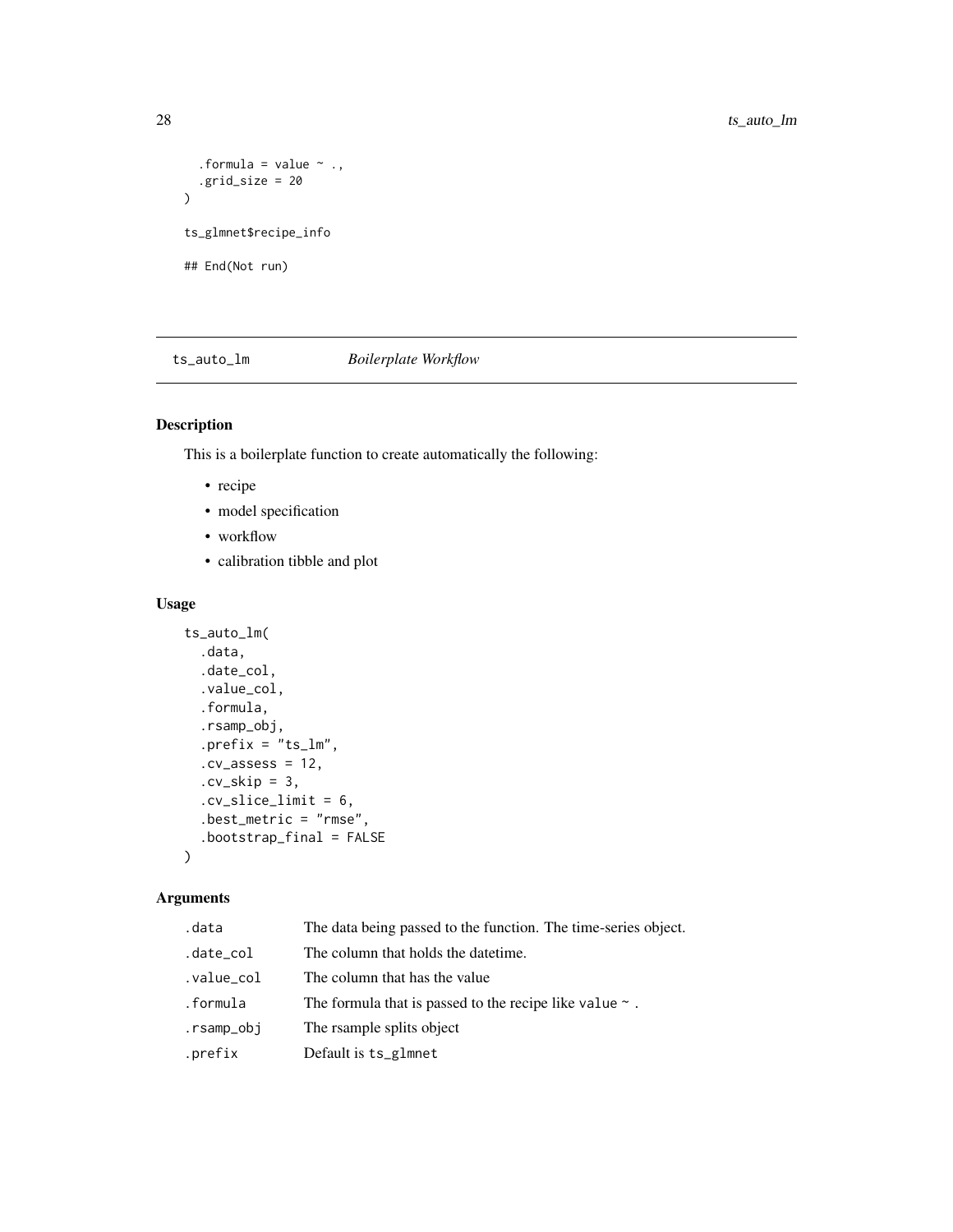# ts\_auto\_lm 29

| .cv_assess       | How many observations for assess. See timeth::time_series_cv()           |
|------------------|--------------------------------------------------------------------------|
| .cv_skip         | How many observations to skip. See timetk::time_series_cv()              |
| .cv_slice_limit  |                                                                          |
|                  | How many slices to return. See timeth::time_series_cv()                  |
| .best metric     | Default is "rmse". See modeltime::default_forecast_accuracy_metric_set() |
| .bootstrap_final |                                                                          |
|                  | Not yet implemented.                                                     |

#### Details

This uses parsnip::linear\_reg() and sets the engine to lm

# Value

A list

# Author(s)

Steven P. Sanderson II, MPH

# See Also

[https://parsnip.tidymodels.org/reference/linear\\_reg.html](https://parsnip.tidymodels.org/reference/linear_reg.html)

```
Other Boiler_Plate: ts_auto_arima_xgboost(), ts_auto_arima(), ts_auto_croston(), ts_auto_exp_smoothing(),
ts_auto_glmnet(), ts_auto_mars(), ts_auto_nnetar(), ts_auto_prophet_boost(), ts_auto_prophet_reg(),
ts_auto_smooth_es(), ts_auto_svm_poly(), ts_auto_svm_rbf(), ts_auto_theta(), ts_auto_xgboost()
```

```
## Not run:
library(dplyr)
data <- AirPassengers %>%
  ts_to_tbl() %>%
  select(-index)
splits <- time_series_split(
  data
  , date_col
  , assess = 12
  , skip = 3
  , cumulative = TRUE
\lambdats_lm <- ts_auto_lm(
  .data = data,
  data_col = date_col,.value_col = value,
  .rsamp_obj = splits,
  .formula = value \sim .,
```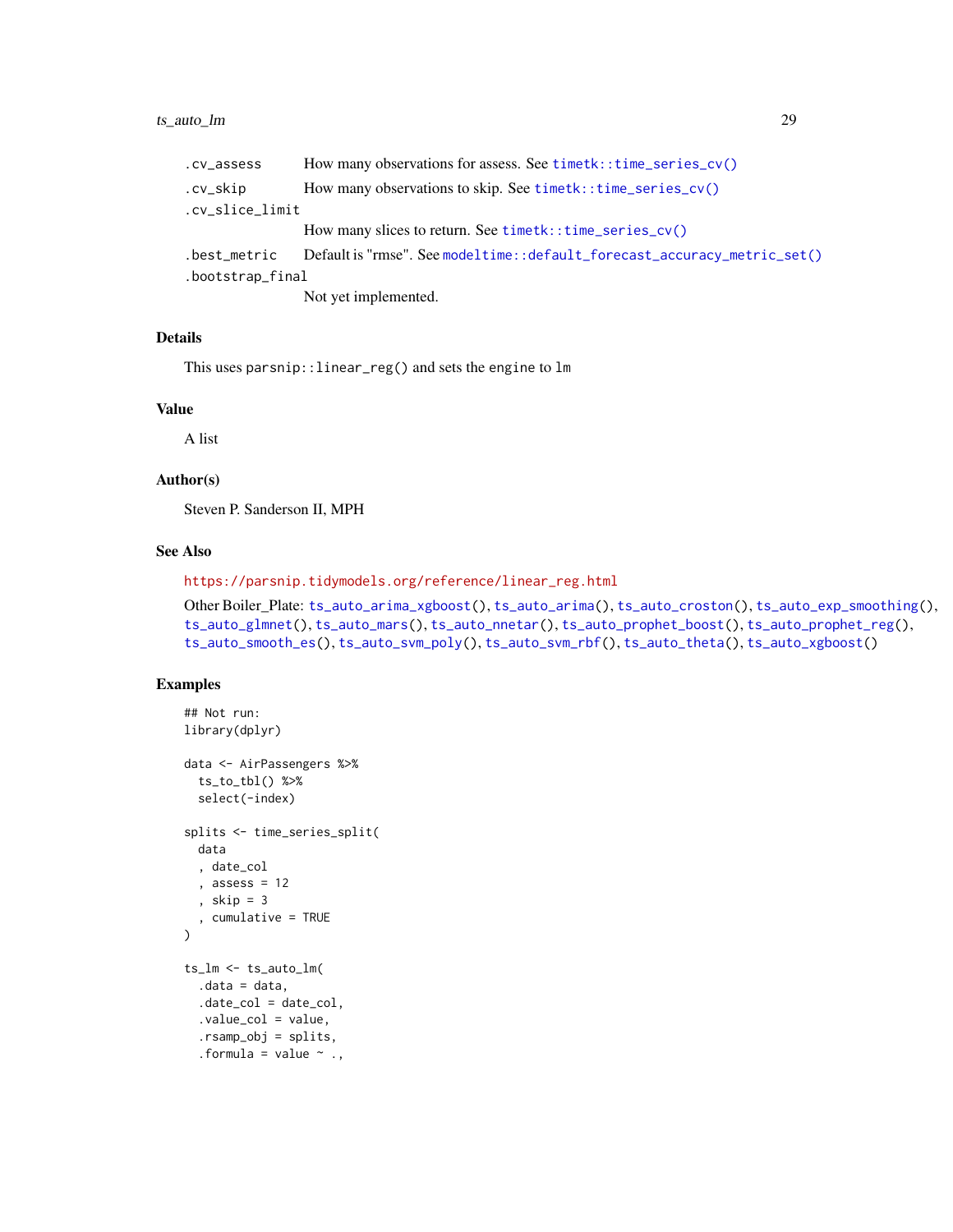```
\overline{\phantom{a}}ts_lm$recipe_info
## End(Not run)
```
# <span id="page-29-1"></span>ts\_auto\_mars *Boilerplate Workflow*

# Description

This is a boilerplate function to create automatically the following:

- recipe
- model specification
- workflow
- tuned model (grid ect)
- calibration tibble and plot

# Usage

```
ts_auto_mars(
  .data,
  .date_col,
  .value_col,
  .formula,
  .rsamp_obj,
  .prefix = "ts_mars",
  .tune = TRUE,
  .grid_size = 10,
  .num_cores = 1,
  cv_assess = 12,
  cv\_skip = 3,
  .cv_slice_limit = 6,
  .best_metric = "rmse",
  .bootstrap_final = FALSE
)
```
# Arguments

<span id="page-29-0"></span>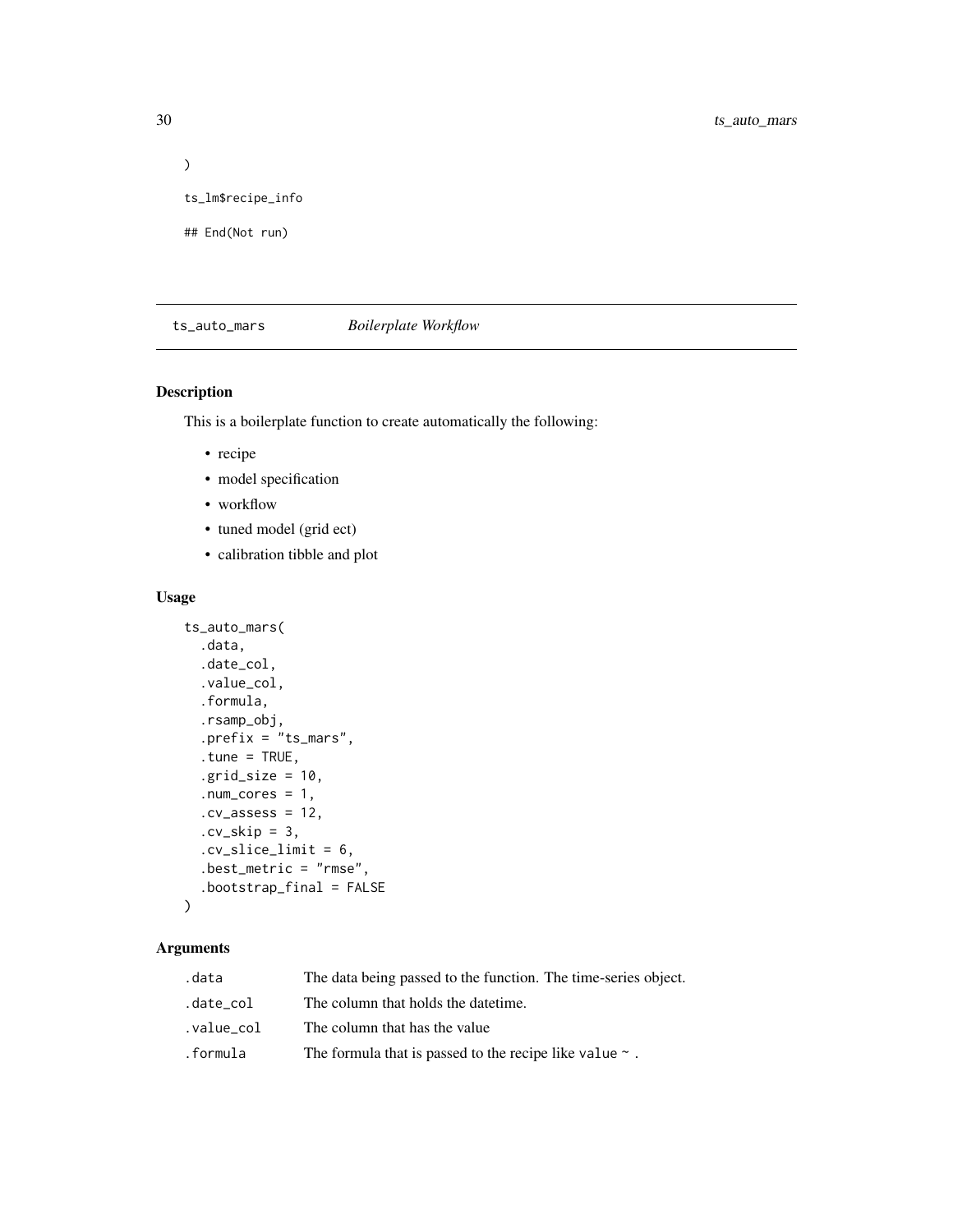| .rsamp_obj       | The reample splits object                                                |
|------------------|--------------------------------------------------------------------------|
| .prefix          | Default is ts_mars                                                       |
| tune.            | Defaults to TRUE, this creates a tuning grid and tuned model.            |
| .grid_size       | If tune is TRUE then the grid_size is the size of the tuning grid.       |
| .num_cores       | How many cores do you want to use. Default is 1                          |
| .cv_assess       | How many observations for assess. See timetk::time_series_cv()           |
| .cv_skip         | How many observations to skip. See timetk::time_series_cv()              |
| .cv_slice_limit  |                                                                          |
|                  | How many slices to return. See timetk::time_series_cv()                  |
| .best_metric     | Default is "rmse". See modeltime::default_forecast_accuracy_metric_set() |
| .bootstrap_final |                                                                          |
|                  | Not yet implemented.                                                     |

#### Details

This uses the parsnip::mars() function with the engine set to earth.

# Value

A list

#### Author(s)

Steven P. Sanderson II, MPH

#### See Also

<https://parsnip.tidymodels.org/reference/mars.html>

```
Other Boiler_Plate: ts_auto_arima_xgboost(), ts_auto_arima(), ts_auto_croston(), ts_auto_exp_smoothing(),
ts_auto_glmnet(), ts_auto_lm(), ts_auto_nnetar(), ts_auto_prophet_boost(), ts_auto_prophet_reg(),
ts_auto_smooth_es(), ts_auto_svm_poly(), ts_auto_svm_rbf(), ts_auto_theta(), ts_auto_xgboost()
```

```
## Not run:
library(dplyr)
data <- AirPassengers %>%
  ts_to_tbl() %>%
  select(-index)
splits <- time_series_split(
  data
  , date_col
  , assess = 12
  , skip = 3
  , cumulative = TRUE
)
```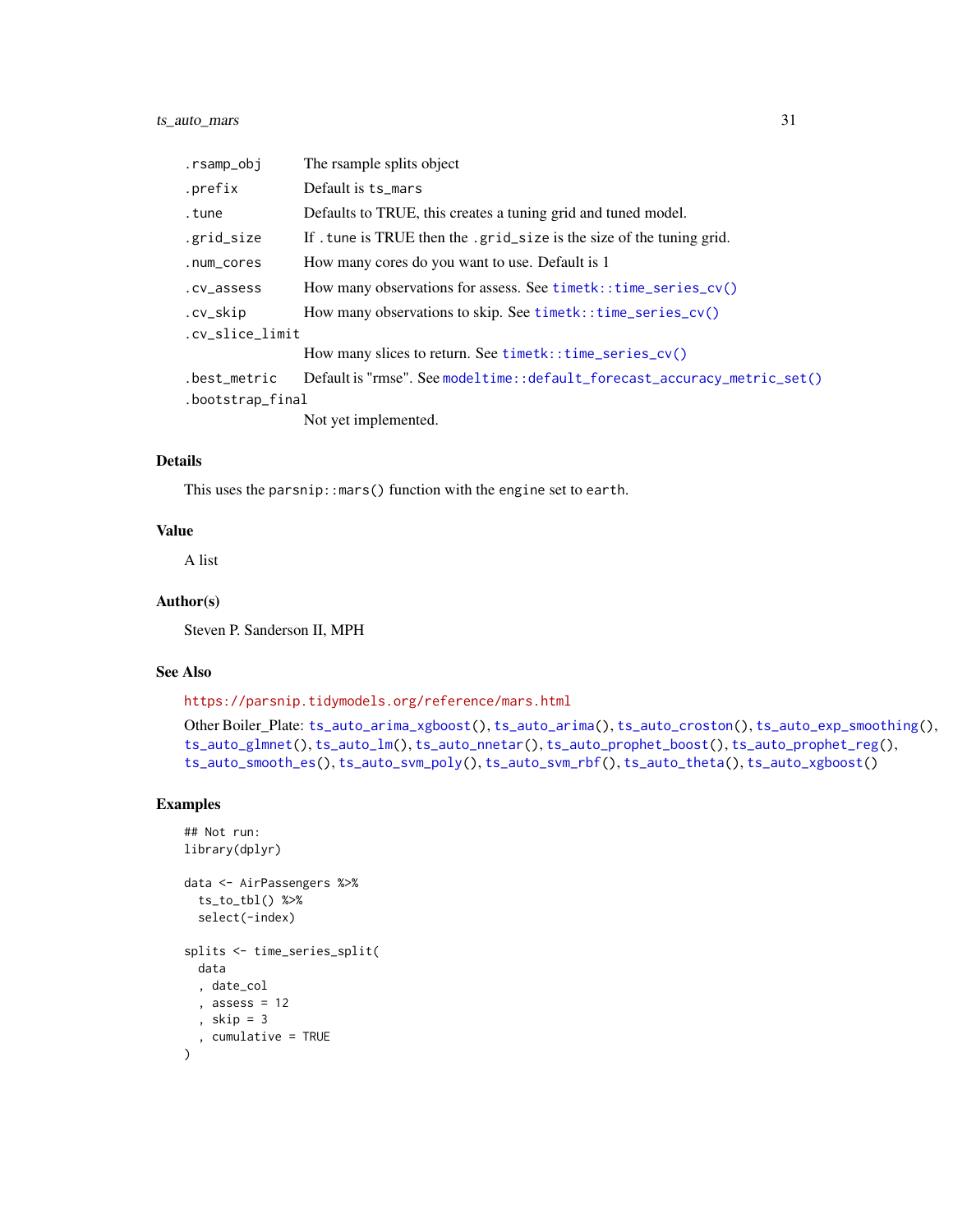```
ts_mars <- ts_auto_mars(
  .data = data,
  .num_cores = 5,
  .date_col = date_col,
  .value_col = value,
  .rsamp_obj = splits,
  .formula = value \sim .,
  .grid_size = 20
\lambdats_auto_mars$recipe_info
## End(Not run)
```
<span id="page-31-1"></span>ts\_auto\_nnetar *Boilerplate Workflow*

#### Description

This is a boilerplate function to create automatically the following:

- recipe
- model specification
- workflow
- tuned model (grid ect)
- calibration tibble and plot

# Usage

```
ts_auto_nnetar(
  .data,
  .date_col,
  .value_col,
  .formula,
  .rsamp_obj,
  .prefix = "ts_nnetar",
  .tune = TRUE,
  .grid_size = 10,
  .num_cores = 1,
  cv_assess = 12,
  cv_skip = 3,cv\_slice\_limit = 6,
  .best_metric = "rmse",
  .bootstrap_final = FALSE
)
```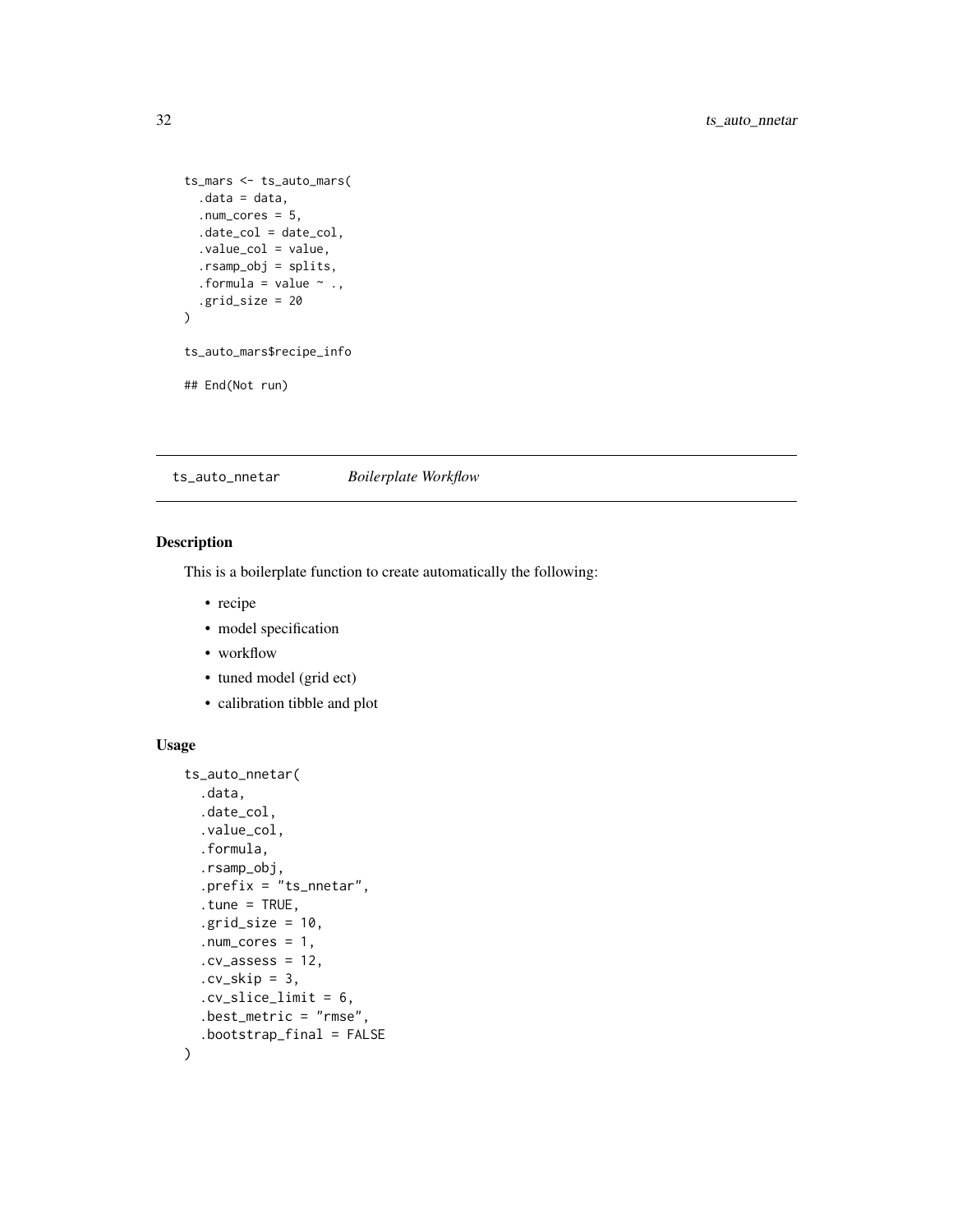# ts\_auto\_nnetar 33

#### Arguments

| .data            | The data being passed to the function. The time-series object.           |
|------------------|--------------------------------------------------------------------------|
| .date_col        | The column that holds the date time.                                     |
| .value_col       | The column that has the value                                            |
| .formula         | The formula that is passed to the recipe like value $\sim$ .             |
| .rsamp_obj       | The rsample splits object                                                |
| .prefix          | Default is ts_nnetar                                                     |
| .tune            | Defaults to TRUE, this creates a tuning grid and tuned model.            |
| .grid_size       | If tune is TRUE then the grid_size is the size of the tuning grid.       |
| .num_cores       | How many cores do you want to use. Default is 1                          |
| .cv_assess       | How many observations for assess. See $time$ : $time$ series $cv()$      |
| .cv_skip         | How many observations to skip. See timetk::time_series_cv()              |
| .cv_slice_limit  |                                                                          |
|                  | How many slices to return. See timetk::time_series_cv()                  |
| .best_metric     | Default is "rmse". See modeltime::default_forecast_accuracy_metric_set() |
| .bootstrap_final |                                                                          |
|                  |                                                                          |

Not yet implemented.

#### Details

This uses the modeltime::nnetar\_reg() function with the engine set to nnetar.

#### Value

A list

# Author(s)

Steven P. Sanderson II, MPH

#### See Also

[https://business-science.github.io/modeltime/reference/nnetar\\_reg.html](https://business-science.github.io/modeltime/reference/nnetar_reg.html)

```
Other Boiler_Plate: ts_auto_arima_xgboost(), ts_auto_arima(), ts_auto_croston(), ts_auto_exp_smoothing(),
ts_auto_glmnet(), ts_auto_lm(), ts_auto_mars(), ts_auto_prophet_boost(), ts_auto_prophet_reg(),
ts_auto_smooth_es(), ts_auto_svm_poly(), ts_auto_svm_rbf(), ts_auto_theta(), ts_auto_xgboost()
```

```
## Not run:
library(dplyr)
data <- AirPassengers %>%
```

```
ts_to_tbl() %>%
select(-index)
```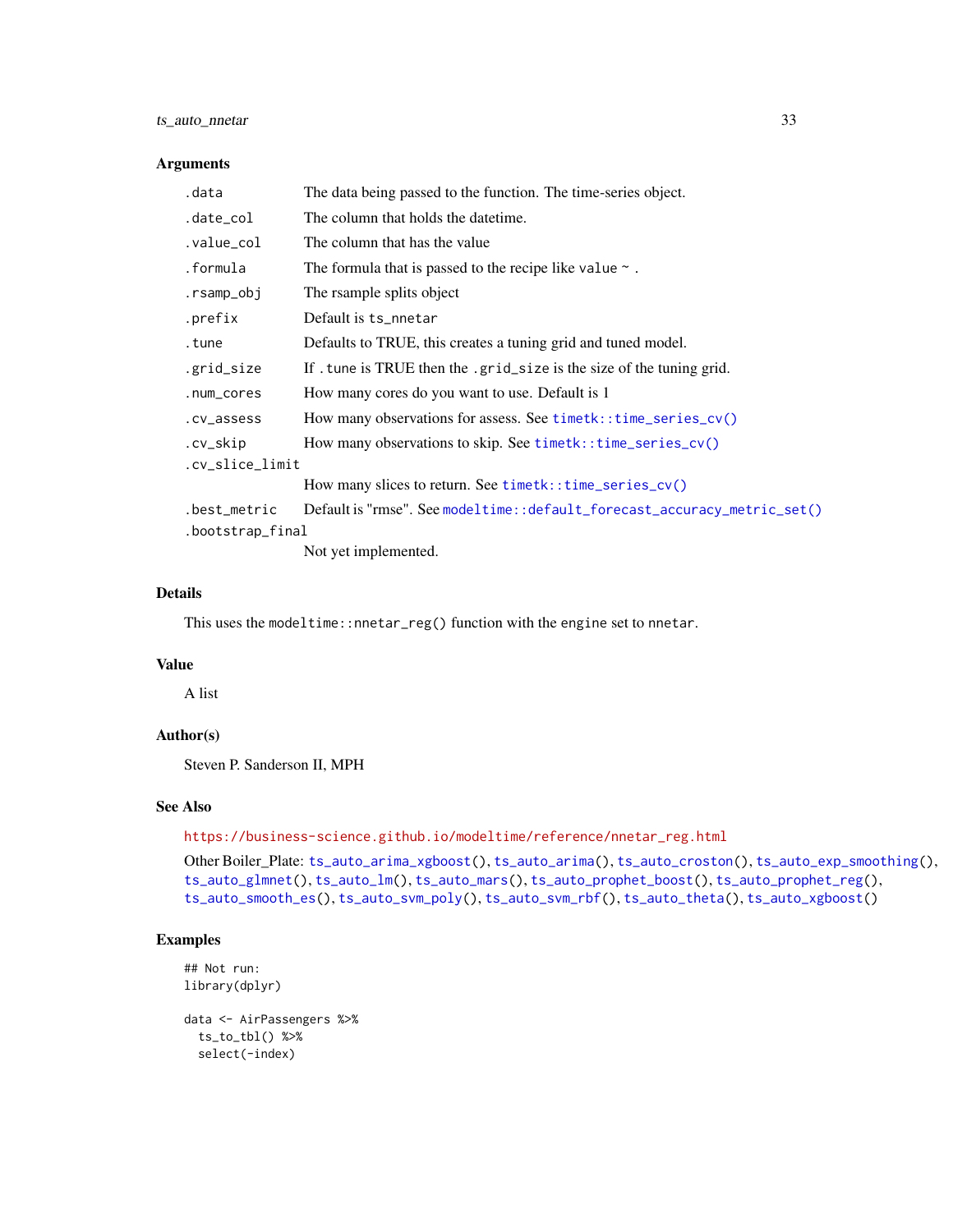```
splits <- time_series_split(
 data
  , date_col
  , assess = 12
  , skip = 3
  , cumulative = TRUE
)
ts_nnetar <- ts_auto_nnetar(
  .data = data,
  .num_cores = 5,
  .date_col = date_col,
  .value_col = value,
  .rsamp_obj = splits,
  .formula = value \sim .,
  .grid_size = 20
\mathcal{L}ts_nnetar$recipe_info
## End(Not run)
```
<span id="page-33-1"></span>ts\_auto\_prophet\_boost *Boilerplate Workflow*

# Description

This is a boilerplate function to create automatically the following:

- recipe
- model specification
- workflow
- tuned model (grid ect)
- calibration tibble and plot

# Usage

```
ts_auto_prophet_boost(
  .data,
  .date_col,
  .value_col,
  .formula,
  .rsamp_obj,
  .prefix = "ts_prophet_boost",
  .tune = TRUE,
  .grid_size = 10,
```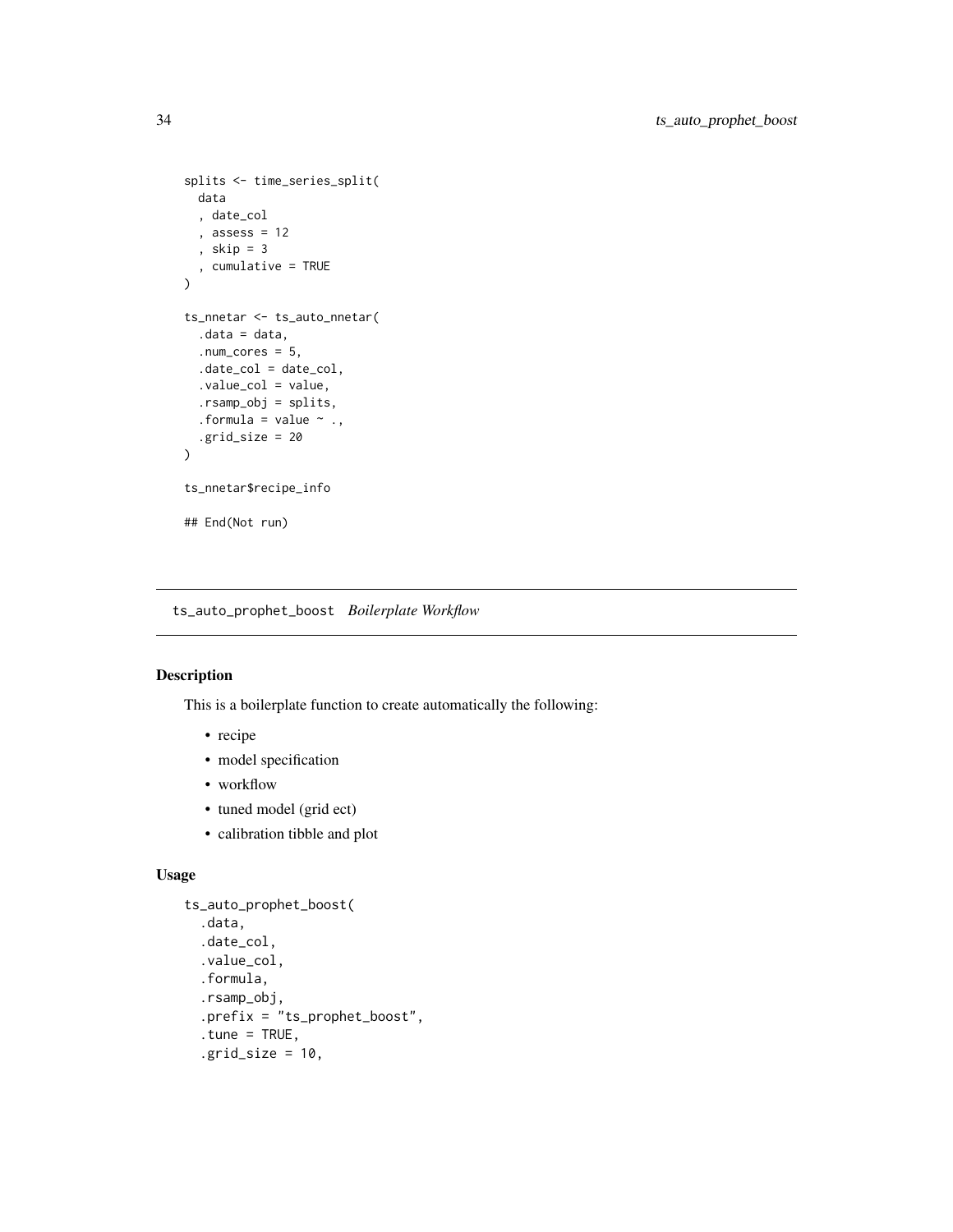# ts\_auto\_prophet\_boost 35

```
.num_cores = 1,
  cv_assess = 12,
  cv_skip = 3,
  .cv_slice_limit = 6,
  .best_metric = "rmse",
  .bootstrap_final = FALSE
\lambda
```
## Arguments

| .data            | The data being passed to the function. The time-series object.           |
|------------------|--------------------------------------------------------------------------|
| .date_col        | The column that holds the date time.                                     |
| .value_col       | The column that has the value                                            |
| .formula         | The formula that is passed to the recipe like value $\sim$ .             |
| .rsamp_obj       | The rsample splits object                                                |
| .prefix          | Default is ts_prophet_boost                                              |
| .tune            | Defaults to TRUE, this creates a tuning grid and tuned model.            |
| .grid_size       | If . tune is TRUE then the .grid_size is the size of the tuning grid.    |
| .num_cores       | How many cores do you want to use. Default is 1                          |
| .cv_assess       | How many observations for assess. See $time$ : $time$ series $cv()$      |
| .cv_skip         | How many observations to skip. See timetk::time_series_cv()              |
| .cv_slice_limit  |                                                                          |
|                  | How many slices to return. See timetk::time_series_cv()                  |
| .best metric     | Default is "rmse". See modeltime::default_forecast_accuracy_metric_set() |
| .bootstrap_final |                                                                          |
|                  |                                                                          |

Not yet implemented.

# Details

This uses the modeltime::prophet\_boost() function with the engine set to prophet\_xgboost.

#### Value

A list

#### Author(s)

Steven P. Sanderson II, MPH

#### See Also

[https://business-science.github.io/modeltime/reference/prophet\\_boost.html](https://business-science.github.io/modeltime/reference/prophet_boost.html) Other Boiler\_Plate: [ts\\_auto\\_arima\\_xgboost\(](#page-18-1)), [ts\\_auto\\_arima\(](#page-16-1)), [ts\\_auto\\_croston\(](#page-20-1)), [ts\\_auto\\_exp\\_smoothing\(](#page-22-1)), [ts\\_auto\\_glmnet\(](#page-25-1)), [ts\\_auto\\_lm\(](#page-27-1)), [ts\\_auto\\_mars\(](#page-29-1)), [ts\\_auto\\_nnetar\(](#page-31-1)), [ts\\_auto\\_prophet\\_reg\(](#page-35-1)), [ts\\_auto\\_smooth\\_es\(](#page-39-1)), [ts\\_auto\\_svm\\_poly\(](#page-41-1)), [ts\\_auto\\_svm\\_rbf\(](#page-44-1)), [ts\\_auto\\_theta\(](#page-46-1)), [ts\\_auto\\_xgboost\(](#page-48-1))

Other prophet: [ts\\_auto\\_prophet\\_reg\(](#page-35-1))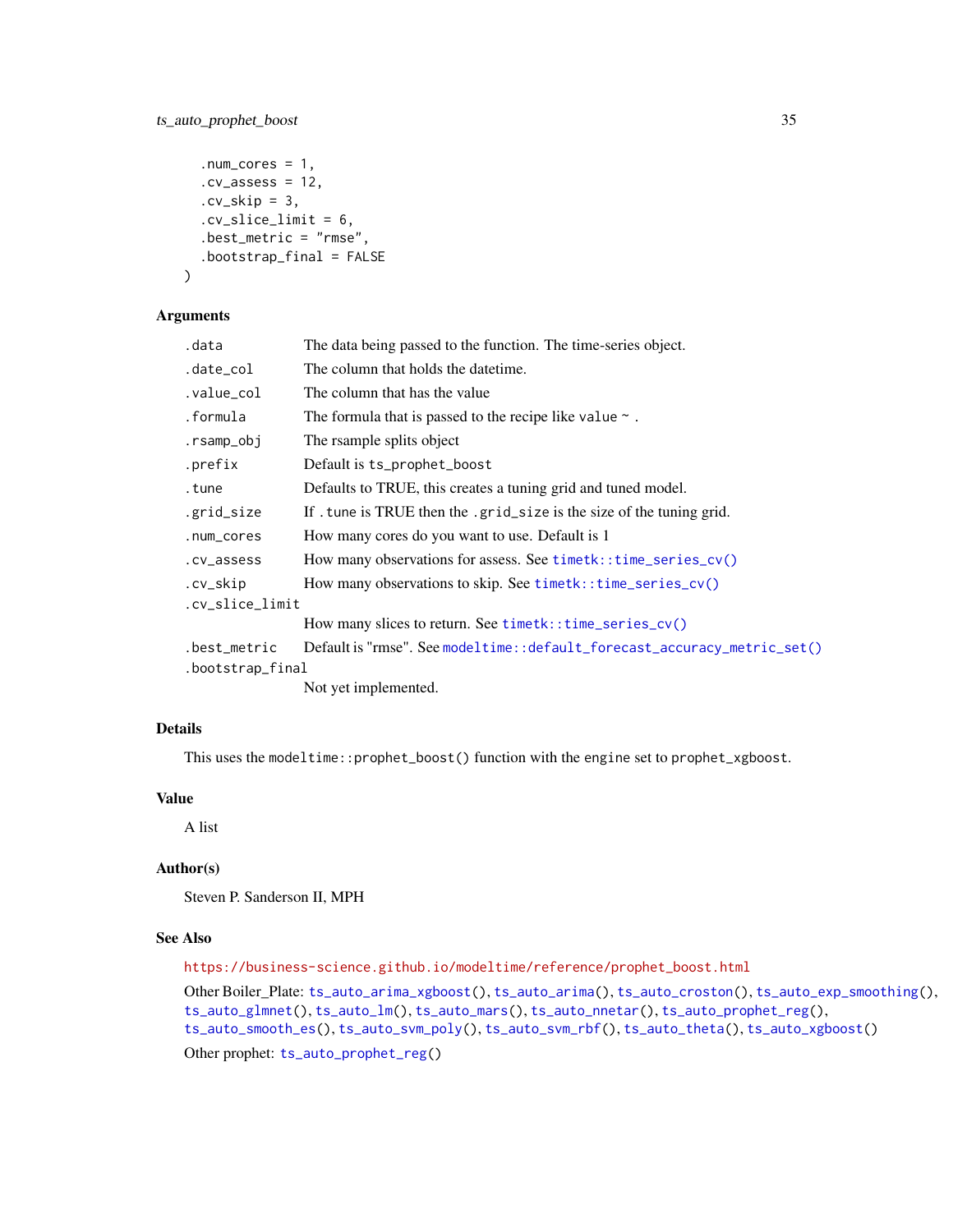# Examples

```
## Not run:
library(dplyr)
data <- AirPassengers %>%
  ts_to_tbl() %>%
  select(-index)
splits <- time_series_split(
  data
  , date_col
  , assess = 12, skip = 3
  , cumulative = TRUE
\lambdats_prophet_boost <- ts_auto_prophet_boost(
  .data = data,
  .num_cores = 5,
 .date_col = date_col,
  .value_col = value,
  .rsamp_obj = splits,
  .formula = value \sim .,
  .grid_size = 20
)
ts_prophet_boost$recipe_info
## End(Not run)
```
<span id="page-35-1"></span>ts\_auto\_prophet\_reg *Boilerplate Workflow*

# Description

This is a boilerplate function to create automatically the following:

- recipe
- model specification
- workflow
- tuned model (grid ect)
- calibration tibble and plot

<span id="page-35-0"></span>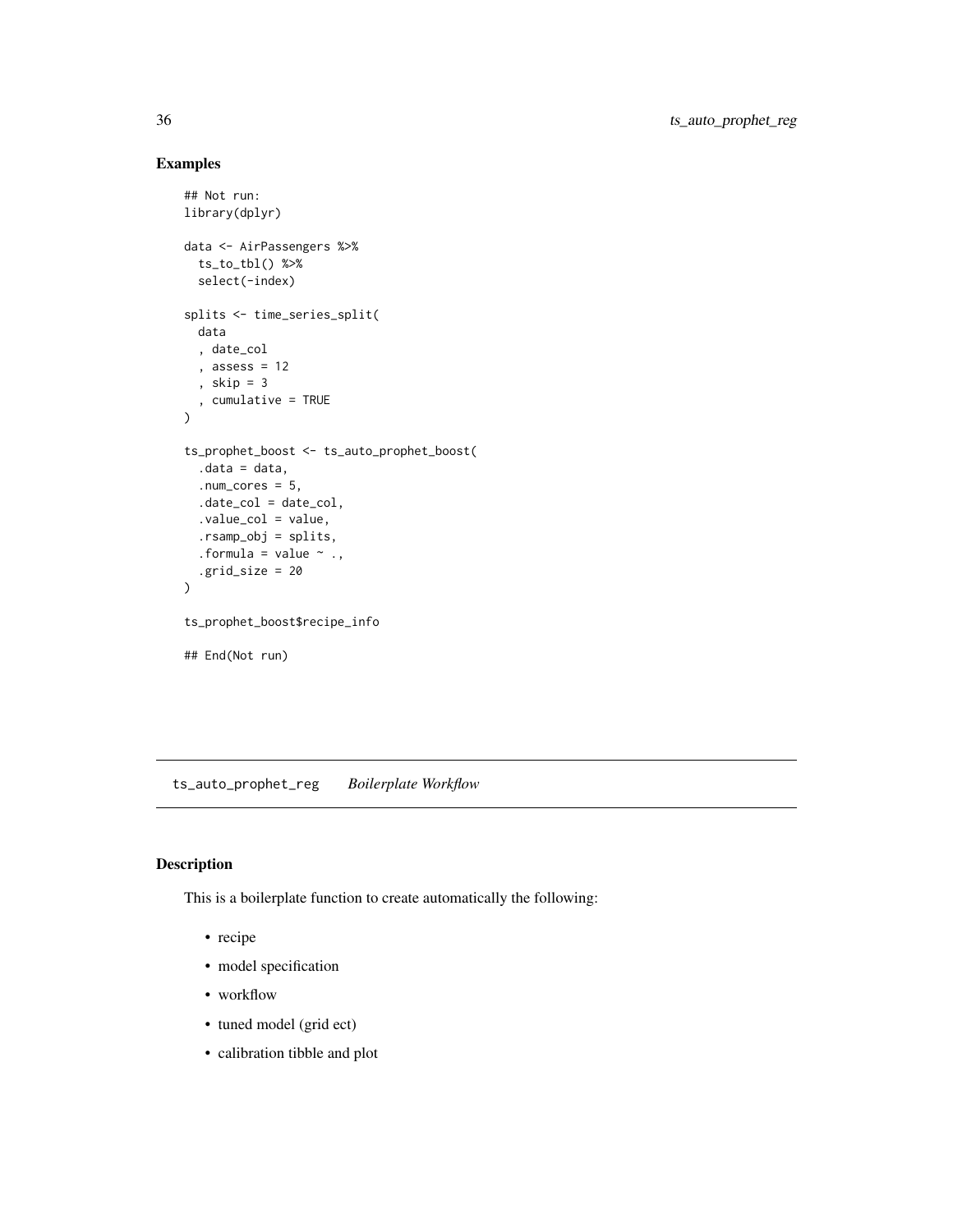ts\_auto\_prophet\_reg 37

## Usage

```
ts_auto_prophet_reg(
  .data,
  .date_col,
  .value_col,
  .formula,
  .rsamp_obj,
  .prefix = "ts_prophet_reg",
  . tune = TRUE,
  .grid_size = 10,
  .num_cores = 1,
  cv_assess = 12,
  cv\_skip = 3,
  .cv_slice_limit = 6,
  .best_metric = "rmse",
  .bootstrap_final = FALSE
)
```
## Arguments

| .data            | The data being passed to the function. The time-series object.           |
|------------------|--------------------------------------------------------------------------|
| .date_col        | The column that holds the datetime.                                      |
| .value_col       | The column that has the value                                            |
| .formula         | The formula that is passed to the recipe like value $\sim$ .             |
| .rsamp_obj       | The rsample splits object                                                |
| .prefix          | Default is ts_prophet                                                    |
| .tune            | Defaults to TRUE, this creates a tuning grid and tuned model.            |
| .grid_size       | If . tune is TRUE then the .grid_size is the size of the tuning grid.    |
| .num_cores       | How many cores do you want to use. Default is 1                          |
| .cv_assess       | How many observations for assess. See $time$ : $time$ series $cv()$      |
| .cv_skip         | How many observations to skip. See timetk::time_series_cv()              |
| .cv_slice_limit  |                                                                          |
|                  | How many slices to return. See timetk::time_series_cv()                  |
| .best_metric     | Default is "rmse". See modeltime::default_forecast_accuracy_metric_set() |
| .bootstrap_final |                                                                          |
|                  | Not yet implemented.                                                     |

#### Details

This uses the modeltime::prophet\_reg() function with the engine set to prophet.

### Value

A list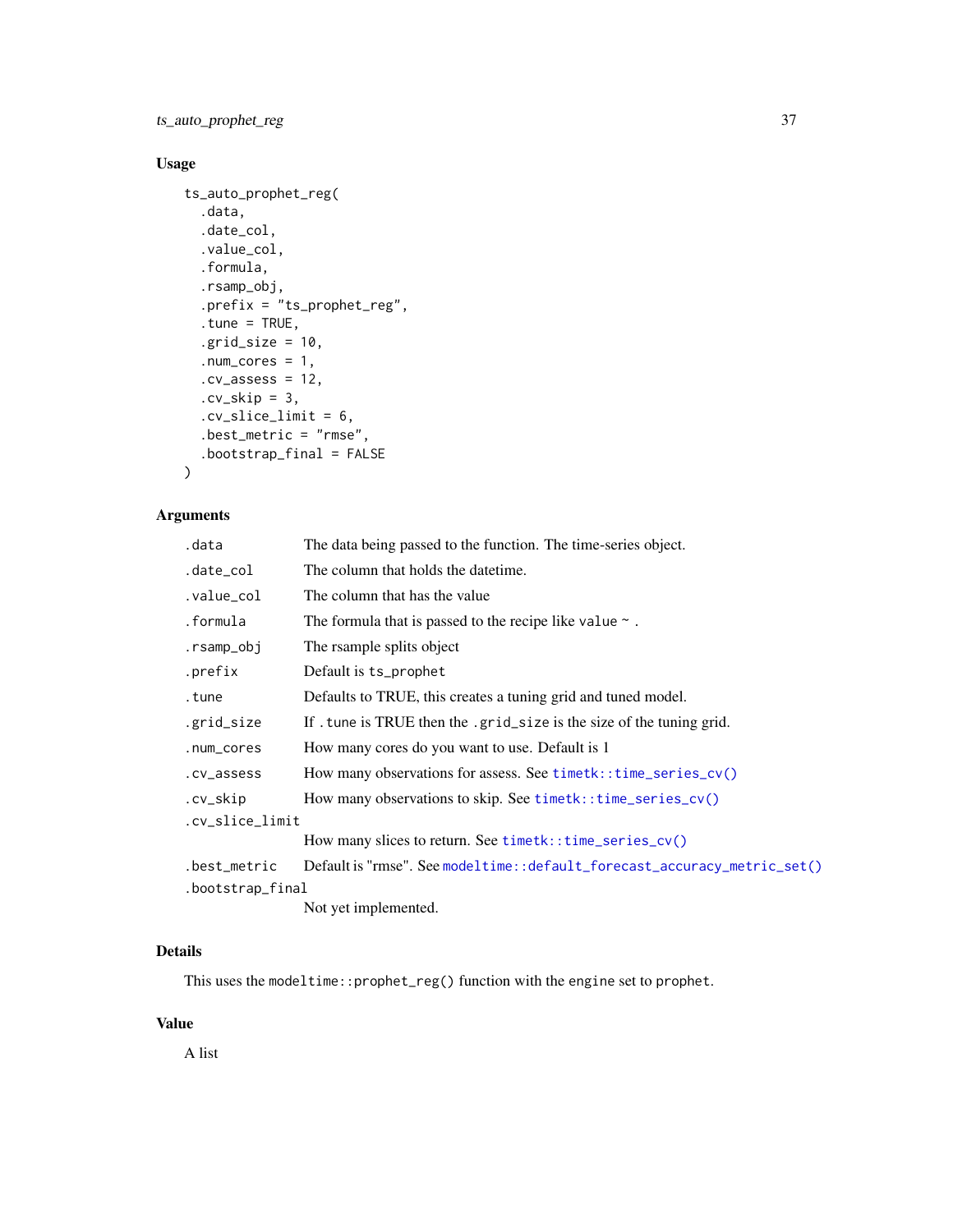#### Author(s)

Steven P. Sanderson II, MPH

#### See Also

[https://business-science.github.io/modeltime/reference/prophet\\_reg.html](https://business-science.github.io/modeltime/reference/prophet_reg.html)

```
Other Boiler_Plate: ts_auto_arima_xgboost(), ts_auto_arima(), ts_auto_croston(), ts_auto_exp_smoothing(),
ts_auto_glmnet(), ts_auto_lm(), ts_auto_mars(), ts_auto_nnetar(), ts_auto_prophet_boost(),
ts_auto_smooth_es(), ts_auto_svm_poly(), ts_auto_svm_rbf(), ts_auto_theta(), ts_auto_xgboost()
```
Other prophet: [ts\\_auto\\_prophet\\_boost\(](#page-33-0))

#### Examples

```
## Not run:
library(dplyr)
data <- AirPassengers %>%
  ts_to_tbl() %>%
  select(-index)
splits <- time_series_split(
  data
  , date_col
  , assess = 12
  , skip = 3
  , cumulative = TRUE
\lambdats_prophet_reg <- ts_auto_prophet_reg(
  .data = data,
  num\_cores = 5,
  .date_col = date_col,
  .value_col = value,
  .rsamp_obj = splits,
  .formula = value \sim .,
  .grid_size = 20
)
ts_prophet_reg$recipe_info
## End(Not run)
```
ts\_auto\_recipe *Build a Time Series Recipe*

#### Description

Automatically builds generic time series recipe objects from a given tibble.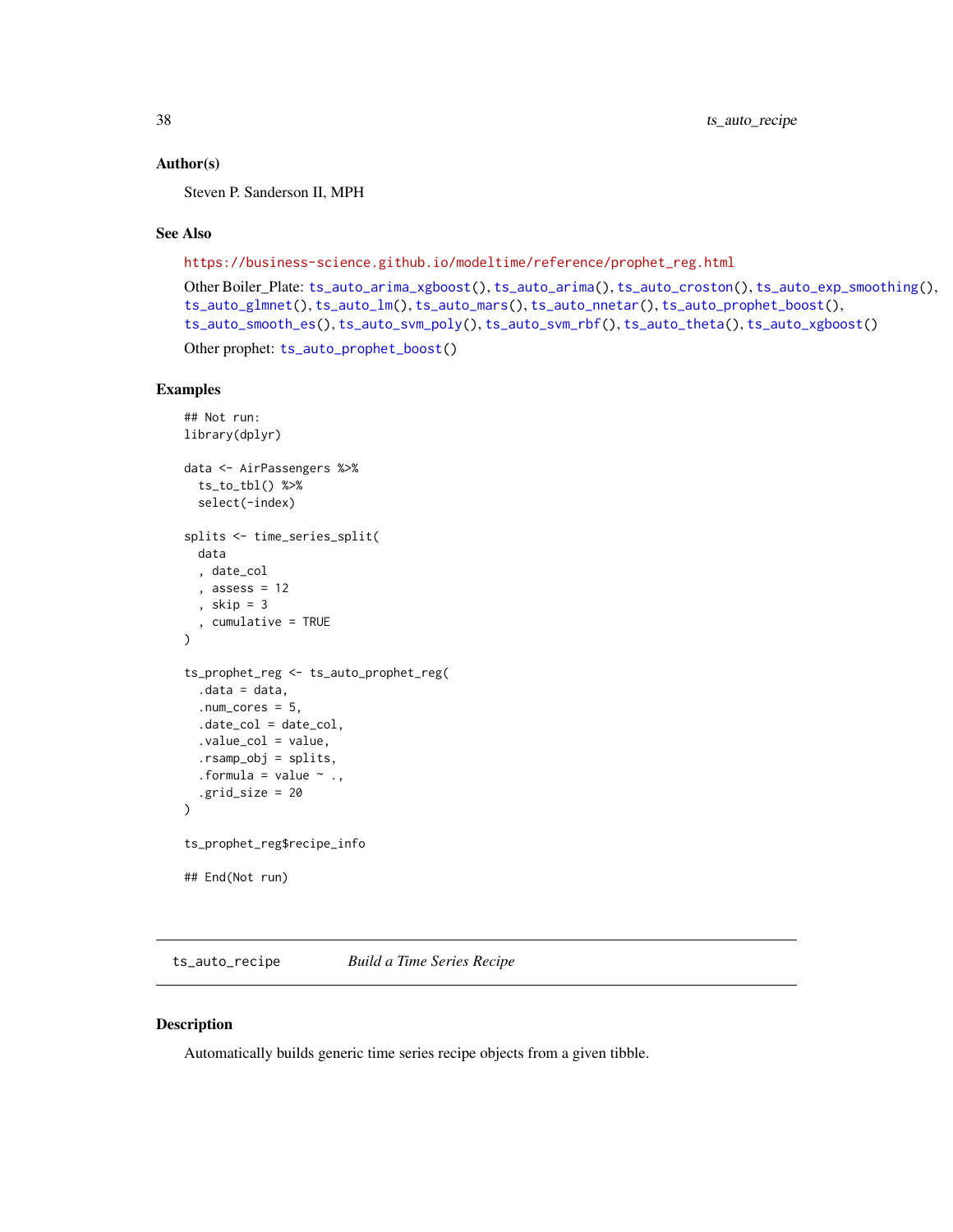ts\_auto\_recipe 39

## Usage

```
ts_auto_recipe(
 .data,
 .date_col,
 .pred_col,
 .step_ts_sig = TRUE,
  .step_ts_rm_misc = TRUE,
  .step_ts_dummy = TRUE,
  .step_ts_fourier = TRUE,
 .step_ts_fourier_period = 365/12,
  .K = 1,.step_ts_yeo = TRUE,
  .step_ts_nzv = TRUE
)
```
tors.

## Arguments

| .data                   | The data that is going to be modeled. You must supply a tibble.                                                                                                                                                                                 |  |
|-------------------------|-------------------------------------------------------------------------------------------------------------------------------------------------------------------------------------------------------------------------------------------------|--|
| .date_col               | The column that holds the date for the time series.                                                                                                                                                                                             |  |
| .pred_col               | The column that is to be predicted.                                                                                                                                                                                                             |  |
| .step_ts_sig            | A Boolean indicating should the timetk::step_timeseries_signature() be<br>added, default is TRUE.                                                                                                                                               |  |
| .step_ts_rm_misc        |                                                                                                                                                                                                                                                 |  |
|                         | A Boolean indicating should the following items be removed from the time se-<br>ries signature, default is TRUE.                                                                                                                                |  |
|                         | $\cdot$ iso\$                                                                                                                                                                                                                                   |  |
|                         | $\bullet$ xts\$                                                                                                                                                                                                                                 |  |
|                         | • hour                                                                                                                                                                                                                                          |  |
|                         | $\cdot$ min                                                                                                                                                                                                                                     |  |
|                         | $\bullet$ sec                                                                                                                                                                                                                                   |  |
|                         | • am.pm                                                                                                                                                                                                                                         |  |
| .step_ts_dummy          | A Boolean indicating if all_nominal_predictors() should be dummied and with<br>one hot encoding.                                                                                                                                                |  |
| .step_ts_fourier        |                                                                                                                                                                                                                                                 |  |
|                         | A Boolean indicating if timetk::step_fourier() should be added to the recipe.                                                                                                                                                                   |  |
| .step_ts_fourier_period |                                                                                                                                                                                                                                                 |  |
|                         | A number such as 365/12, 365/4 or 365 indicting the period of the fourier term.<br>The numeric period for the oscillation frequency.                                                                                                            |  |
| .К                      | The number of orders to include for each sine/cosine fourier series. More orders<br>increase the number of fourier terms and therefore the variance of the fitted<br>model at the expense of bias. See details for examples of K specification. |  |
| .step_ts_yeo            | A Boolean indicating if the recipes::step_YeoJohnson() should be added to<br>the recipe.                                                                                                                                                        |  |
| .step_ts_nzv            | A Boolean indicating if the recipes::step_nzv() should be run on all predic-                                                                                                                                                                    |  |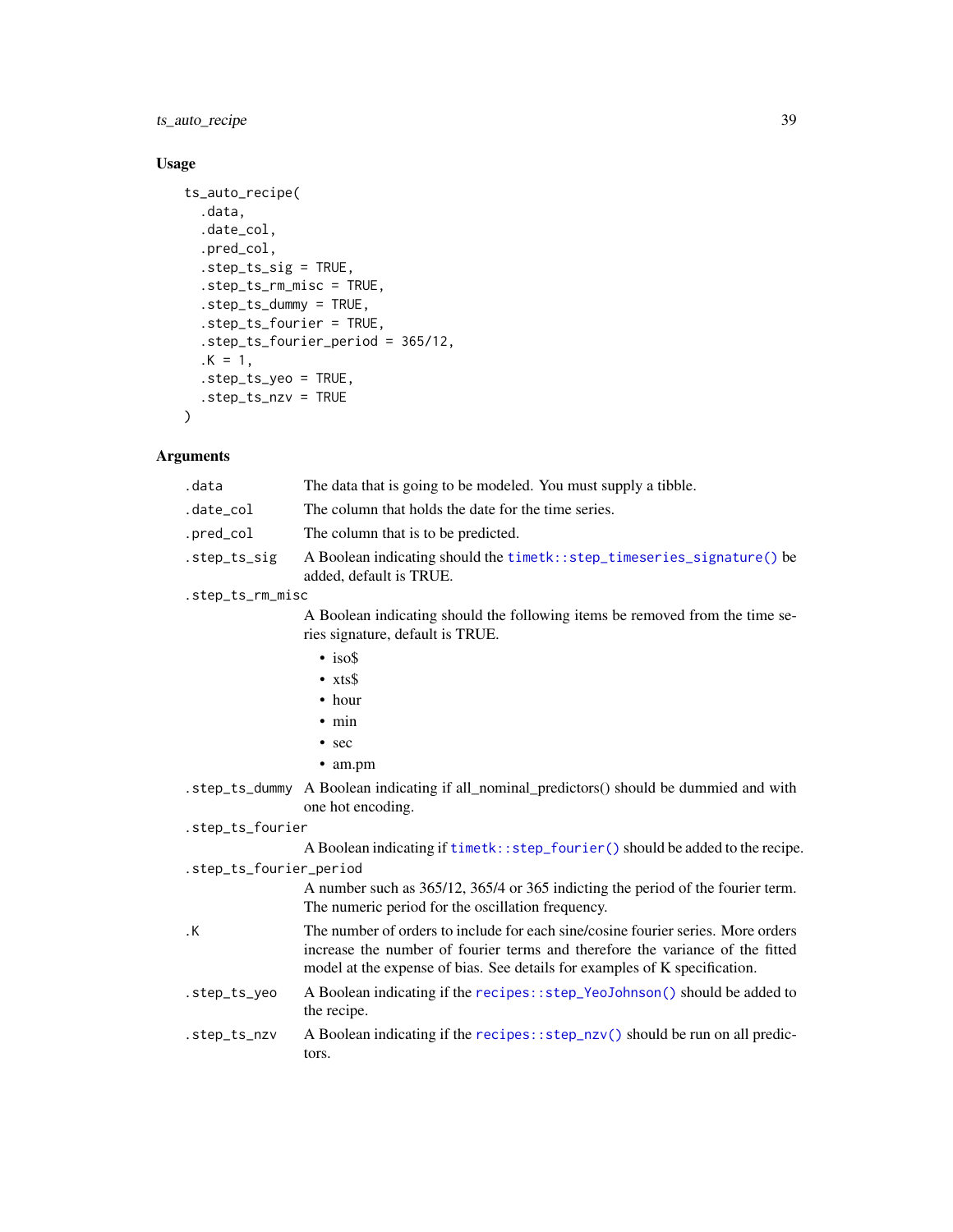#### Details

This will build out a couple of generic recipe objects and return those items in a list.

#### Author(s)

Steven P. Sanderson II, MPH

#### Examples

```
suppressPackageStartupMessages(library(dplyr))
suppressPackageStartupMessages(library(rsample))
data_tbl <- ts_to_tbl(AirPassengers) %>%
  select(-index)
splits <- initial_time_split(
 data_tbl
 , prop = 0.8
 , cumulative = TRUE
\mathcal{L}ts_auto_recipe(
    .data = data_tbl
    , .date_col = date_col
    , .pred_col = value
\mathcal{L}ts_auto_recipe(
  .data = training(splits)
  , .date_col = date_col
  , .pred_col = value
\mathcal{L}
```
<span id="page-39-0"></span>ts\_auto\_smooth\_es *Boilerplate Workflow*

#### Description

This is a boilerplate function to automatically create the following:

- recipe
- model specification
- workflow
- tuned model (grid ect)
- calibration tibble and plot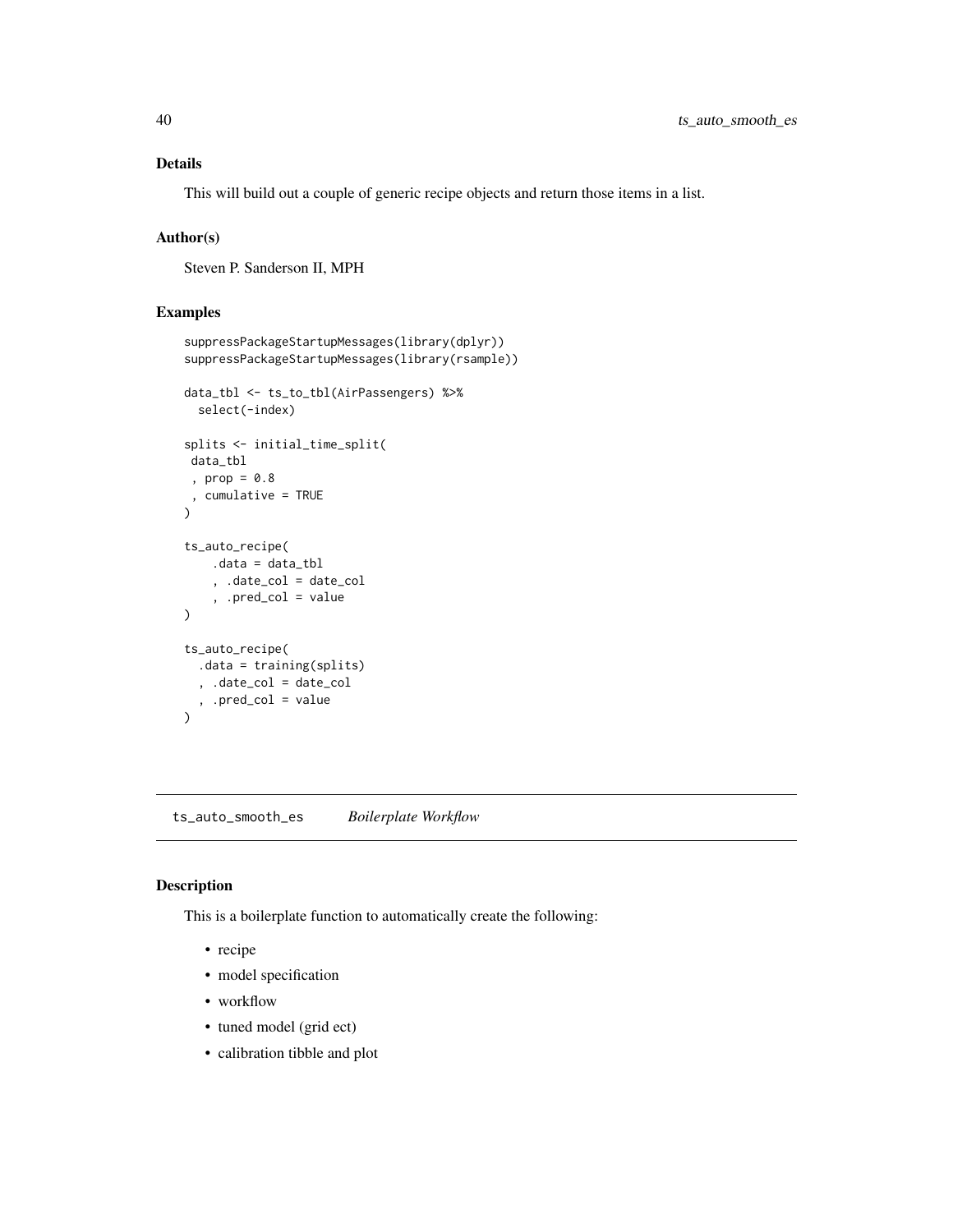ts\_auto\_smooth\_es 41

## Usage

```
ts_auto_smooth_es(
  .data,
  .date_col,
  .value_col,
  .formula,
  .rsamp_obj,
  .prefix = "ts_smooth_es",
  .tune = TRUE,
  .grid_size = 10,
  .num_cores = 1,
  cv_assess = 12,
  cv\_skip = 3,
  .cv_slice_limit = 6,
  .best_metric = "rmse",
  .bootstrap_final = FALSE
)
```
### Arguments

| .data            | The data being passed to the function. The time-series object.           |
|------------------|--------------------------------------------------------------------------|
| .date_col        | The column that holds the date time.                                     |
| .value_col       | The column that has the value.                                           |
| .formula         | The formula that is passed to the recipe like value $\sim$ .             |
| .rsamp_obj       | The rsample splits object                                                |
| .prefix          | Default is ts_smooth_es                                                  |
| .tune            | Defaults to TRUE, this creates a tuning grid and tuned model.            |
| .grid_size       | If . tune is TRUE then the .grid_size is the size of the tuning grid.    |
| .num_cores       | How many cores do you want to use. Default is 1                          |
| .cv_assess       | How many observations for assess. See timetk::time_series_cv()           |
| .cv_skip         | How many observations to skip. See timetk::time_series_cv()              |
| .cv_slice_limit  |                                                                          |
|                  | How many slices to return. See timetk::time_series_cv()                  |
| .best_metric     | Default is "rmse". See modeltime::default_forecast_accuracy_metric_set() |
| .bootstrap_final |                                                                          |
|                  | Not yet implemented.                                                     |

# Details

This uses modeltime::exp\_smoothing() and sets the parsnip::engine to smooth\_es.

### Value

A list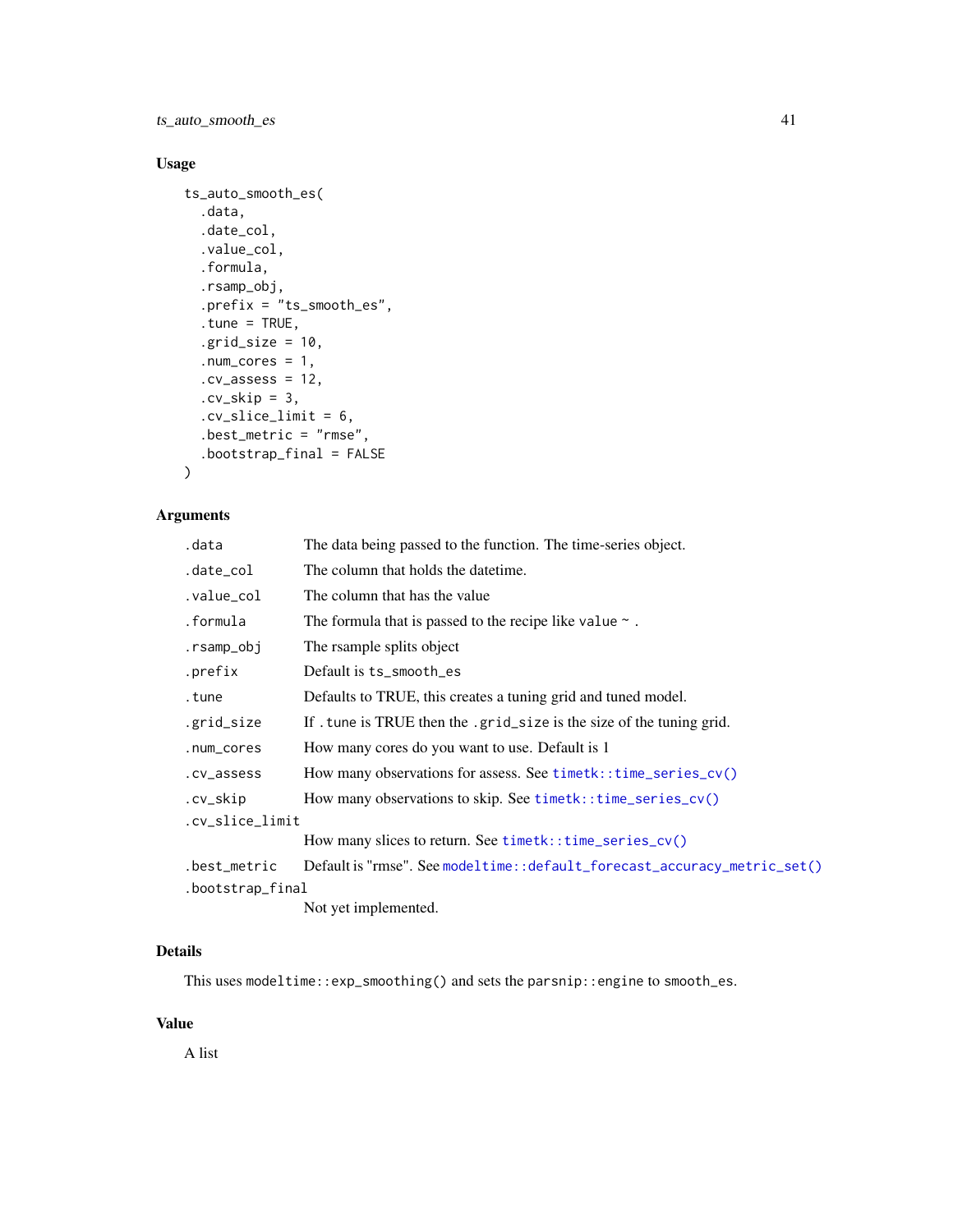#### Author(s)

Steven P. Sanderson II, MPH

## See Also

[https://business-science.github.io/modeltime/reference/exp\\_smoothing.html#ref-examples](https://business-science.github.io/modeltime/reference/exp_smoothing.html#ref-examples)

<https://github.com/config-i1/smooth>

```
Other Boiler_Plate: ts_auto_arima_xgboost(), ts_auto_arima(), ts_auto_croston(), ts_auto_exp_smoothing(),
ts_auto_glmnet(), ts_auto_lm(), ts_auto_mars(), ts_auto_nnetar(), ts_auto_prophet_boost(),
ts_auto_prophet_reg(), ts_auto_svm_poly(), ts_auto_svm_rbf(), ts_auto_theta(), ts_auto_xgboost()
```
Other exp\_smoothing: [ts\\_auto\\_croston\(](#page-20-0)), [ts\\_auto\\_exp\\_smoothing\(](#page-22-0)), [ts\\_auto\\_theta\(](#page-46-0))

#### Examples

```
## Not run:
library(dplyr)
data <- AirPassengers %>%
 ts_to_tbl() %>%
  select(-index)
splits <- time_series_split(
 data
  , date_col
  , assess = 12, skip = 3
  , cumulative = TRUE
\lambdats_smooth_es <- ts_auto_smooth_es(
  .data = data,
  num\_cores = 5,
 .date_col = date_col,
  .value_col = value,
  .rsamp_obj = splits,
  .formula = value \sim .,
  .grid_size = 3
\lambdats_smooth_es$recipe_info
## End(Not run)
```
<span id="page-41-0"></span>ts\_auto\_svm\_poly *Boilerplate Workflow*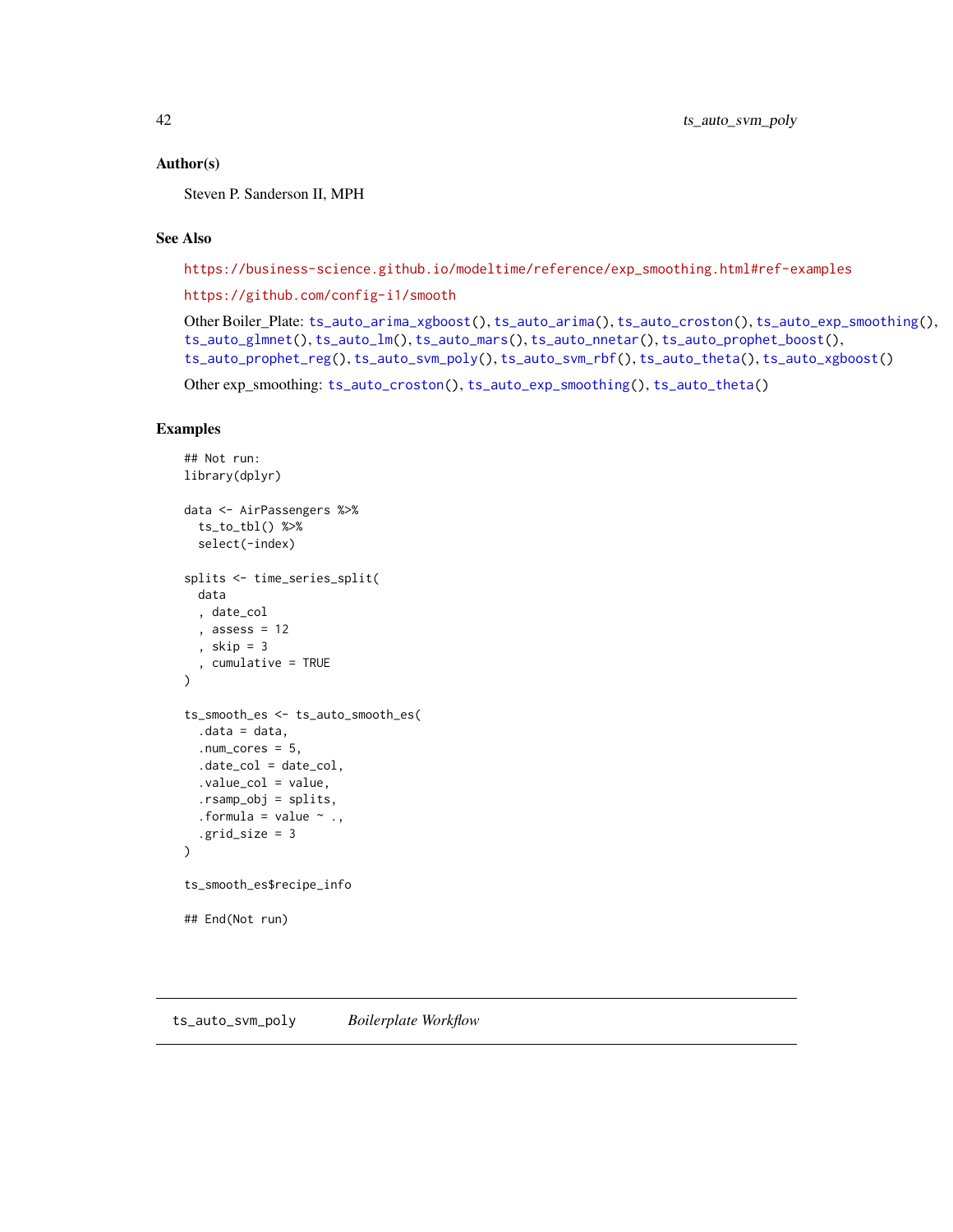### Description

This is a boilerplate function to automatically create the following:

- recipe
- model specification
- workflow
- tuned model (grid ect)
- calibration tibble and plot

### Usage

```
ts_auto_svm_poly(
  .data,
  .date_col,
  .value_col,
  .formula,
  .rsamp_obj,
  .prefix = "ts_svm_poly",
  .tune = TRUE,
  .grid_size = 10,
  .num_cores = 1,
  cv_assess = 12,
  cv\_skip = 3,
  .cv_slice_limit = 6,
  .best_metric = "rmse",
  .bootstrap_final = FALSE
\overline{\phantom{a}}
```
### Arguments

| .data                            | The data being passed to the function. The time-series object.           |
|----------------------------------|--------------------------------------------------------------------------|
| .date_col                        | The column that holds the date time.                                     |
| .value_col                       | The column that has the value                                            |
| .formula                         | The formula that is passed to the recipe like value $\sim$ .             |
| .rsamp_obj                       | The rsample splits object                                                |
| .prefix                          | Default is ts_smooth_es                                                  |
| .tune                            | Defaults to TRUE, this creates a tuning grid and tuned model.            |
| .grid_size                       | If tune is TRUE then the grid_size is the size of the tuning grid.       |
| .num_cores                       | How many cores do you want to use. Default is 1                          |
| .cv_assess                       | How many observations for assess. See timeth::time_series_cv()           |
| .cv_skip                         | How many observations to skip. See timetk::time_series_cv()              |
| .cv_slice_limit                  |                                                                          |
|                                  | How many slices to return. See timetk::time_series_cv()                  |
| .best metric<br>.bootstrap_final | Default is "rmse". See modeltime::default_forecast_accuracy_metric_set() |
|                                  | Not yet implemented.                                                     |
|                                  |                                                                          |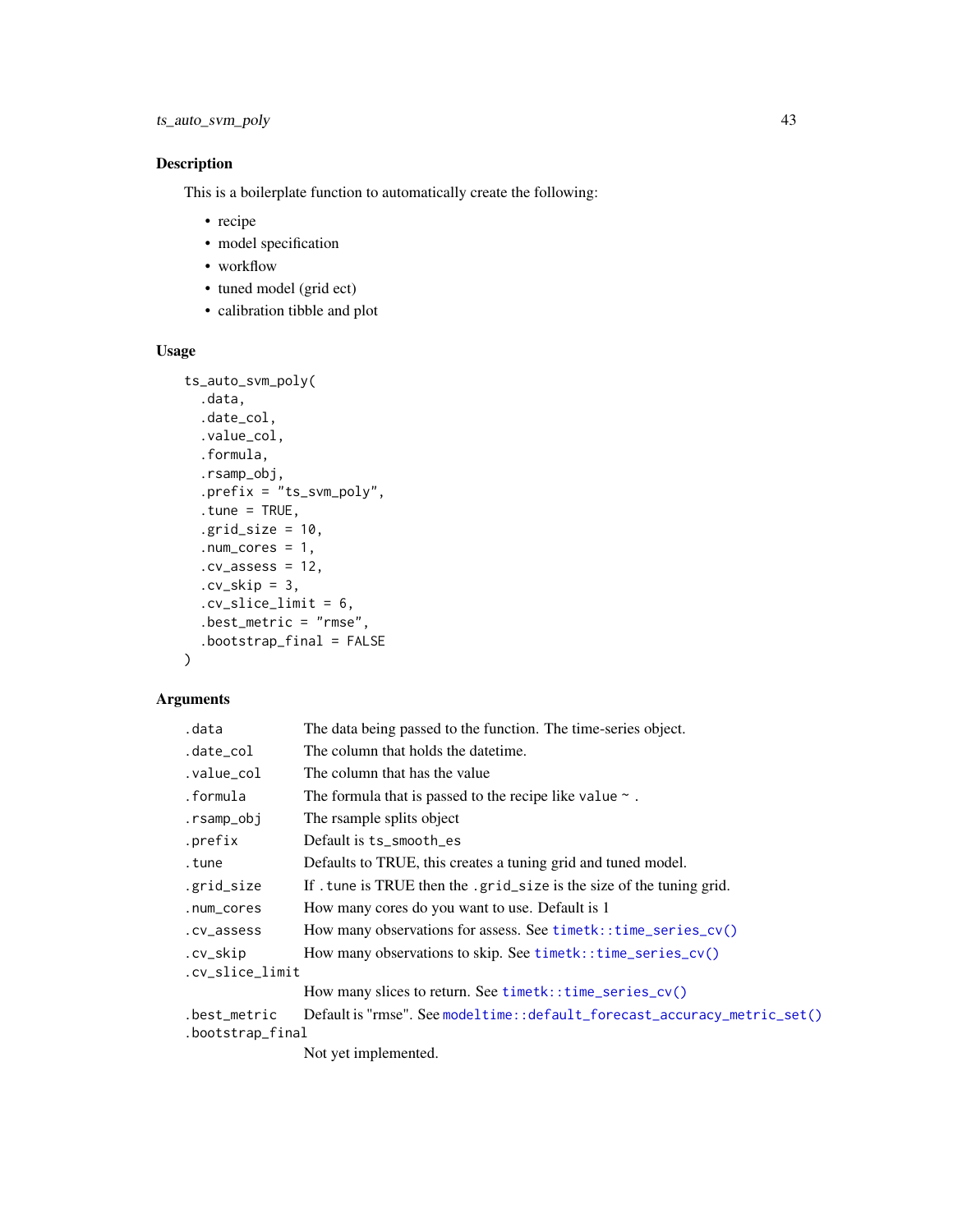### Details

This uses parsnip::svm\_poly() and sets the parsnip::engine to kernlab.

#### Value

A list

### Author(s)

Steven P. Sanderson II, MPH

### See Also

[https://parsnip.tidymodels.org/reference/svm\\_poly.html](https://parsnip.tidymodels.org/reference/svm_poly.html)

```
Other Boiler_Plate: ts_auto_arima_xgboost(), ts_auto_arima(), ts_auto_croston(), ts_auto_exp_smoothing(),
ts_auto_glmnet(), ts_auto_lm(), ts_auto_mars(), ts_auto_nnetar(), ts_auto_prophet_boost(),
ts_auto_prophet_reg(), ts_auto_smooth_es(), ts_auto_svm_rbf(), ts_auto_theta(), ts_auto_xgboost()
Other SVM: ts_auto_svm_rbf()
```

```
## Not run:
library(dplyr)
data <- AirPassengers %>%
 ts_to_tbl() %>%
  select(-index)
splits <- time_series_split(
  data
  , date_col
  , assess = 12
  , skip = 3
  , cumulative = TRUE
\mathcal{L}ts_auto_poly <- ts_auto_svm_poly(
 .data = data,
 num\_cores = 5,
  .date_col = date_col,
  .value_col = value,
  .rsamp_obj = splits,
  .formula = value \sim .,
  .grid_size = 3
)
ts_smooth_poly$recipe_info
## End(Not run)
```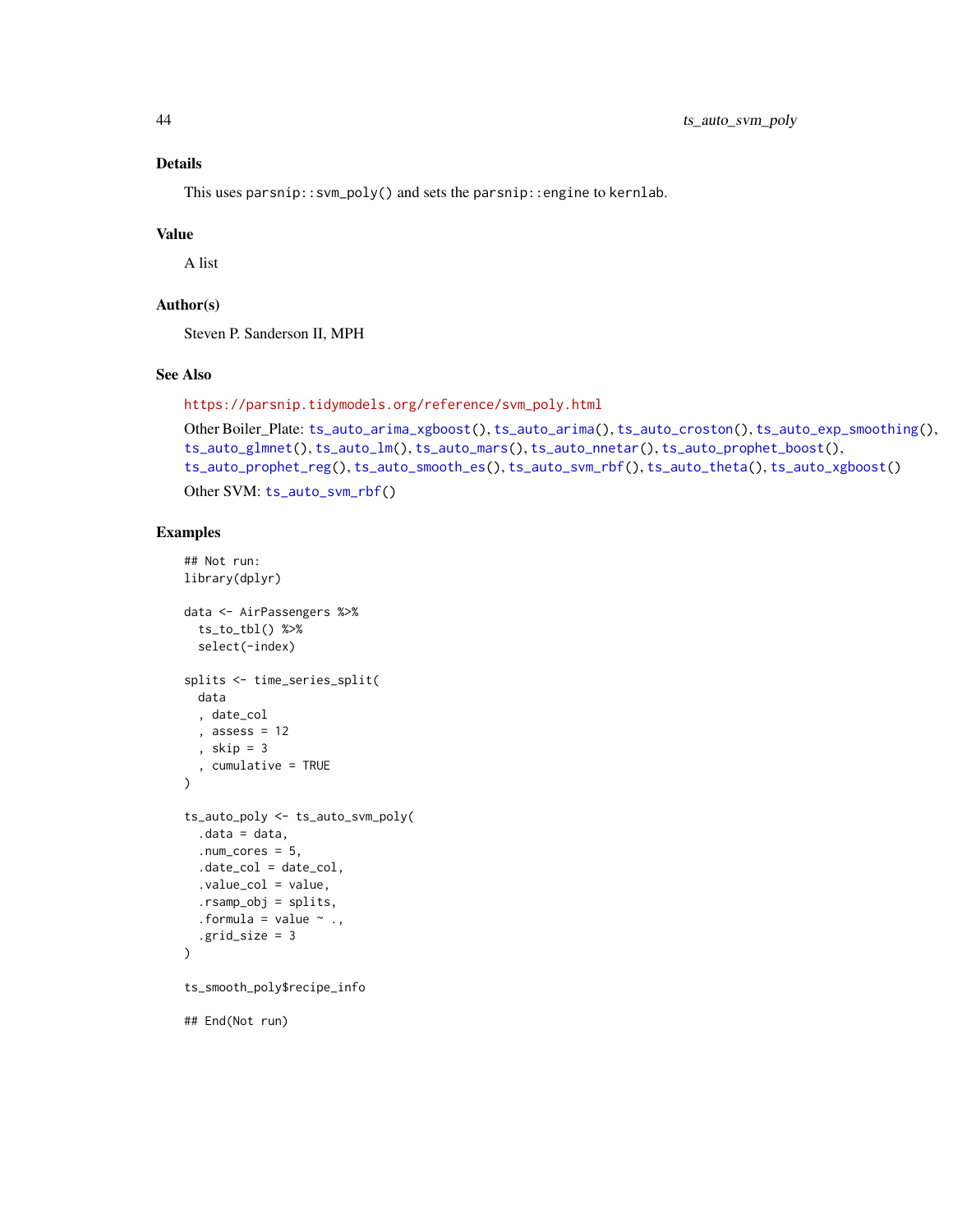<span id="page-44-0"></span>ts\_auto\_svm\_rbf *Boilerplate Workflow*

### Description

This is a boilerplate function to automatically create the following:

- recipe
- model specification
- workflow
- tuned model (grid ect)
- calibration tibble and plot

### Usage

```
ts_auto_svm_rbf(
  .data,
  .date_col,
  .value_col,
  .formula,
  .rsamp_obj,
  .prefix = "ts_svm_rbf",
  .tune = TRUE,
  .grid_size = 10,
  .num_cores = 1,
  cv_assess = 12,
  cv\_skip = 3,
  .cv_slice_limit = 6,
  .best_metric = "rmse",
  .bootstrap_final = FALSE
)
```
### Arguments

| .data      | The data being passed to the function. The time-series object.     |
|------------|--------------------------------------------------------------------|
| .date_col  | The column that holds the date time.                               |
| .value_col | The column that has the value                                      |
| .formula   | The formula that is passed to the recipe like value $\sim$ .       |
| .rsamp_obj | The rsample splits object                                          |
| .prefix    | Default is ts_smooth_es                                            |
| tune.      | Defaults to TRUE, this creates a tuning grid and tuned model.      |
| .grid_size | If tune is TRUE then the grid_size is the size of the tuning grid. |
| .num_cores | How many cores do you want to use. Default is 1                    |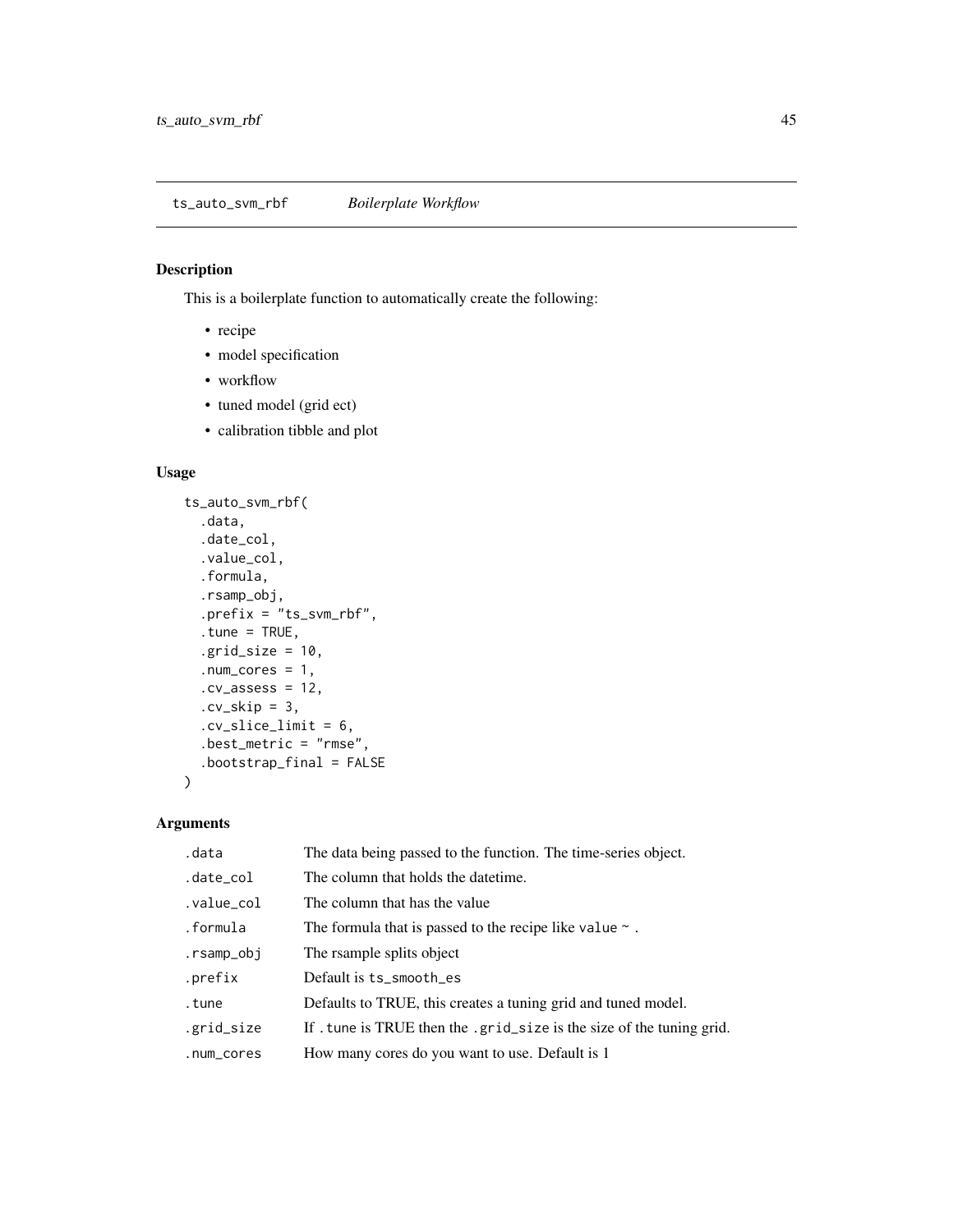| .cv_assess       | How many observations for assess. See timeth::time_series_cv()           |
|------------------|--------------------------------------------------------------------------|
| .cv_skip         | How many observations to skip. See timetk::time_series_cv()              |
| .cv_slice_limit  |                                                                          |
|                  | How many slices to return. See $time$ :: time_series_cv()                |
| .best_metric     | Default is "rmse". See modeltime::default_forecast_accuracy_metric_set() |
| .bootstrap_final |                                                                          |
|                  | Not yet implemented.                                                     |
|                  |                                                                          |

#### Details

This uses parsnip::svm\_rb() and sets the parsnip::engine to kernlab.

#### Value

A list

### Author(s)

Steven P. Sanderson II, MPH

### See Also

[https://parsnip.tidymodels.org/reference/svm\\_rbf.html](https://parsnip.tidymodels.org/reference/svm_rbf.html)

```
Other Boiler_Plate: ts_auto_arima_xgboost(), ts_auto_arima(), ts_auto_croston(), ts_auto_exp_smoothing(),
ts_auto_glmnet(), ts_auto_lm(), ts_auto_mars(), ts_auto_nnetar(), ts_auto_prophet_boost(),
ts_auto_prophet_reg(), ts_auto_smooth_es(), ts_auto_svm_poly(), ts_auto_theta(), ts_auto_xgboost()
Other SVM: ts_auto_svm_poly()
```

```
## Not run:
library(dplyr)
data <- AirPassengers %>%
  ts_to_tbl() %>%
  select(-index)
splits <- time_series_split(
  data
  , date_col
  , assess = 12
  , skip = 3
  , cumulative = TRUE
\overline{)}ts_auto_rbf <- ts_auto_svm_rbf(
  .data = data,
  .num_cores = 5,
  data_col = date_col,.value_col = value,
```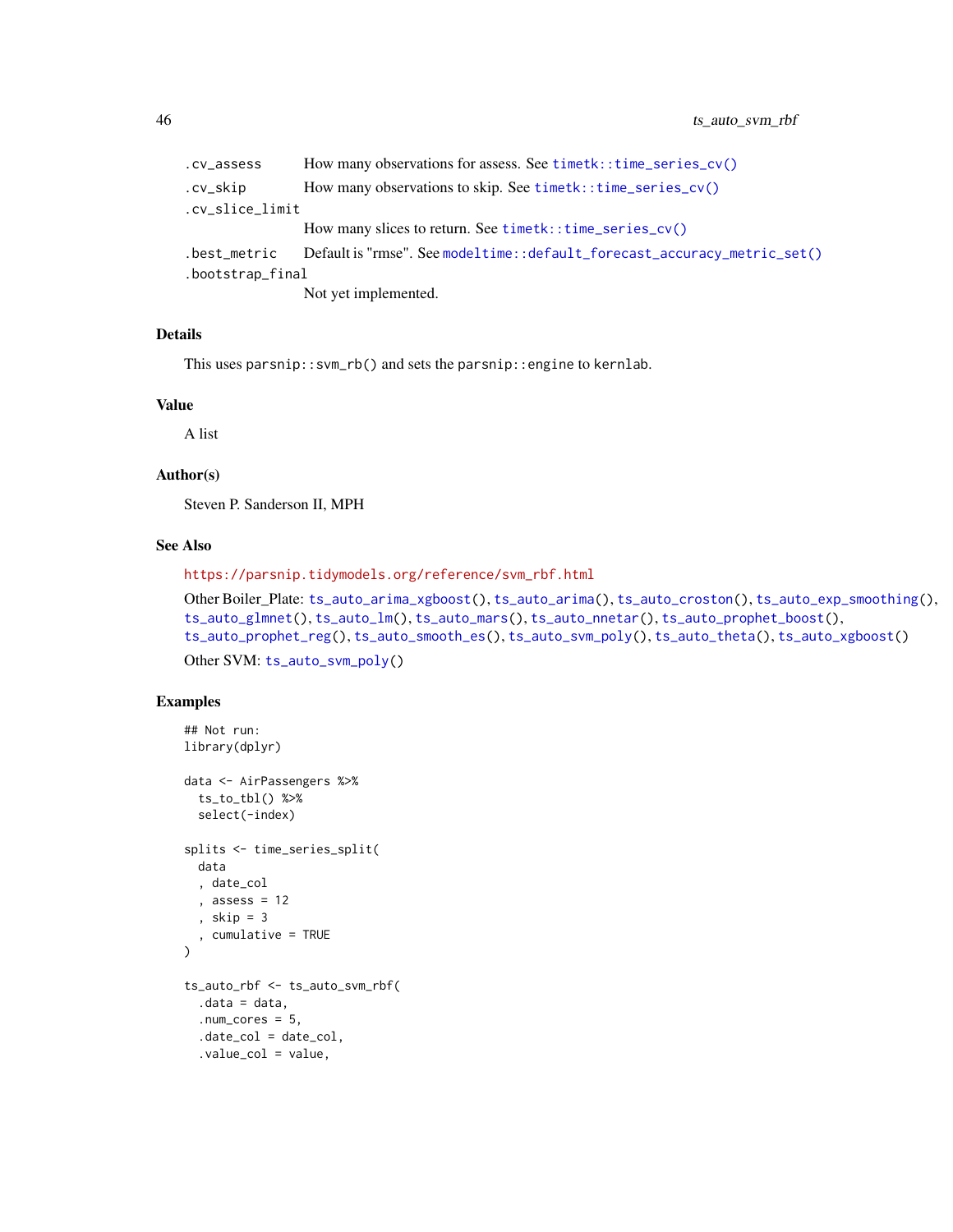### ts\_auto\_theta 47

```
.rsamp_obj = splits,
  .formula = value \sim .,
  .grid_size = 3
\overline{)}ts_smooth_rbf$recipe_info
## End(Not run)
```
<span id="page-46-0"></span>ts\_auto\_theta *Boilerplate Workflow*

## Description

This is a boilerplate function to create automatically the following:

- recipe
- model specification
- workflow
- calibration tibble and plot

#### Usage

```
ts_auto_theta(
  .data,
  .date_col,
  .value_col,
  .rsamp_obj,
  .prefix = "ts_theta",
  .bootstrap_final = FALSE
\mathcal{L}
```
### Arguments

| The data being passed to the function. The time-series object. |  |  |
|----------------------------------------------------------------|--|--|
| The column that holds the datetime.                            |  |  |
| The column that has the value.                                 |  |  |
| The splits object                                              |  |  |
| Default is ts_theta                                            |  |  |
| .bootstrap_final                                               |  |  |
| Not yet implemented.                                           |  |  |
|                                                                |  |  |

### Details

This uses the forecast::thetaf() for the parsnip engine. This model does not use exogenous regressors, so only a univariate model of: value ~ date will be used from the .date\_col and .value\_col that you provide.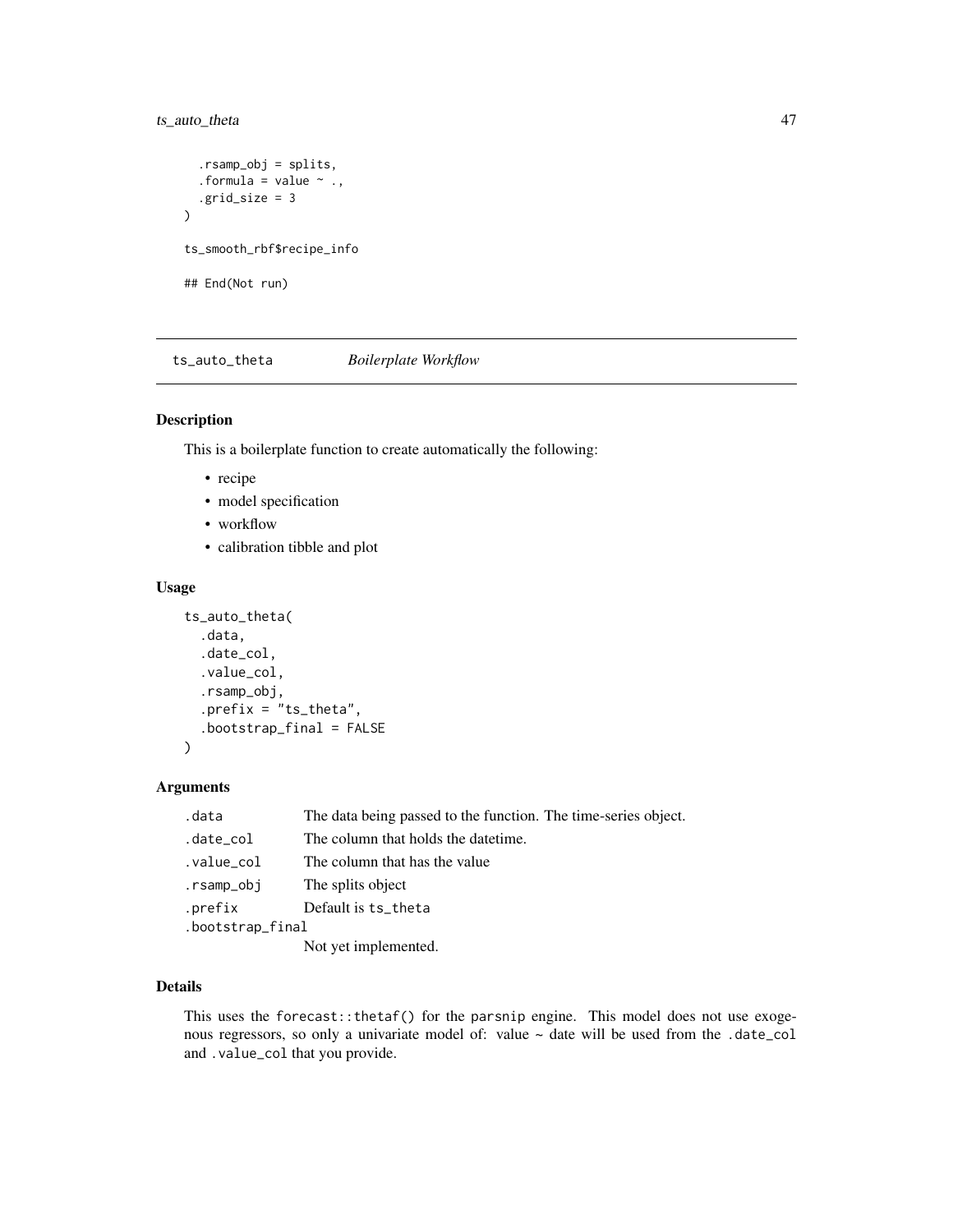48 ts\_auto\_theta

#### Value

A list

#### Author(s)

Steven P. Sanderson II, MPH

#### See Also

[https://business-science.github.io/modeltime/reference/exp\\_smoothing.html#engine-details](https://business-science.github.io/modeltime/reference/exp_smoothing.html#engine-details)

<https://pkg.robjhyndman.com/forecast/reference/thetaf.html>

```
Other Boiler_Plate: ts_auto_arima_xgboost(), ts_auto_arima(), ts_auto_croston(), ts_auto_exp_smoothing(),
ts_auto_glmnet(), ts_auto_lm(), ts_auto_mars(), ts_auto_nnetar(), ts_auto_prophet_boost(),
ts_auto_prophet_reg(), ts_auto_smooth_es(), ts_auto_svm_poly(), ts_auto_svm_rbf(),
ts_auto_xgboost()
```
Other exp\_smoothing: [ts\\_auto\\_croston\(](#page-20-0)), [ts\\_auto\\_exp\\_smoothing\(](#page-22-0)), [ts\\_auto\\_smooth\\_es\(](#page-39-0))

```
## Not run:
library(dplyr)
data <- AirPassengers %>%
 ts_to_tbl() %>%
  select(-index)
splits <- time_series_split(
 data
  , date_col
  , assess = 12
  , skip = 3
  , cumulative = TRUE
\mathcal{L}ts_theta <- ts_auto_theta(
  .data = data,
  .date_col = date_col,
  .value_col = value,
  .rsamp_obj = splits
\mathcal{L}ts_theta$recipe_info
## End(Not run)
```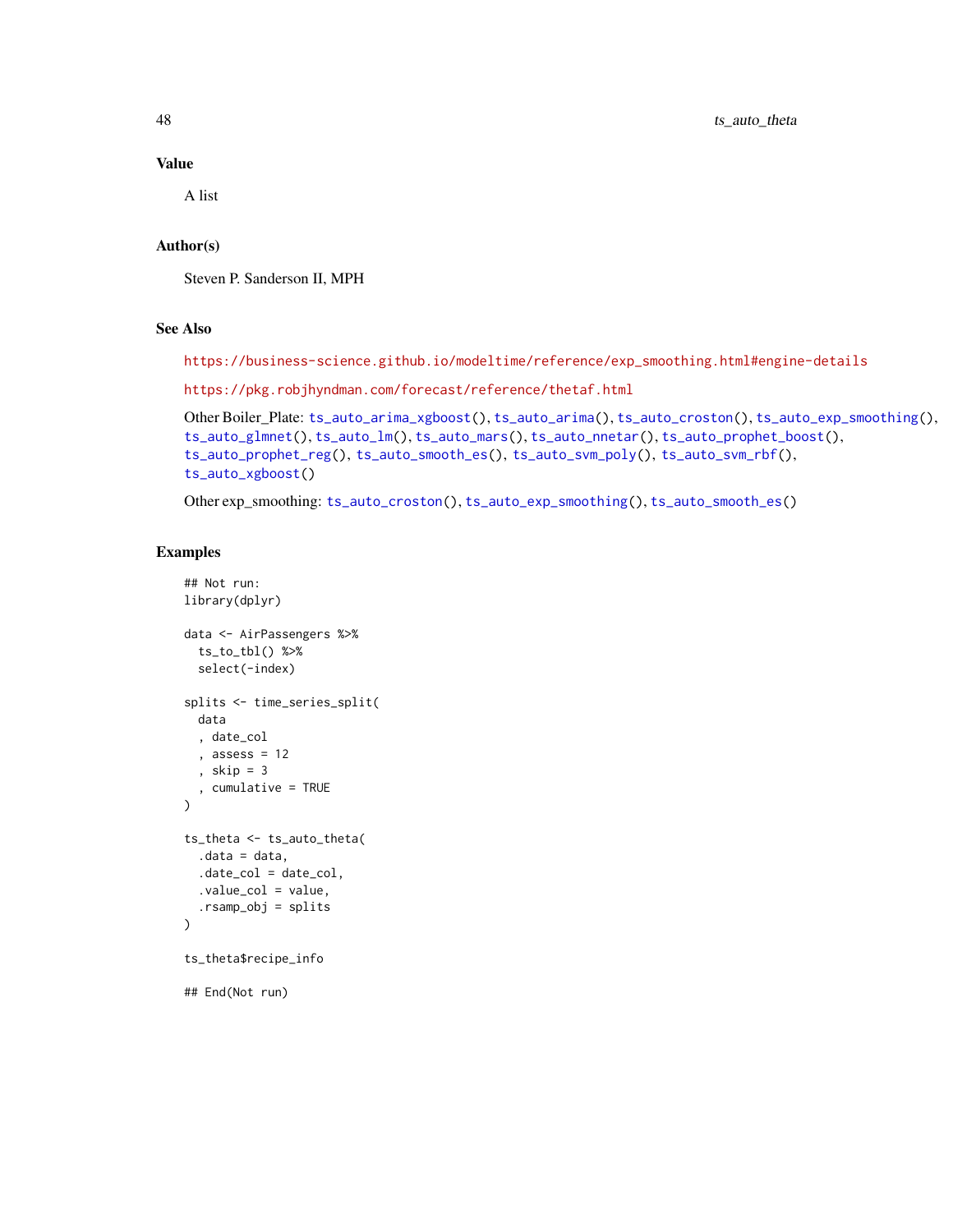<span id="page-48-0"></span>ts\_auto\_xgboost *Boilerplate Workflow*

### Description

This is a boilerplate function to create automatically the following:

- recipe
- model specification
- workflow
- tuned model (grid ect)
- calibration tibble and plot

### Usage

```
ts_auto_xgboost(
  .data,
  .date_col,
  .value_col,
  .formula,
  .rsamp_obj,
  .prefix = "ts_xgboost",
  .tune = TRUE,
  .grid_size = 10,
  .num_cores = 1,
  cv_assess = 12,
  cv\_skip = 3,
  .cv_slice_limit = 6,
  .best_metric = "rmse",
  .bootstrap_final = FALSE
)
```
### Arguments

| .data      | The data being passed to the function. The time-series object.     |
|------------|--------------------------------------------------------------------|
| .date_col  | The column that holds the date time.                               |
| .value_col | The column that has the value                                      |
| .formula   | The formula that is passed to the recipe like value $\sim$ .       |
| .rsamp_obj | The rsample splits object                                          |
| .prefix    | Default is ts_xgboost                                              |
| tune.      | Defaults to TRUE, this creates a tuning grid and tuned model.      |
| .grid_size | If tune is TRUE then the grid_size is the size of the tuning grid. |
| .num_cores | How many cores do you want to use. Default is 1                    |
|            |                                                                    |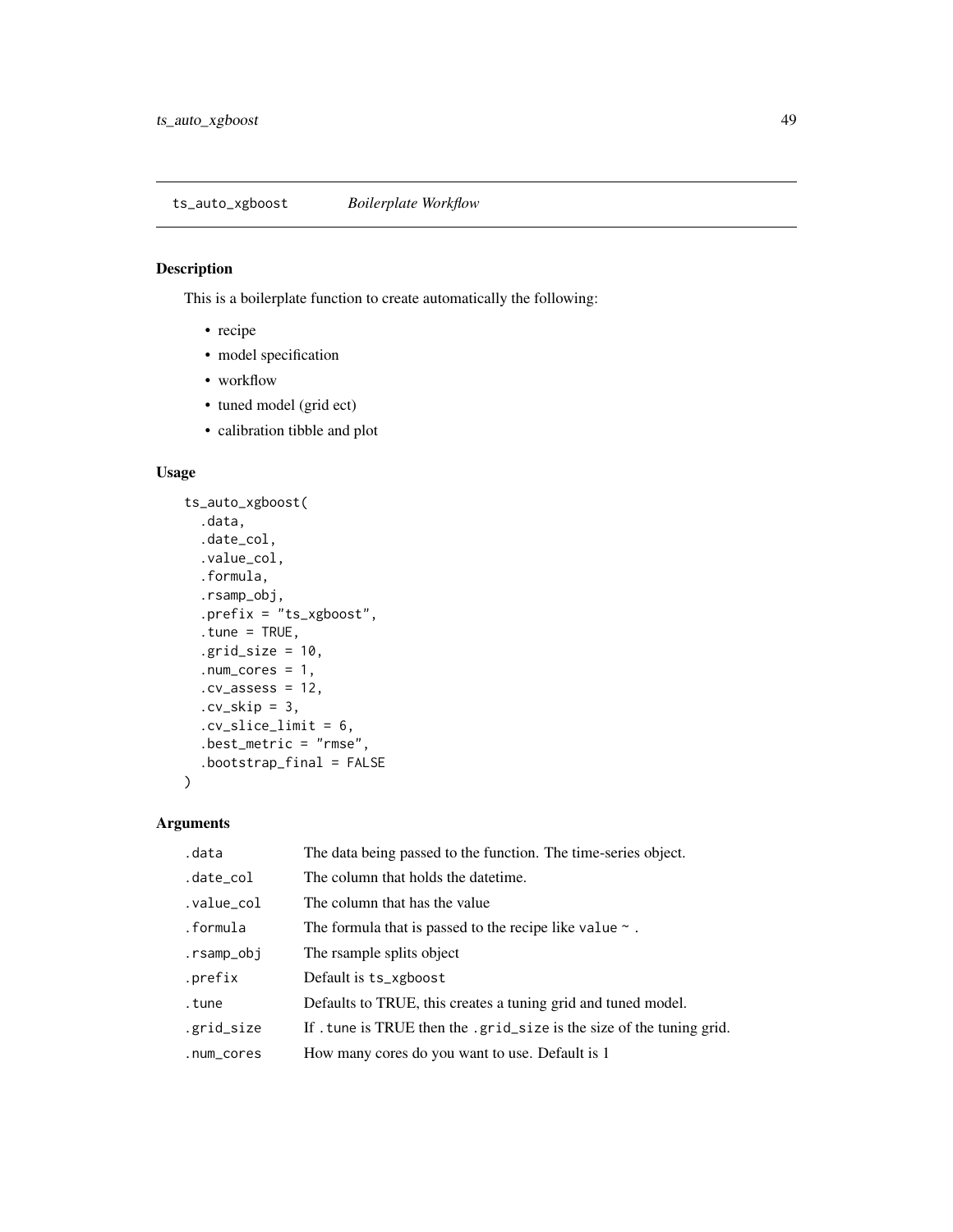| .cv_assess       | How many observations for assess. See timeth::time_series_cv()           |
|------------------|--------------------------------------------------------------------------|
| .cv_skip         | How many observations to skip. See timetk::time_series_cv()              |
| .cv_slice_limit  |                                                                          |
|                  | How many slices to return. See timeth::time_series_cv()                  |
| .best metric     | Default is "rmse". See modeltime::default_forecast_accuracy_metric_set() |
| .bootstrap_final |                                                                          |
|                  | Not yet implemented.                                                     |
|                  |                                                                          |

#### Details

This uses the parsnip::boost\_tree() with the engine set to xgboost

## Value

A list

#### Author(s)

Steven P. Sanderson II, MPH

## See Also

```
Other Boiler_Plate: ts_auto_arima_xgboost(), ts_auto_arima(), ts_auto_croston(), ts_auto_exp_smoothing(),
ts_auto_glmnet(), ts_auto_lm(), ts_auto_mars(), ts_auto_nnetar(), ts_auto_prophet_boost(),
ts_auto_prophet_reg(), ts_auto_smooth_es(), ts_auto_svm_poly(), ts_auto_svm_rbf(),
ts_auto_theta()
```

```
## Not run:
library(dplyr)
data <- AirPassengers %>%
  ts_to_tbl() %>%
  select(-index)
splits <- time_series_split(
  data
  , date_col
  , assess = 12
  , skip = 3
  , cumulative = TRUE
\lambdats_xgboost <- ts_auto_xgboost(
 .data = data,
  .num_cores = 1,
  .data\_col = date\_col,.value_col = value,
  .rsamp_obj = splits,
```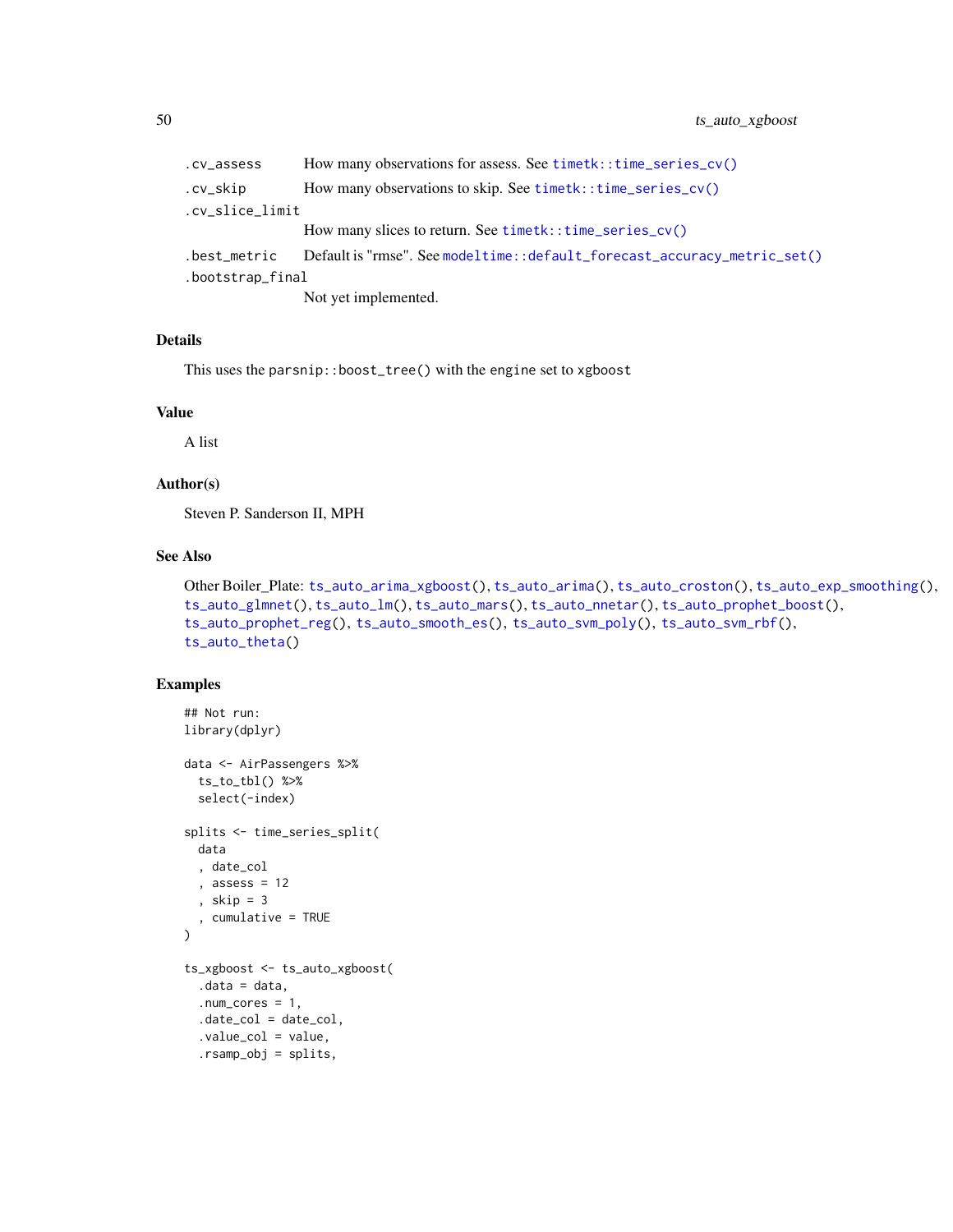```
.formula = value \sim .,
 .grid_size = 2
)
ts_xgboost$recipe_info
## End(Not run)
```
ts\_calendar\_heatmap\_plot

*Time Series Calendar Heatmap*

### Description

Takes in data that has been aggregated to the day level and makes a calendar heatmap.

### Usage

```
ts_calendar_heatmap_plot(
  .data,
  .date_col,
  .value_col,
  low = "red",.high = "green",
  .plt_title = ",
  .interactive = TRUE
)
```
#### Arguments

| .data        | The time-series data with a date column and value column.                                                            |
|--------------|----------------------------------------------------------------------------------------------------------------------|
| .date_col    | The column that has the date time values                                                                             |
| .value_col   | The column that has the values                                                                                       |
| .low         | The color for the low value, must be quoted like "red". The default is "red"                                         |
| .high        | The color for the high value, must be quoted like "green". The default is "green"                                    |
| .plt_title   | The title of the plot                                                                                                |
| .interactive | Default is TRUE to get an interactive plot using plotly::ggplotly(). It can<br>be set to FALSE to get a ggplot plot. |

#### Details

The data provided must have been aggregated to the day level, if not funky output could result and it is possible nothing will be output but errors. There must be a date column and a value column, those are the only items required for this function to work.

This function is intentionally inflexible, it complains more and does less in order to force the user to supply a clean data-set.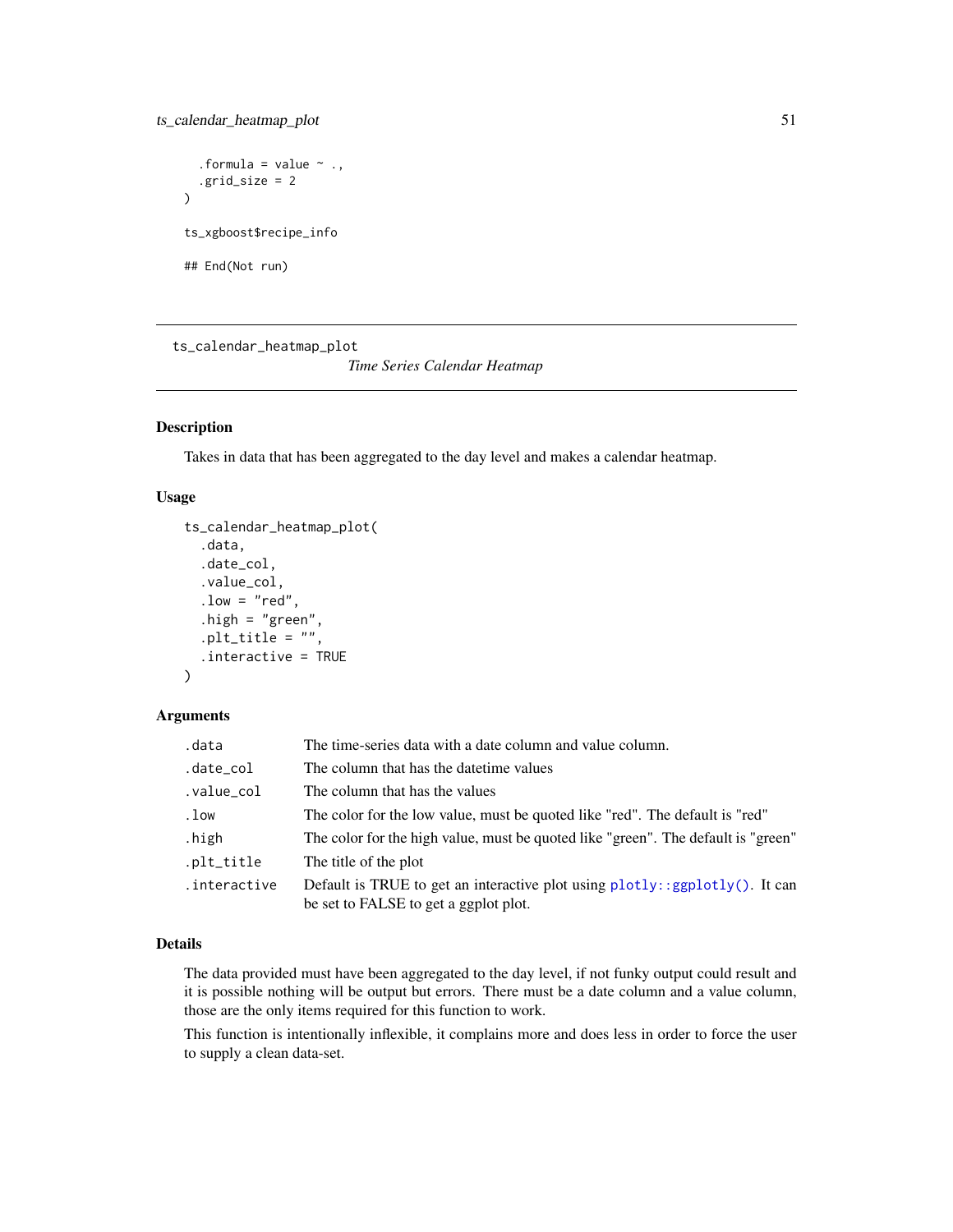## Value

A ggplot2 plot or if interactive a plotly plot

### Author(s)

Steven P. Sanderson II, MPH

### Examples

```
data_tbl <- data.frame(
  date_col = seq.Date(
   from = as.Date("2020-01-01"),
   to = as.Date("2022-06-01"),
   length.out = 365*2 + 180
   ),
  value = rnorm(365*2+180, mean = 100)
)
ts_calendar_heatmap_plot(
  data = data_tbl
  , .date\_col = date\_col, .value_col = value
  , .interactive = FALSE
\mathcal{L}
```
ts\_compare\_data *Compare data over time periods*

### Description

Given a tibble/data.frame, you can get date from two different but comparative date ranges. Lets say you want to compare visits in one year to visits from 2 years before without also seeing the previous 1 year. You can do that with this function.

#### Usage

```
ts_compare_data(.data, .date_col, .start_date, .end_date, .periods_back)
```
#### Arguments

| .data       | The date frame/tibble that holds the data                                                                                               |
|-------------|-----------------------------------------------------------------------------------------------------------------------------------------|
| .date_col   | The column with the date value                                                                                                          |
| .start_date | The start of the period you want to analyze                                                                                             |
| .end_date   | The end of the period you want to analyze                                                                                               |
|             | periods_back How long ago do you want to compare data too. Time units are collapsed using<br>lubridate::floor_date(). The value can be: |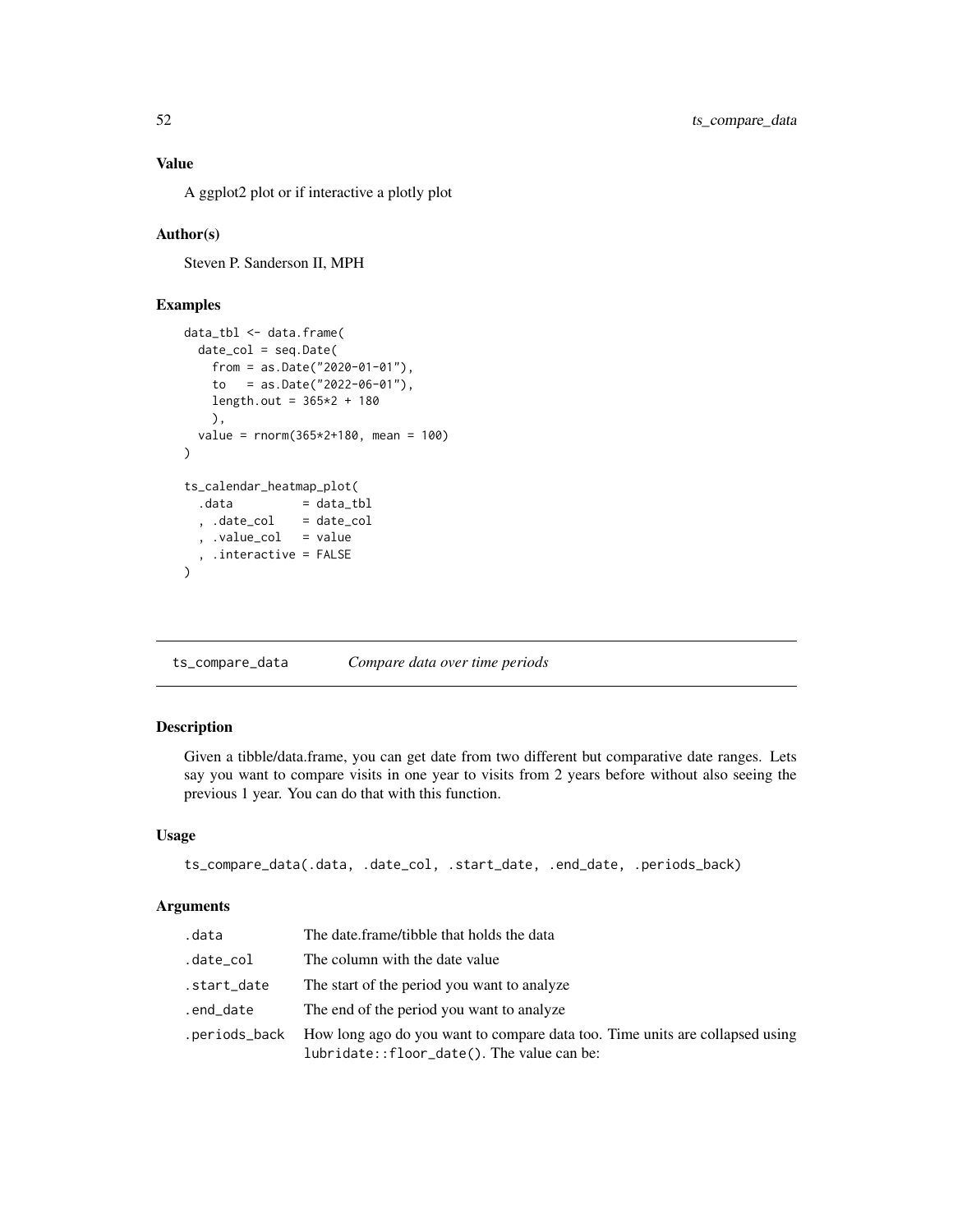- second
- minute
- hour
- day
- week
- month
- bimonth
- quarter
- season
- halfyear
- year

Arbitrary unique English abbreviations as in the lubridate::period() constructor are allowed.

### Details

- Uses the timetk::filter\_by\_time() function in order to filter the date column.
- Uses the timetk::subtract\_time() function to subtract time from the start date.

#### Value

A tibble.

#### Author(s)

Steven P. Sanderson II, MPH

```
suppressPackageStartupMessages(library(dplyr))
suppressPackageStartupMessages(library(timetk))
```

```
data_tbl <- ts_to_tbl(AirPassengers) %>%
 select(-index)
```

```
ts_compare_data(
 .data = data_tbl
 , .date\_col = date_col = date_col
  , .start_date = "1955-01-01"
  , .end_date = "1955-12-31"
  , .periods_back = "2 years"
 ) %>%
 summarise_by_time(
   .date_var = date_col
           = "year", visits = sum(value)
 )
```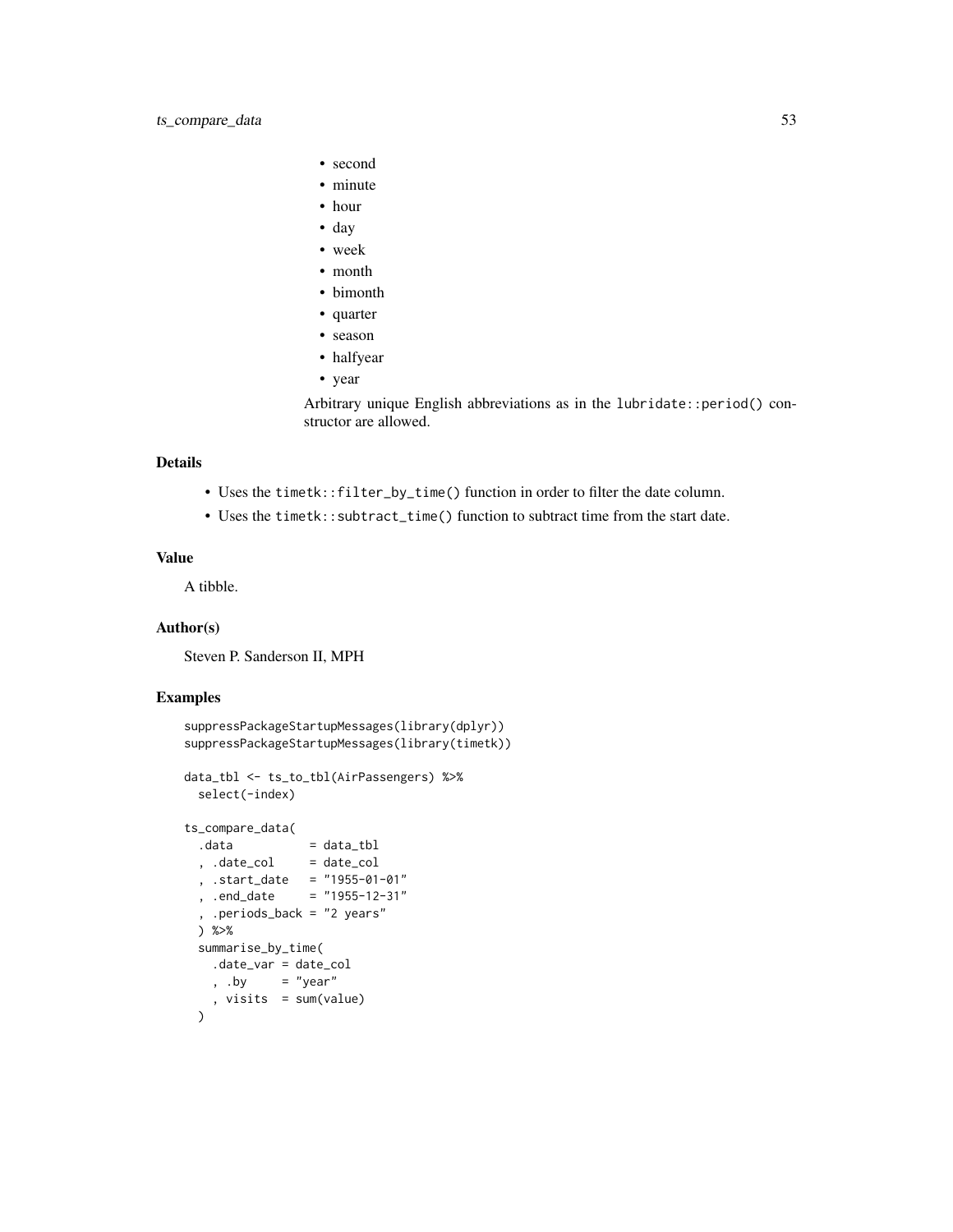<span id="page-53-0"></span>ts\_feature\_cluster *Time Series Feature Clustering*

#### Description

This function returns an output list of data and plots that come from using the K-Means clustering algorithm on a time series data.

#### Usage

```
ts_feature_cluster(
  .data,
  .date_col,
  .value_col,
  ...,
  .features = c("frequency", "entropy", "acf_features"),
  .scale = TRUE,
  .prefix = "ts_",.centers = 3
)
```
#### Arguments

| .data      | The data passed must be a data. frame/tibble only.                                                                                                             |
|------------|----------------------------------------------------------------------------------------------------------------------------------------------------------------|
| .date_col  | The date column.                                                                                                                                               |
| .value_col | The column that holds the value of the time series where you want the features<br>and clustering performed on.                                                 |
| $\ddots$   | This is where you can place grouping variables that are passed off to dplyr: : group_by()                                                                      |
| .features  | This is a quoted string vector using $c()$ of features that you would like to pass.<br>You can pass any feature you make or those from the tsfeatures package. |
| .scale     | If TRUE, time series are scaled to mean 0 and sd 1 before features are computed                                                                                |
| .prefix    | A prefix to prefix the feature columns. Default: "ts_"                                                                                                         |
| .centers   | An integer of how many different centers you would like to generate. The default<br>is $3$ .                                                                   |

#### Details

This function will return a list object output. The function itself requires that a time series tibble/data.frame get passed to it, along with the .date\_col, the .value\_col and a period of data. It uses the underlying function timetk::tk\_tsfeatures() and takes the output of that and performs a clustering analysis using the K-Means algorithm.

The function has a parameter of .features which can take any of the features listed in the tsfeatures package by Rob Hyndman. You can also create custom functions in the .GlobalEnviron and it will take them as quoted arguments.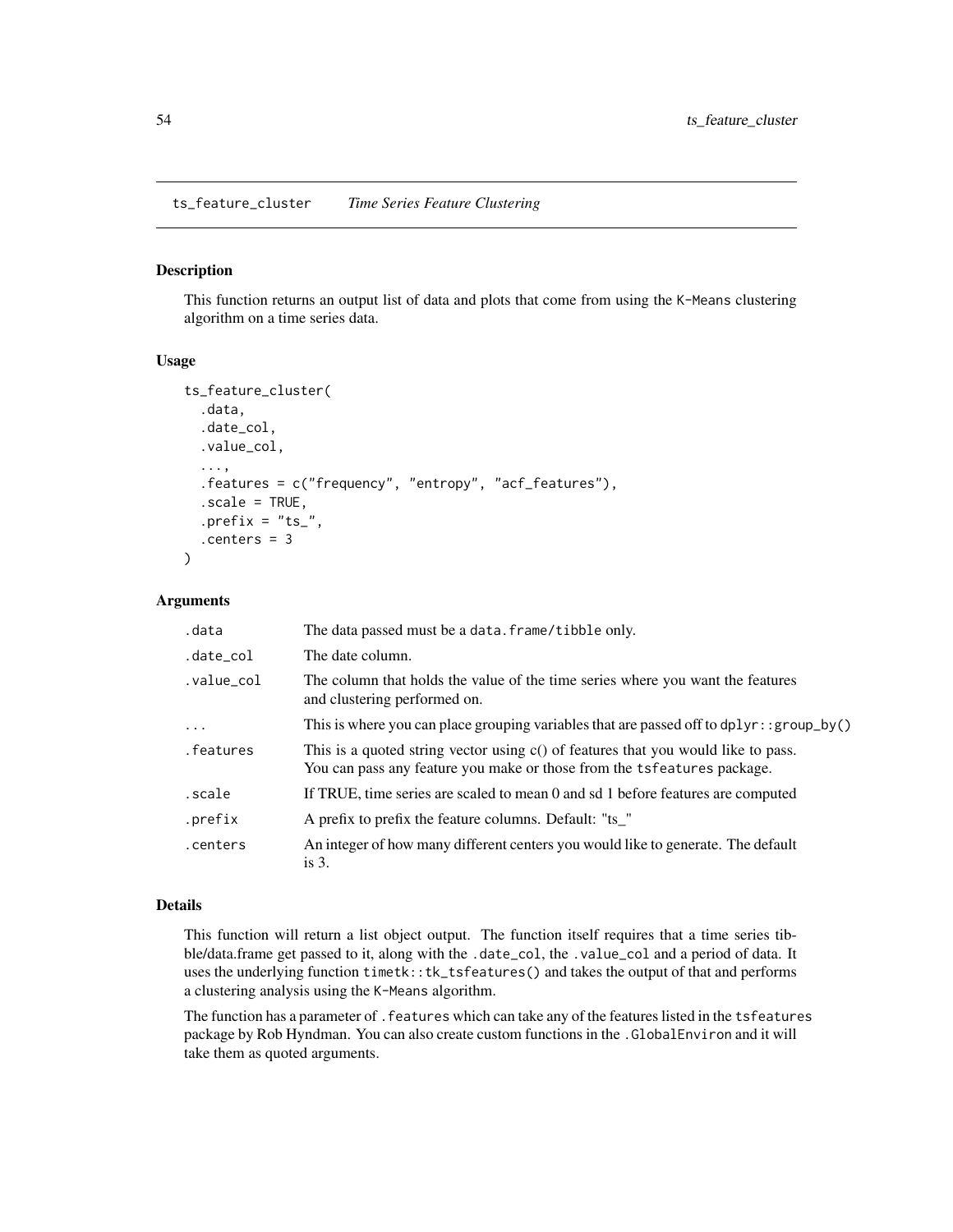### ts\_feature\_cluster 55

So you can make a function as follows

my\_mean <- function(x) ret <- mean(x,  $narm = TRUE$ ) return(ret)

You can then call this by using . features =  $c("my_mean")$ .

The output of this function includes the following:

## Data Section

- ts\_feature\_tbl
- user\_item\_matrix\_tbl
- mapped\_tbl
- scree\_data\_tbl
- input\_data\_tbl (the original data)

### Plots

- static\_plot
- plotly\_plot

## Value

A list output

### Author(s)

Steven P. Sanderson II, MPH

### See Also

<https://pkg.robjhyndman.com/tsfeatures/index.html> Other Clustering: [ts\\_feature\\_cluster\\_plot\(](#page-55-0))

## Examples

library(dplyr)

```
data_tbl <- ts_to_tbl(AirPassengers) %>%
  mutate(group_id = rep(1:12, 12))ts_feature_cluster(
  .data = data_tbl,.date_col = date_col,
  .value_col = value,
 group_id,
  .features = c("acf_features","entropy"),
  .scale = TRUE,
  .prefix = "ts_,".centers = 3
\mathcal{L}
```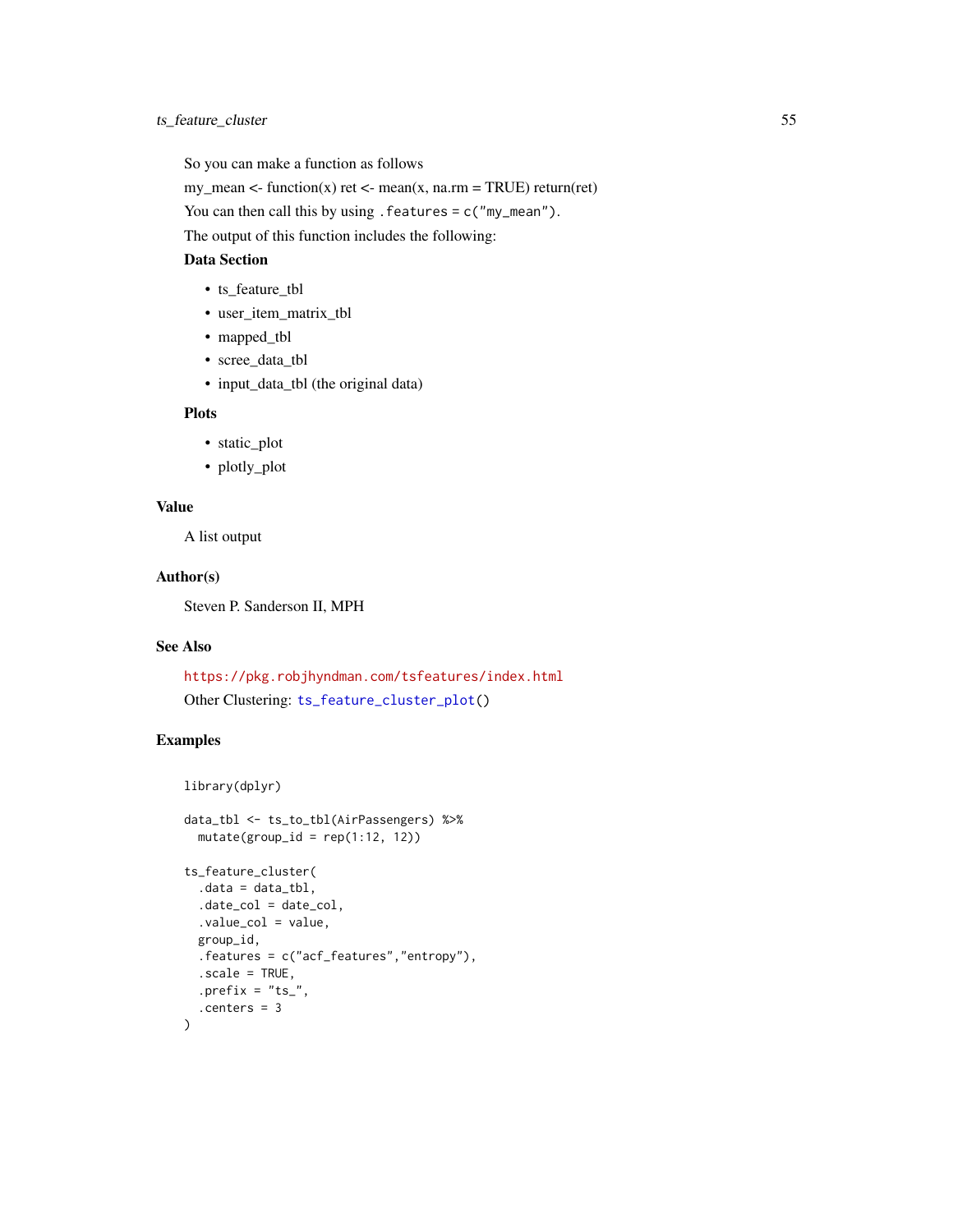```
ts_feature_cluster_plot
```
*Time Series Feature Clustering*

### Description

This function returns an output list of data and plots that come from using the K-Means clustering algorithm on a time series data.

### Usage

```
ts_feature_cluster_plot(
  .data,
  .date_col,
  .value_col,
  ...,
  .center = 3,facet\_ncol = 3,
  .smooth = FALSE
)
```
#### Arguments

| .data       | The data passed must be the output of the ts_feature_cluster() function.                       |
|-------------|------------------------------------------------------------------------------------------------|
| .date_col   | The date column.                                                                               |
| .value_col  | The column that holds the value of the time series that the featurs were built<br>from.        |
| $\ddots$    | This is where you can place grouping variables that are passed off to $dplyr$ : : $group_by()$ |
| .center     | An integer of the chosen amount of centers from the ts_feature_cluster()<br>function.          |
| .facet_ncol | This is passed to the timetk::plot_time_series() function.                                     |
| .smooth     | This is passed to the timetherectime series () function and is set to a<br>default of FALSE.   |

#### Details

This function will return a list object output. The function itself requires that the ts\_feature\_cluster() be passed to it as it will look for a specific attribute internally.

The output of this function includes the following:

### Data Section

- original\_data
- kmm\_data\_tbl
- user\_item\_tbl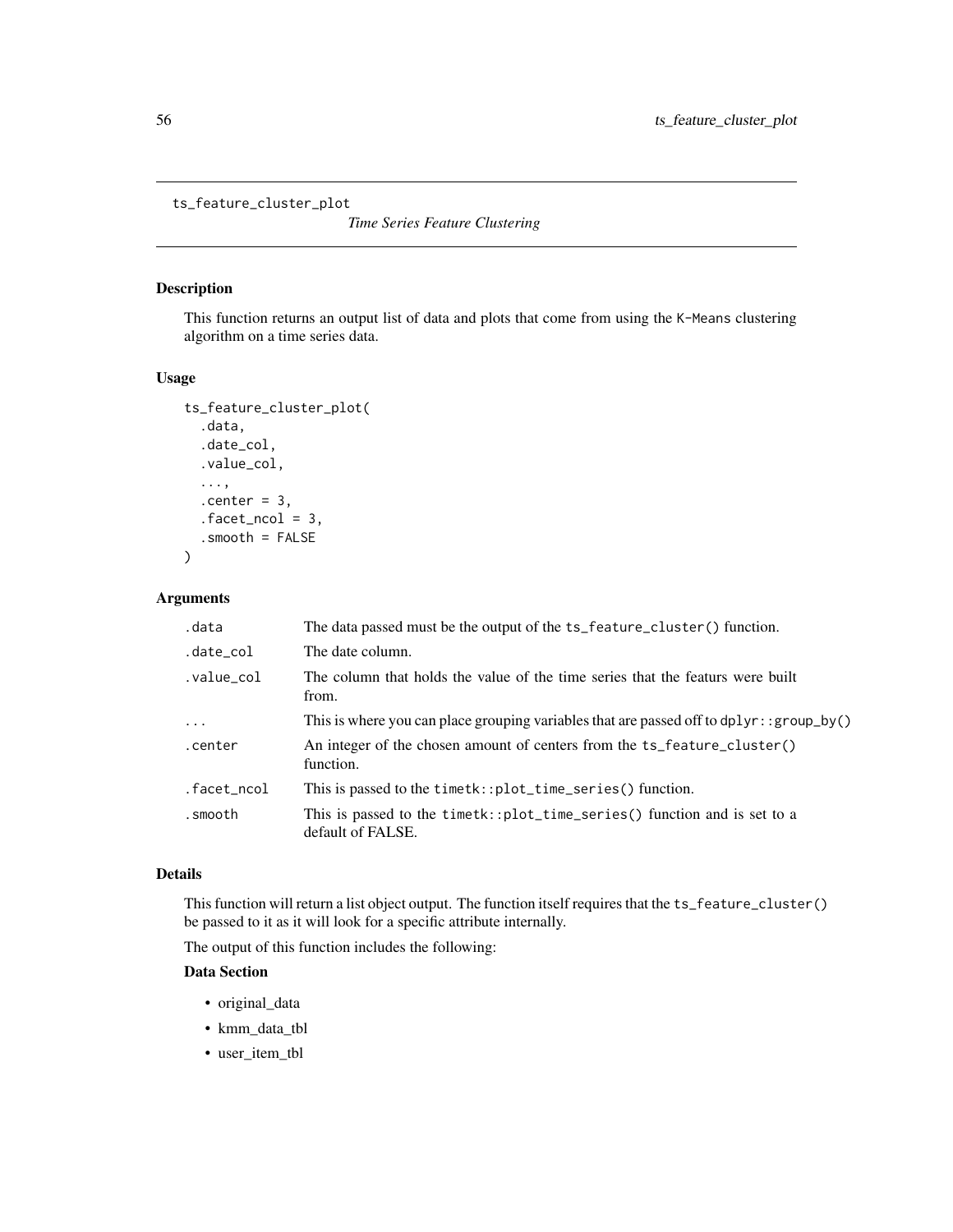• cluster\_tbl

### Plots

- static\_plot
- plotly\_plot

#### K-Means Object

• k-means object

#### Value

A list output

#### Author(s)

Steven P. Sanderson II, MPH

### See Also

Other Clustering: [ts\\_feature\\_cluster\(](#page-53-0))

#### Examples

```
library(dplyr)
data_tbl <- ts_to_tbl(AirPassengers) %>%
  mutate(group_id = rep(1:12, 12))output <- ts_feature_cluster(
  data = data_tbl,.date_col = date_col,
 .value_col = value,
  group_id,
  .features = c("acf_features","entropy"),
  .scale = TRUE,
  .prefix = "ts_,".centers = 3
\lambdats_feature_cluster_plot(
  .data = output,
  data_col = date_col,.value_col = value,
  .center = 2,group_id
```
 $\mathcal{L}$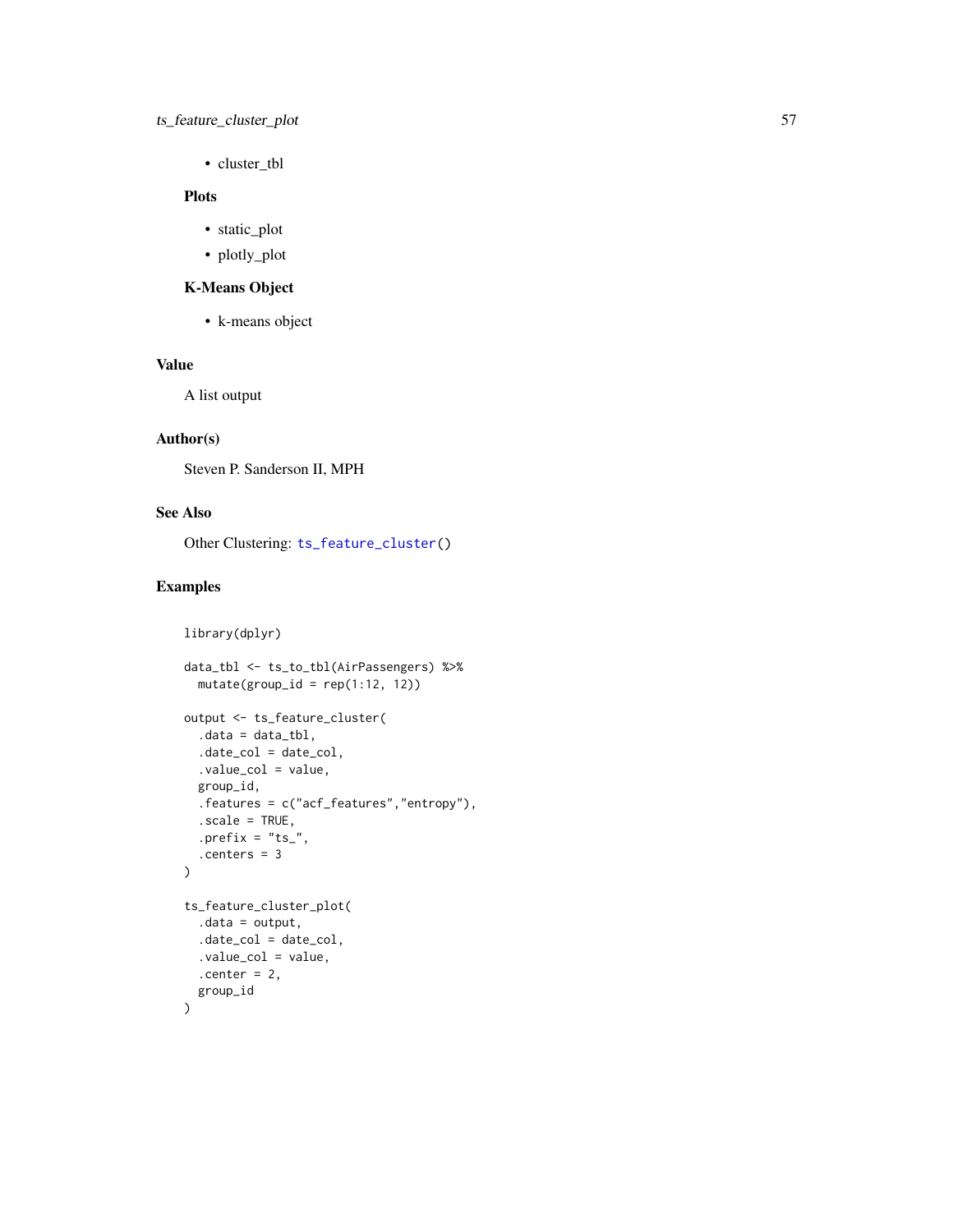ts\_forecast\_simulator *Time-series Forecasting Simulator*

### Description

Creating different forecast paths for forecast objects (when applicable), by utilizing the underlying model distribution with the [simulate](#page-0-0) function.

### Usage

```
ts_forecast_simulator(
  .model,
  .data,
  .ext_reg = NULL,
  .frequency = NULL,
  .bootstrap = TRUE,
  .horizon = 4,
  .iterations = 25,
  .sim_color = "steelblue",
  a1pha = 0.05\overline{\phantom{0}}
```
## Arguments

| .model      | A forecasting model of one of the following from the forecast package:                                                                          |
|-------------|-------------------------------------------------------------------------------------------------------------------------------------------------|
|             | • Arima                                                                                                                                         |
|             | $\bullet$ auto.arima                                                                                                                            |
|             | • ets                                                                                                                                           |
|             | • nnetar                                                                                                                                        |
|             | • Arima() with xreg                                                                                                                             |
| .data       | The data that is used for the . model parameter. This is used with $t$ imethered $(t)$ .                                                        |
| .ext_reg    | A tibble or matrix of future xregs that should be the same length as the horizon<br>you want to forecast.                                       |
| .frequency  | This is for the conversion of an internal table and should match the time fre-<br>quency of the data.                                           |
| .bootstrap  | A boolean value of TRUE/FALSE. From forecast::simulate.Arima() Do<br>simulation using resampled errors rather than normally distributed errors. |
| .horizon    | An integer defining the forecast horizon.                                                                                                       |
| .iterations | An integer, set the number of iterations of the simulation.                                                                                     |
| .sim_color  | Set the color of the simulation paths lines.                                                                                                    |
| .alpha      | Set the opacity level of the simulation path lines.                                                                                             |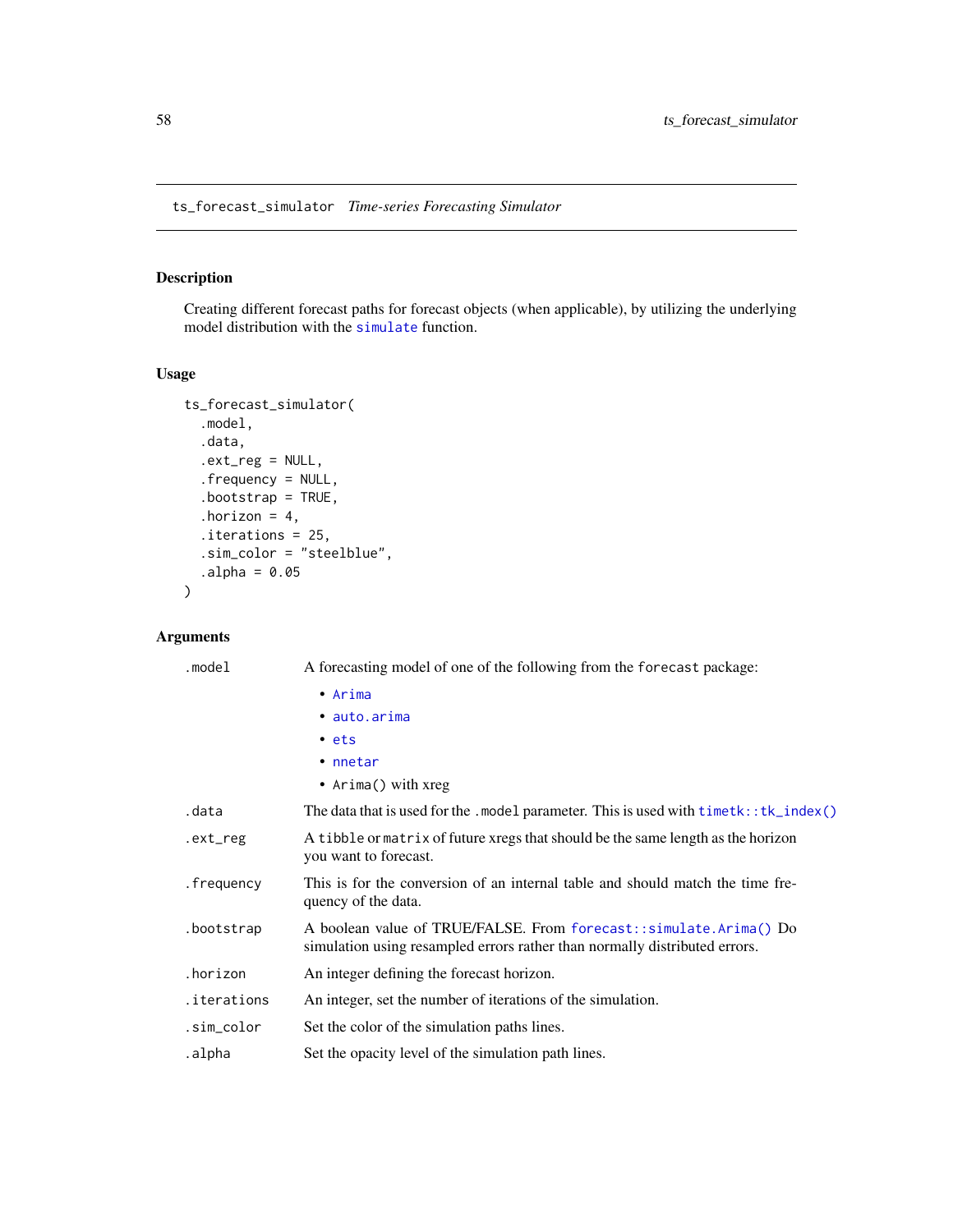### ts\_info\_tbl 59

### Details

This function expects to take in a model of either Arima, auto.arima, ets or nnetar from the forecast package. You can supply a forecasting horizon, iterations and a few other items. You may also specify an Arima() model using xregs.

### Value

The original time series, the simulated values and a some plots

#### Author(s)

Steven P. Sanderson II, MPH

#### See Also

Other Simulator: [ts\\_arima\\_simulator\(](#page-14-0))

#### Examples

```
suppressPackageStartupMessages(library(forecast))
suppressPackageStartupMessages(library(dplyr))
# Create a model
fit <- auto.arima(AirPassengers)
data_tbl <- ts_to_tbl(AirPassengers)
# Simulate 50 possible forecast paths, with .horizon of 12 months
output <- ts_forecast_simulator(
 model = fit
  , .horizon = 12, .iterations = 50
  , data = data_tbl)
```
output\$ggplot

<span id="page-58-0"></span>ts\_info\_tbl *Get Time Series Information*

### Description

This function will take in a data set and return to you a tibble of useful information.

### Usage

ts\_info\_tbl(.data, .date\_col)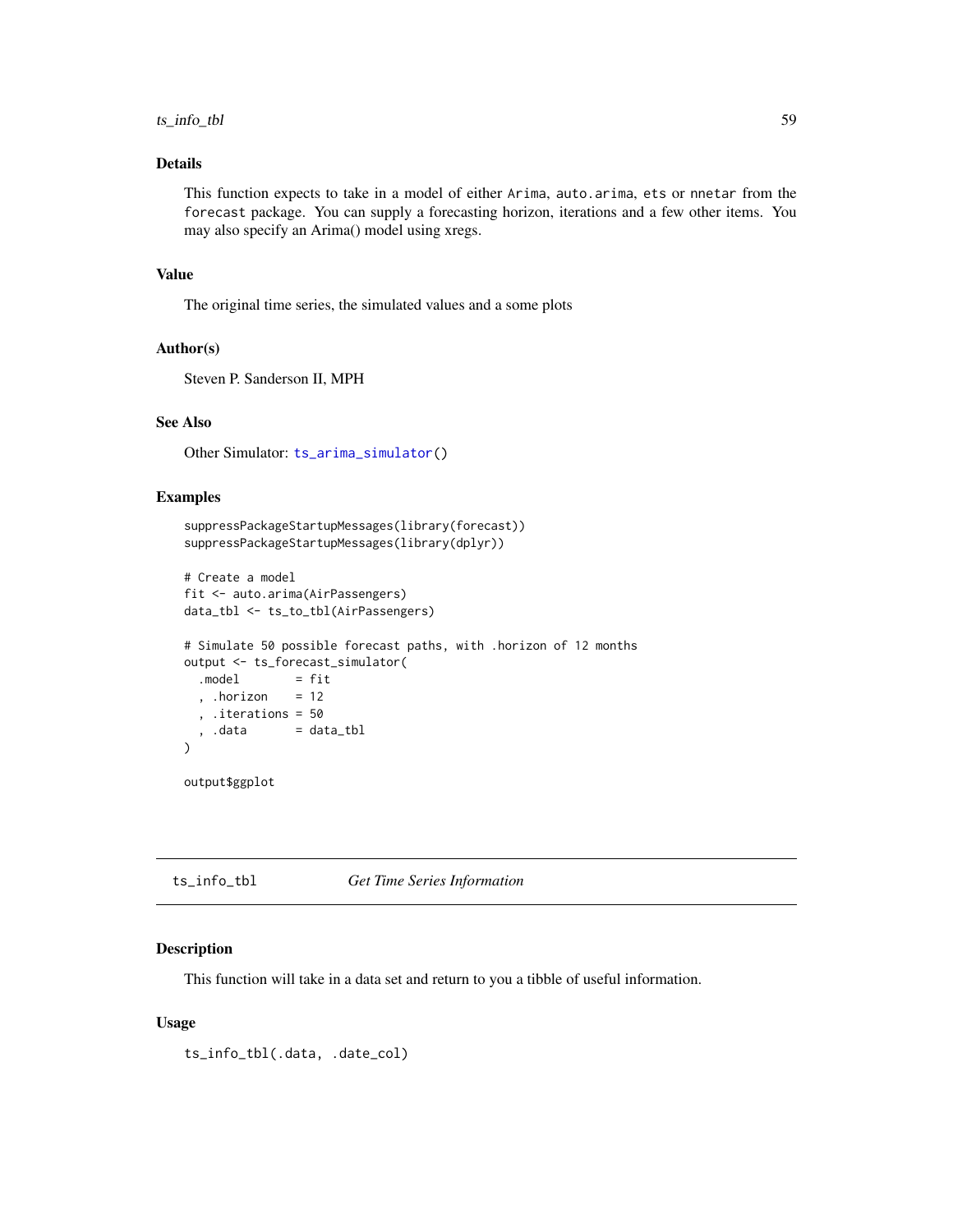### Arguments

| .data     | The data you are passing to the function         |
|-----------|--------------------------------------------------|
| .date_col | This is only needed if you are passing a tibble. |

### Details

This function can accept objects of the following classes:

- ts
- xts
- mts
- zoo
- tibble/data.frame

The function will return the following pieces of information in a tibble:

- name
- class
- frequency
- start
- end
- var
- length

### Value

A tibble

### Author(s)

Steven P. Sanderson II, MPH

### See Also

```
Other Utility: calibrate_and_plot(), model_extraction_helper(), ts_model_compare(), ts_model_rank_tbl(),
ts_qq_plot(), ts_scedacity_scatter_plot(), ts_to_tbl()
```

```
ts_info_tbl(AirPassengers)
ts_info_tbl(BJsales)
```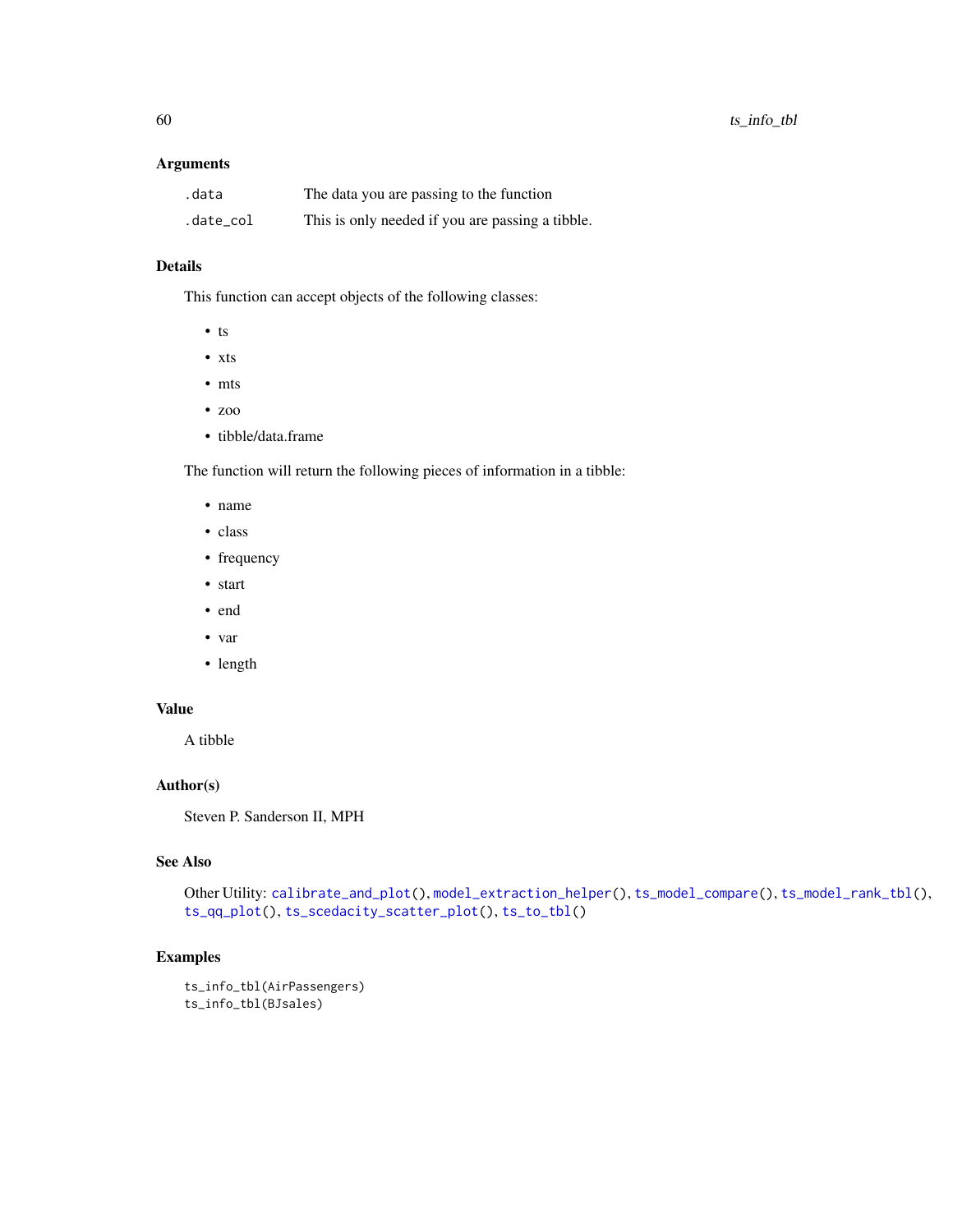### Description

This function will produce two plots. Both of these are moving average plots. One of the plots is from  $xts:plot.xts()$  and the other a ggplot2 plot. This is done so that the user can choose which type is best for them. The plots are stacked so each graph is on top of the other.

#### Usage

```
ts_ma_plot(
  .data,
  .date_col,
  .value_col,
  .ts_frequency = "monthly",
  .main_title = NULL,
  .secondary_title = NULL,
  .tertiary_title = NULL
\mathcal{E}
```
### Arguments

| .data            | The data you want to visualize. This should be pre-processed and the aggrega-<br>tion should match the . frequency argument.                                                                                     |
|------------------|------------------------------------------------------------------------------------------------------------------------------------------------------------------------------------------------------------------|
| .date_col        | The data column from the . data argument.                                                                                                                                                                        |
| .value_col       | The value column from the .data argument                                                                                                                                                                         |
| .ts_frequency    | The frequency of the aggregation, quoted, ie. "monthly", anything else will<br>default to weekly, so it is very important that the data passed to this function be<br>in either a weekly or monthly aggregation. |
| .main_title      | The title of the main plot.                                                                                                                                                                                      |
| .secondary_title |                                                                                                                                                                                                                  |
|                  | The title of the second plot.                                                                                                                                                                                    |
| .tertiary_title  |                                                                                                                                                                                                                  |

The title of the third plot.

### Details

This function expects to take in a data.frame/tibble. It will return a list object so it is a good idea to save the output to a variable and extract from there.

#### Value

A few time series data sets and two plots.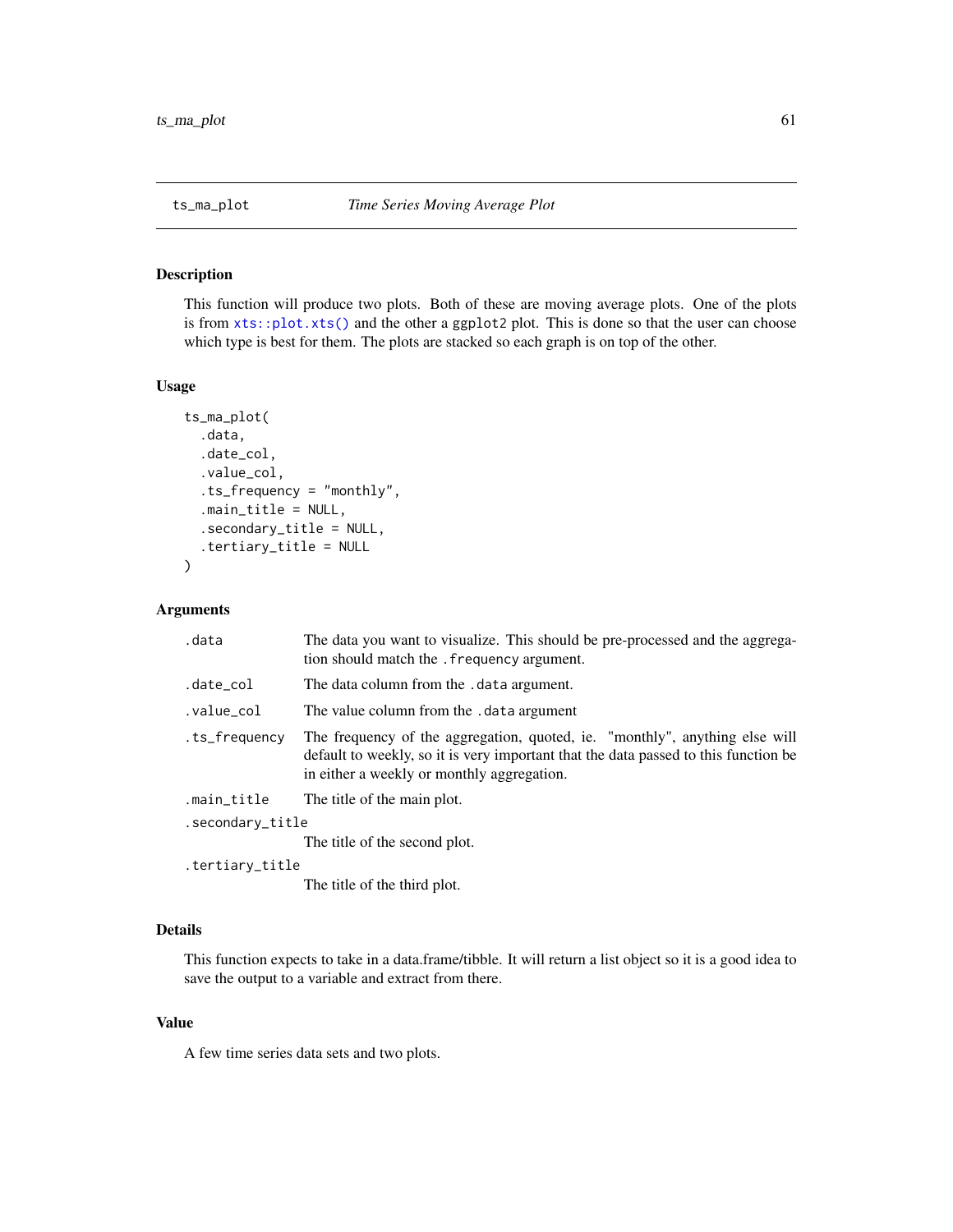#### Author(s)

Steven P. Sanderson II, MPH

#### Examples

```
suppressPackageStartupMessages(library(dplyr))
```

```
data_tbl <- ts_to_tbl(AirPassengers) %>%
  select(-index)
output <- ts_ma_plot(
  data = data_tbl,data_col = date_col,.value_col = value
\lambdaoutput$pgrid
output$xts_plt
output$data_summary_tbl %>% head()
output <- ts_ma_plot(
  data = data_tbl,
  .date_col = date_col,
  .value_col = value,
  .ts_frequency = "week"
)
output$pgrid
output$xts_plt
output$data_summary_tbl %>% head()
```
<span id="page-61-0"></span>ts\_model\_auto\_tune *Time Series Model Tuner*

### Description

This function will create a tuned model. It uses the [ts\\_model\\_spec\\_tune\\_template\(\)](#page-69-0) under the hood to get the generic template that is used in the grid search.

#### Usage

```
ts_model_auto_tune(
  .modeltime_model_id,
  .calibration_tbl,
  .splits_obj,
  .drop_training_na = TRUE,
  .date_col,
  .value_col,
```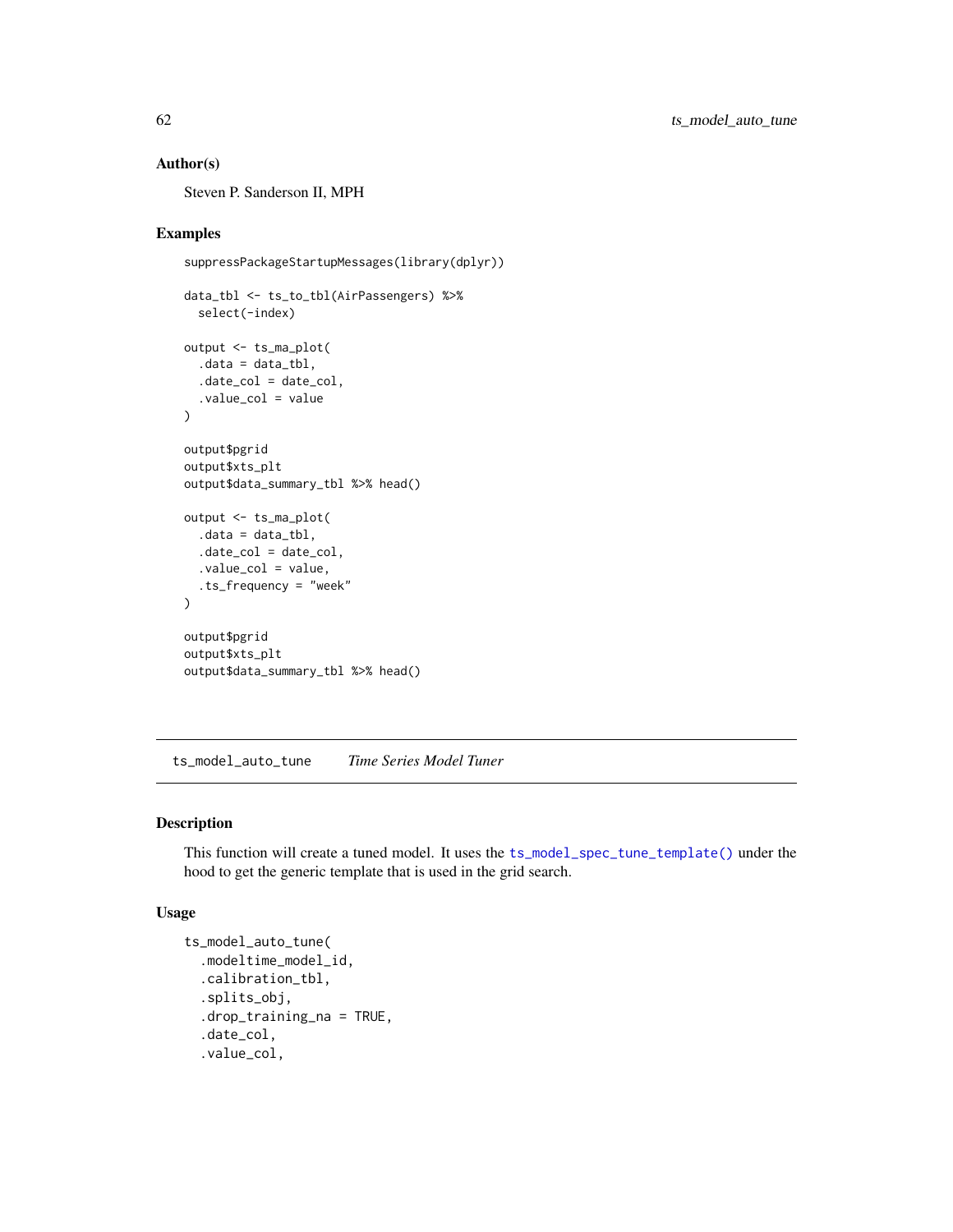## ts\_model\_auto\_tune 63

```
.tscv_assess = "12 months",
  .tscv_skip = "6 months",
  .slice_limit = 6,
  facet\_ncol = 2,
  .grid_size = 30,
  .num_cores = 1,.best_metric = "rmse"
\mathcal{L}
```
### Arguments

| .modeltime_model_id |                                                                                                                                        |  |
|---------------------|----------------------------------------------------------------------------------------------------------------------------------------|--|
|                     | The .model_id from a calibrated modeltime table.                                                                                       |  |
| .calibration_tbl    |                                                                                                                                        |  |
|                     | A calibrated modeltime table.                                                                                                          |  |
| .splits_obj         | The time_series_split object.                                                                                                          |  |
| .drop_training_na   |                                                                                                                                        |  |
|                     | A boolean that will drop NA values from the training (splits) data                                                                     |  |
| .date_col           | The column that holds the date values.                                                                                                 |  |
| .value_col          | The column that holds the time series values.                                                                                          |  |
| .tscv_assess        | A character expression like "12 months". This gets passed to timetk::time_series_cv()                                                  |  |
| .tscv_skip          | A character expression like "6 months". This gets passed to timetk::time_series_cv()                                                   |  |
| .slice_limit        | An integer that gets passed to timetk::time_series_cv()                                                                                |  |
| .facet ncol         | The number of faceted columns to be passed to plot_time_series_cv_plan                                                                 |  |
| .grid_size          | An integer that gets passed to the dials::grid_latin_hypercube() function.                                                             |  |
| .num_cores          | The default is 1, you can set this to any integer value as long as it is equal to or<br>less than the available cores on your machine. |  |
| .best_metric        | The default is "rmse" and this can be set to any default dials metric. This must<br>be passed as a character.                          |  |
|                     |                                                                                                                                        |  |

## Details

This function can work with the following parsnip/modeltime engines:

- "auto\_arima"
- "auto\_arima\_xgboost"
- "ets"
- "croston"
- "theta"
- "stlm\_ets"
- "tbats"
- "stlm\_arima"
- "nnetar"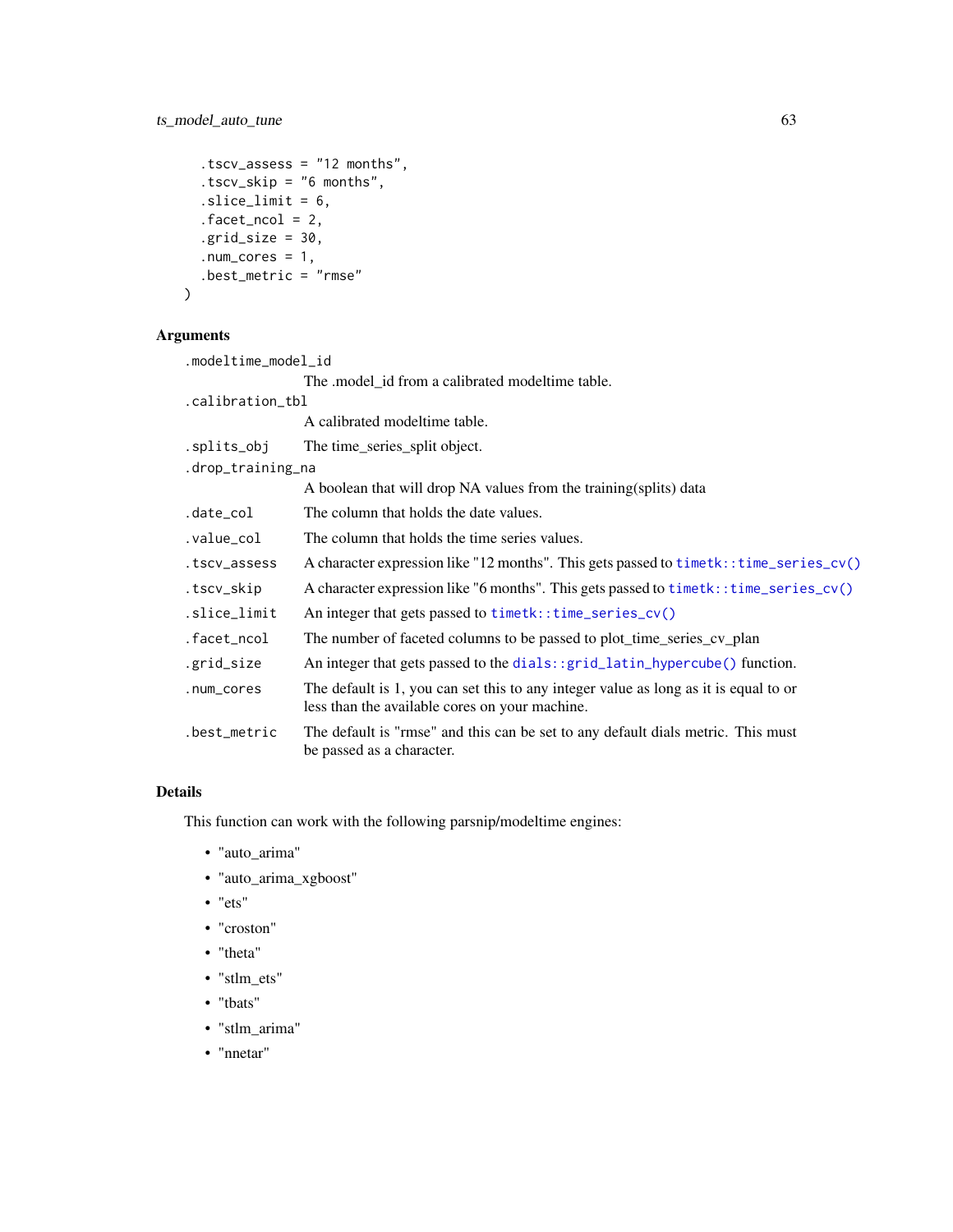- "prophet"
- "prophet\_xgboost"
- "lm"
- "glmnet"
- "stan"
- "spark"
- "keras"
- "earth"
- "xgboost"

This function returns a list object with several items inside of it. There are three categories of items that are inside of the list.

- data
- model\_info
- plots

The data section has the following items:

- calibration\_tbl This is the calibration data passed into the function.
- calibration\_tuned\_tbl This is a calibration tibble that has used the tuned workflow.
- tscv\_data\_tbl This is the tibble of the time series cross validation.
- tuned\_results This is a tuning results tibble with all slices from the time series cross validation.
- best\_tuned\_results\_tbl This is a tibble of the parameters for the best test set with the chosen metric.
- tscv\_obj This is the actual time series cross validation object returned from [timetk::time\\_series\\_cv\(\)](#page-0-0)

The model\_info section has the following items:

- model\_spec This is the original modeltime/parsnip model specification.
- model\_spec\_engine This is the engine used for the model specification.
- model\_spec\_tuner This is the tuning model template returned from [ts\\_model\\_spec\\_tune\\_template\(\)](#page-69-0)
- plucked\_model This is the model that we have plucked from the calibration tibble for tuning.
- wflw\_tune\_spec This is a new workflow with the model\_spec\_tuner attached.
- grid\_spec This is the grid search specification for the tuning process.
- tuned\_tscv\_wflw\_spec This is the final tuned model where the workflow and model have been finalized. This would be the model that you would want to pull out if you are going to work with it further.

The plots section has the following items:

- tune\_results\_plt This is a static ggplot of the grid search.
- tscv\_pl This is the time series cross validation plan plot.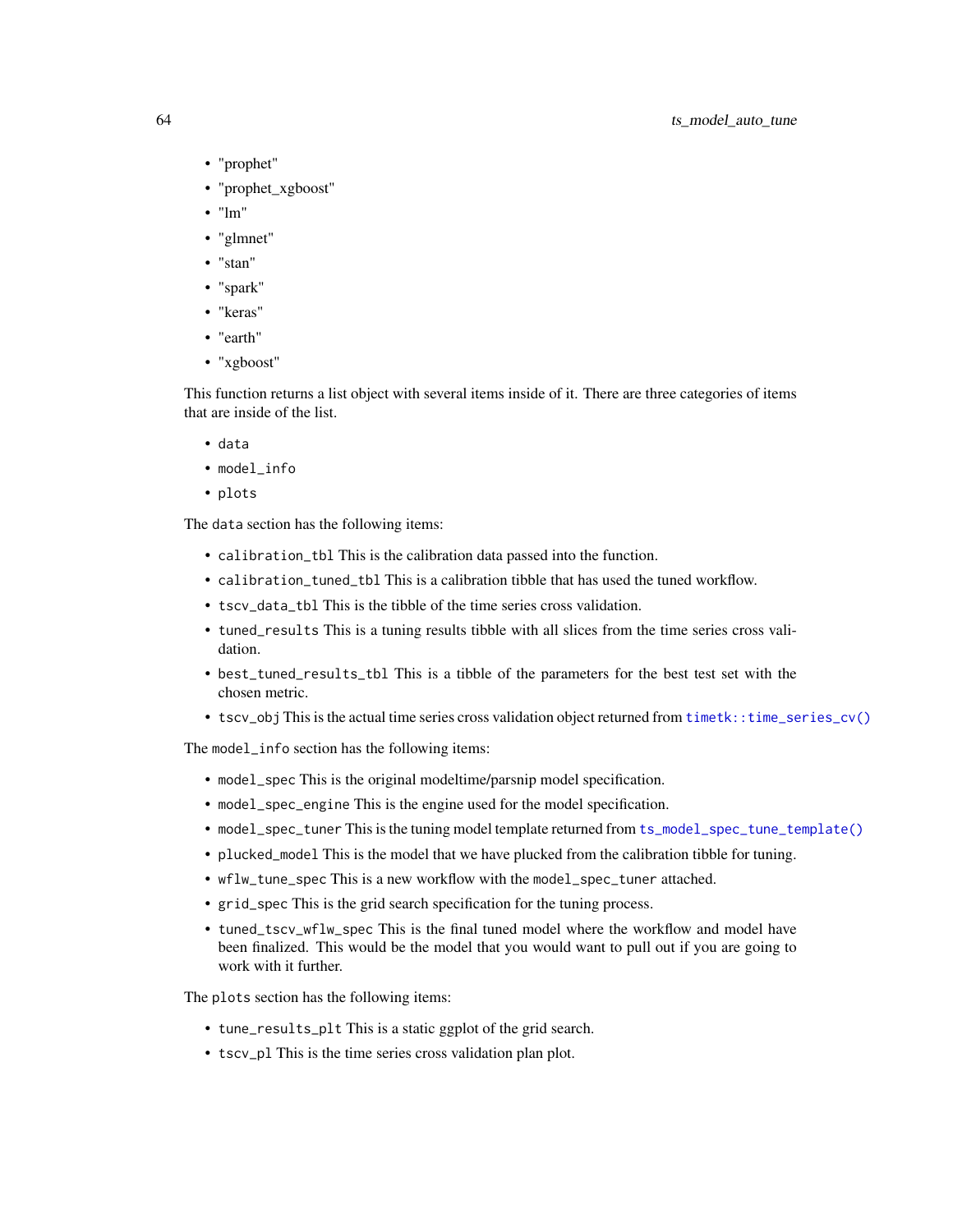ts\_model\_auto\_tune 65

### Value

A list object with multiple items.

#### Author(s)

Steven P. Sanderson II, MPH

### See Also

Other Model Tuning: [ts\\_model\\_spec\\_tune\\_template\(](#page-69-0))

```
## Not run:
suppressPackageStartupMessages(library(modeltime))
suppressPackageStartupMessages(library(timetk))
suppressPackageStartupMessages(library(dplyr))
data <- ts_to_tbl(AirPassengers) %>%
  select(-index)
splits <- time_series_split(
   data
    , date_col
    , assess = 12
    , skip = 3
    , cumulative = TRUE
\lambdarec_objs <- ts_auto_recipe(
  .data = data
  , .date_col = date_col
  , .pred_col = value
\lambdawfsets <- ts_wfs_mars(
  .model_type = "earth"
  , .recipe_list = rec_objs
\lambdawf_fits <- wfsets %>%
 modeltime_fit_workflowset(
    data = training(splits)
    , control = control_fit_workflowset(
    allow_par = TRUE
     , verbose = TRUE
    )
  \mathcal{L}models_tbl <- wf_fits %>%
  filter(.model != "NULL")
```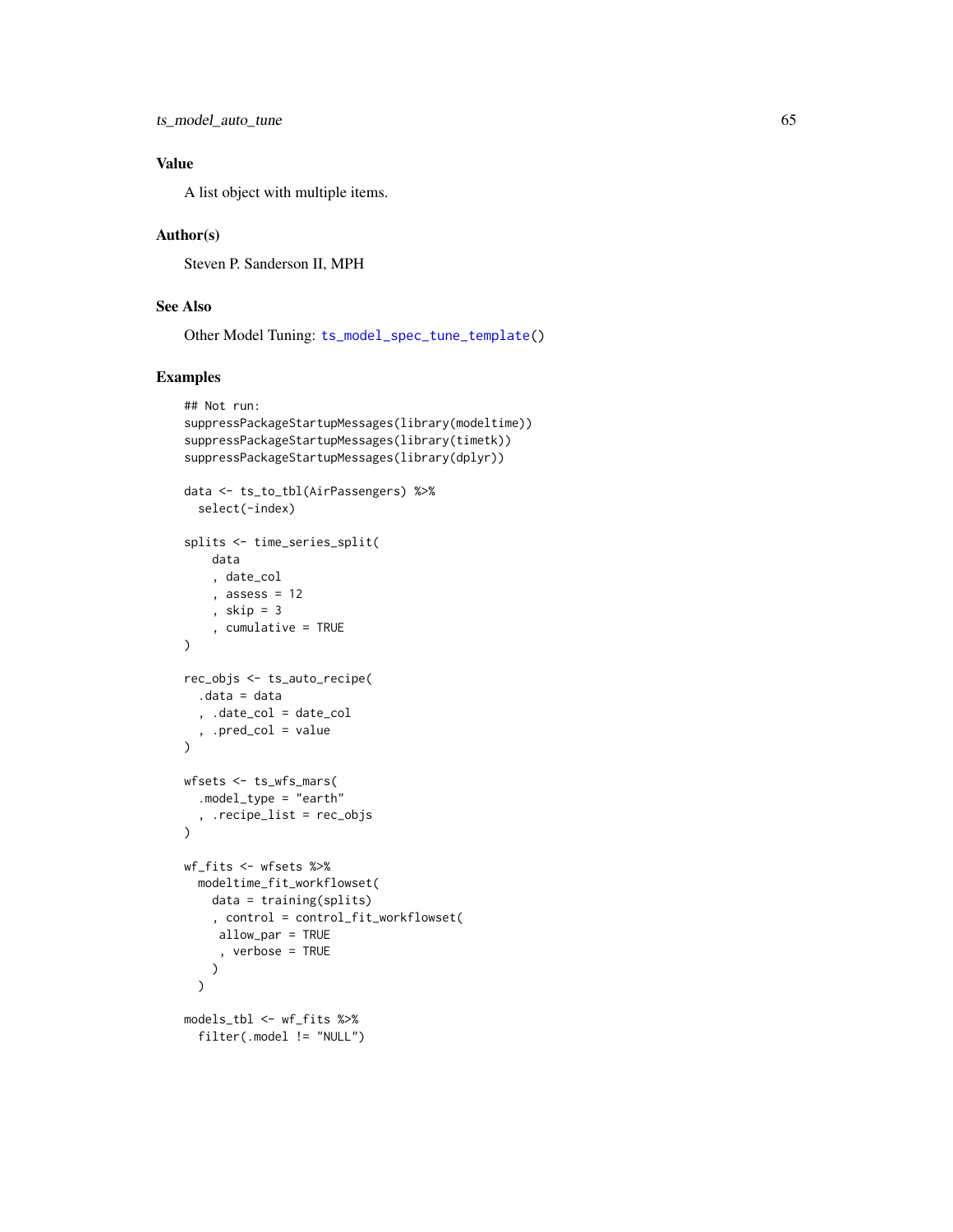```
calibration_tbl <- models_tbl %>%
 modeltime_calibrate(new_data = testing(splits))
output <- ts_model_auto_tune(
  .modeltime_model_id = 1,
 .calibration_tbl = calibration_tbl,
 .splits_obj = splits,
 .drop_training_na = TRUE,
 data_col = date_col,.value_col = value,
  .tscv_assess = "12 months",
  .tscv_skip = "3 months",
  .num_cores = parallel::detectCores() - 1
\mathcal{L}## End(Not run)
```
<span id="page-65-0"></span>ts\_model\_compare *Compare Two Time Series Models*

### Description

This function will expect to take in two models that will be used for comparison. It is useful to use this after appropriately following the modeltime workflow and getting two models to compare. This is an extension of the calibrate and plot, but it only takes two models and is most likely better suited to be used after running a model through the ts\_model\_auto\_tune() function to see the difference in performance after a base model has been tuned.

#### Usage

```
ts_model_compare(
  .model_1,
  .model_2,
  .type = "testing",
  .splits_obj,
  .data,
  .print_info = TRUE,
  .metric = "rmse"
```
## )

## Arguments

| . $model_1$ | The model being compared to the base, this can also be a hyperparameter tuned<br>model. |
|-------------|-----------------------------------------------------------------------------------------|
| .model_2    | The base model.                                                                         |
| .type.      | The default is the testing tibble, can be set to training as well.                      |
| .splits_obj | The splits object                                                                       |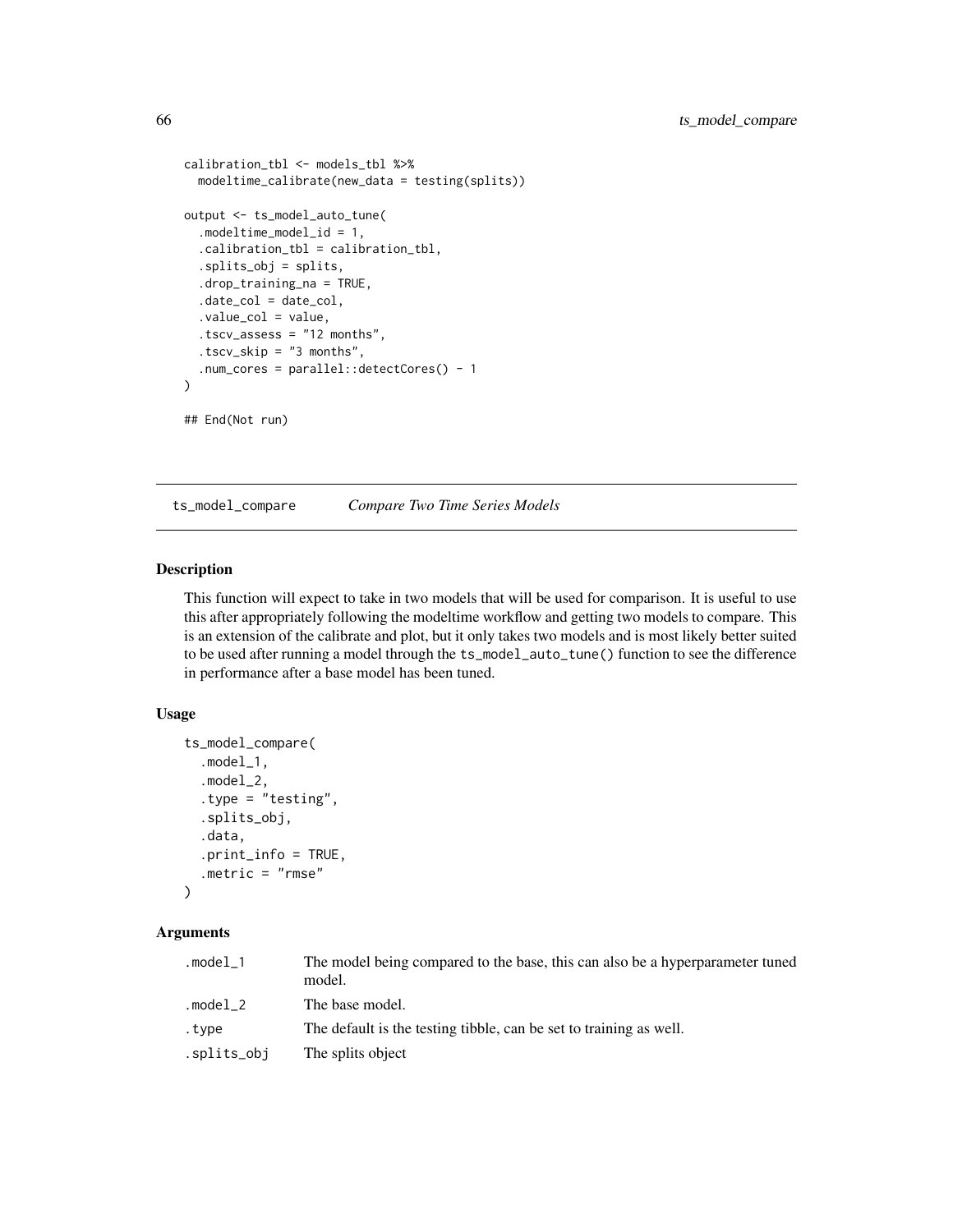| .data       | The original data that was passed to splits            |
|-------------|--------------------------------------------------------|
| .print_info | This is a boolean, the default is TRUE                 |
| .metric     | This should be one of the following character strings: |
|             | $\bullet$ "mae"                                        |
|             | $\bullet$ "mape"                                       |
|             | $\bullet$ "mase"                                       |
|             | $\bullet$ "smape"                                      |
|             | $\bullet$ "rmse"                                       |
|             | $\cdot$ "rsq"                                          |

#### Details

This function expects to take two models. You must tell it if it will be assessing the training or testing data, where the testing data is the default. You must therefore supply the splits object to this function along with the origianl dataset. You must also tell it which default modeltime accuracy metric should be printed on the graph itself. You can also tell this function to print information to the console or not. A static ggplot2 polot and an interactive plotly plot will be returned inside of the output list.

#### Value

The function outputs a list invisibly.

### Author(s)

Steven P. Sanderson II, MPH

#### See Also

```
Other Utility: calibrate_and_plot(), model_extraction_helper(), ts_info_tbl(), ts_model_rank_tbl(),
ts_qq_plot(), ts_scedacity_scatter_plot(), ts_to_tbl()
```

```
## Not run:
suppressPackageStartupMessages(library(modeltime))
suppressPackageStartupMessages(library(timetk))
suppressPackageStartupMessages(library(rsample))
suppressPackageStartupMessages(library(dplyr))
```

```
data_tbl <- ts_to_tbl(AirPassengers) %>%
 select(-index)
splits <- time_series_split(
 data = data_tbl,
 date_var = date_col,
 assess = "12 months",
 cumulative = TRUE
)
```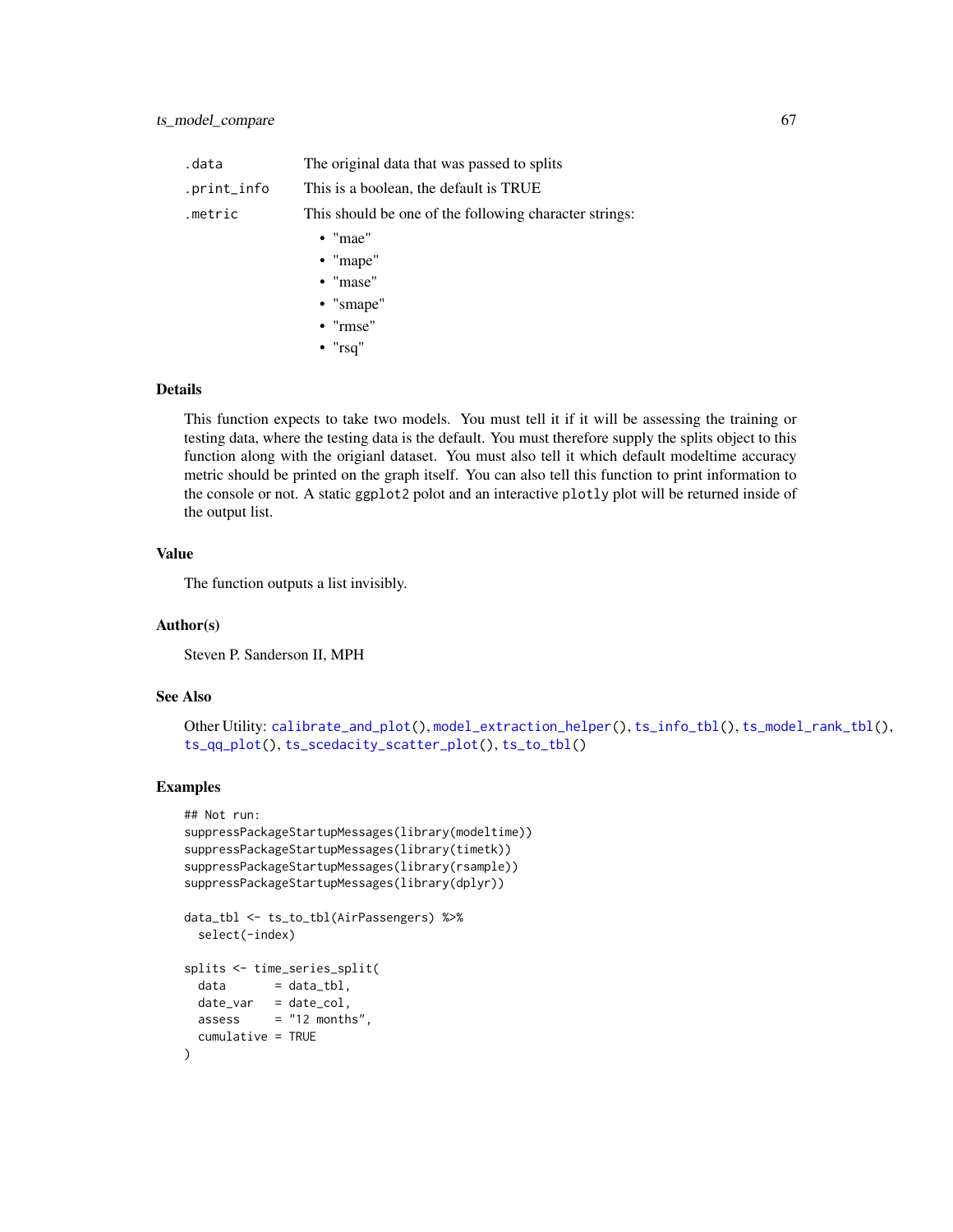```
rec_obj <- ts_auto_recipe(
 data = data_tbl,.data\_col = date\_col,.pred_col = value
\lambdawfs_mars <- ts_wfs_mars(.recipe_list = rec_obj)
wf_fits <- wfs_mars %>%
  modeltime_fit_workflowset(
   data = training(splits)
    , control = control_fit_workflowset(
         allow_par = FALSE
         , verbose = TRUE
       \lambda\mathcal{L}calibration_tbl <- wf_fits %>%
    modeltime_calibrate(new_data = testing(splits))
base_mars <- calibration_tbl %>% pluck_modeltime_model(1)
date_mars <- calibration_tbl %>% pluck_modeltime_model(2)
ts_model_compare(
 model_1 = base_mars,
 .model_2 = date_mars,
 .type = "testing",
 .splits_obj = splits,
 data = data_tbl,
 .print_info = TRUE,
 . metric = "rmse"
 )$plots$static_plot
## End(Not run)
```
<span id="page-67-0"></span>ts\_model\_rank\_tbl *Model Rank*

#### Description

This takes in a calibration tibble and computes the ranks of the models inside of it.

#### Usage

```
ts_model_rank_tbl(.calibration_tbl)
```
#### Arguments

.calibration\_tbl

A calibrated modeltime table.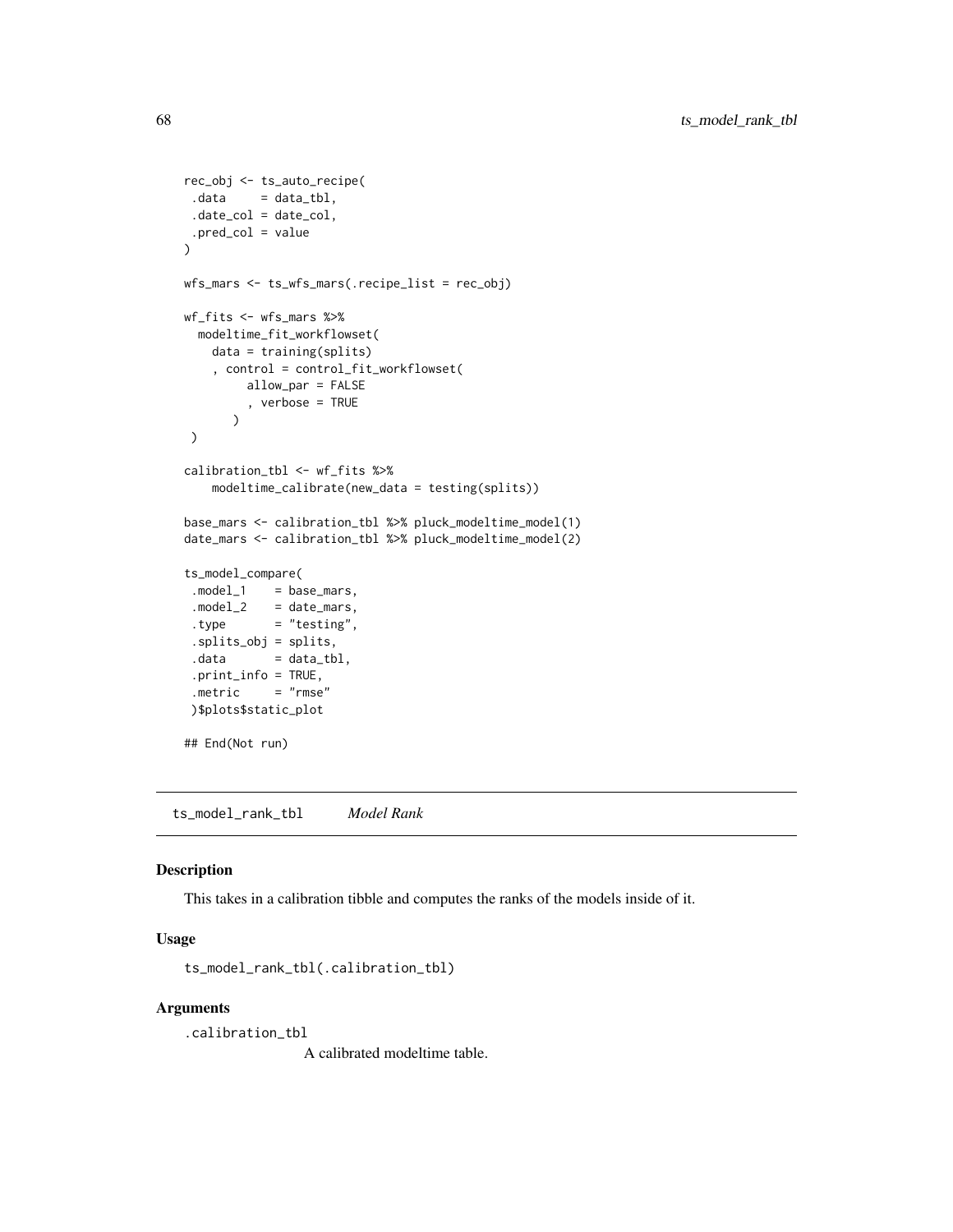#### Details

This takes in a calibration tibble and computes the ranks of the models inside of it. It computes for now only the default yardstick metrics from modeltime These are the following using the dplyr min\_rank() function with desc use on rsq:

- "rmse"
- "mae"
- "mape"
- "smape"
- "rsq"

#### Value

A tibble with models ranked by metric performance order

### Author(s)

Steven P. Sanderson II, MPH

#### See Also

```
Other Utility: calibrate_and_plot(), model_extraction_helper(), ts_info_tbl(), ts_model_compare(),
ts_qq_plot(), ts_scedacity_scatter_plot(), ts_to_tbl()
```

```
# NOT RUN
## Not run:
suppressPackageStartupMessages(library(dplyr))
suppressPackageStartupMessages(library(timetk))
suppressPackageStartupMessages(library(modeltime))
suppressPackageStartupMessages(library(rsample))
suppressPackageStartupMessages(library(workflows))
suppressPackageStartupMessages(library(parsnip))
suppressPackageStartupMessages(library(recipes))
data_tbl <- ts_to_tbl(AirPassengers) %>%
  select(-index)
splits <- time_series_split(
  data_tbl,
  date_var = date_col,
  assess = "12 months",
  cumulative = TRUE
)
rec_obj <- recipe(value ~ ., training(splits))
model_spec_arima <- arima_reg() %>%
  set_engine(engine = "auto_arima")
```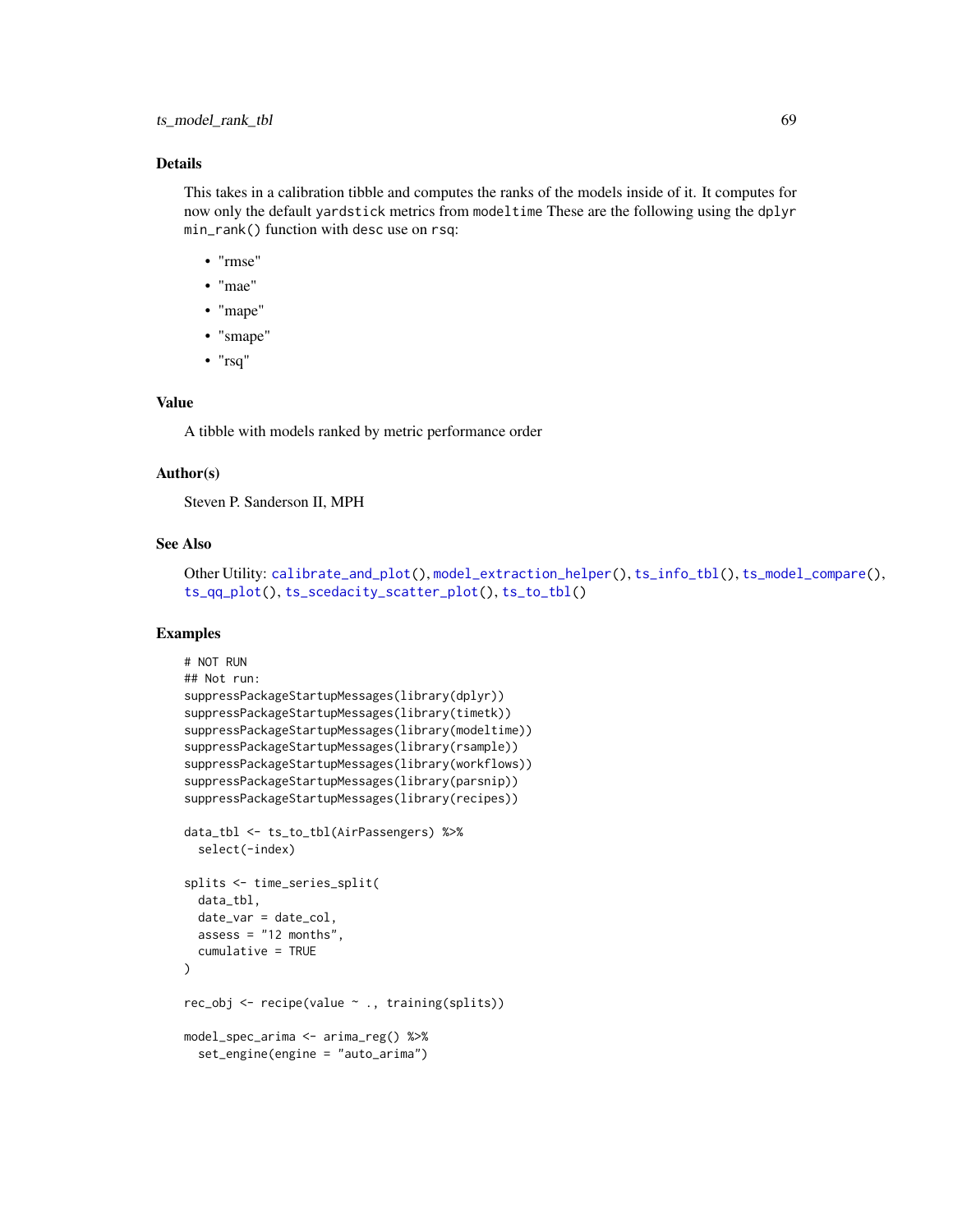```
model_spec_mars <- mars(mode = "regression") %>%
  set_engine("earth")
wflw_fit_arima <- workflow() %>%
  add_recipe(rec_obj) %>%
  add_model(model_spec_arima) %>%
  fit(training(splits))
wflw_fit_mars <- workflow() %>%
  add_recipe(rec_obj) %>%
  add_model(model_spec_mars) %>%
  fit(training(splits))
model_tbl <- modeltime_table(wflw_fit_arima, wflw_fit_mars)
calibration_tbl <- model_tbl %>%
  modeltime_calibrate(new_data = testing(splits))
ts_model_rank_tbl(calibration_tbl)
## End(Not run)
```
<span id="page-69-0"></span>ts\_model\_spec\_tune\_template

*Time Series Model Spec Template*

#### Description

This function will create a generic tuneable model specification, this function can be used by itself and is called internally by [ts\\_model\\_auto\\_tune\(\)](#page-61-0).

#### Usage

```
ts_model_spec_tune_template(.parsnip_engine = NULL)
```
#### Arguments

.parsnip\_engine

The model engine that is used by [parsnip::set\\_engine\(\)](#page-0-0).

#### Details

This function takes in a single parameter and uses that to output a generic tuneable model specification. This function can work with the following parsnip/modeltime engines:

• "auto\_arima"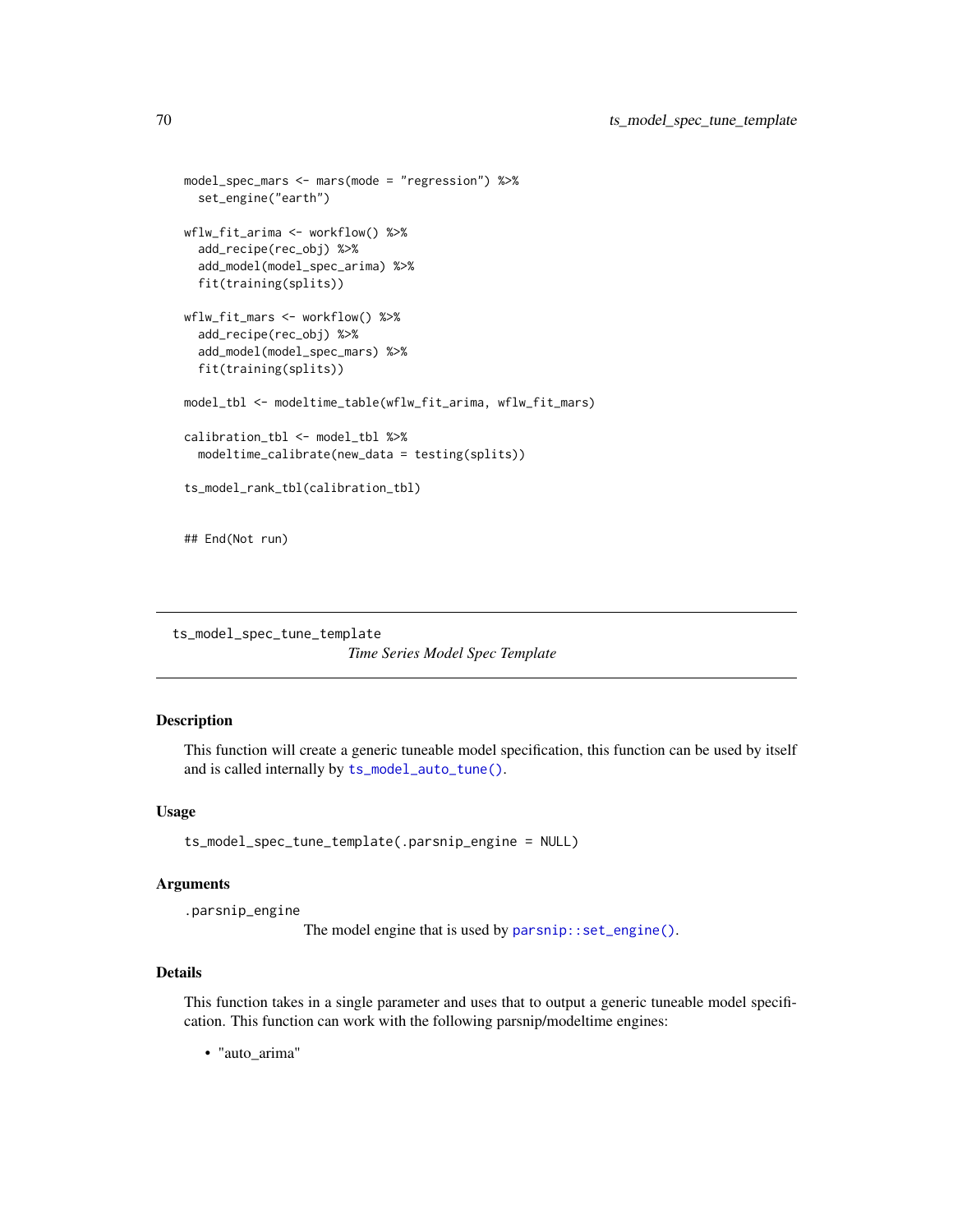- "auto\_arima\_xgboost"
- "ets"
- "croston"
- "theta"
- "smooth\_es"
- "stlm\_ets"
- "tbats"
- "stlm\_arima"
- "nnetar"
- "prophet"
- "prophet\_xgboost"
- $\cdot$  "lm"
- "glmnet"
- "stan"
- "spark"
- "keras"
- "earth"
- "xgboost"

### Value

A tuneable parsnip model specification.

### Author(s)

Steven P. Sanderson II, MPH

## See Also

Other Model Tuning: [ts\\_model\\_auto\\_tune\(](#page-61-0))

```
ts_model_spec_tune_template("ets")
ts_model_spec_tune_template("prophet")
```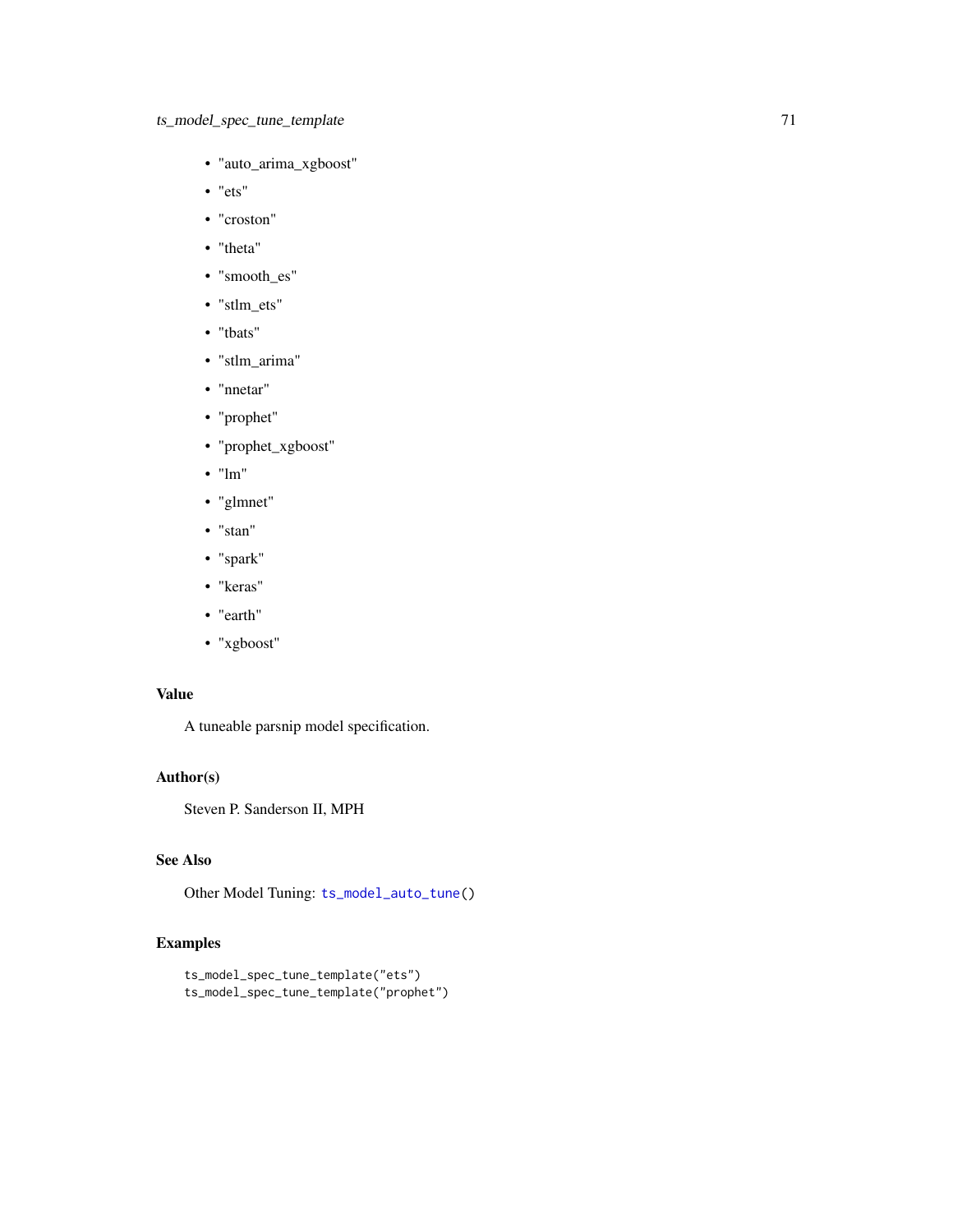#### Description

A control chart is a specific type of graph that shows data points between upper and lower limits over a period of time. You can use it to understand if the process is in control or not. These charts commonly have three types of lines such as upper and lower specification limits, upper and lower limits and planned value. By the help of these lines, Control Charts show the process behavior over time.

#### Usage

```
ts_qc_run_chart(
  .data,
  .date_col,
  .value_col,
  .interactive = FALSE,
  .median = TRUE,
  cl = TRUE,.mcl = TRUE,ucl = TRUE,\text{.}1c = \text{FALSE},
  .lmc1 = FALSE,.llcl = FALSE
)
```
#### Arguments

| .data        | The data.frame/tibble to be passed.                          |
|--------------|--------------------------------------------------------------|
| .date_col    | The column holding the timestamp.                            |
| .value_col   | The column with the values to be analyzed.                   |
| .interactive | Default is FALSE, TRUE for an interactive plotly plot.       |
| .median      | Default is TRUE. This will show the median line of the data. |
| .cl          | This is the first upper control line                         |
| . $mc1$      | This is the second sigma control line positive               |
| .ucl         | This is the third sigma control line positive                |
| .1c          | This is the first negative control line                      |
| . $lmcl$     | This is the second sigma negative control line               |
| .11c1        | This si the thrid sigma negative control line                |

## Details

- Expects a time-series tibble/data.frame
- Expects a date column and a value column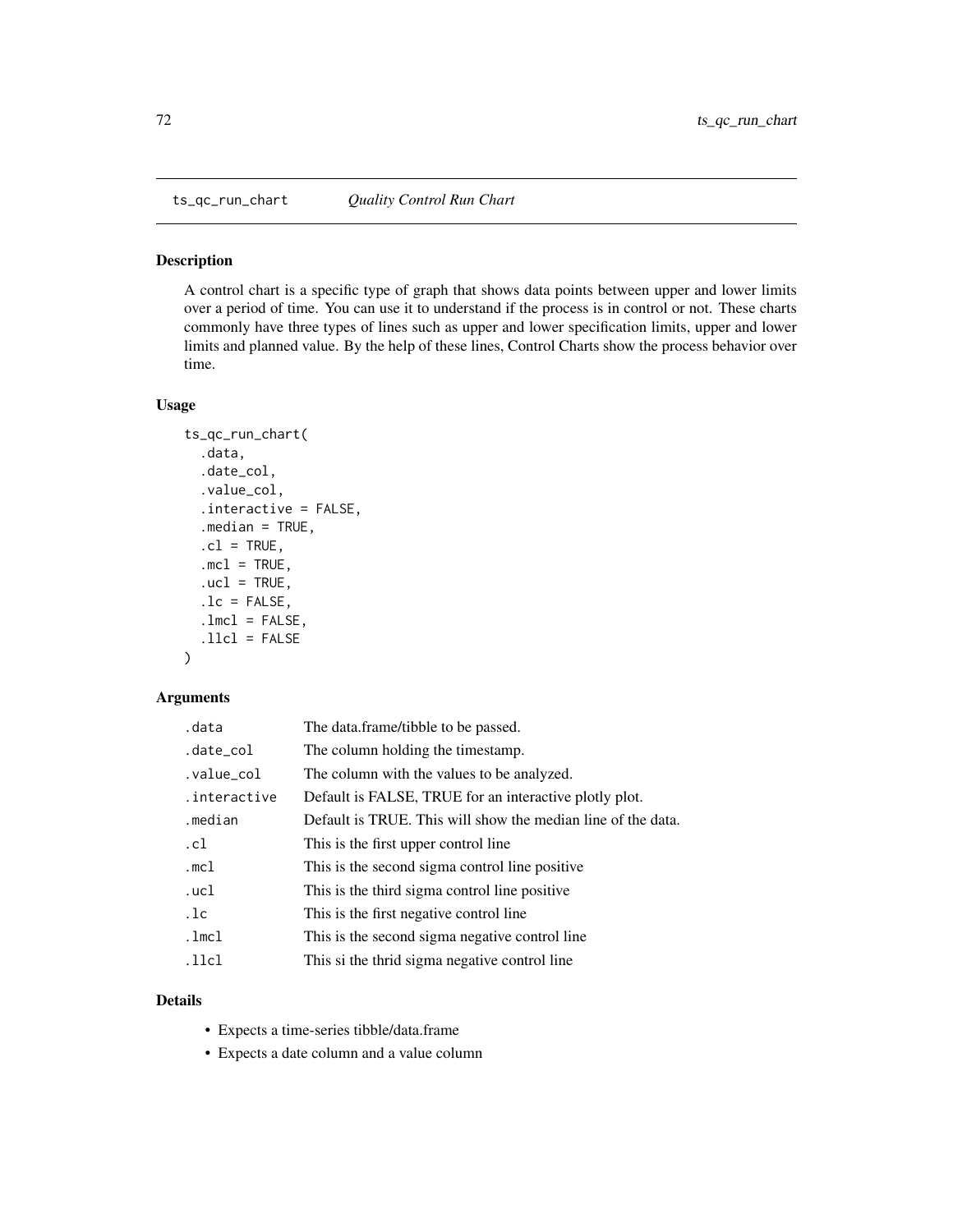<span id="page-72-1"></span>ts\_qq\_plot 73

# Value

A static ggplot2 graph or if .interactive is set to TRUE a plotly plot

# Author(s)

Steven P. Sanderson II, MPH

# Examples

```
library(dplyr)
data_tbl <- ts_to_tbl(AirPassengers) %>%
  select(-index)
data_tbl %>%
  ts_qc_run_chart(
    .data\_col = date_col
    , .value_col = value
    , .llcl = TRUE
  \lambda
```
# <span id="page-72-0"></span>ts\_qq\_plot *Time Series Model QQ Plot*

# Description

This takes in a calibration tibble and will produce a QQ plot.

# Usage

```
ts_qq_plot(.calibration_tbl, .model_id = NULL, .interactive = FALSE)
```
#### Arguments

| .calibration_tbl |                                                                                                                                                                                                                  |
|------------------|------------------------------------------------------------------------------------------------------------------------------------------------------------------------------------------------------------------|
|                  | A calibrated model time table.                                                                                                                                                                                   |
| .model_id        | The id of a particular model from a calibration tibble. If there are multiple<br>models in the tibble and this remains <b>NULL</b> then the plot will be returned using<br>$ggplot2::facet\_grid(\sim model_id)$ |
| .interactive     | A boolean with a default value of FALSE. TRUE will produce an interactive<br>plotly plot.                                                                                                                        |

#### Details

This takes in a calibration tibble and will create a QQ plot. You can also pass in a model\_id and a boolean for interactive which will return a plotly::ggplotly interactive plot.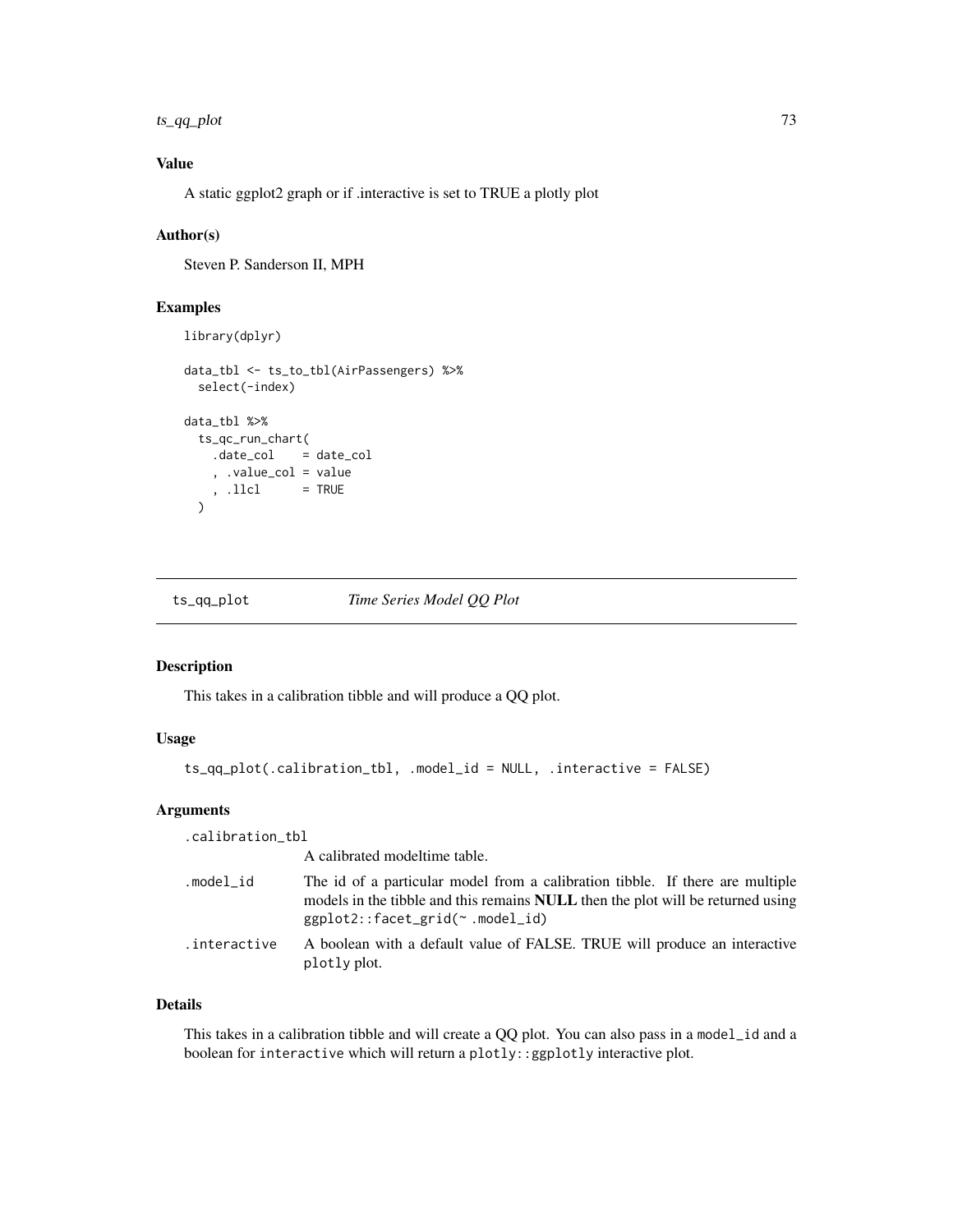# <span id="page-73-0"></span>Value

A QQ plot.

## Author(s)

Steven P. Sanderson II, MPH

# See Also

[https://en.wikipedia.org/wiki/Q%E2%80%93Q\\_plot](https://en.wikipedia.org/wiki/Q%E2%80%93Q_plot)

Other Plot: [ts\\_scedacity\\_scatter\\_plot\(](#page-77-0))

```
Other Utility: calibrate_and_plot(), model_extraction_helper(), ts_info_tbl(), ts_model_compare(),
ts_model_rank_tbl(), ts_scedacity_scatter_plot(), ts_to_tbl()
```

```
# NOT RUN
## Not run:
suppressPackageStartupMessages(library(dplyr))
suppressPackageStartupMessages(library(timetk))
suppressPackageStartupMessages(library(modeltime))
suppressPackageStartupMessages(library(rsample))
suppressPackageStartupMessages(library(workflows))
suppressPackageStartupMessages(library(parsnip))
suppressPackageStartupMessages(library(recipes))
data_tbl <- ts_to_tbl(AirPassengers) %>%
  select(-index)
splits <- time_series_split(
  data_tbl,
  date_var = date_col,
  assess = "12 months",
  cumulative = TRUE
)
rec_obj <- recipe(value ~ ., training(splits))
model_spec_arima <- arima_reg() %>%
  set_engine(engine = "auto_arima")
model_spec_mars <- mars(mode = "regression") %>%
  set_engine("earth")
wflw_fit_arima <- workflow() %>%
  add_recipe(rec_obj) %>%
  add_model(model_spec_arima) %>%
  fit(training(splits))
wflw_fit_mars <- workflow() %>%
  add_recipe(rec_obj) %>%
```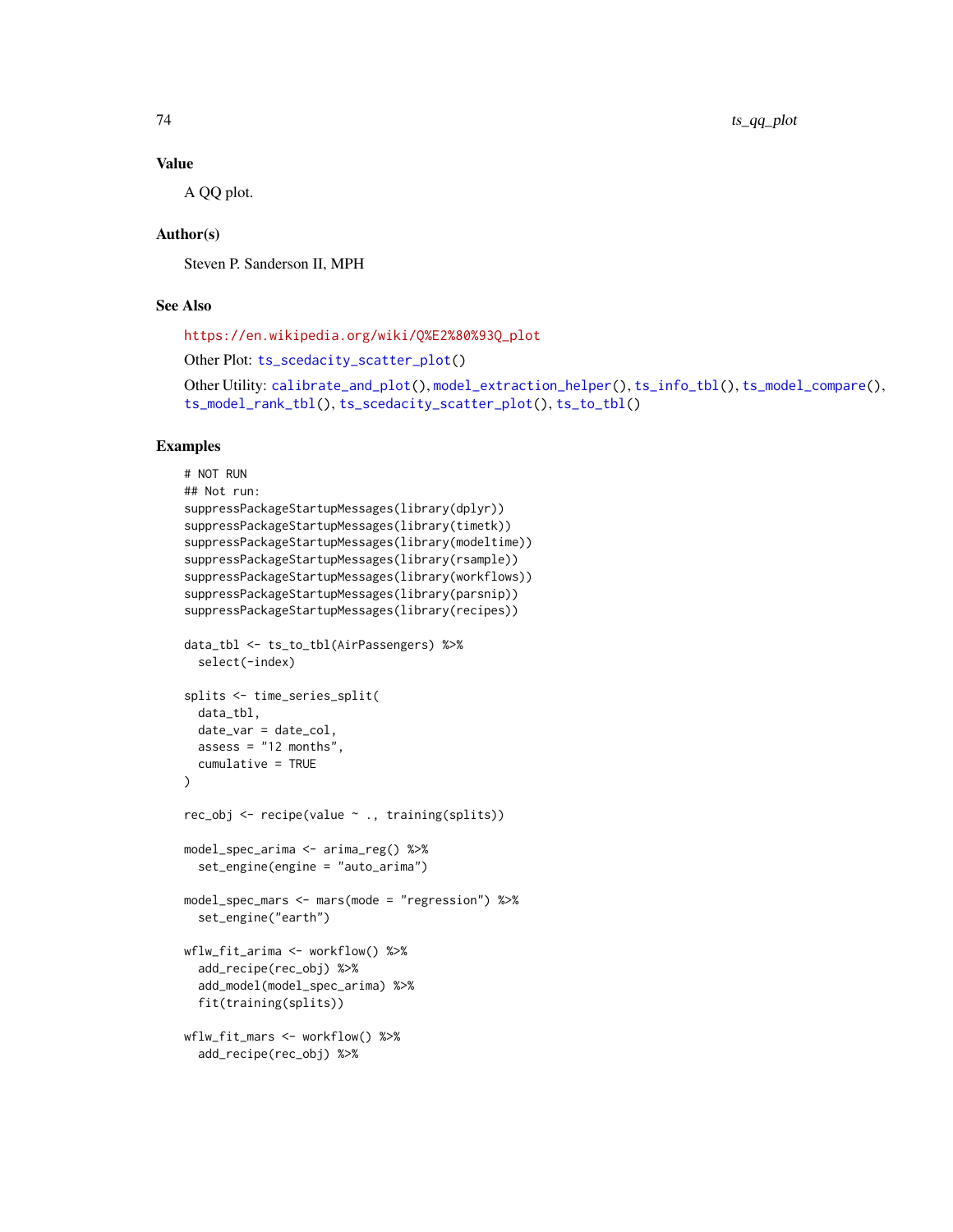# <span id="page-74-1"></span>ts\_random\_walk 75

```
add_model(model_spec_mars) %>%
 fit(training(splits))
model_tbl <- modeltime_table(wflw_fit_arima, wflw_fit_mars)
calibration_tbl <- model_tbl %>%
 modeltime_calibrate(new_data = testing(splits))
ts_qq_plot(calibration_tbl)
## End(Not run)
```
<span id="page-74-0"></span>ts\_random\_walk *Random Walk Function*

#### Description

This function takes in four arguments and returns a tibble of random walks.

#### Usage

```
ts_random_walk(
  .mean = \theta,
  . sd = 0.1,num\_walks = 100,
  .periods = 100,
  .initial_value = 1000
)
```
# Arguments

| .mean      | The desired mean of the random walks                                  |
|------------|-----------------------------------------------------------------------|
| .sd        | The standard deviation of the random walks                            |
| .num_walks | The number of random walks you want generated                         |
| .periods   | The length of the random walk(s) you want generated                   |
|            | . initial_value The initial value where the random walks should start |

# Details

Monte Carlo simulations were first formally designed in the 1940's while developing nuclear weapons, and since have been heavily used in various fields to use randomness solve problems that are potentially deterministic in nature. In finance, Monte Carlo simulations can be a useful tool to give a sense of how assets with certain characteristics might behave in the future. While there are more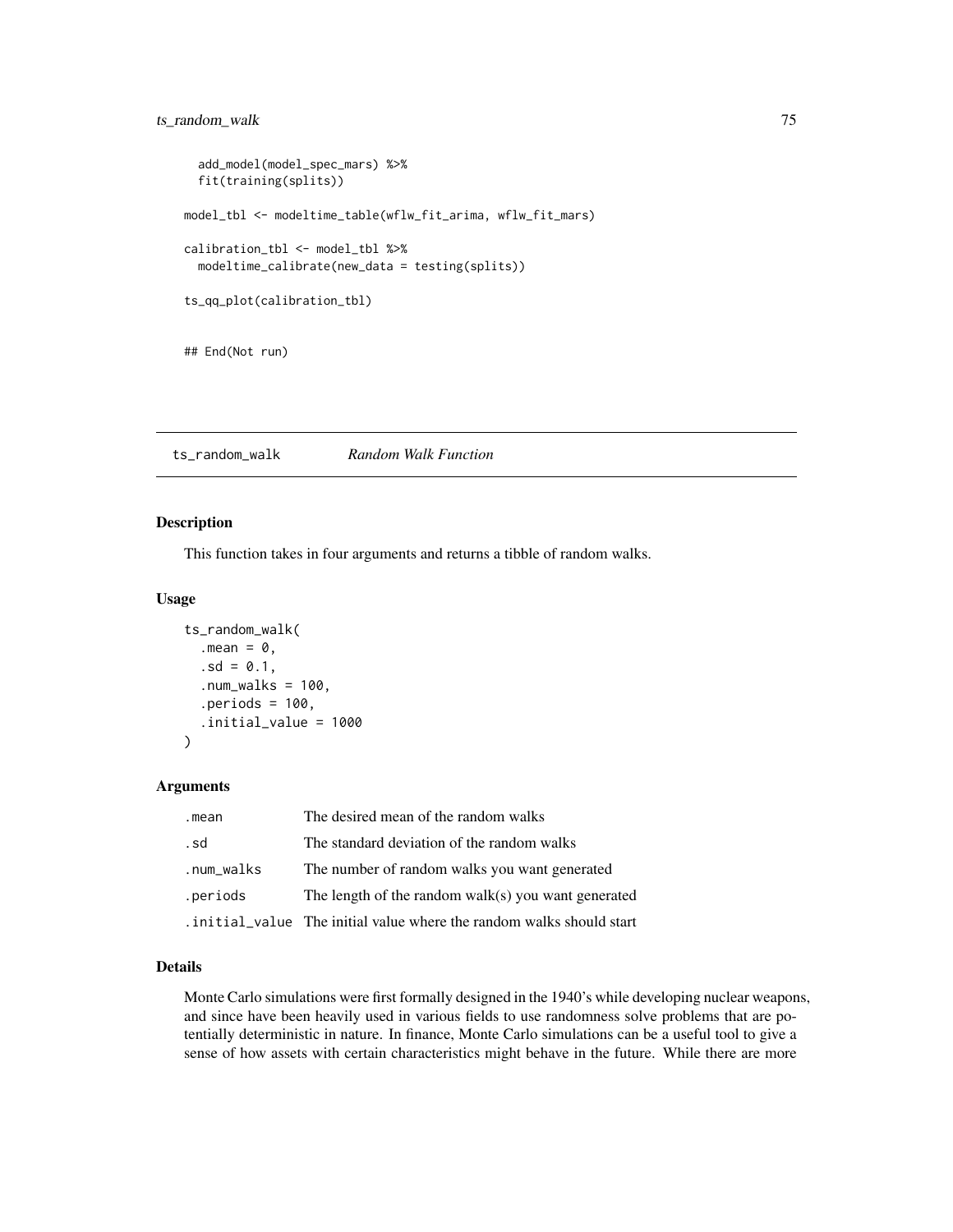complex and sophisticated financial forecasting methods such as ARIMA (Auto-Regressive Integrated Moving Average) and GARCH (Generalized Auto-Regressive Conditional Heteroskedasticity) which attempt to model not only the randomness but underlying macro factors such as seasonality and volatility clustering, Monte Carlo random walks work surprisingly well in illustrating market volatility as long as the results are not taken too seriously.

#### Value

A tibble

# Author(s)

Steven P. Sanderson II, MPH

# Examples

```
ts_random_walk(
.mean = \theta,
. sd = 1,.num_walks = 25,
.periods = 180,
.initial_value = 6
)
```
ts\_random\_walk\_ggplot\_layers *Get Random Walk* ggplot2 *layers*

# Description

Get layers to add to a ggplot graph from the [ts\\_random\\_walk\(\)](#page-74-0) function.

#### Usage

```
ts_random_walk_ggplot_layers(.data)
```
#### Arguments

.data The data passed to the function.

# Details

- Set the intercept of the initial value from the random walk
- Set the max and min of the cumulative sum of the random walks

# Value

A ggplot2 layers object

<span id="page-75-0"></span>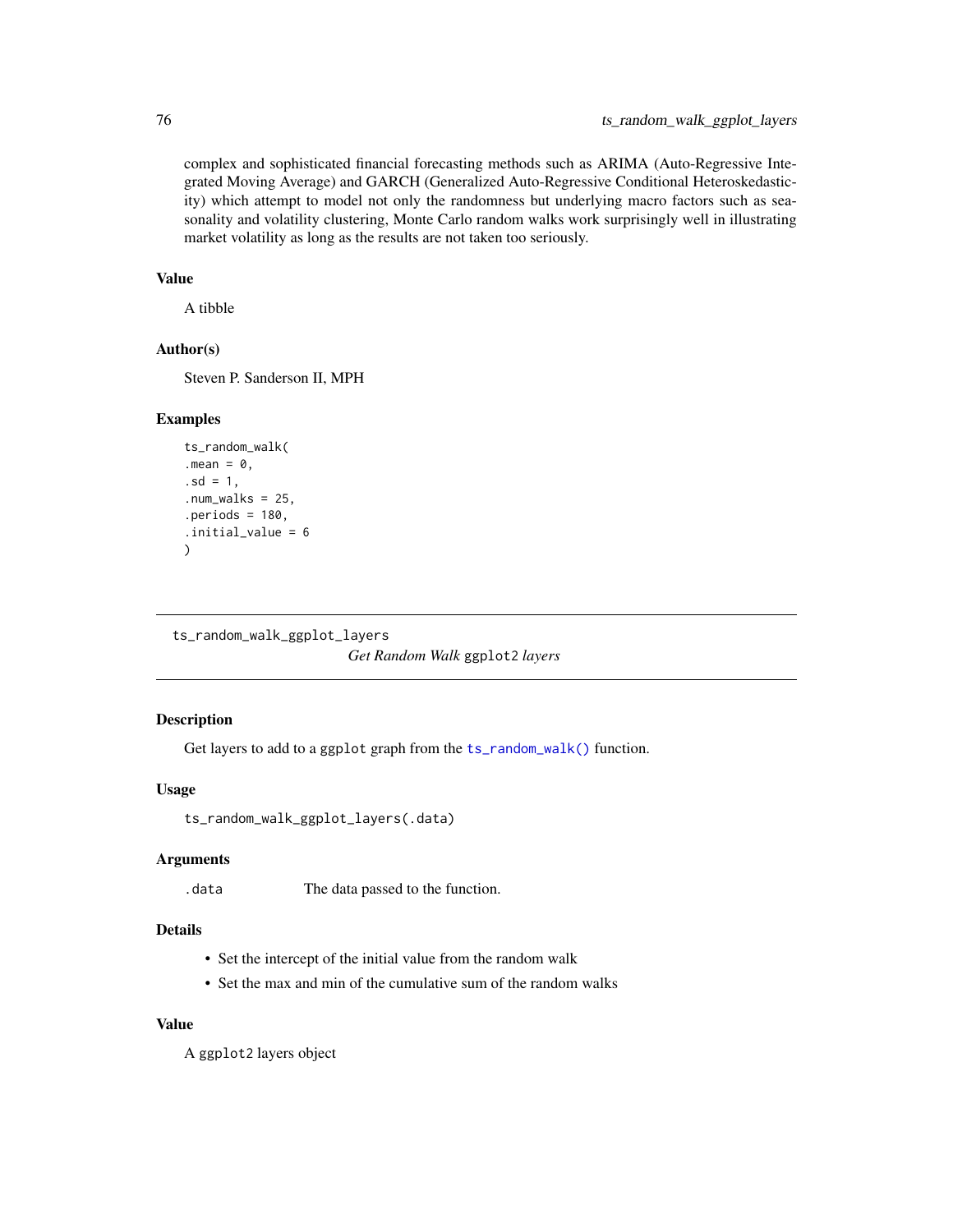# <span id="page-76-0"></span>Author(s)

Steven P. Sanderson II, MPH

# Examples

```
library(ggplot2)
df <- ts_random_walk()
df %>%
  ggplot(
   mapping = aes(
     x = x, y = \text{cum}_y, color = factor(run)
      , group = factor(run)
  )
 ) +
 geom\_line(alpha = 0.8) +
 ts_random_walk_ggplot_layers(df)
```
ts\_scale\_color\_colorblind *Provide Colorblind Compliant Colors*

# Description

8 Hex RGB color definitions suitable for charts for colorblind people.

# Usage

```
ts\_scale\_color\_colorblind(..., thene = "ts")
```
#### Arguments

| .     | Data passed in from a ggplot object                            |
|-------|----------------------------------------------------------------|
| theme | Right now this is ts only. Anything else will render an error. |

# Details

This function is used in others in order to help render plots for those that are color blind.

#### Value

A gggplot layer

#### Author(s)

Steven P. Sanderson II, MPH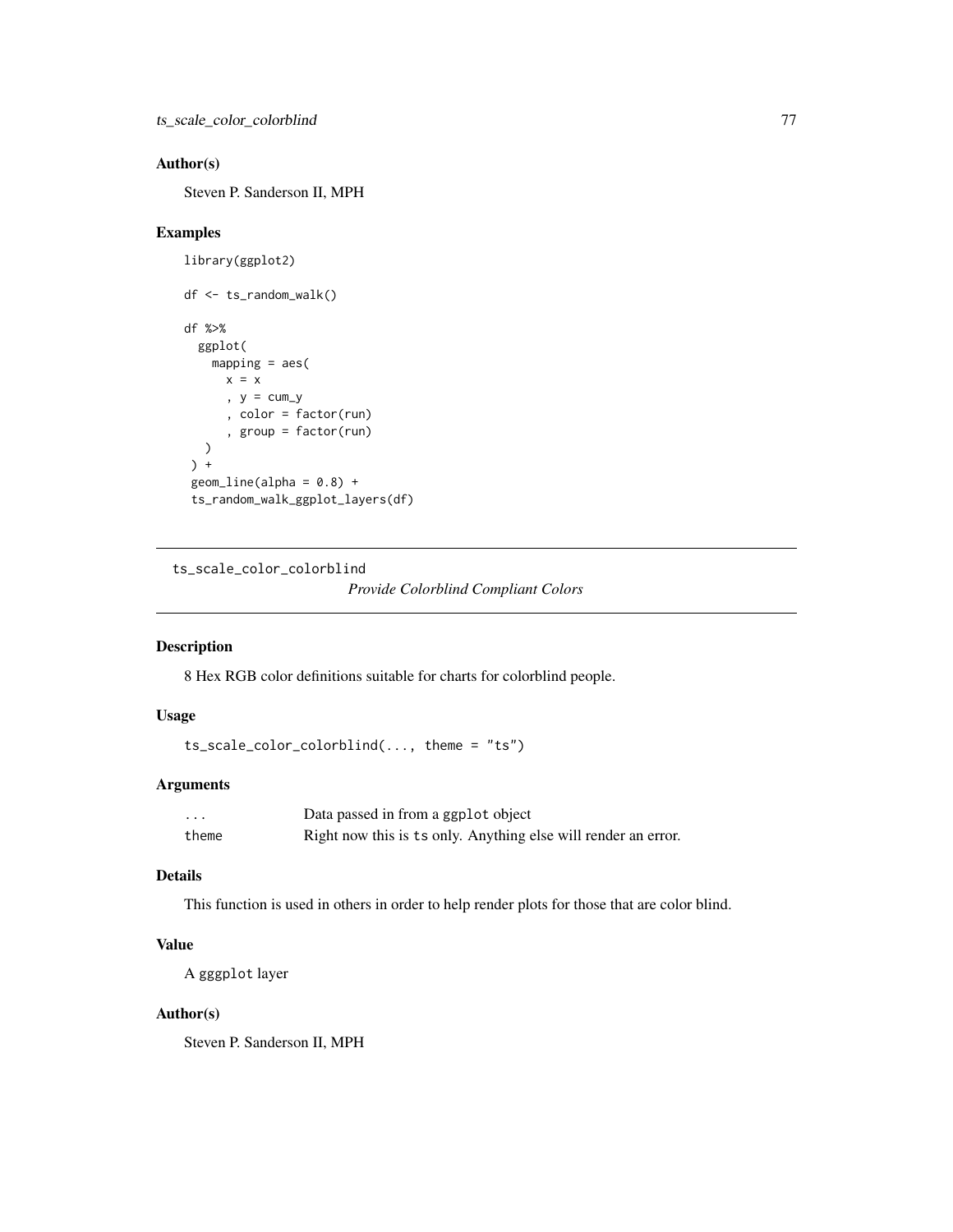```
ts_scale_fill_colorblind
```
*Provide Colorblind Compliant Colors*

# Description

8 Hex RGB color definitions suitable for charts for colorblind people.

#### Usage

```
ts_scale_fill_colorblind(..., theme = "ts")
```
# Arguments

| $\cdots$ | Data passed in from a ggplot object                            |
|----------|----------------------------------------------------------------|
| theme    | Right now this is ts only. Anything else will render an error. |

# Details

This function is used in others in order to help render plots for those that are color blind.

#### Value

A gggplot layer

#### Author(s)

Steven P. Sanderson II, MPH

<span id="page-77-0"></span>ts\_scedacity\_scatter\_plot

*Time Series Model Scedacity Plot*

# Description

This takes in a calibration tibble and will produce a scedacity plot.

# Usage

```
ts_scedacity_scatter_plot(
  .calibration_tbl,
  model_id = NULL,.interactive = FALSE
\mathcal{E}
```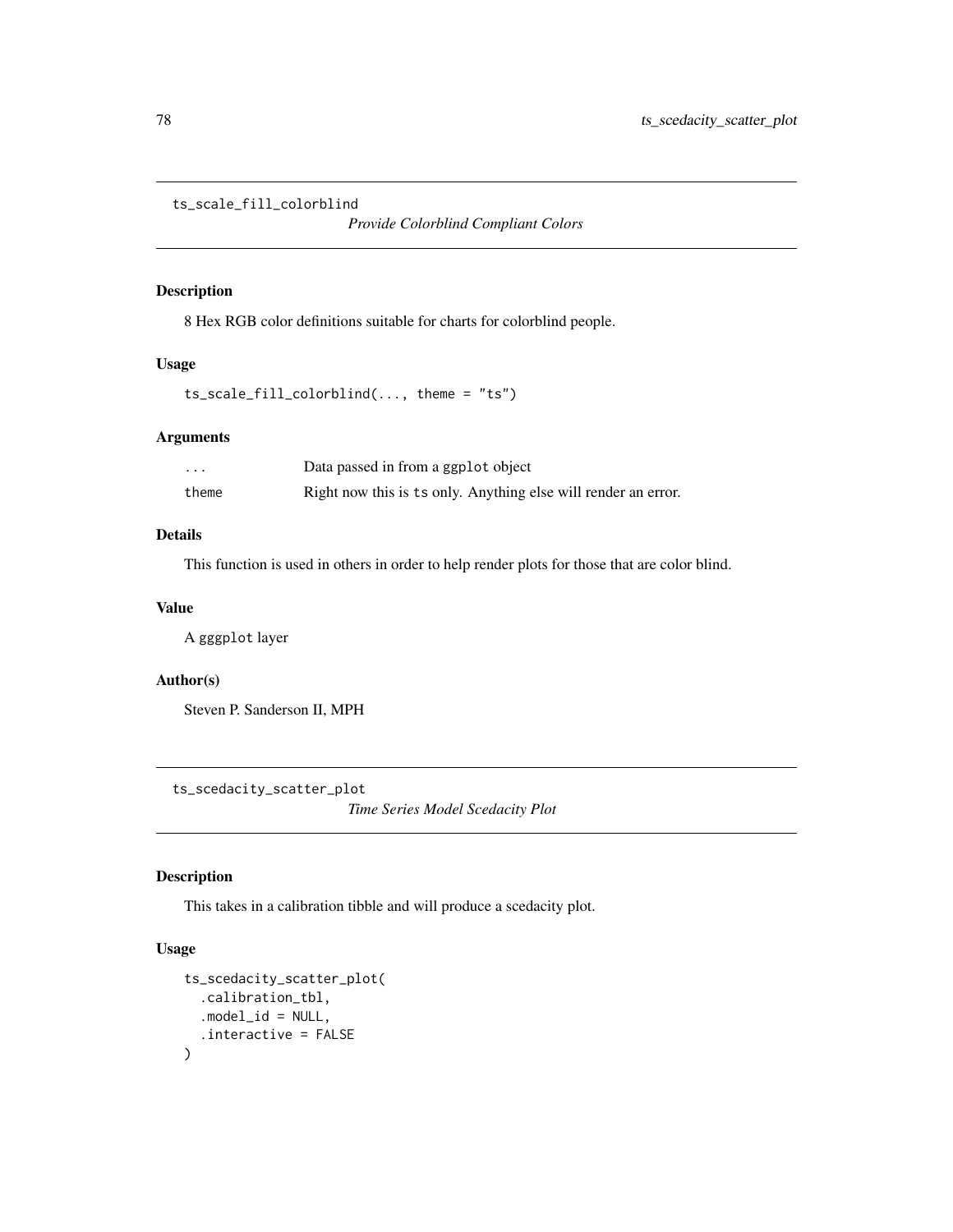#### <span id="page-78-0"></span>**Arguments**

| .calibration_tbl |                                                                                                                                                                                                            |
|------------------|------------------------------------------------------------------------------------------------------------------------------------------------------------------------------------------------------------|
|                  | A calibrated model time table.                                                                                                                                                                             |
| .model_id        | The id of a particular model from a calibration tibble. If there are multiple<br>models in the tibble and this remains <b>NULL</b> then the plot will be returned using<br>ggplot2::facet_grid(~.model_id) |
| .interactive     | A boolean with a default value of FALSE. TRUE will produce an interactive<br>plotly plot.                                                                                                                  |

# Details

This takes in a calibration tibble and will create a scedacity plot. You can also pass in a model\_id and a boolean for interactive which will return a plotly::ggplotly interactive plot.

# Value

A QQ plot.

# Author(s)

Steven P. Sanderson II, MPH

# See Also

<https://en.wikipedia.org/wiki/Homoscedasticity>

Other Plot: [ts\\_qq\\_plot\(](#page-72-0))

```
Other Utility: calibrate_and_plot(), model_extraction_helper(), ts_info_tbl(), ts_model_compare(),
ts_model_rank_tbl(), ts_qq_plot(), ts_to_tbl()
```

```
# NOT RUN
## Not run:
suppressPackageStartupMessages(library(dplyr))
suppressPackageStartupMessages(library(timetk))
suppressPackageStartupMessages(library(modeltime))
suppressPackageStartupMessages(library(rsample))
suppressPackageStartupMessages(library(workflows))
suppressPackageStartupMessages(library(parsnip))
suppressPackageStartupMessages(library(recipes))
data_tbl <- ts_to_tbl(AirPassengers) %>%
 select(-index)
```

```
splits <- time_series_split(
 data_tbl,
 date_var = date_col,
 assess = "12 months",
 cumulative = TRUE
```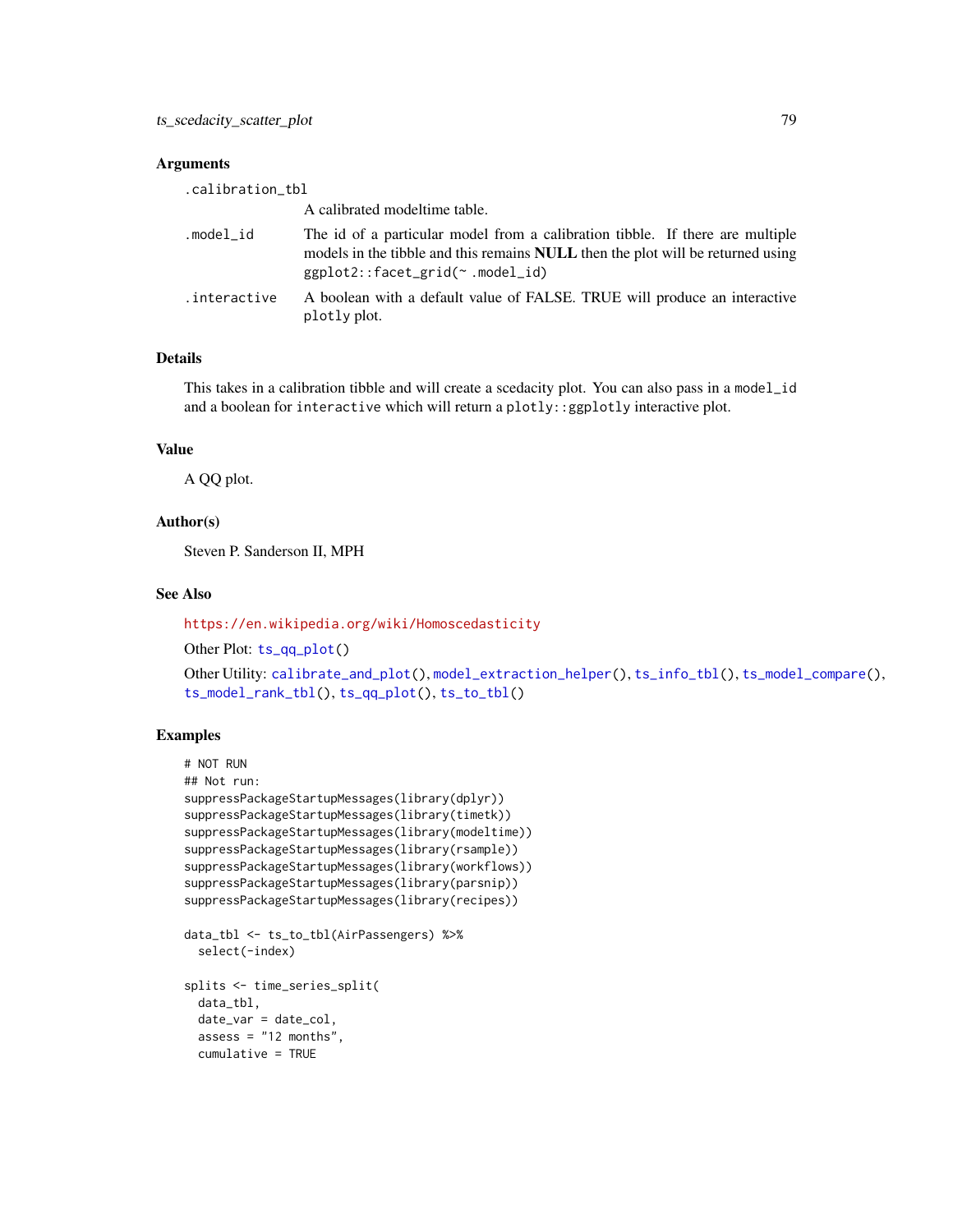```
\mathcal{L}rec_obj <- recipe(value ~ ., training(splits))
model_spec_arima <- arima_reg() %>%
  set_engine(engine = "auto_arima")
model_spec_mars <- mars(mode = "regression") %>%
  set_engine("earth")
wflw_fit_arima <- workflow() %>%
  add_recipe(rec_obj) %>%
  add_model(model_spec_arima) %>%
  fit(training(splits))
wflw_fit_mars <- workflow() %>%
  add_recipe(rec_obj) %>%
  add_model(model_spec_mars) %>%
  fit(training(splits))
model_tbl <- modeltime_table(wflw_fit_arima, wflw_fit_mars)
calibration_tbl <- model_tbl %>%
  modeltime_calibrate(new_data = testing(splits))
ts_scedacity_scatter_plot(calibration_tbl)
## End(Not run)
```
ts\_sma\_plot *Simple Moving Average Plot*

#### Description

This function will take in a value column and return any number n moving averages.

# Usage

```
ts_sma_plot(
  .data,
  data_{col} = NULL.sma_order = 2,
  .func = mean,
  .align = "center",
  .partial = FALSE
)
```
<span id="page-79-0"></span>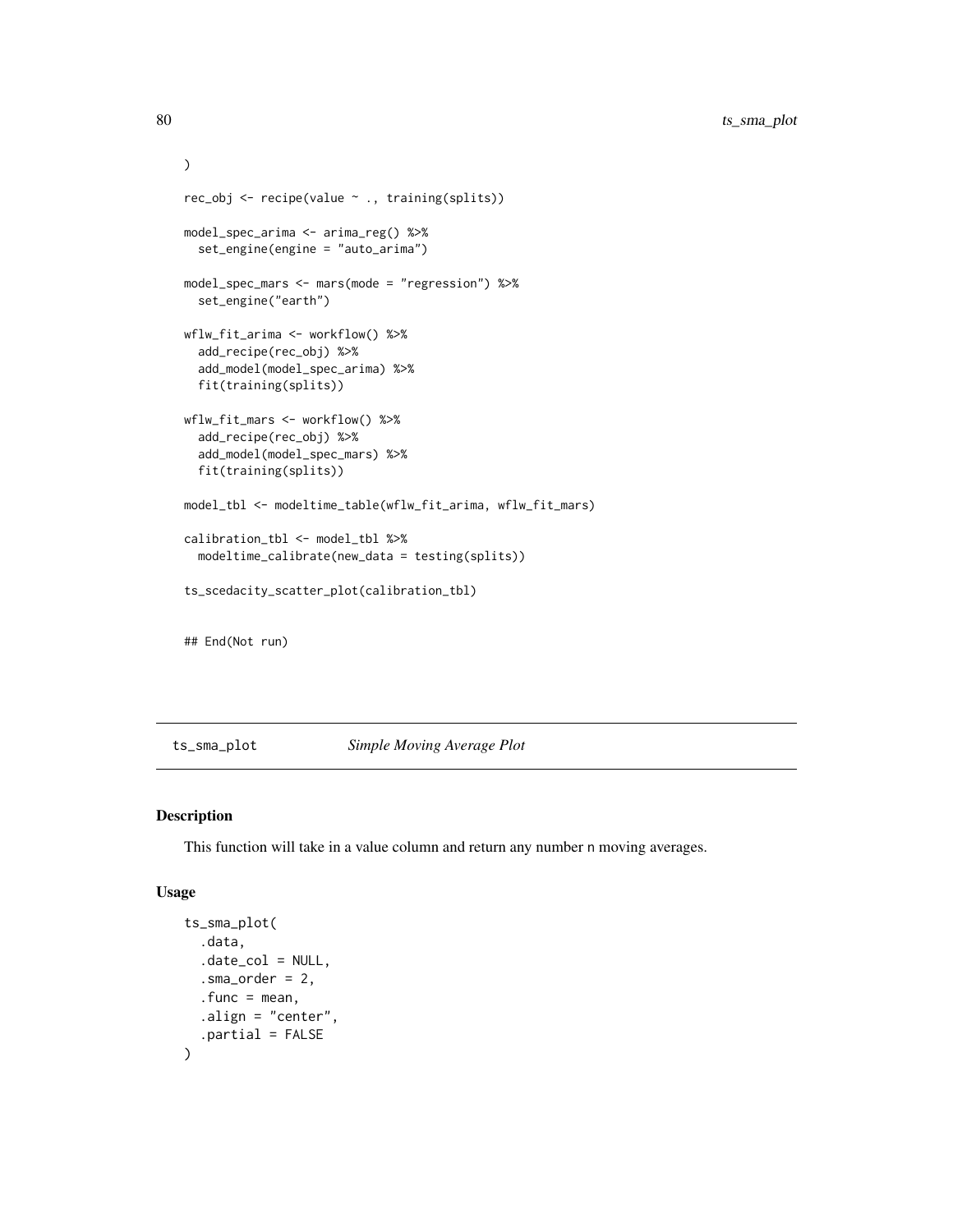# <span id="page-80-0"></span>ts\_splits\_plot 81

#### **Arguments**

| .data      | The data that you are passing, this can be either a ts object or a tibble                                                                                                                                                                                |
|------------|----------------------------------------------------------------------------------------------------------------------------------------------------------------------------------------------------------------------------------------------------------|
| .date_col  | This is used if you know the name of the date time column. The function ts_to_tb1()<br>will make a column called date_col only if a ts object is passed, if a tibble<br>is passed then the .date_col parameter is needed or the function will error out. |
| .sma_order | This will default to 1. This can be a vector like $c(2,4,6,12)$                                                                                                                                                                                          |
| . func     | The unquoted function you want to pass, mean, median, etc.                                                                                                                                                                                               |
| .align     | This can be either "left", "center", "right"                                                                                                                                                                                                             |
| .partial   | This is a bool value of TRUE/FALSE, the default is TRUE                                                                                                                                                                                                  |

# Details

This function will accept a time series object or a tibble/data.frame. This is a simple wrapper around [timetk::slidify\\_vec\(\)](#page-0-0). It uses that function to do the underlying moving average work. Since the function [ts\\_to\\_tbl\(\)](#page-82-0) is called there is no need to supply a value column. This function will only work on a single value column

It can only handle a single moving average at a time and therefore if multiple are called for, it will loop through and append data to a tibble or ts object.

#### Value

Will invisibly return a list object.

# Author(s)

Steven P. Sanderson II, MPH

#### Examples

```
out <- ts_sma_plot(AirPassengers, .sma_order = c(3,6))
```
out\$data

out\$plots\$static\_plot

ts\_splits\_plot *Time Series Splits Plot*

#### Description

Sometimes we want to see the training and testing data in a plot. This is a simple wrapper around a couple of functions from the timetk package.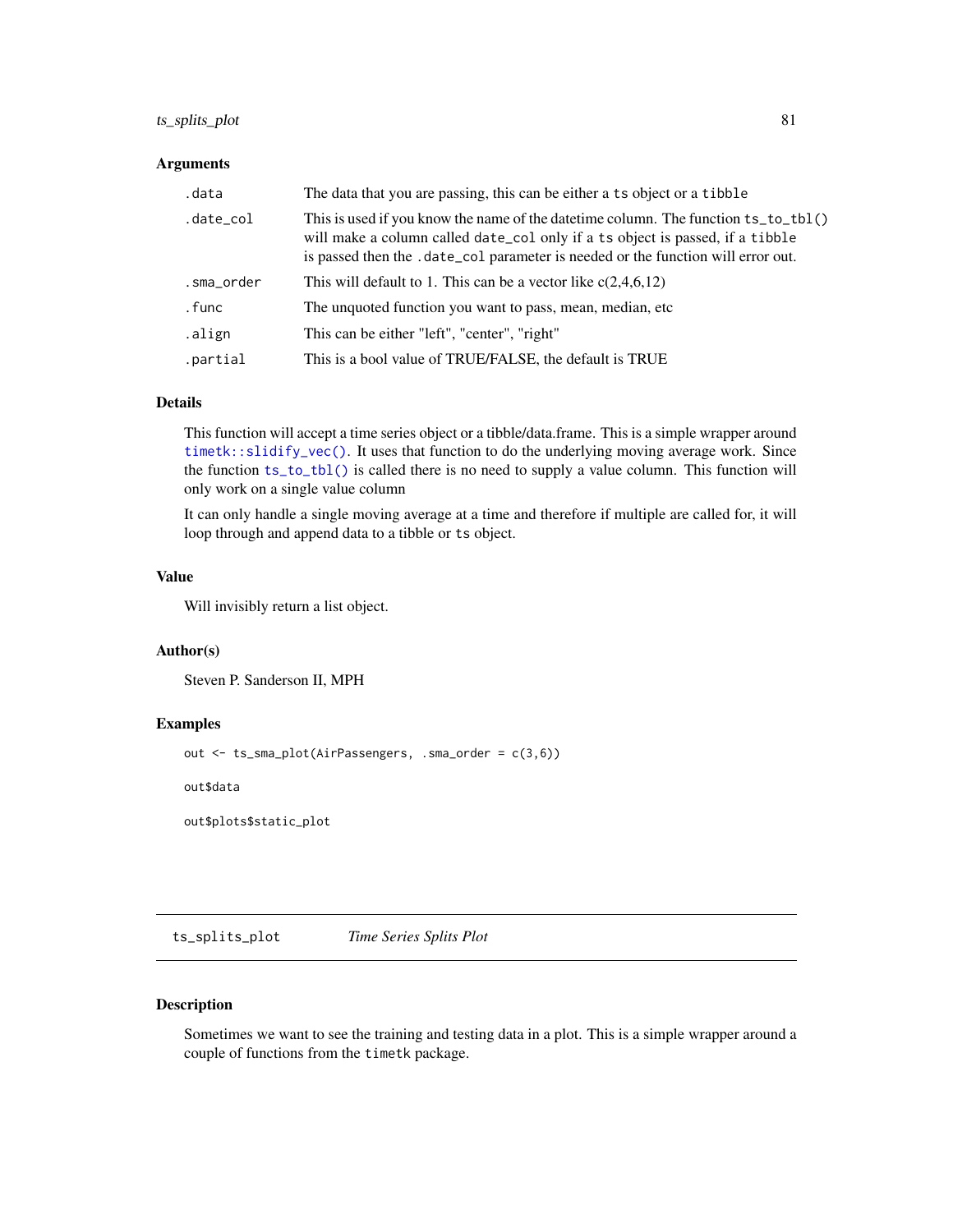#### Usage

ts\_splits\_plot(.splits\_obj, .date\_col, .value\_col)

#### Arguments

| .splits_obj | The predefined splits object.        |
|-------------|--------------------------------------|
| .date col   | The date column for the time series. |
| value col.  | The value column of the time series. |

# Details

You should already have a splits object defined. This function takes in three parameters, the splits object, a date column and the value column.

#### Value

A time series cv plan plot

#### Author(s)

Steven P. Sanderson II, MPH

# See Also

- https://business-science.github.io/timetk/reference/index.html#section-cross-validation-plan-v (timetk)
- [https://business-science.github.io/timetk/reference/plot\\_time\\_series\\_cv\\_pla](https://business-science.github.io/timetk/reference/plot_time_series_cv_plan.html)n. [html](https://business-science.github.io/timetk/reference/plot_time_series_cv_plan.html)(tk\_time\_sers\_cv\_plan)
- [https://business-science.github.io/timetk/reference/plot\\_time\\_series\\_cv\\_pla](https://business-science.github.io/timetk/reference/plot_time_series_cv_plan.html)n. [html](https://business-science.github.io/timetk/reference/plot_time_series_cv_plan.html)(plot\_time\_series\_cv\_plan)

```
suppressPackageStartupMessages(library(modeltime))
suppressPackageStartupMessages(library(timetk))
suppressPackageStartupMessages(library(dplyr))
data <- ts_to_tbl(AirPassengers) %>%
 select(-index)
splits <- time_series_split(
   data
    , date_col
    , assess = 12, skip = 3
    , cumulative = TRUE
)
ts_splits_plot(
```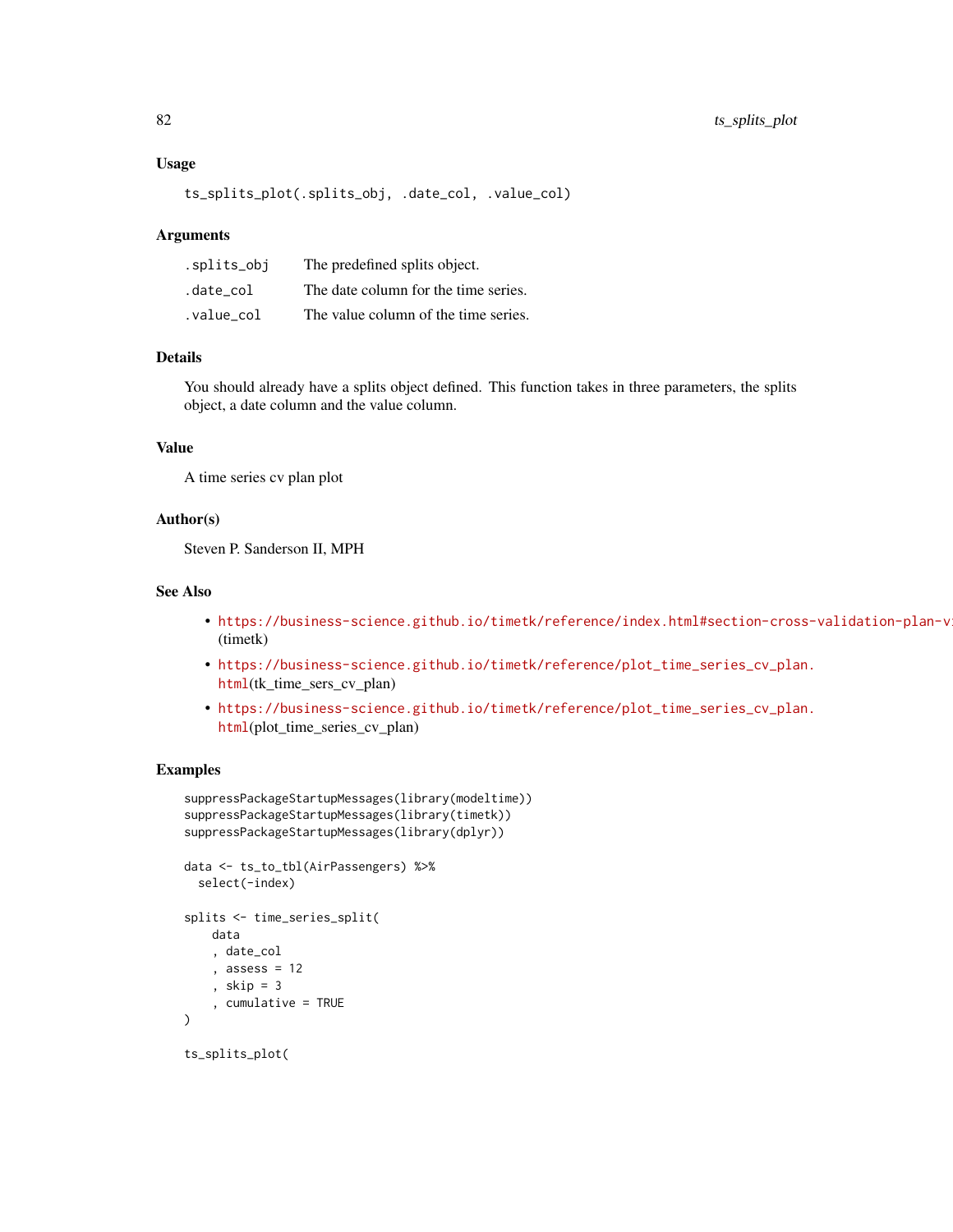```
.splits_obj = splits,
    .data\_col = date_col,
    .value_col = value
)
```
# <span id="page-82-0"></span>ts\_to\_tbl *Coerce a time-series object to a tibble*

#### Description

This function takes in a time-series object and returns it in a tibble format.

#### Usage

ts\_to\_tbl(.data)

#### Arguments

.data The time-series object you want transformed into a tibble

# Details

This function makes use of [timetk::tk\\_tbl\(\)](#page-0-0) under the hood to obtain the initial tibble object. After the inital object is obtained a new column called date\_col is constructed from the index column using lubridate if an index column is returned.

# Value

A tibble

# Author(s)

Steven P. Sanderson II, MPH

# See Also

Other Utility: [calibrate\\_and\\_plot\(](#page-2-0)), [model\\_extraction\\_helper\(](#page-5-0)), [ts\\_info\\_tbl\(](#page-58-0)), [ts\\_model\\_compare\(](#page-65-0)), [ts\\_model\\_rank\\_tbl\(](#page-67-0)), [ts\\_qq\\_plot\(](#page-72-0)), [ts\\_scedacity\\_scatter\\_plot\(](#page-77-0))

```
ts_to_tbl(BJsales)
ts_to_tbl(AirPassengers)
```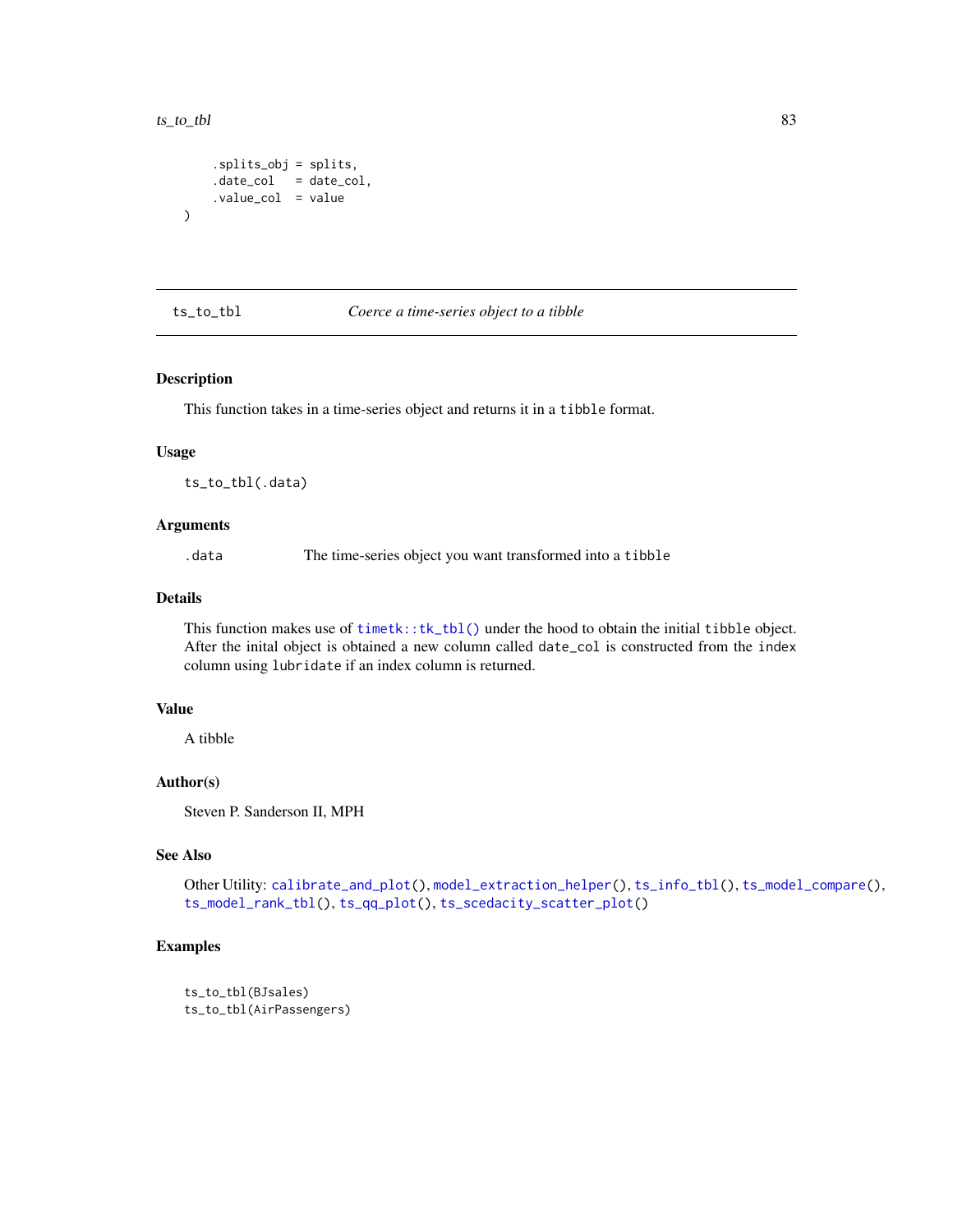<span id="page-83-1"></span><span id="page-83-0"></span>ts\_velocity\_augment *Augment Function Velocity*

#### Description

Takes a numeric vector and will return the velocity of that vector.

#### Usage

```
ts_velocity_augment(.data, .value, .names = "auto")
```
# Arguments

| .data  | The data being passed that will be augmented by the function.                |
|--------|------------------------------------------------------------------------------|
| .value | This is passed $r$ lang::enquo() to capture the vectors you want to augment. |
| .names | The default is "auto"                                                        |

# Details

Takes a numeric vector and will return the velocity of that vector. The velocity of a time series is computed by taking the first difference, so

 $x_t - x_t1$ 

This function is intended to be used on its own in order to add columns to a tibble.

# Value

A augmented tibble

# Author(s)

Steven P. Sanderson II, MPH

# See Also

Other Augment Function: [ts\\_acceleration\\_augment\(](#page-12-0))

```
suppressPackageStartupMessages(library(dplyr))
```

```
len\_out = 10
by\_unit = "month"
start_date = as.Date("2021-01-01")
data_tbl <- tibble(
  date\_col = seq.DataFrame(from = start_data, length.out = len_out, by = by_unit),
```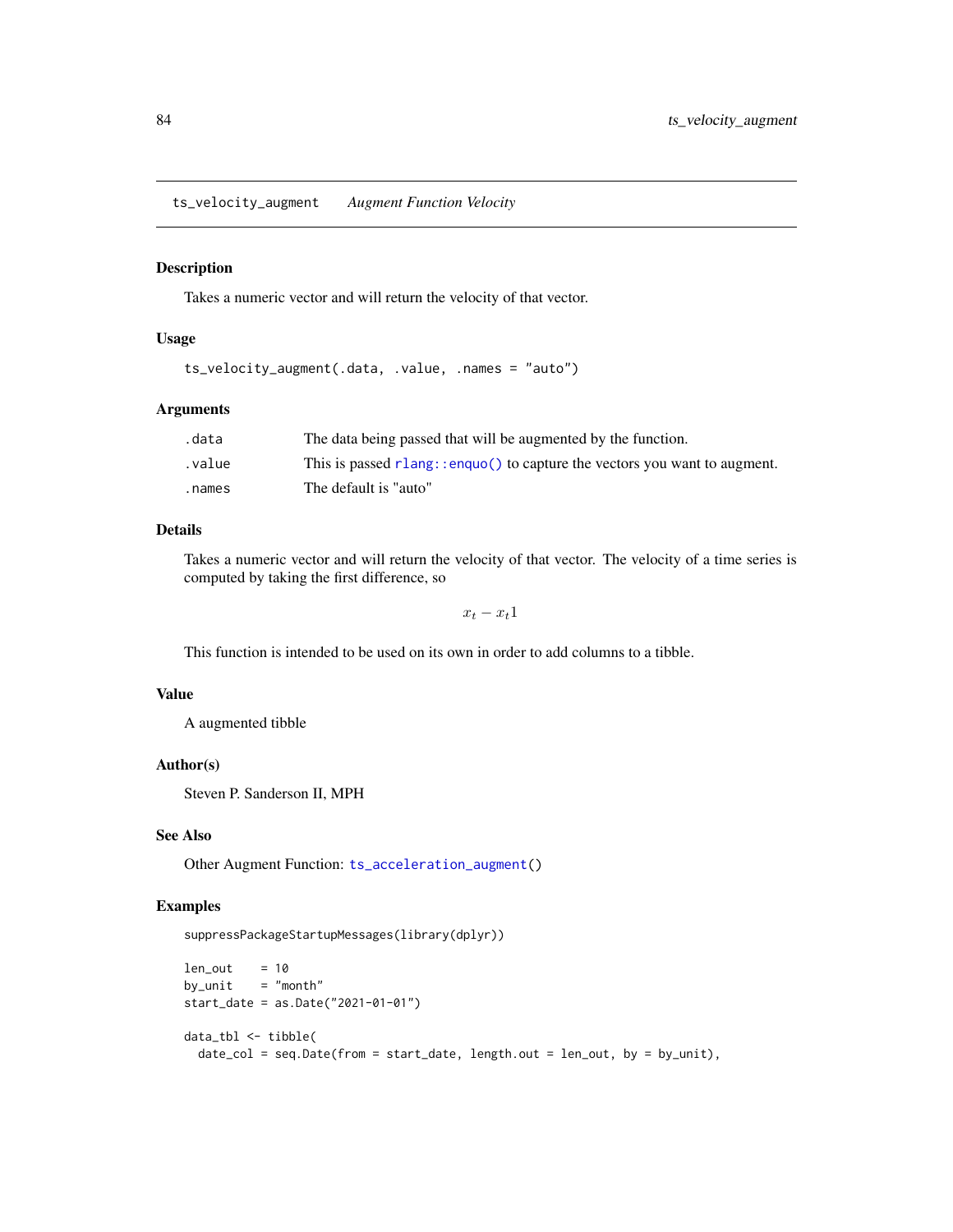<span id="page-84-0"></span>ts\_velocity\_vec 85

```
a = rnorm(len_out),b = runif(len_out))
ts_velocity_augment(data_tbl, b)
```
ts\_velocity\_vec *Vector Function Time Series Acceleration*

# Description

Takes a numeric vector and will return the velocity of that vector.

# Usage

ts\_velocity\_vec(.x)

# Arguments

.x A numeric vector

# Details

Takes a numeric vector and will return the velocity of that vector. The velocity of a time series is computed by taking the first difference, so

 $x_t - x_t1$ 

This function can be used on it's own. It is also the basis for the function [ts\\_velocity\\_augment\(\)](#page-83-0).

# Value

A numeric vector

#### Author(s)

Steven P. Sanderson II, MPH

# See Also

Other Vector Function: [ts\\_acceleration\\_vec\(](#page-13-0))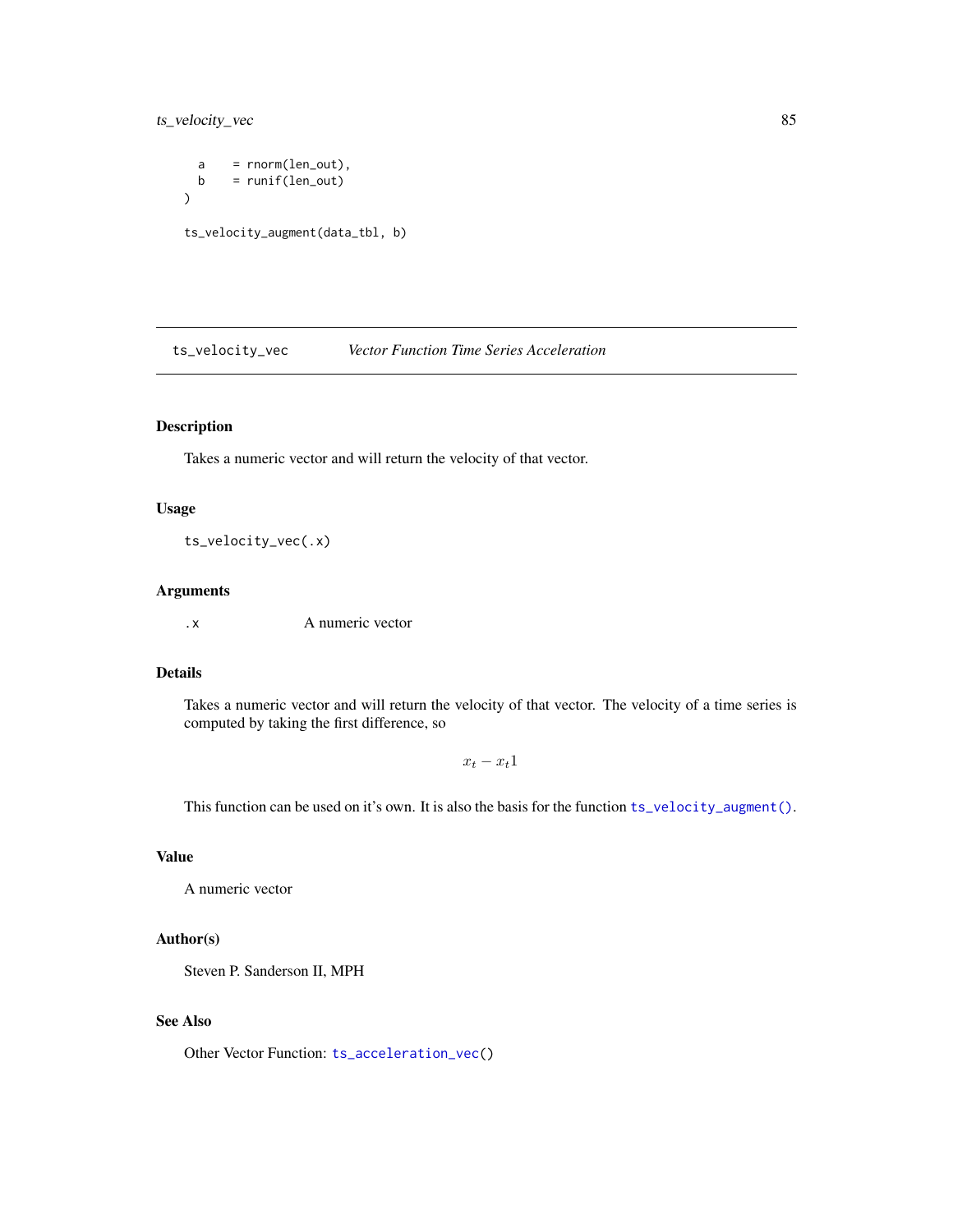# Examples

```
suppressPackageStartupMessages(library(dplyr))
```

```
len\_out = 25
by unit = "month"start_date = as.Date("2021-01-01")
data_tbl <- tibble(
 date\_col = seq.DataFrame(from = start_data, length.out = len_out, by = by_unit),a = rnorm(len_out),b = runif(len_out))
vec_1 <- ts_velocity_vec(data_tbl$b)
plot(data_tbl$b)
lines(data_tbl$b)
lines(vec_1, col = "blue")
```
ts\_vva\_plot *Time Series Value, Velocity and Acceleration Plot*

#### Description

This function will produce three plots faceted on a single graph. The three graphs are the following:

- Value Plot (Actual values)
- Value Velocity Plot
- Value Acceleration Plot

#### Usage

```
ts_vva_plot(.data, .date_col, .value_col)
```
#### Arguments

| .data      | The data you want to visualize. This should be pre-processed and the aggrega- |
|------------|-------------------------------------------------------------------------------|
|            | tion should match the frequency argument.                                     |
| .date_col  | The data column from the . data argument.                                     |
| .value_col | The value column from the .data argument                                      |

# Details

This function expects to take in a data.frame/tibble. It will return a list object that contains the augmented data along with a static plot and an interactive plotly plot. It is important that the data be prepared and have at minimum a date column and the value column as they need to be supplied to the function. If your data is a ts, xts, zoo or mts then use ts\_to\_tbl() to convert it to a tibble.

<span id="page-85-0"></span>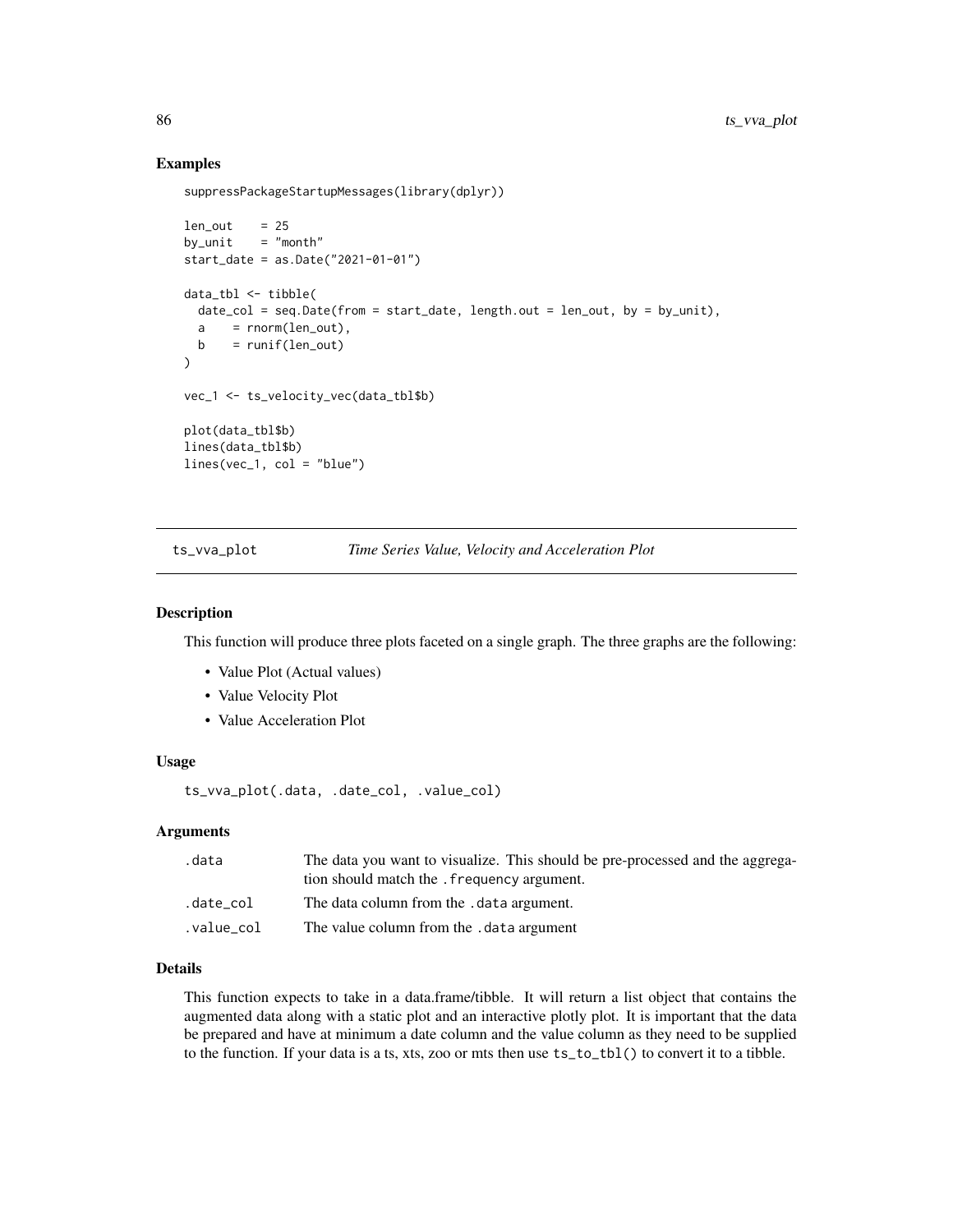# <span id="page-86-1"></span>Value

The original time series augmented with the differenced data, a static plot and a plotly plot of the ggplot object. The output is a list that gets returned invisibly.

# Author(s)

Steven P. Sanderson II, MPH

#### Examples

```
suppressPackageStartupMessages(library(dplyr))
data_tbl <- ts_to_tbl(AirPassengers) %>%
 select(-index)
ts_vva_plot(data_tbl, date_col, value)$plots$static_plot
```
<span id="page-86-0"></span>ts\_wfs\_arima\_boost *Auto Arima XGBoost Workflowset Function*

# Description

This function is used to quickly create a workflowsets object.

#### Usage

```
ts_wfs_arima_boost(
  .model_type = "all_engines",
  .recipe_list,
  .trees = 10,
  .min_node = 2,
  tree_{depth} = 6,
  .1earn_rate = 0.015,
  .stop_iter = NULL,
  .seasonal_period = 0,
  .non_seasonal_ar = 0,
  .non_seasonal_differences = 0,
  .non_seasonal_ma = 0,
  .seasonal_ar = 0,
  .seasonal_differences = 0,
  .seasonal_ma = 0
)
```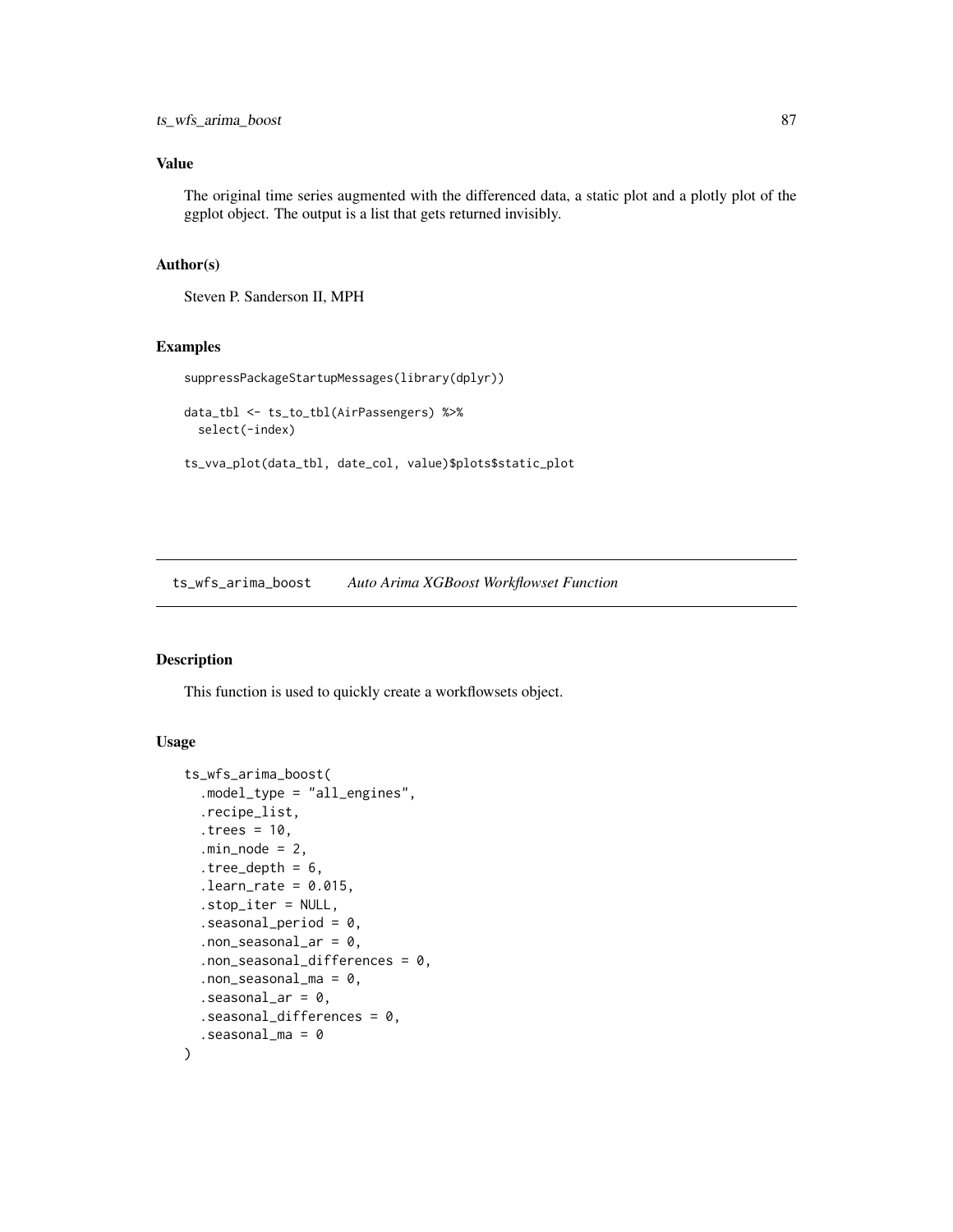#### <span id="page-87-0"></span>Arguments

| .model_type               | This is where you will set your engine. It uses modeltime:: arima_boost()<br>under the hood and can take one of the following: |
|---------------------------|--------------------------------------------------------------------------------------------------------------------------------|
|                           | • "arima_xgboost"                                                                                                              |
|                           | · "auto arima xgboost                                                                                                          |
|                           | • "all_engines" - This will make a model spec for all available engines.                                                       |
| .recipe_list              | You must supply a list of recipes. list $(\text{rec}_1, \text{rec}_2, )$                                                       |
| .trees                    | An integer for the number of trees contained in the ensemble.                                                                  |
| .min_node                 | An integer for the minimum number of data points in a node that is required for<br>the node to be split further.               |
| .tree_depth               | An integer for the maximum depth of the tree (i.e. number of splits) (specific<br>engines only).                               |
| .learn_rate               | A number for the rate at which the boosting algorithm adapts from iteration-to-<br>iteration (specific engines only).          |
| .stop_iter                | The number of iterations without improvement before stopping (xgboost only).                                                   |
| .seasonal_period          |                                                                                                                                |
|                           | Set to $0$ ,                                                                                                                   |
| .non_seasonal_ar          |                                                                                                                                |
|                           | Set to $0$ ,                                                                                                                   |
| .non_seasonal_differences |                                                                                                                                |
|                           | Set to $0$ ,                                                                                                                   |
| .non_seasonal_ma          |                                                                                                                                |
|                           | Set to $0$ ,                                                                                                                   |
| .seasonal_ar              | Set to $0$ ,                                                                                                                   |
| .seasonal_differences     |                                                                                                                                |
|                           | Set to $0$ ,                                                                                                                   |
| .seasonal_ma              | Set to $0$ ,                                                                                                                   |

# Details

This function expects to take in the recipes that you want to use in the modeling process. This is an automated workflow process. There are sensible defaults set for the model specification, but if you choose you can set them yourself if you have a good understanding of what they should be. The mode is set to "regression".

This uses the option set\_engine("auto\_arima\_xgboost") or set\_engine("arima\_xgboost")

[modeltime::arima\\_boost\(\)](#page-0-0) arima\_boost() is a way to generate a specification of a time series model that uses boosting to improve modeling errors (residuals) on Exogenous Regressors. It works with both "automated" ARIMA (auto.arima) and standard ARIMA (arima). The main algorithms are:

- Auto ARIMA + XGBoost Errors (engine = auto\_arima\_xgboost, default)
- ARIMA + XGBoost Errors (engine = arima\_xgboost)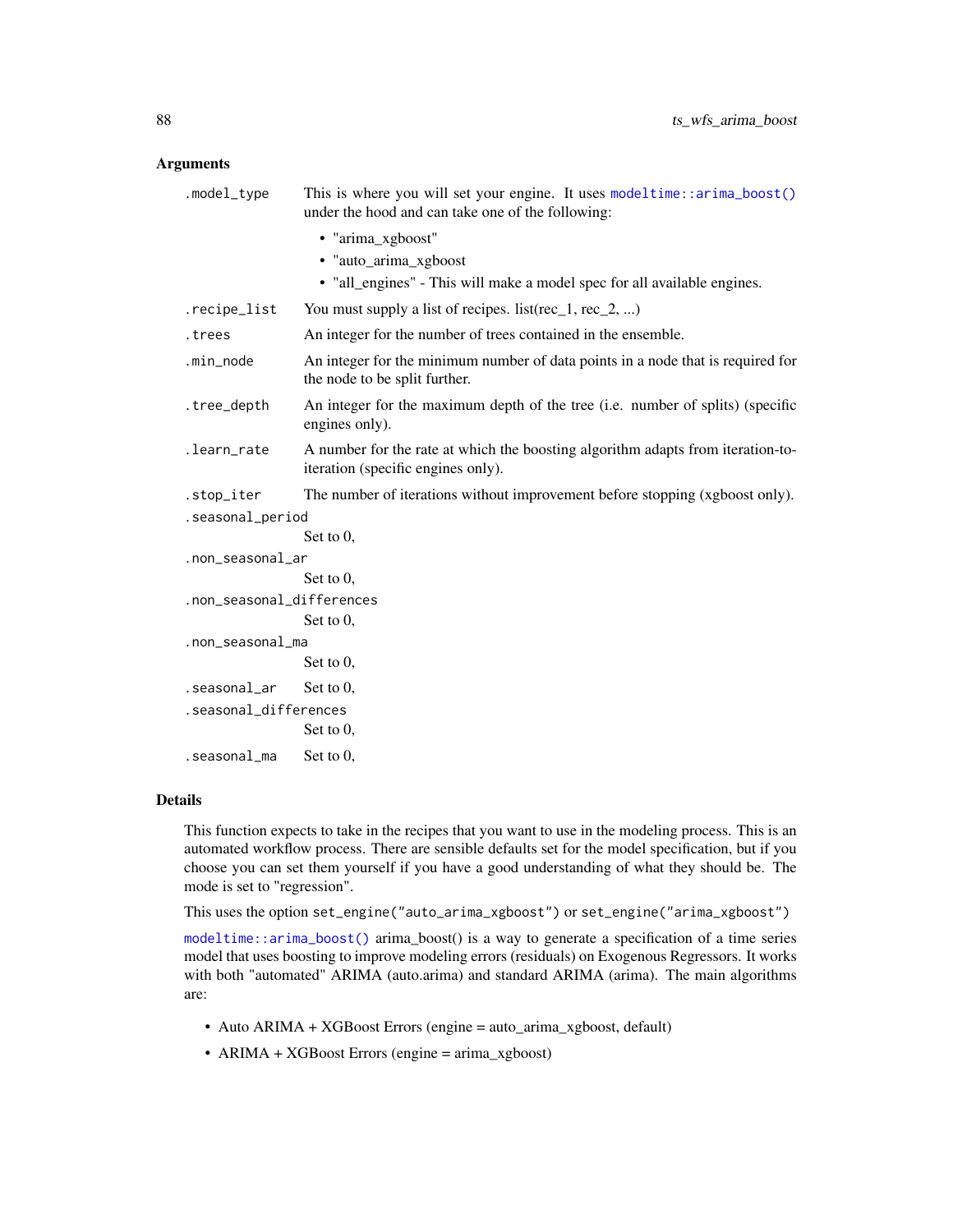<span id="page-88-1"></span>ts\_wfs\_auto\_arima 89

# Value

Returns a workflowsets object.

#### Author(s)

Steven P. Sanderson II, MPH

# See Also

<https://workflowsets.tidymodels.org/>

[https://business-science.github.io/modeltime/reference/arima\\_boost.html](https://business-science.github.io/modeltime/reference/arima_boost.html)

Other Auto Workflowsets: [ts\\_wfs\\_auto\\_arima\(](#page-88-0)), [ts\\_wfs\\_ets\\_reg\(](#page-90-0)), [ts\\_wfs\\_lin\\_reg\(](#page-92-0)), [ts\\_wfs\\_mars\(](#page-94-0)), [ts\\_wfs\\_nnetar\\_reg\(](#page-96-0)), [ts\\_wfs\\_prophet\\_reg\(](#page-98-0)), [ts\\_wfs\\_svm\\_poly\(](#page-101-0)), [ts\\_wfs\\_svm\\_rbf\(](#page-102-0))

#### Examples

```
suppressPackageStartupMessages(library(modeltime))
suppressPackageStartupMessages(library(timetk))
suppressPackageStartupMessages(library(dplyr))
suppressPackageStartupMessages(library(rsample))
data <- AirPassengers %>%
  ts_to_tbl() %>%
  select(-index)
splits <- time_series_split(
  data
  , date_col
  , assess = 12, skip = 3
  , cumulative = TRUE
)
rec_objs <- ts_auto_recipe(
.data = training(splits)
 , .date_col = date_col
  , .pred_col = value
\lambdawf_sets <- ts_wfs_arima_boost("all_engines", rec_objs)
wf_sets
```
<span id="page-88-0"></span>ts\_wfs\_auto\_arima *Auto Arima (Forecast auto\_arima) Workflowset Function*

# Description

This function is used to quickly create a workflowsets object.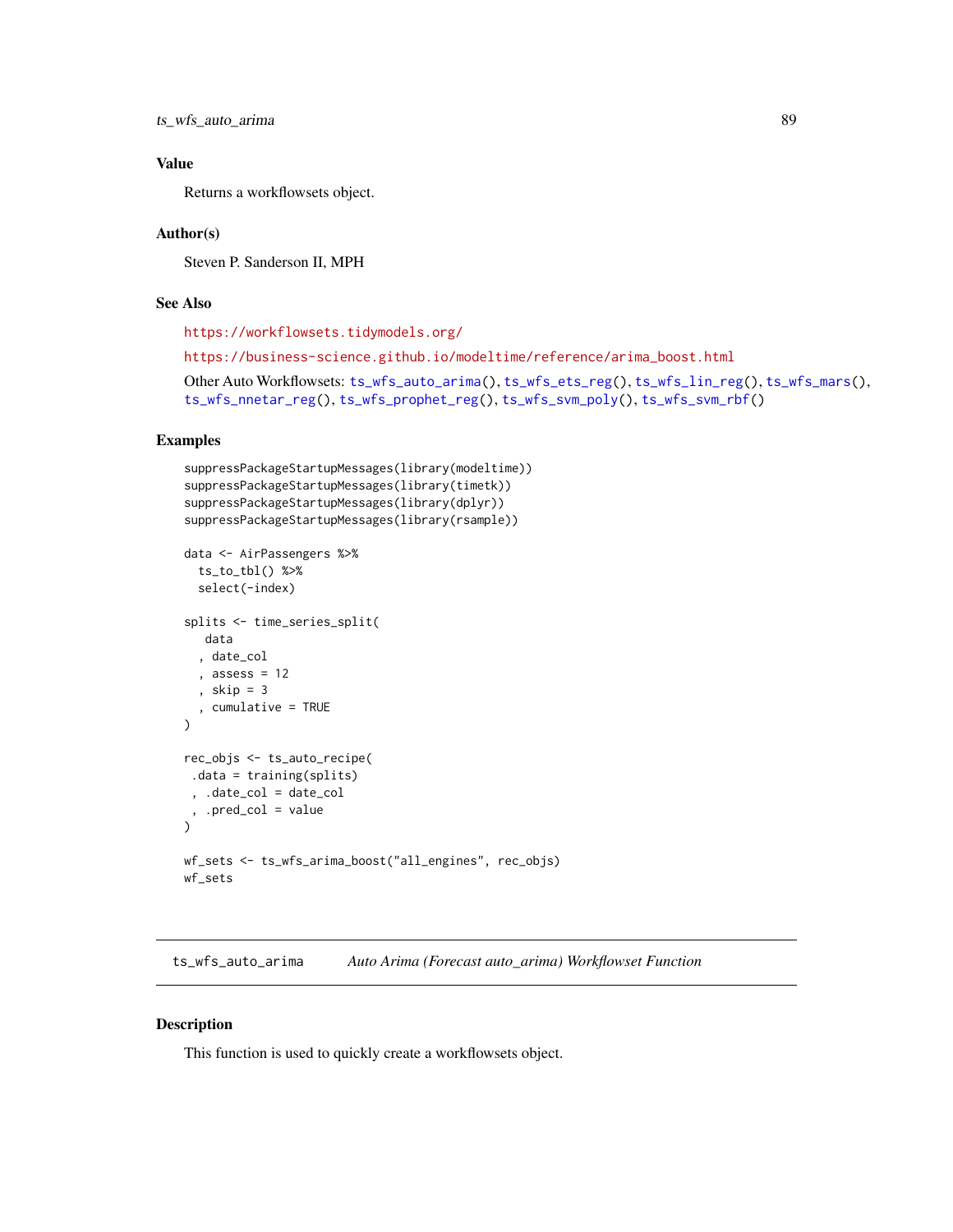#### Usage

```
ts_wfs_auto_arima(.model_type = "auto_arima", .recipe_list)
```
#### Arguments

| .model_type  | This is where you will set your engine. It uses modeltime::arima_reg() under<br>the hood and can take one of the following: |
|--------------|-----------------------------------------------------------------------------------------------------------------------------|
|              | • "auto arima"                                                                                                              |
| .recipe_list | You must supply a list of recipes. list (rec_1, rec_2, )                                                                    |

#### Details

This function expects to take in the recipes that you want to use in the modeling process. This is an automated workflow process. There are sensible defaults set for the model specification, but if you choose you can set them yourself if you have a good understanding of what they should be. The mode is set to "regression".

This only uses the option set\_engine("auto\_arima") and therefore the .model\_type is not needed. The parameter is kept because it is possible in the future that this could change, and it keeps with the framework of how other functions are written.

[modeltime::arima\\_reg\(\)](#page-0-0) arima\_reg() is a way to generate a specification of an ARIMA model before fitting and allows the model to be created using different packages. Currently the only package is forecast.

# Value

Returns a workflowsets object.

#### Author(s)

Steven P. Sanderson II, MPH

#### See Also

<https://workflowsets.tidymodels.org/>

[https://business-science.github.io/modeltime/reference/arima\\_reg.html](https://business-science.github.io/modeltime/reference/arima_reg.html)

Other Auto Workflowsets: [ts\\_wfs\\_arima\\_boost\(](#page-86-0)), [ts\\_wfs\\_ets\\_reg\(](#page-90-0)), [ts\\_wfs\\_lin\\_reg\(](#page-92-0)), [ts\\_wfs\\_mars\(](#page-94-0)), [ts\\_wfs\\_nnetar\\_reg\(](#page-96-0)), [ts\\_wfs\\_prophet\\_reg\(](#page-98-0)), [ts\\_wfs\\_svm\\_poly\(](#page-101-0)), [ts\\_wfs\\_svm\\_rbf\(](#page-102-0))

```
suppressPackageStartupMessages(library(modeltime))
suppressPackageStartupMessages(library(timetk))
suppressPackageStartupMessages(library(dplyr))
suppressPackageStartupMessages(library(rsample))
```

```
data <- AirPassengers %>%
 ts_to_tbl() %>%
 select(-index)
```
<span id="page-89-0"></span>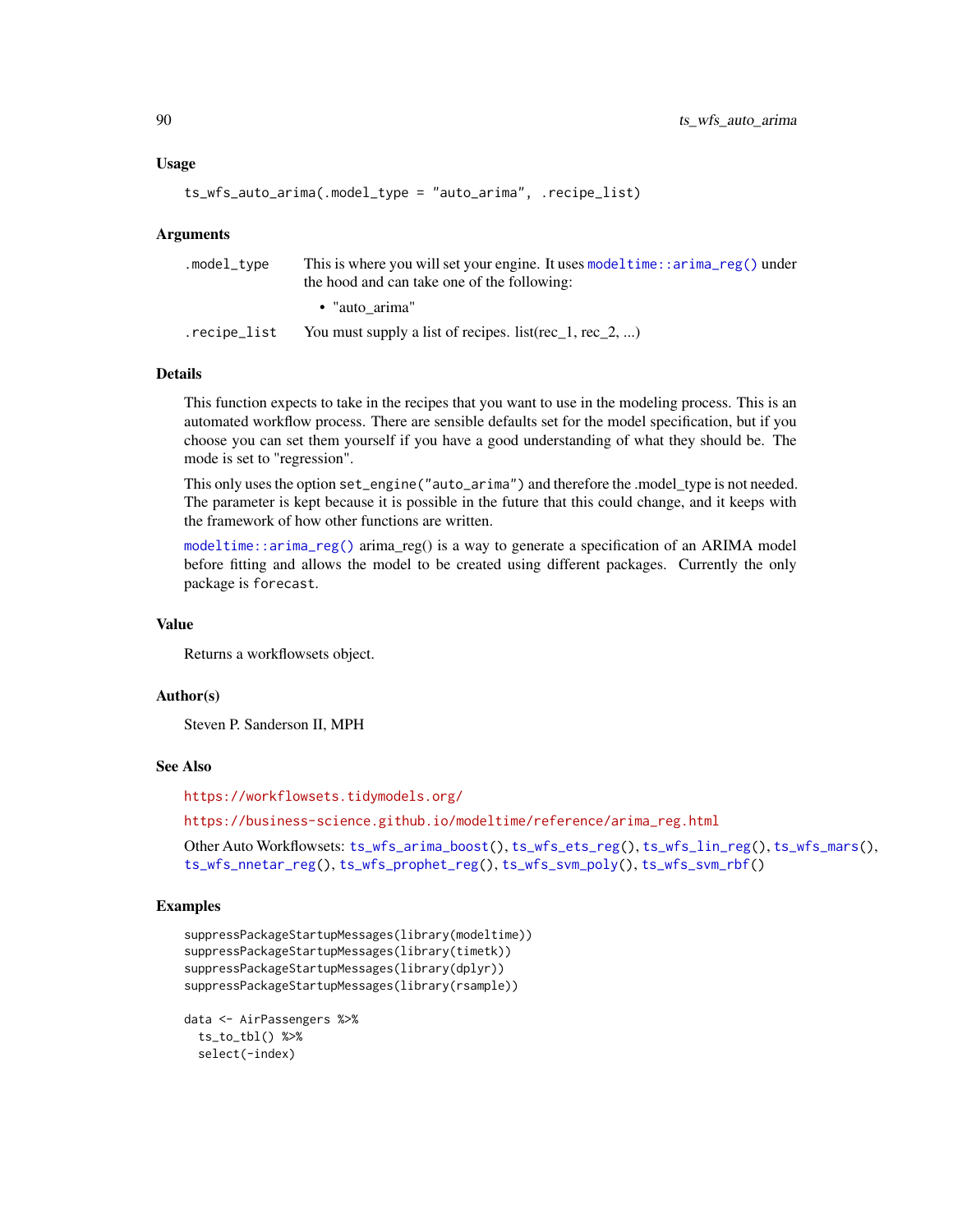```
splits <- time_series_split(
   data
  , date_col
  , assess = 12
  , skip = 3
  , cumulative = TRUE
\mathcal{L}rec_objs <- ts_auto_recipe(
 .data = training(splits)
 , .date_col = date_col
 , .pred_col = value
\overline{)}wf_sets <- ts_wfs_auto_arima("auto_arima", rec_objs)
wf_sets
```
<span id="page-90-0"></span>ts\_wfs\_ets\_reg *Auto ETS Workflowset Function*

# Description

This function is used to quickly create a workflowsets object.

# Usage

```
ts_wfs_ets_reg(
  .model_type = "all_engines",
  .recipe_list,
  .seasonal_period = "auto",
  error = "auto",. trend = "auto",.season = "auto",
  .damping = "auto",
  smooth\_level = 0.1,
  smooth\_trend = 0.1,
  .smooth_s easonal = <math>0.1</math>\lambda
```
#### Arguments

.model\_type This is where you will set your engine. It uses [modeltime::exp\\_smoothing\(\)](#page-0-0) under the hood and can take one of the following:

- "ets"
- "croston"
- "theta"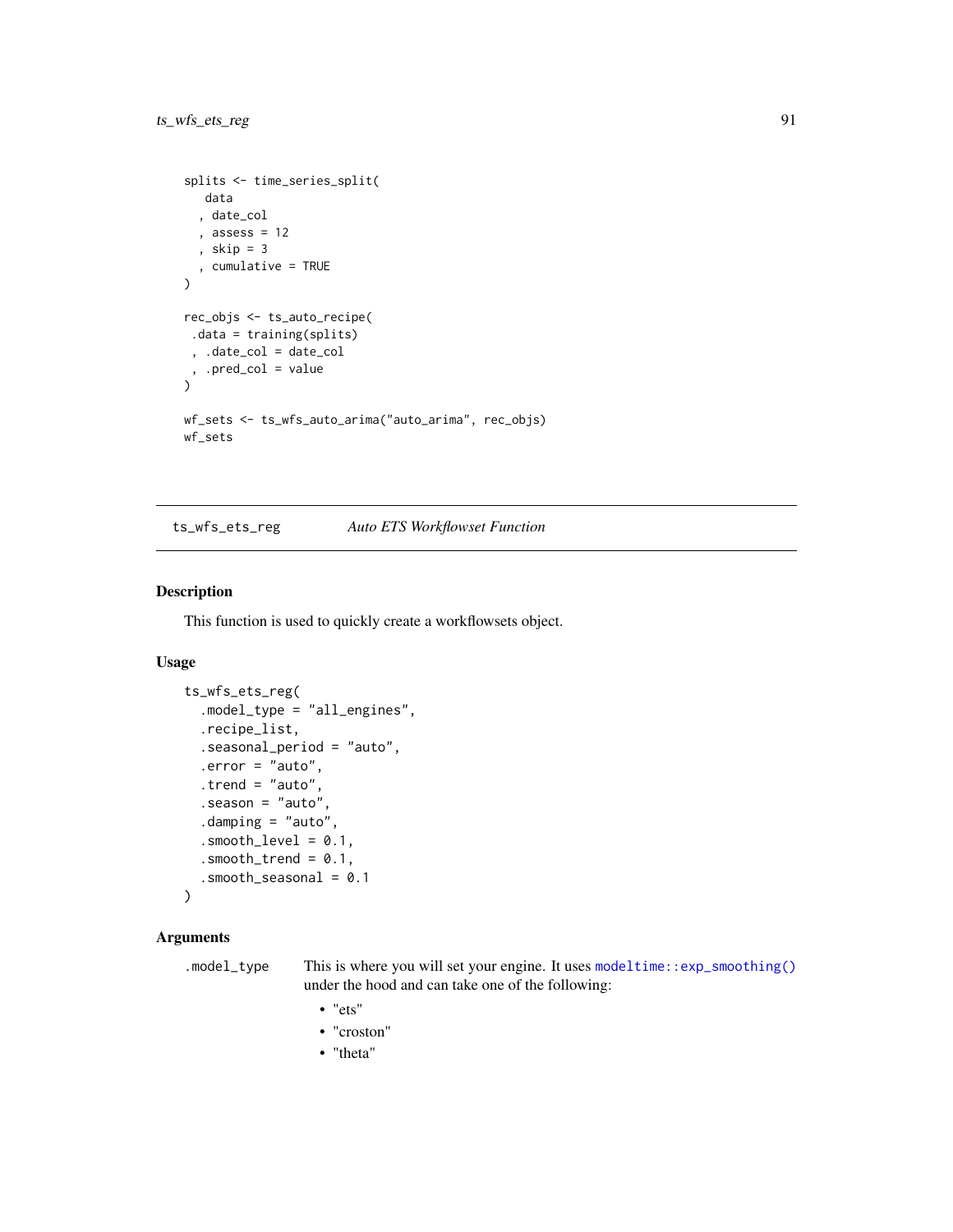- "smooth\_es"
	- "all\_engines" This will make a model spec for all available engines.

<span id="page-91-0"></span>.recipe\_list You must supply a list of recipes. list(rec\_1, rec\_2, ...)

tor for exponential smoothing models.

.seasonal\_period

|                  | A seasonal frequency. Uses "auto" by default. A character phrase of "auto" or<br>time-based phrase of "2 weeks" can be used if a date or date-time variable is<br>provided. See Fit Details below. |  |
|------------------|----------------------------------------------------------------------------------------------------------------------------------------------------------------------------------------------------|--|
| .error           | The form of the error term: "auto", "additive", or "multiplicative". If the error is<br>multiplicative, the data must be non-negative.                                                             |  |
| .trend           | The form of the trend term: "auto", "additive", "multiplicative" or0 "none".                                                                                                                       |  |
| .season          | The form of the seasonal term: "auto", "additive", "multiplicative" or "none".                                                                                                                     |  |
| .damping         | Apply damping to a trend: "auto", "damped", or "none".                                                                                                                                             |  |
| .smooth_level    | This is often called the "alpha" parameter used as the base level smoothing factor<br>for exponential smoothing models.                                                                            |  |
| .smooth_trend    | This is often called the "beta" parameter used as the trend smoothing factor for<br>exponential smoothing models.                                                                                  |  |
| .smooth_seasonal |                                                                                                                                                                                                    |  |
|                  | This is often called the "gamma" parameter used as the seasonal smoothing fac-                                                                                                                     |  |

# Details

This function expects to take in the recipes that you want to use in the modeling process. This is an automated workflow process. There are sensible defaults set for the model specification, but if you choose you can set them yourself if you have a good understanding of what they should be. The mode is set to "regression".

This uses the following engines:

[modeltime::exp\\_smoothing\(\)](#page-0-0) exp\_smoothing() is a way to generate a specification of an Exponential Smoothing model before fitting and allows the model to be created using different packages. Currently the only package is forecast. Several algorithms are implemented:

- "ets"
- "croston"
- "theta"
- "smooth\_es

#### Value

Returns a workflowsets object.

### Author(s)

Steven P. Sanderson II, MPH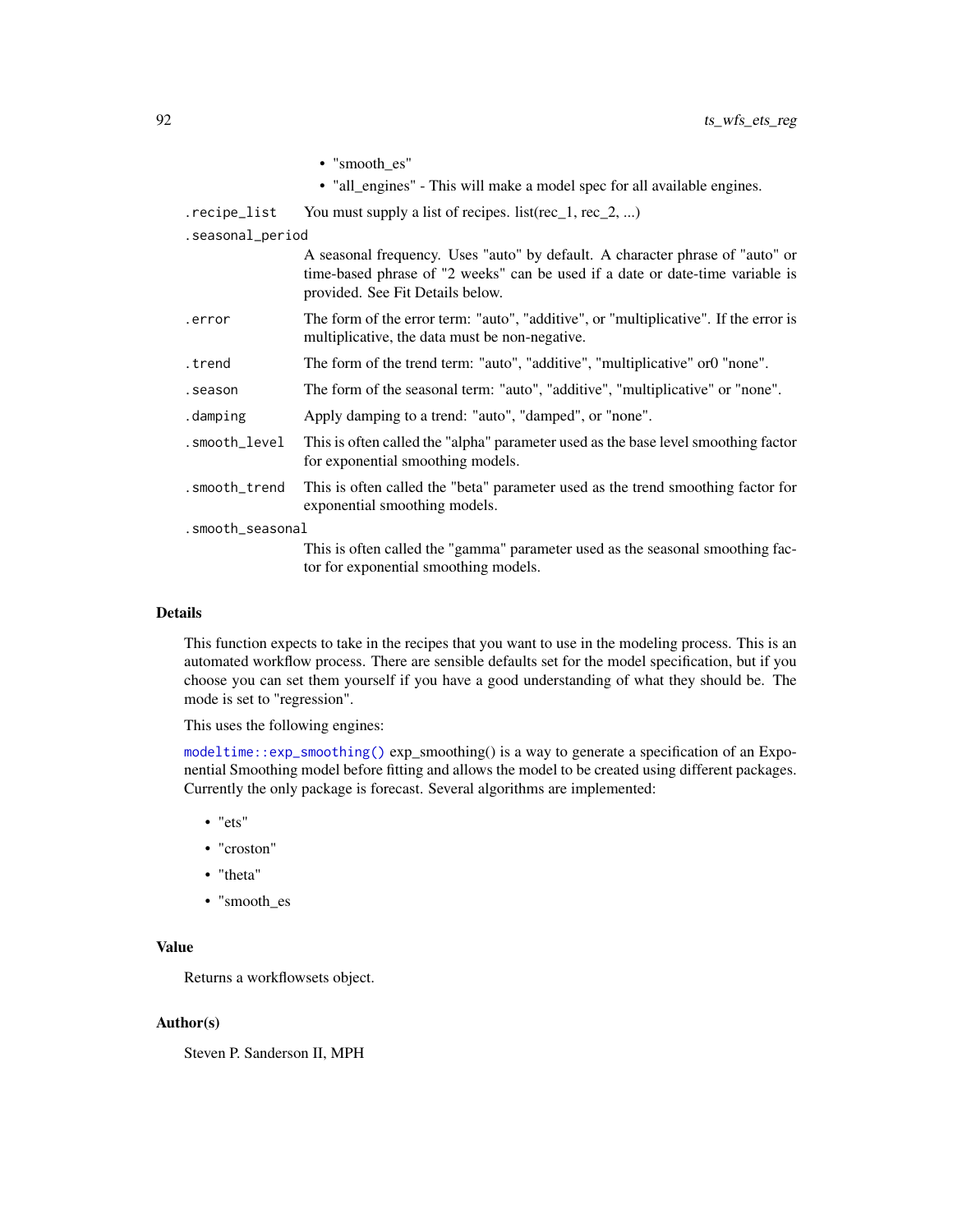# <span id="page-92-1"></span>ts\_wfs\_lin\_reg 93

#### See Also

<https://workflowsets.tidymodels.org/>

[https://business-science.github.io/modeltime/reference/exp\\_smoothing.html](https://business-science.github.io/modeltime/reference/exp_smoothing.html)

```
Other Auto Workflowsets: ts_wfs_arima_boost(), ts_wfs_auto_arima(), ts_wfs_lin_reg(),
ts_wfs_mars(), ts_wfs_nnetar_reg(), ts_wfs_prophet_reg(), ts_wfs_svm_poly(), ts_wfs_svm_rbf()
```
# Examples

```
suppressPackageStartupMessages(library(modeltime))
suppressPackageStartupMessages(library(timetk))
suppressPackageStartupMessages(library(dplyr))
suppressPackageStartupMessages(library(rsample))
data <- AirPassengers %>%
  ts_to_tbl() %>%
  select(-index)
splits <- time_series_split(
   data
  , date_col
  , assess = 12, skip = 3
  , cumulative = TRUE
\mathcal{L}rec_objs <- ts_auto_recipe(
 .data = training(splits)
 , .date_col = date_col
  , .pred_col = value
\lambdawf_sets <- ts_wfs_ets_reg("all_engines", rec_objs)
wf_sets
```
<span id="page-92-0"></span>

| ts_wfs_lin_reg | <b>Auto Linear Regression Workflowset Function</b> |  |
|----------------|----------------------------------------------------|--|
|                |                                                    |  |

#### Description

This function is used to quickly create a workflowsets object.

#### Usage

```
ts_wfs_lin_reg(.model_type, .recipe_list, .penalty = 1, .mixture = 0.5)
```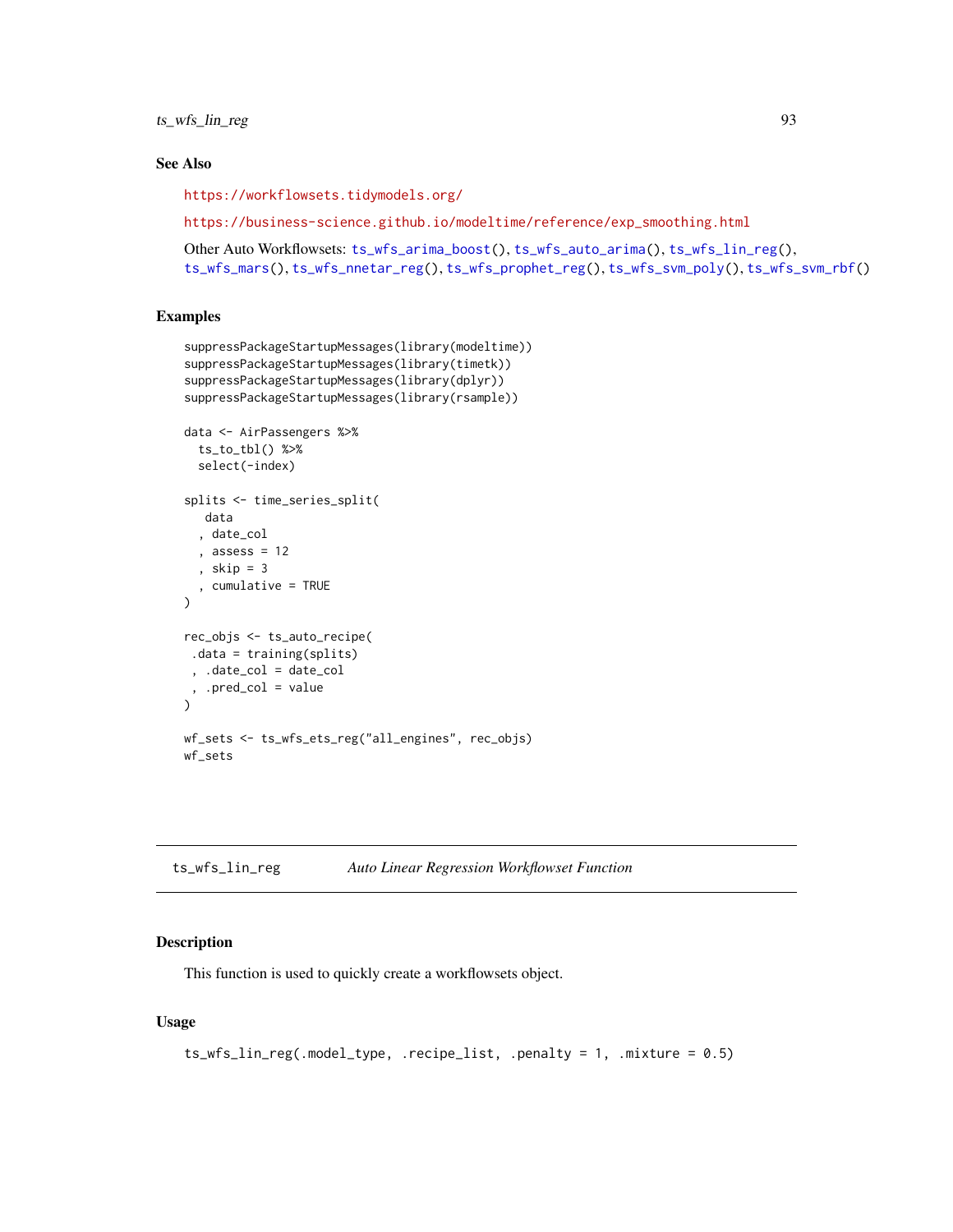# <span id="page-93-0"></span>**Arguments**

| .model_type  | This is where you will set your engine. It uses parsnip::linear_reg() under<br>the hood and can take one of the following: |
|--------------|----------------------------------------------------------------------------------------------------------------------------|
|              | $\cdot$ "lm"                                                                                                               |
|              | • "glmnet"                                                                                                                 |
|              | • "all_engines" - This will make a model spec for all available engines.                                                   |
|              | Not yet implemented are:                                                                                                   |
|              | $\bullet$ "stan"                                                                                                           |
|              | $\bullet$ "spark"                                                                                                          |
|              | • "keras"                                                                                                                  |
| .recipe_list | You must supply a list of recipes. list (rec $1$ , rec $2$ , )                                                             |
| .penalty     | The penalty parameter of the glmnet. The default is 1                                                                      |
| .mixture     | The mixture parameter of the glmnet. The default is 0.5                                                                    |

# Details

This function expects to take in the recipes that you want to use in the modeling process. This is an automated workflow process. There are sensible defaults set for the glmnet model specification, but if you choose you can set them yourself if you have a good understanding of what they should be.

#### Value

Returns a workflowsets object.

# Author(s)

Steven P. Sanderson II, MPH

#### See Also

<https://workflowsets.tidymodels.org/>(workflowsets)

```
Other Auto Workflowsets: ts_wfs_arima_boost(), ts_wfs_auto_arima(), ts_wfs_ets_reg(),
ts_wfs_mars(), ts_wfs_nnetar_reg(), ts_wfs_prophet_reg(), ts_wfs_svm_poly(), ts_wfs_svm_rbf()
```
# Examples

```
suppressPackageStartupMessages(library(modeltime))
suppressPackageStartupMessages(library(timetk))
suppressPackageStartupMessages(library(dplyr))
suppressPackageStartupMessages(library(rsample))
data <- AirPassengers %>%
 ts_to_tbl() %>%
 select(-index)
```
splits <- time\_series\_split(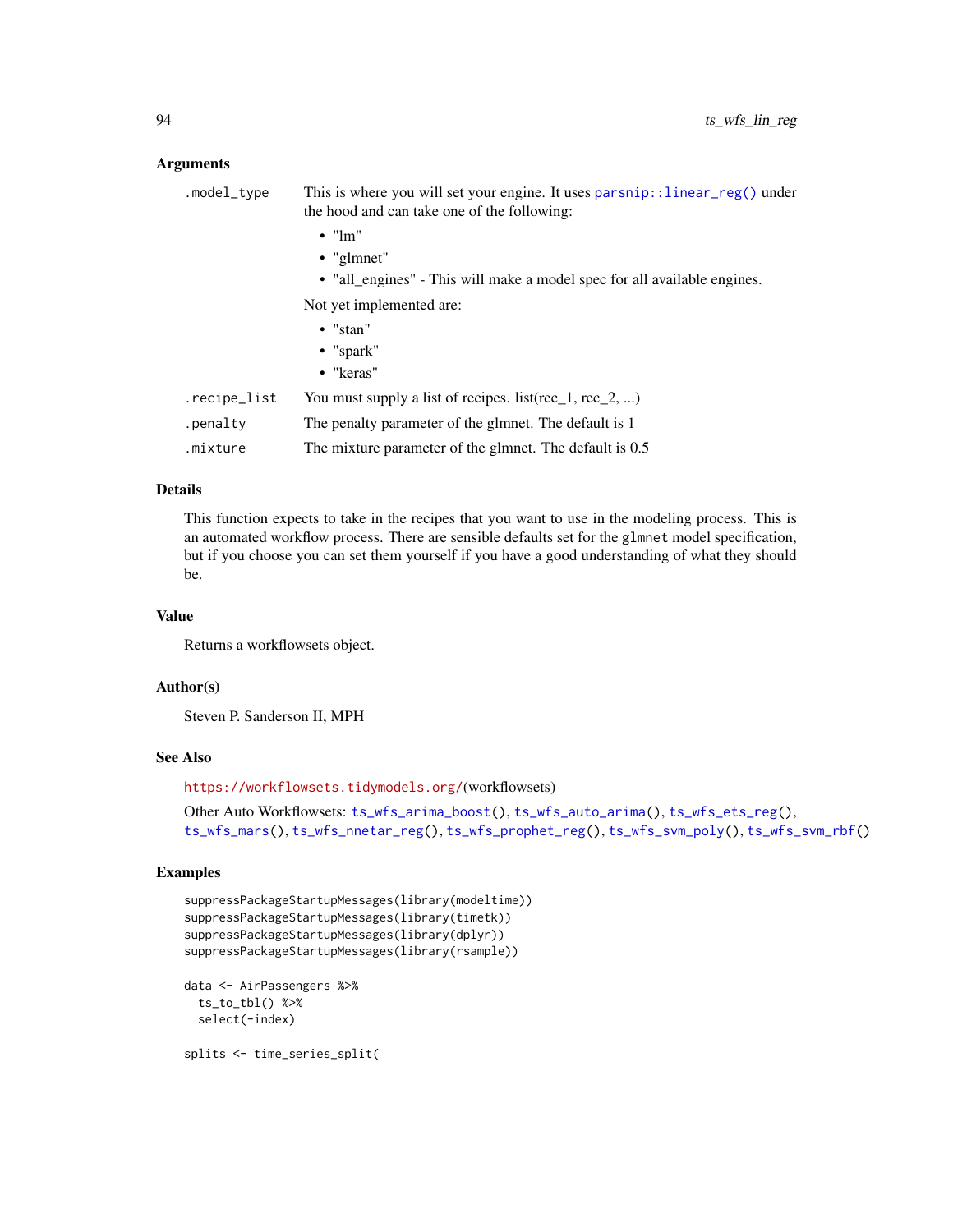<span id="page-94-1"></span>ts\_wfs\_mars 95

```
data
  , date_col
  , assess = 12
  , skip = 3
  , cumulative = TRUE
\overline{)}rec_objs <- ts_auto_recipe(
.data = training(splits)
 , .date_col = date_col
 , .pred_col = value
)
wf_sets <- ts_wfs_lin_reg("all_engines", rec_objs)
wf_sets
```
# <span id="page-94-0"></span>ts\_wfs\_mars *Auto MARS (Earth) Workflowset Function*

#### Description

This function is used to quickly create a workflowsets object.

# Usage

```
ts_wfs_mars(
  .model_type = "earth",
  .recipe_list,
  .num_terms = 200,
  .prod_degree = 1,
  .prune_method = "backward"
\mathcal{L}
```
# Arguments

| .model_type   | This is where you will set your engine. It uses parsnip::mars() under the<br>hood and can take one of the following: |
|---------------|----------------------------------------------------------------------------------------------------------------------|
|               | $\bullet$ "earth"                                                                                                    |
| .recipe_list  | You must supply a list of recipes. list(rec_1, rec_2, )                                                              |
| .num_terms    | The number of features that will be retained in the final model, including the<br>intercept.                         |
| .prod_degree  | The highest possible interaction degree.                                                                             |
| .prune_method | The pruning method. This is a character, the default is "backward". You can<br>choose from one of the following:     |
|               | • "backward"                                                                                                         |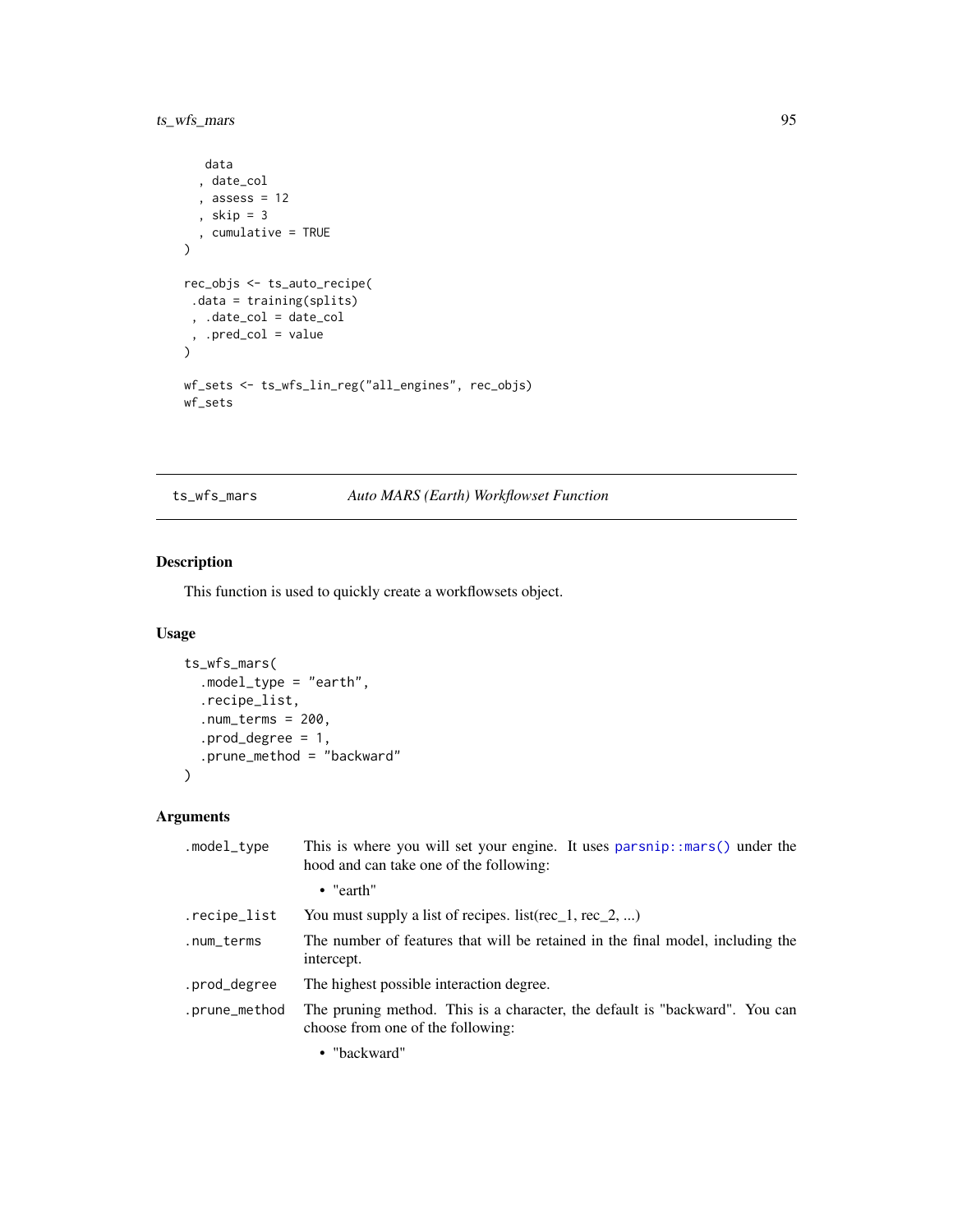- <span id="page-95-0"></span>• "none"
- "exhaustive"
- "forward"
- "seqrep"
- $\bullet$  "cv"

# Details

This function expects to take in the recipes that you want to use in the modeling process. This is an automated workflow process. There are sensible defaults set for the model specification, but if you choose you can set them yourself if you have a good understanding of what they should be. The mode is set to "regression".

This only uses the option set\_engine("earth") and therefore the .model\_type is not needed. The parameter is kept because it is possible in the future that this could change, and it keeps with the framework of how other functions are written.

#### Value

Returns a workflowsets object.

#### Author(s)

Steven P. Sanderson II, MPH

#### See Also

<https://workflowsets.tidymodels.org/>

<https://parsnip.tidymodels.org/reference/mars.html>

Other Auto Workflowsets: [ts\\_wfs\\_arima\\_boost\(](#page-86-0)), [ts\\_wfs\\_auto\\_arima\(](#page-88-0)), [ts\\_wfs\\_ets\\_reg\(](#page-90-0)), [ts\\_wfs\\_lin\\_reg\(](#page-92-0)), [ts\\_wfs\\_nnetar\\_reg\(](#page-96-0)), [ts\\_wfs\\_prophet\\_reg\(](#page-98-0)), [ts\\_wfs\\_svm\\_poly\(](#page-101-0)), [ts\\_wfs\\_svm\\_rbf\(](#page-102-0))

```
suppressPackageStartupMessages(library(modeltime))
suppressPackageStartupMessages(library(timetk))
suppressPackageStartupMessages(library(dplyr))
suppressPackageStartupMessages(library(rsample))
```

```
data <- AirPassengers %>%
  ts_to_tbl() %>%
  select(-index)
splits <- time_series_split(
  data
  , date_col
  , assess = 12, skip = 3
  , cumulative = TRUE
\mathcal{L}
```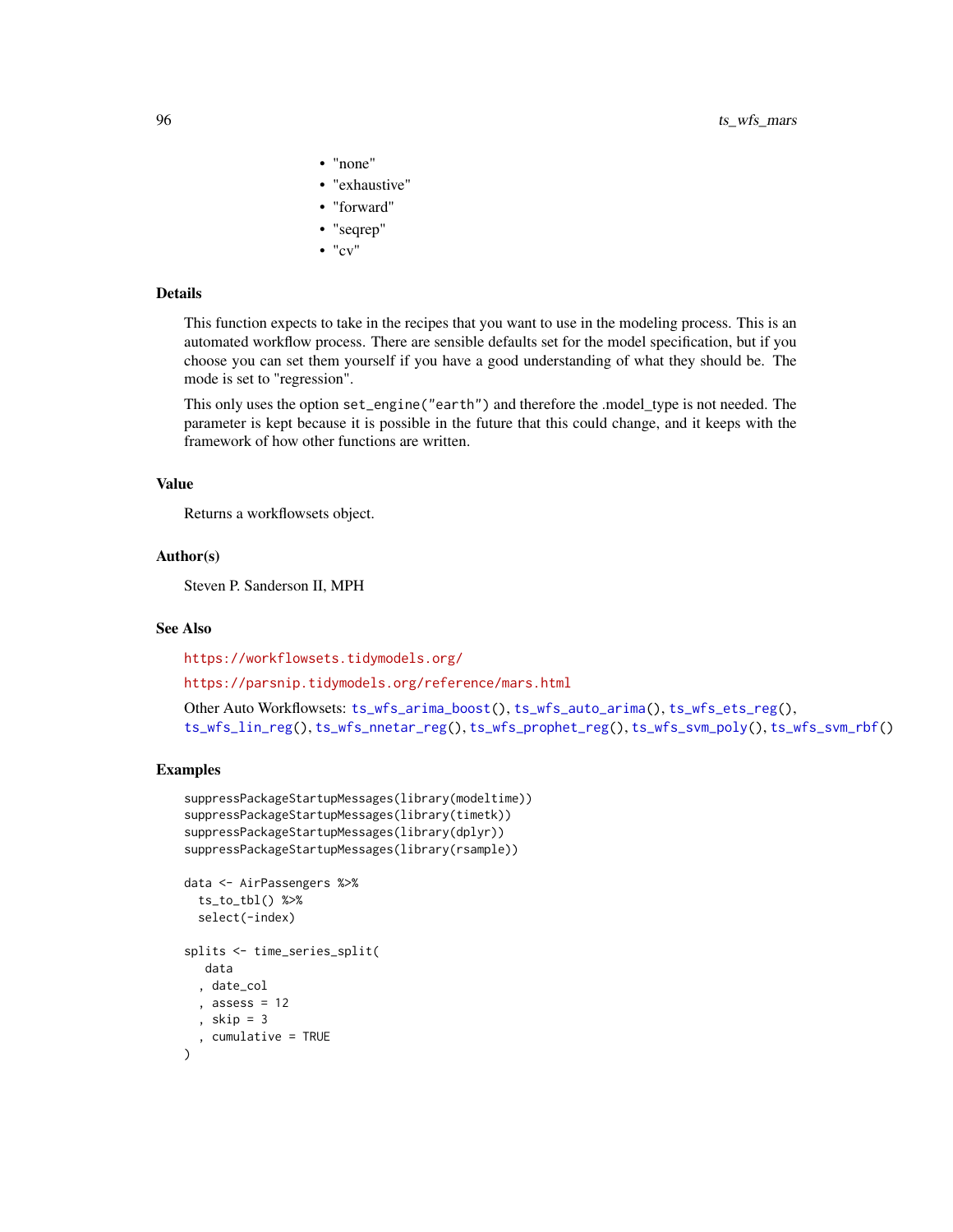```
rec_objs <- ts_auto_recipe(
.data = training(splits)
, .date_col = date_col
 , .pred_col = value
)
wf_sets <- ts_wfs_mars("earth", rec_objs)
wf_sets
```
<span id="page-96-0"></span>ts\_wfs\_nnetar\_reg *Auto NNETAR Workflowset Function*

# Description

This function is used to quickly create a workflowsets object.

# Usage

```
ts_wfs_nnetar_reg(
  .model_type = "nnetar",
  .recipe_list,
  .non_seasonal_ar = 0,
  .seasonal_ar = 0,
  .hidden_units = 5,
  .num_networks = 10,
  .penalty = 0.1,
  epochs = 10\mathcal{L}
```
# Arguments

| .model_type      | This is where you will set your engine. It uses modeltime::nnetar_reg()<br>under the hood and can take one of the following: |
|------------------|------------------------------------------------------------------------------------------------------------------------------|
|                  | $\bullet$ "nnetar"                                                                                                           |
| .recipe_list     | You must supply a list of recipes. list $(\text{rec}_1, \text{rec}_2, )$                                                     |
| .non_seasonal_ar |                                                                                                                              |
|                  | The order of the non-seasonal auto-regressive $(AR)$ terms. Often denoted "p" in<br>pdq-notation.                            |
| .seasonal_ar     | The order of the seasonal auto-regressive (SAR) terms. Often denoted "P" in<br>PDO-notation.                                 |
| .hidden_units    | An integer for the number of units in the hidden model.                                                                      |
| .num_networks    | Number of networks to fit with different random starting weights. These are<br>then averaged when producing forecasts.       |
| .penalty         | A non-negative numeric value for the amount of weight decay.                                                                 |
| .epochs          | An integer for the number of training iterations.                                                                            |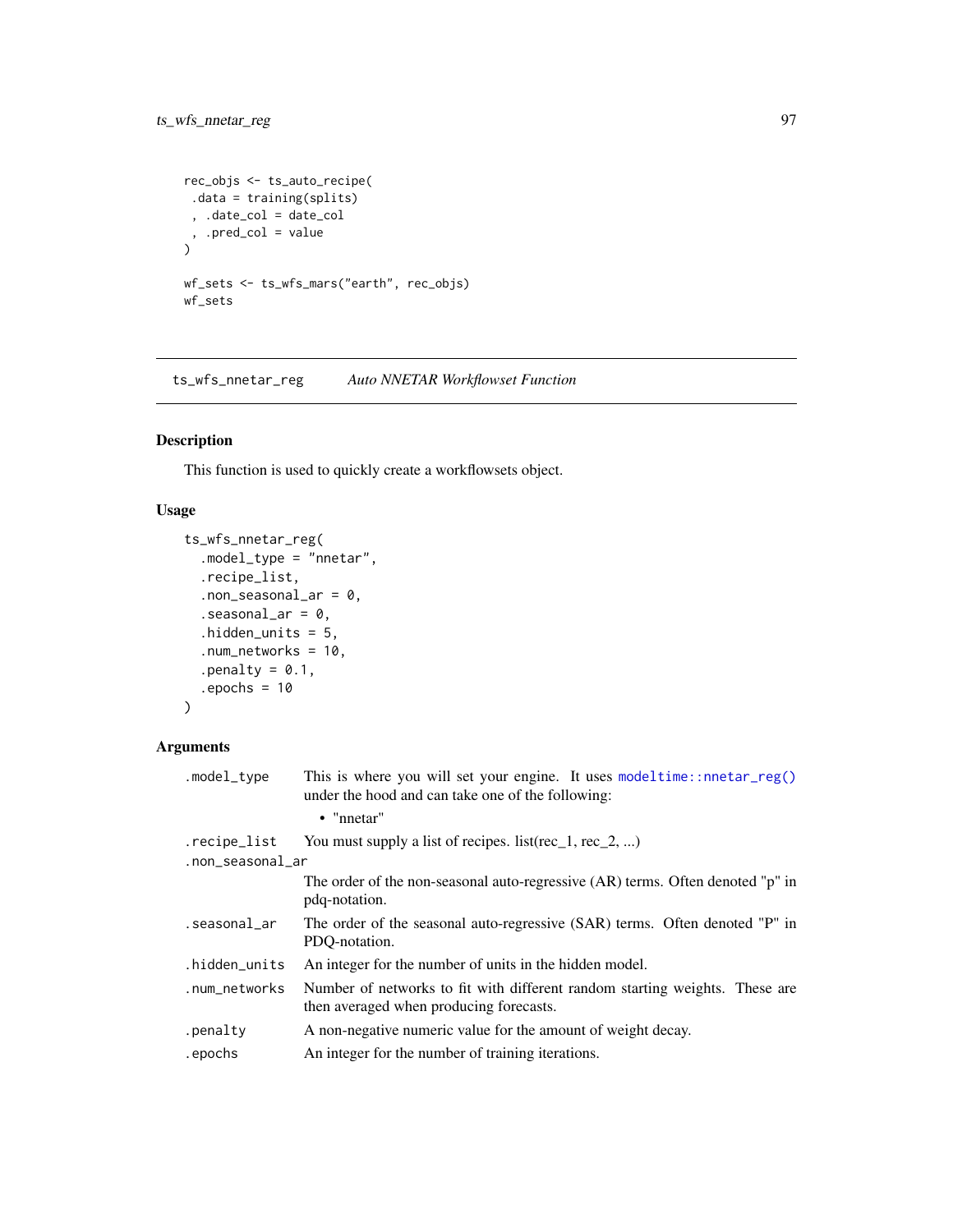# Details

This function expects to take in the recipes that you want to use in the modeling process. This is an automated workflow process. There are sensible defaults set for the model specification, but if you choose you can set them yourself if you have a good understanding of what they should be. The mode is set to "regression".

This uses the following engines:

[modeltime::nnetar\\_reg\(\)](#page-0-0) nnetar\_reg() is a way to generate a specification of an NNETAR model before fitting and allows the model to be created using different packages. Currently the only package is forecast.

• "nnetar"

#### Value

Returns a workflowsets object.

#### Author(s)

Steven P. Sanderson II, MPH

# See Also

<https://workflowsets.tidymodels.org/>

[https://business-science.github.io/modeltime/reference/nnetar\\_reg.html](https://business-science.github.io/modeltime/reference/nnetar_reg.html)

```
Other Auto Workflowsets: ts_wfs_arima_boost(), ts_wfs_auto_arima(), ts_wfs_ets_reg(),
ts_wfs_lin_reg(), ts_wfs_mars(), ts_wfs_prophet_reg(), ts_wfs_svm_poly(), ts_wfs_svm_rbf()
```

```
suppressPackageStartupMessages(library(modeltime))
suppressPackageStartupMessages(library(timetk))
suppressPackageStartupMessages(library(dplyr))
suppressPackageStartupMessages(library(rsample))
data <- AirPassengers %>%
 ts_to_tbl() %>%
 select(-index)
splits <- time_series_split(
  data
  , date_col
  , assess = 12
  , skip = 3
  , cumulative = TRUE
)
rec_objs <- ts_auto_recipe(
.data = training(splits)
 , .date_col = date_col
```
<span id="page-97-0"></span>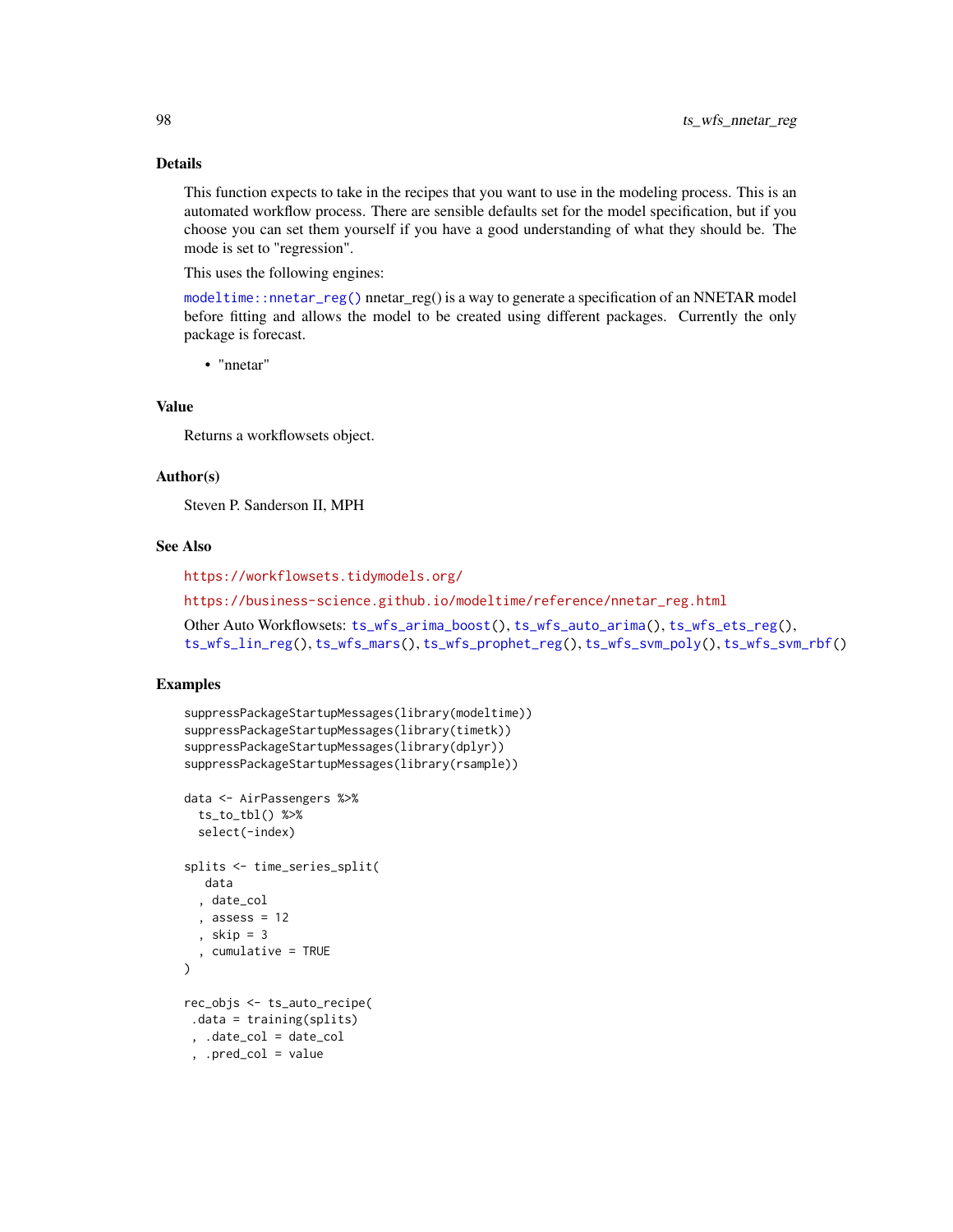```
ts_wfs_prophet_reg 99
```

```
\mathcal{L}wf_sets <- ts_wfs_nnetar_reg("nnetar", rec_objs)
wf_sets
```
<span id="page-98-0"></span>ts\_wfs\_prophet\_reg *Auto PROPHET Regression Workflowset Function*

#### Description

This function is used to quickly create a workflowsets object.

# Usage

```
ts_wfs_prophet_reg(
  .model_type = "all_engines",
  .recipe_list,
  . growth = NULL,
  .changepoint_num = 25,
  R.changepoint_range = 0.8,
  .seasonality_yearly = "auto",
  .seasonality_weekly = "auto",
  .seasonality_daily = "auto",
  .season = "additive",
  .prior_scale_changepoints = 25,
  .prior_scale_seasonality = 1,
  .prior_scale_holidays = 1,
  .logistic_cap = NULL,
  .logistic_floor = NULL,
  .trees = 50,
  .min_n = 10,tree_{depth} = 5,
  .1earn_rate = 0.01,
  .loss_reduction = NULL,
  .stop_iter = NULL
\mathcal{L}
```
#### Arguments

| .model_type  | This is where you will set your engine. It uses modeltime:: prophet_reg()<br>under the hood and can take one of the following: |
|--------------|--------------------------------------------------------------------------------------------------------------------------------|
|              | • "prophet" Or modeltime::prophet_boost() under the hood and can take<br>one of the following:                                 |
|              | • "prophet_xgboost" You can also choose:                                                                                       |
|              | • "all_engines" - This will make a model spec for all available engines.                                                       |
| .recipe_list | You must supply a list of recipes. list $(\text{rec}_1, \text{rec}_2, )$                                                       |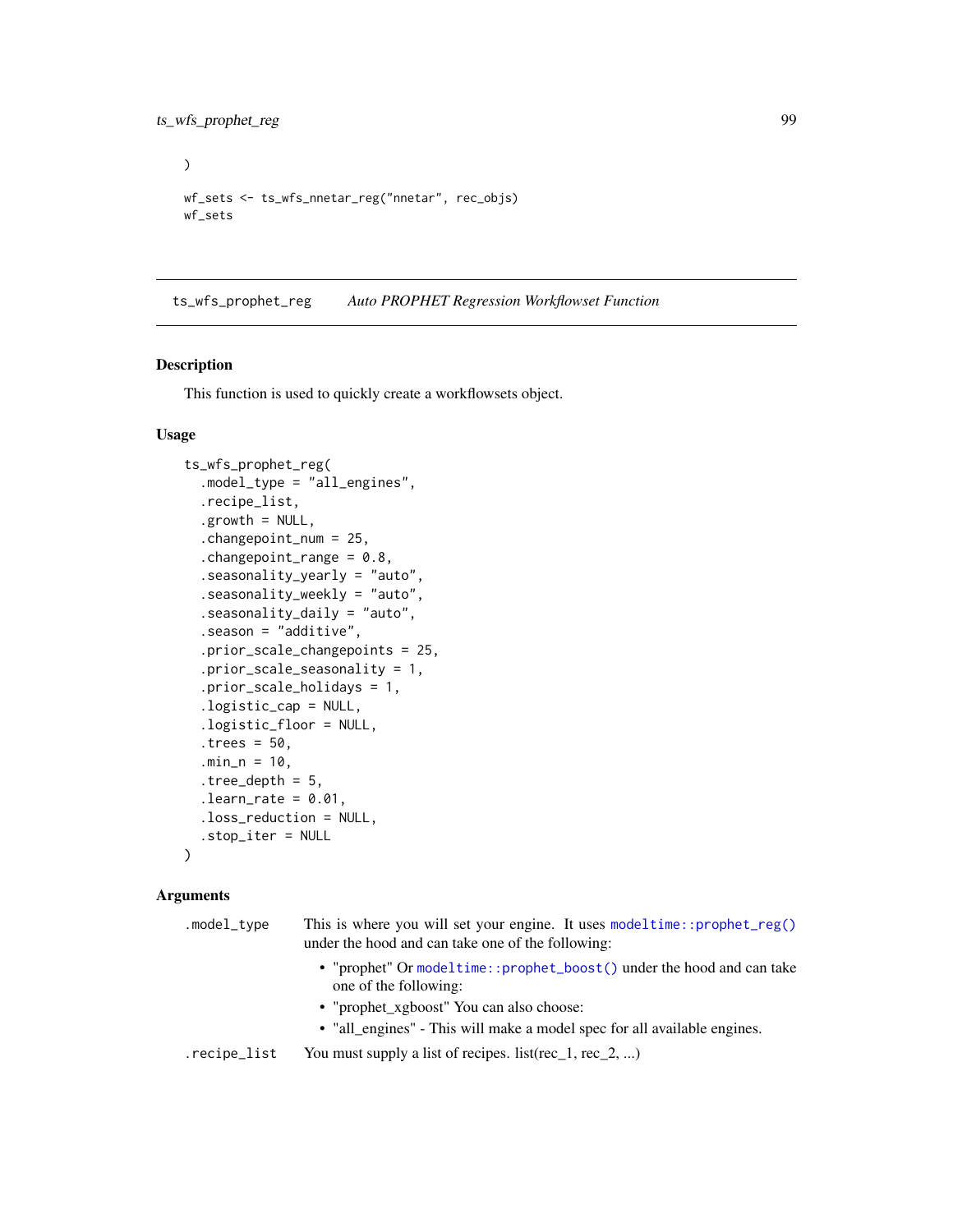| .growth |  | String 'linear' or 'logistic' to specify a linear or logistic trend. |
|---------|--|----------------------------------------------------------------------|
|         |  |                                                                      |

.changepoint\_num

Number of potential changepoints to include for modeling trend.

#### .changepoint\_range

Adjusts the flexibility of the trend component by limiting to a percentage of data before the end of the time series. 0.80 means that a changepoint cannot exist after the first 80% of the data.

.seasonality\_yearly

One of "auto", TRUE or FALSE. Set to FALSE for prophet\_xgboost. Toggles on/off a seasonal component that models year-over-year seasonality.

#### .seasonality\_weekly

One of "auto", TRUE or FALSE. Toggles on/off a seasonal component that models week-over-week seasonality. Set to FALSE for prophet\_xgboost

#### .seasonality\_daily

One of "auto", TRUE or FALSE. Toggles on/off a seasonal componet that models day-over-day seasonality. Set to FALSE for prophet\_xgboost

| .season |  |  | 'additive' (default) or 'multiplicative'. |
|---------|--|--|-------------------------------------------|
|---------|--|--|-------------------------------------------|

#### .prior\_scale\_changepoints

Parameter modulating the flexibility of the automatic changepoint selection. Large values will allow many changepoints, small values will allow few changepoints.

#### .prior\_scale\_seasonality

Parameter modulating the strength of the seasonality model. Larger values allow the model to fit larger seasonal fluctuations, smaller values dampen the seasonality.

#### .prior\_scale\_holidays

Parameter modulating the strength of the holiday components model, unless overridden in the holidays input.

.logistic\_cap When growth is logistic, the upper-bound for "saturation".

#### .logistic\_floor

When growth is logistic, the lower-bound for "saturation"

- .trees An integer for the number of trees contained in the ensemble.
- .min\_n An integer for the minimum number of data points in a node that is required for the node to be split further.
- .tree\_depth An integer for the maximum depth of the tree (i.e. number of splits) (specific engines only).
- .learn\_rate A number for the rate at which the boosting algorithm adapts from iteration-toiteration (specific engines only).

.loss\_reduction

A number for the reduction in the loss function required to split further (specific engines only).

# .stop\_iter The number of iterations without improvement before stopping (xgboost only).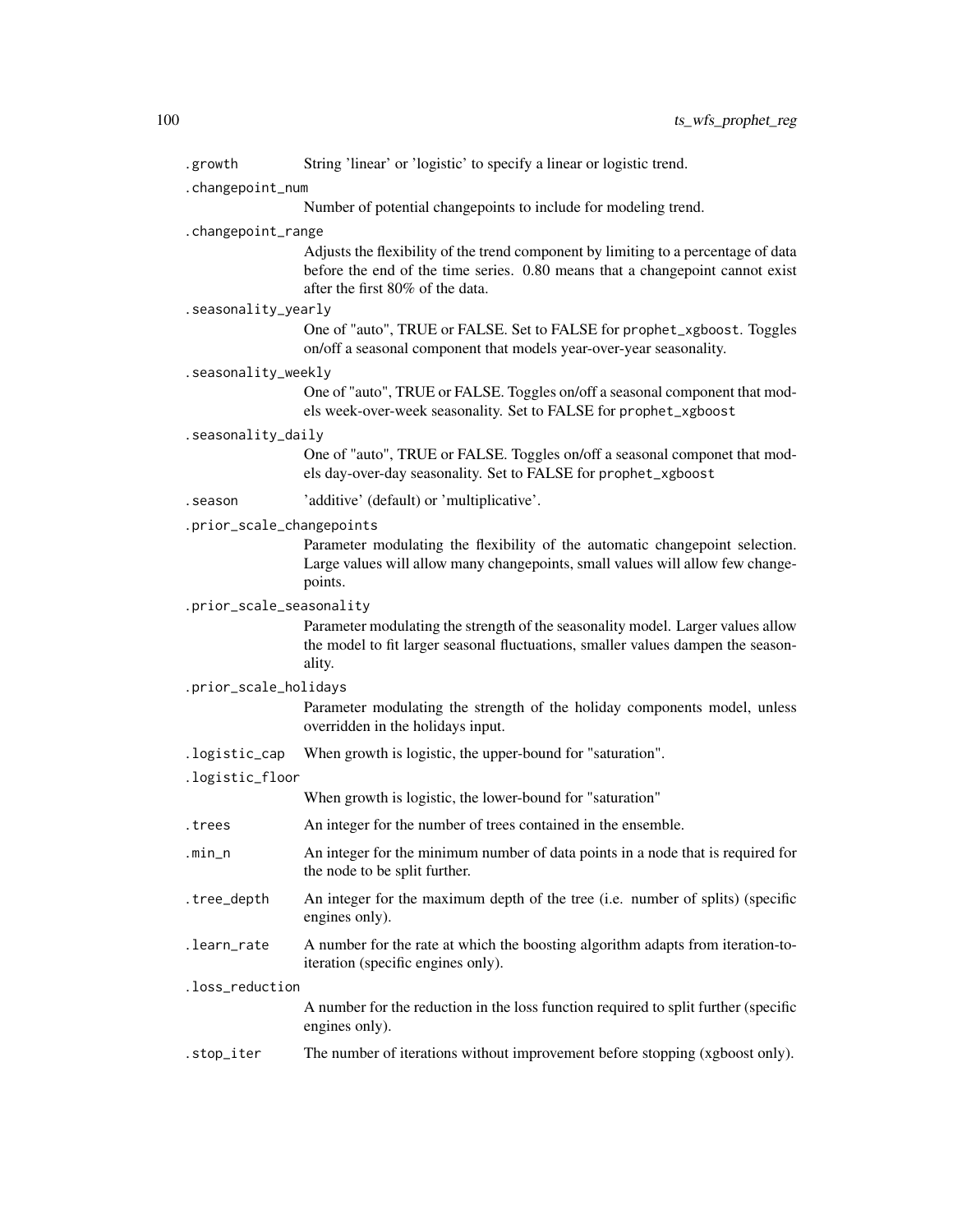# <span id="page-100-0"></span>Details

This function expects to take in the recipes that you want to use in the modeling process. This is an automated workflow process. There are sensible defaults set for the prophet and prophet\_xgboost model specification, but if you choose you can set them yourself if you have a good understanding of what they should be.

#### Value

Returns a workflowsets object.

#### Author(s)

Steven P. Sanderson II, MPH

# See Also

<https://workflowsets.tidymodels.org/>(workflowsets) [https://business-science.github.io/modeltime/reference/prophet\\_reg.html](https://business-science.github.io/modeltime/reference/prophet_reg.html) [https://business-science.github.io/modeltime/reference/prophet\\_boost.html](https://business-science.github.io/modeltime/reference/prophet_boost.html) Other Auto Workflowsets: [ts\\_wfs\\_arima\\_boost\(](#page-86-0)), [ts\\_wfs\\_auto\\_arima\(](#page-88-0)), [ts\\_wfs\\_ets\\_reg\(](#page-90-0)), [ts\\_wfs\\_lin\\_reg\(](#page-92-0)), [ts\\_wfs\\_mars\(](#page-94-0)), [ts\\_wfs\\_nnetar\\_reg\(](#page-96-0)), [ts\\_wfs\\_svm\\_poly\(](#page-101-0)), [ts\\_wfs\\_svm\\_rbf\(](#page-102-0))

```
suppressPackageStartupMessages(library(modeltime))
suppressPackageStartupMessages(library(timetk))
suppressPackageStartupMessages(library(dplyr))
suppressPackageStartupMessages(library(rsample))
data <- AirPassengers %>%
  ts_to_tbl() %>%
  select(-index)
splits <- time_series_split(
  data
  , date_col
  , assess = 12
  , skip = 3
  , cumulative = TRUE
\lambdarec_objs <- ts_auto_recipe(
 .data = training(splits)
 , .date_col = date_col
 , .pred_col = value
\lambdawf_sets <- ts_wfs_prophet_reg("all_engines", rec_objs)
wf_sets
```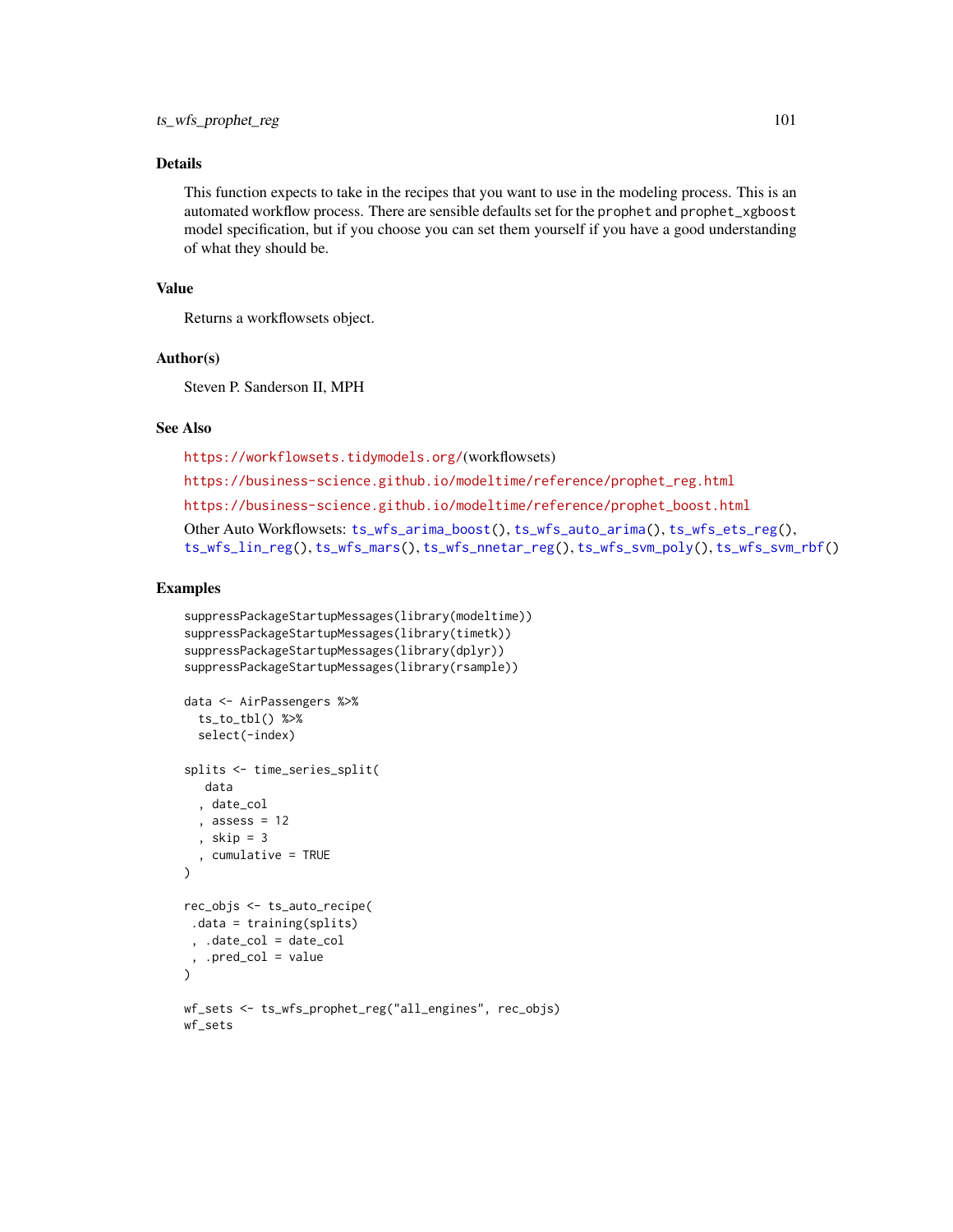<span id="page-101-1"></span><span id="page-101-0"></span>ts\_wfs\_svm\_poly *Auto SVM Poly (Kernlab) Workflowset Function*

#### Description

This function is used to quickly create a workflowsets object.

#### Usage

```
ts_wfs_svm_poly(
  .model_type = "kernlab",
  .recipe_list,
  . \text{cost} = 1,
  degree = 1,
  .scale_factor = 1,
  .margin = 0.1)
```
#### Arguments

| This is where you will set your engine. It uses parsnip::svm_poly() under<br>the hood and can take one of the following: |
|--------------------------------------------------------------------------------------------------------------------------|
| • "kernlab"                                                                                                              |
| You must supply a list of recipes. $list(rec_1, rec_2, )$                                                                |
| A positive number for the cose of predicting a sample within or on the wrong<br>side of the margin.                      |
| A positive number for polynomial degree.                                                                                 |
| A positive number for the polynomial scaling factor.                                                                     |
| A positive number for the epsilon in the SVM insensitive loss function (regres-<br>sion only.)                           |
|                                                                                                                          |

#### Details

This function expects to take in the recipes that you want to use in the modeling process. This is an automated workflow process. There are sensible defaults set for the model specification, but if you choose you can set them yourself if you have a good understanding of what they should be. The mode is set to "regression".

This only uses the option set\_engine("kernlab") and therefore the .model\_type is not needed. The parameter is kept because it is possible in the future that this could change, and it keeps with the framework of how other functions are written.

[parsnip::svm\\_poly\(\)](#page-0-0) svm\_poly() defines a support vector machine model. For classification, the model tries to maximize the width of the margin between classes. For regression, the model optimizes a robust loss function that is only affected by very large model residuals.

This SVM model uses a nonlinear function, specifically a polynomial function, to create the decision boundary or regression line.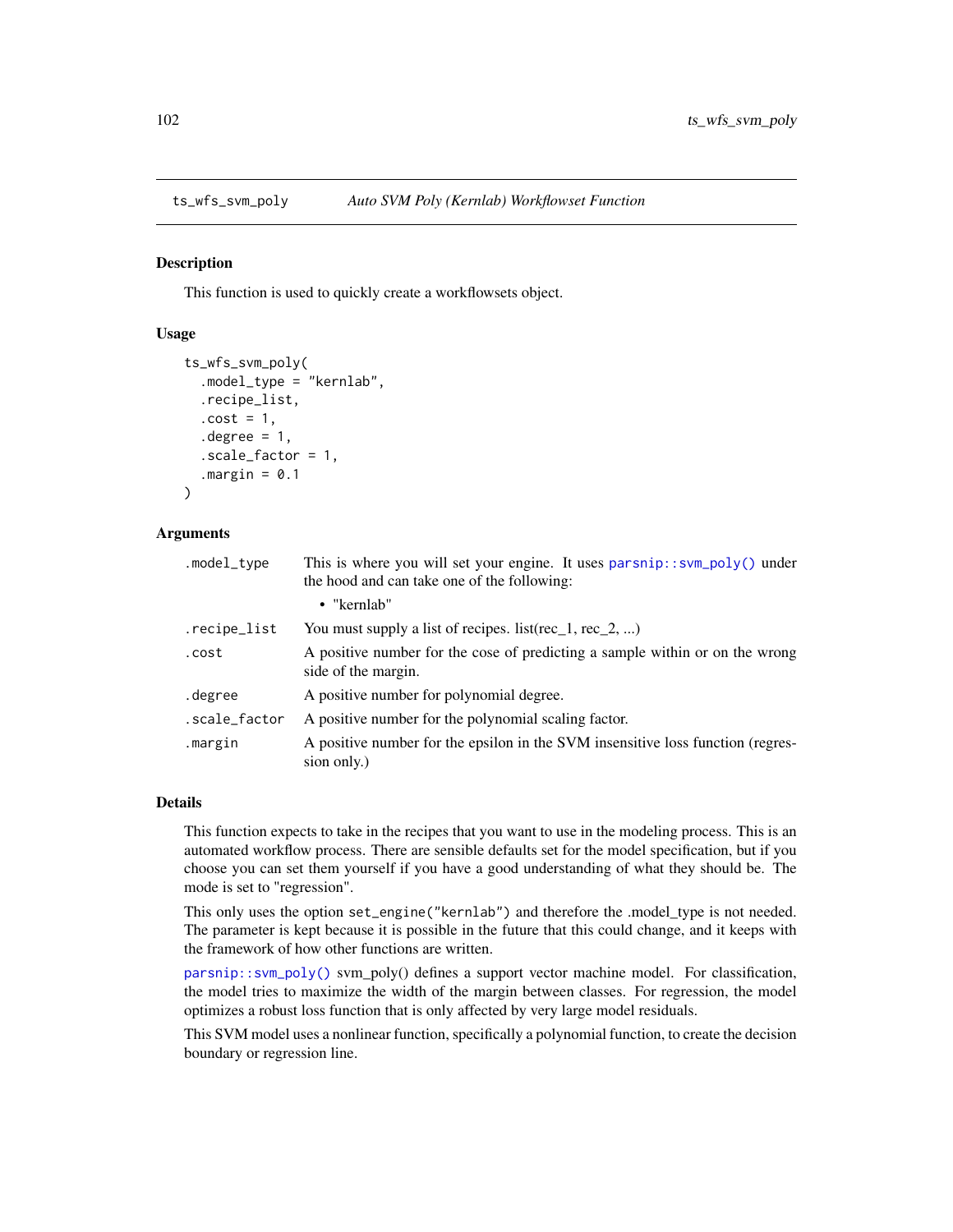<span id="page-102-1"></span>ts\_wfs\_svm\_rbf 103

# Value

Returns a workflowsets object.

#### Author(s)

Steven P. Sanderson II, MPH

# See Also

<https://workflowsets.tidymodels.org/>

[https://parsnip.tidymodels.org/reference/svm\\_poly.html](https://parsnip.tidymodels.org/reference/svm_poly.html)

```
Other Auto Workflowsets: ts_wfs_arima_boost(), ts_wfs_auto_arima(), ts_wfs_ets_reg(),
ts_wfs_lin_reg(), ts_wfs_mars(), ts_wfs_nnetar_reg(), ts_wfs_prophet_reg(), ts_wfs_svm_rbf()
```
# Examples

```
suppressPackageStartupMessages(library(modeltime))
suppressPackageStartupMessages(library(timetk))
suppressPackageStartupMessages(library(dplyr))
suppressPackageStartupMessages(library(rsample))
data <- AirPassengers %>%
  ts_to_tbl() %>%
  select(-index)
splits <- time_series_split(
  data
  , date_col
  , assess = 12, skip = 3
  , cumulative = TRUE
)
rec_objs <- ts_auto_recipe(
.data = training(splits)
 , .date_col = date_col
  , .pred_col = value
\lambdawf_sets <- ts_wfs_svm_poly("kernlab", rec_objs)
wf_sets
```
<span id="page-102-0"></span>ts\_wfs\_svm\_rbf *Auto SVM RBF (Kernlab) Workflowset Function*

#### Description

This function is used to quickly create a workflowsets object.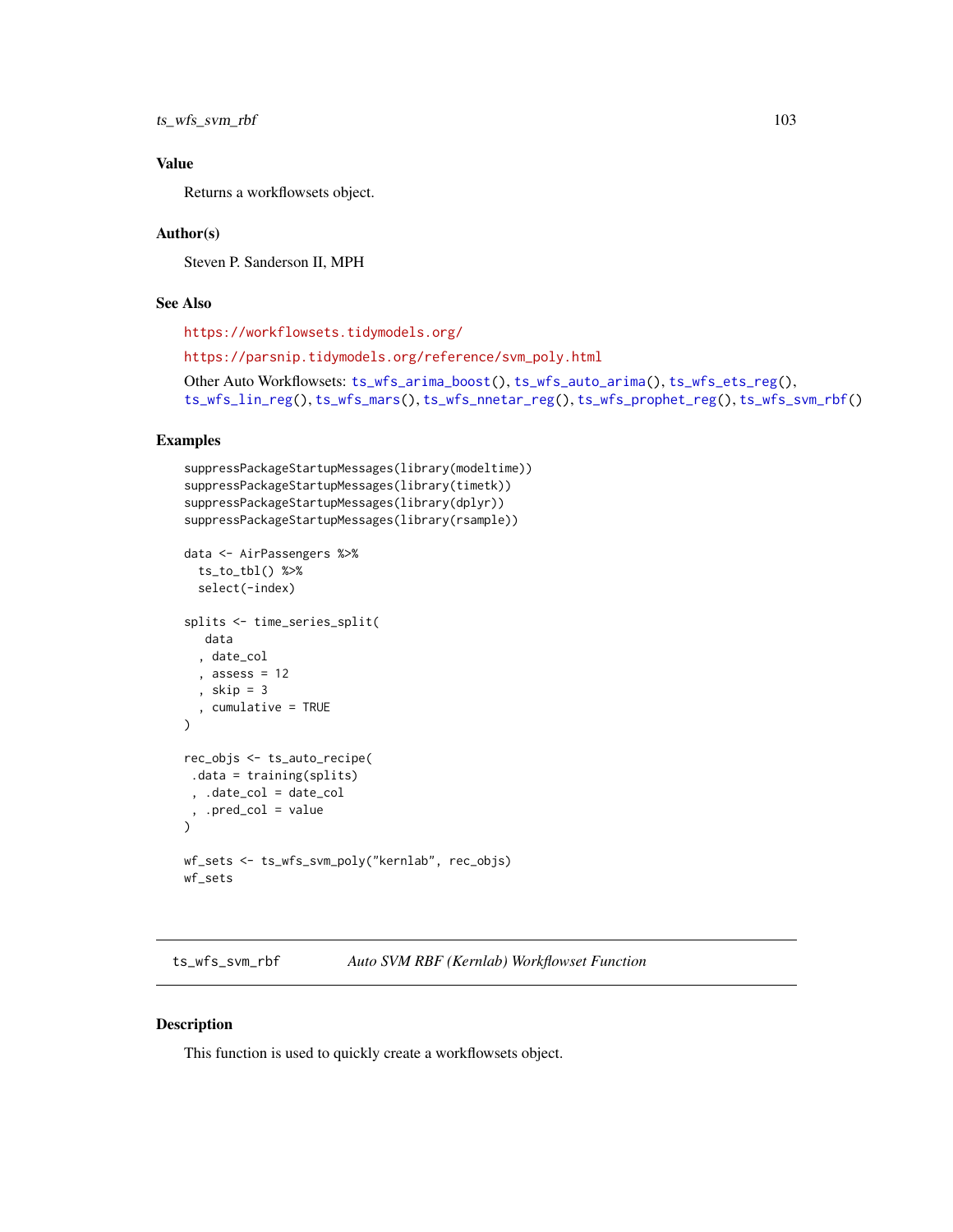#### Usage

```
ts_wfs_svm_rbf(
  .model_type = "kernlab",
  .recipe_list,
  . \text{cost} = 1,
  rbf_sigma = 0.01,
  .margin = 0.1)
```
#### Arguments

| .model_type  | This is where you will set your engine. It uses $param: \mathsf{sym\_rbf}()$ under the<br>hood and can take one of the following: |
|--------------|-----------------------------------------------------------------------------------------------------------------------------------|
|              | • "kernlab"                                                                                                                       |
| .recipe_list | You must supply a list of recipes. list(rec_1, rec_2, )                                                                           |
| .cost        | A positive number for the cost of predicting a sample within or on the wrong<br>side of the margin.                               |
| .rbf_sigma   | A positive number for the radial basis function.                                                                                  |
| .margin      | A positive number for the epsilon in the SVM insensitive loss function (regres-<br>sion only).                                    |

# Details

This function expects to take in the recipes that you want to use in the modeling process. This is an automated workflow process. There are sensible defaults set for the model specification, but if you choose you can set them yourself if you have a good understanding of what they should be. The mode is set to "regression".

This only uses the option set\_engine("kernlab") and therefore the .model\_type is not needed. The parameter is kept because it is possible in the future that this could change, and it keeps with the framework of how other functions are written.

[parsnip::svm\\_rbf\(\)](#page-0-0) svm\_rbf() defines a support vector machine model. For classification, the model tries to maximize the width of the margin between classes. For regression, the model optimizes a robust loss function that is only affected by very large model residuals.

This SVM model uses a nonlinear function, specifically a polynomial function, to create the decision boundary or regression line.

# Value

Returns a workflowsets object.

#### Author(s)

Steven P. Sanderson II, MPH

<span id="page-103-0"></span>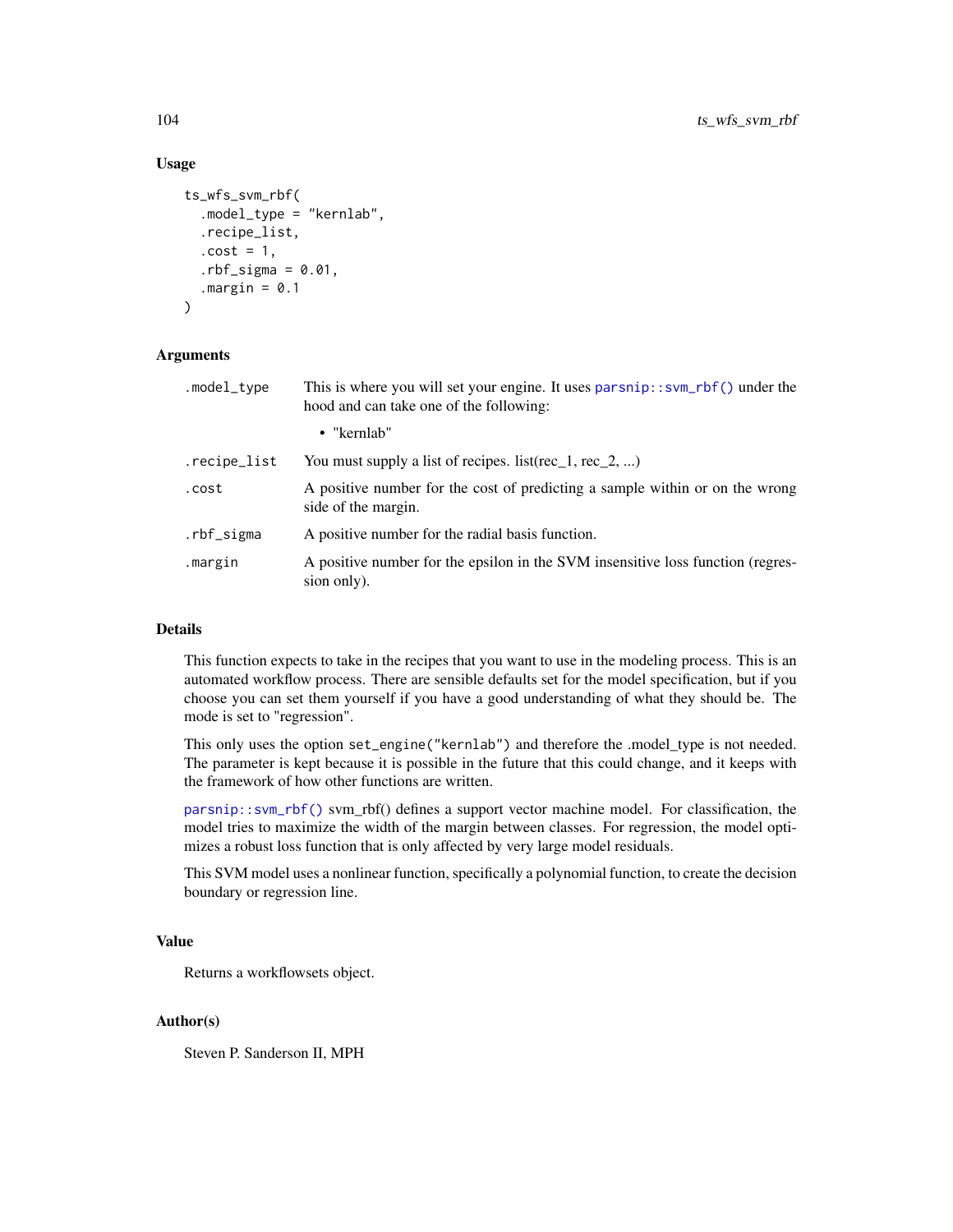# <span id="page-104-0"></span>ts\_wfs\_svm\_rbf 105

# See Also

<https://workflowsets.tidymodels.org/>

[https://parsnip.tidymodels.org/reference/svm\\_rbf.html](https://parsnip.tidymodels.org/reference/svm_rbf.html)

```
Other Auto Workflowsets: ts_wfs_arima_boost(), ts_wfs_auto_arima(), ts_wfs_ets_reg(),
ts_wfs_lin_reg(), ts_wfs_mars(), ts_wfs_nnetar_reg(), ts_wfs_prophet_reg(), ts_wfs_svm_poly()
```

```
suppressPackageStartupMessages(library(modeltime))
suppressPackageStartupMessages(library(timetk))
suppressPackageStartupMessages(library(dplyr))
suppressPackageStartupMessages(library(rsample))
data <- AirPassengers %>%
 ts_to_tbl() %>%
 select(-index)
splits <- time_series_split(
  data
  , date_col
  , assess = 12
  , skip = 3
  , cumulative = TRUE
\mathcal{L}rec_objs <- ts_auto_recipe(
.data = training(splits)
 , .date_col = date_col
 , .pred_col = value
\lambdawf_sets <- ts_wfs_svm_rbf("kernlab", rec_objs)
wf_sets
```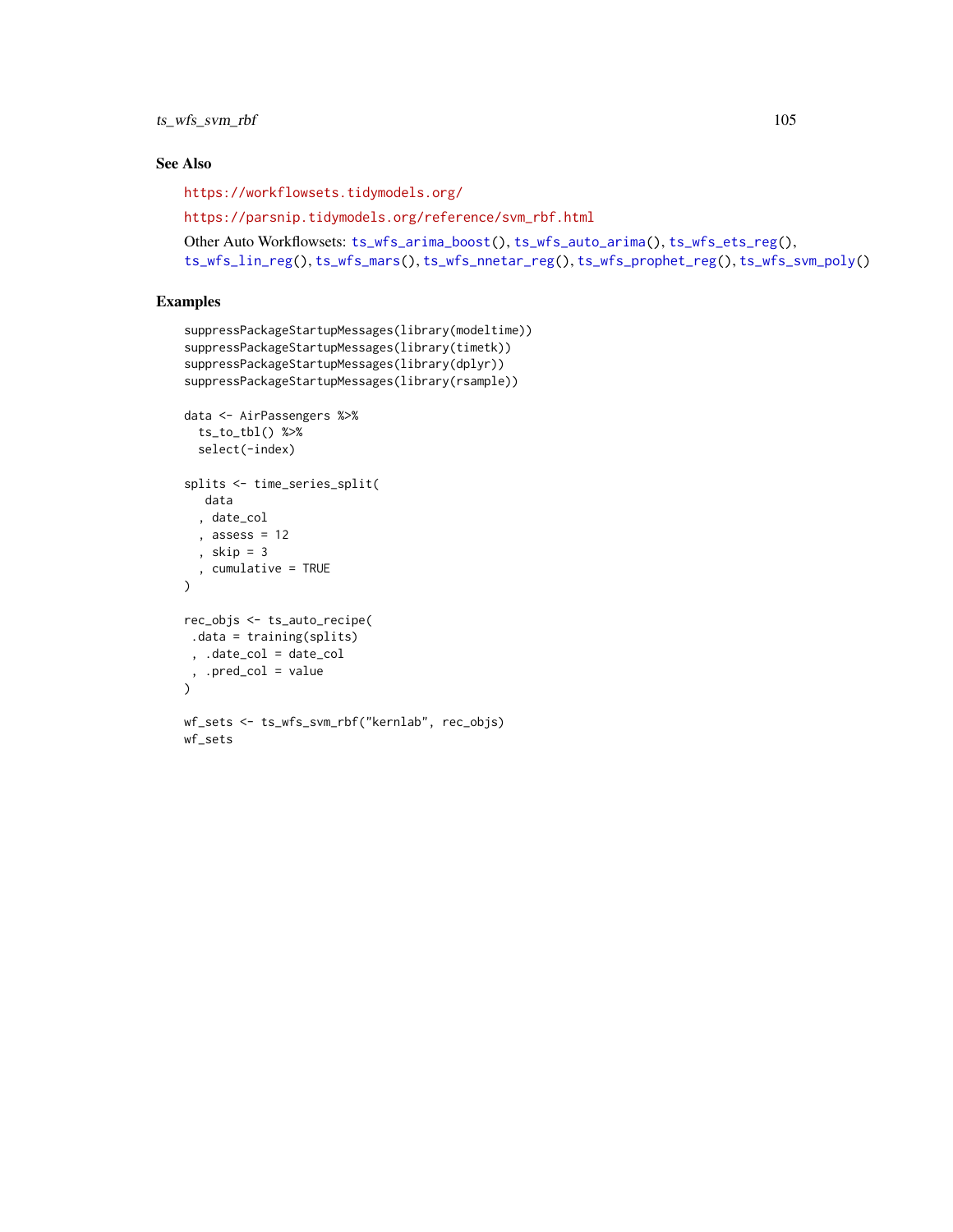# **Index**

∗ Augment Function ts\_acceleration\_augment, [13](#page-12-1) ts\_velocity\_augment, [84](#page-83-1) ∗ Auto Workflowsets ts\_wfs\_arima\_boost, [87](#page-86-1) ts\_wfs\_auto\_arima, [89](#page-88-1) ts\_wfs\_ets\_reg, [91](#page-90-1) ts\_wfs\_lin\_reg, [93](#page-92-1) ts\_wfs\_mars, [95](#page-94-1) ts\_wfs\_nnetar\_reg, [97](#page-96-1) ts\_wfs\_prophet\_reg, [99](#page-98-1) ts\_wfs\_svm\_poly, [102](#page-101-1) ts\_wfs\_svm\_rbf, [103](#page-102-1) ∗ Boiler\_Plate ts\_auto\_arima, [17](#page-16-0) ts\_auto\_arima\_xgboost, [19](#page-18-0) ts\_auto\_croston, [21](#page-20-0) ts\_auto\_exp\_smoothing, [23](#page-22-0) ts\_auto\_glmnet, [26](#page-25-0) ts\_auto\_lm, [28](#page-27-0) ts\_auto\_mars, [30](#page-29-0) ts\_auto\_nnetar, [32](#page-31-0) ts\_auto\_prophet\_boost, [34](#page-33-0) ts\_auto\_prophet\_reg, [36](#page-35-0) ts\_auto\_smooth\_es, [40](#page-39-0) ts\_auto\_svm\_poly, [42](#page-41-0) ts\_auto\_svm\_rbf, [45](#page-44-0) ts\_auto\_theta, [47](#page-46-0) ts\_auto\_xgboost, [49](#page-48-0) ∗ Clustering ts\_feature\_cluster, [54](#page-53-0) ts\_feature\_cluster\_plot, [56](#page-55-0) ∗ Helper ts\_model\_spec\_tune\_template, [70](#page-69-0) ∗ Model Tuning ts\_model\_auto\_tune, [62](#page-61-0) ts\_model\_spec\_tune\_template, [70](#page-69-0) ∗ Plot ts\_qq\_plot, [73](#page-72-1)

ts\_scedacity\_scatter\_plot, [78](#page-77-1) ∗ Recipes step\_ts\_acceleration, [7](#page-6-0) step\_ts\_velocity, [9](#page-8-0) ∗ SVM ts\_auto\_svm\_poly, [42](#page-41-0) ts\_auto\_svm\_rbf, [45](#page-44-0) ∗ Simulator ts\_arima\_simulator, [15](#page-14-0) ts\_forecast\_simulator, [58](#page-57-0) ∗ Utility calibrate\_and\_plot, [3](#page-2-1) model\_extraction\_helper, [6](#page-5-1) ts\_info\_tbl, [59](#page-58-1) ts\_model\_compare, [66](#page-65-1) ts\_model\_rank\_tbl, [68](#page-67-1) ts\_qq\_plot, [73](#page-72-1) ts\_scedacity\_scatter\_plot, [78](#page-77-1) ts\_to\_tbl, [83](#page-82-1) ∗ Vector Function ts\_acceleration\_vec, [14](#page-13-1) ts\_velocity\_vec, [85](#page-84-0) ∗ arima\_xgboost ts\_auto\_arima\_xgboost, [19](#page-18-0) ∗ arima ts\_auto\_arima, [17](#page-16-0) ∗ croston ts\_auto\_croston, [21](#page-20-0) ∗ ets ts\_auto\_exp\_smoothing, [23](#page-22-0) ∗ exp\_smoothing ts\_auto\_croston, [21](#page-20-0) ts\_auto\_exp\_smoothing, [23](#page-22-0) ts\_auto\_smooth\_es, [40](#page-39-0) ts\_auto\_theta, [47](#page-46-0) ∗ glmnet ts\_auto\_glmnet, [26](#page-25-0) ∗ lm ts\_auto\_lm, [28](#page-27-0)

```
106
```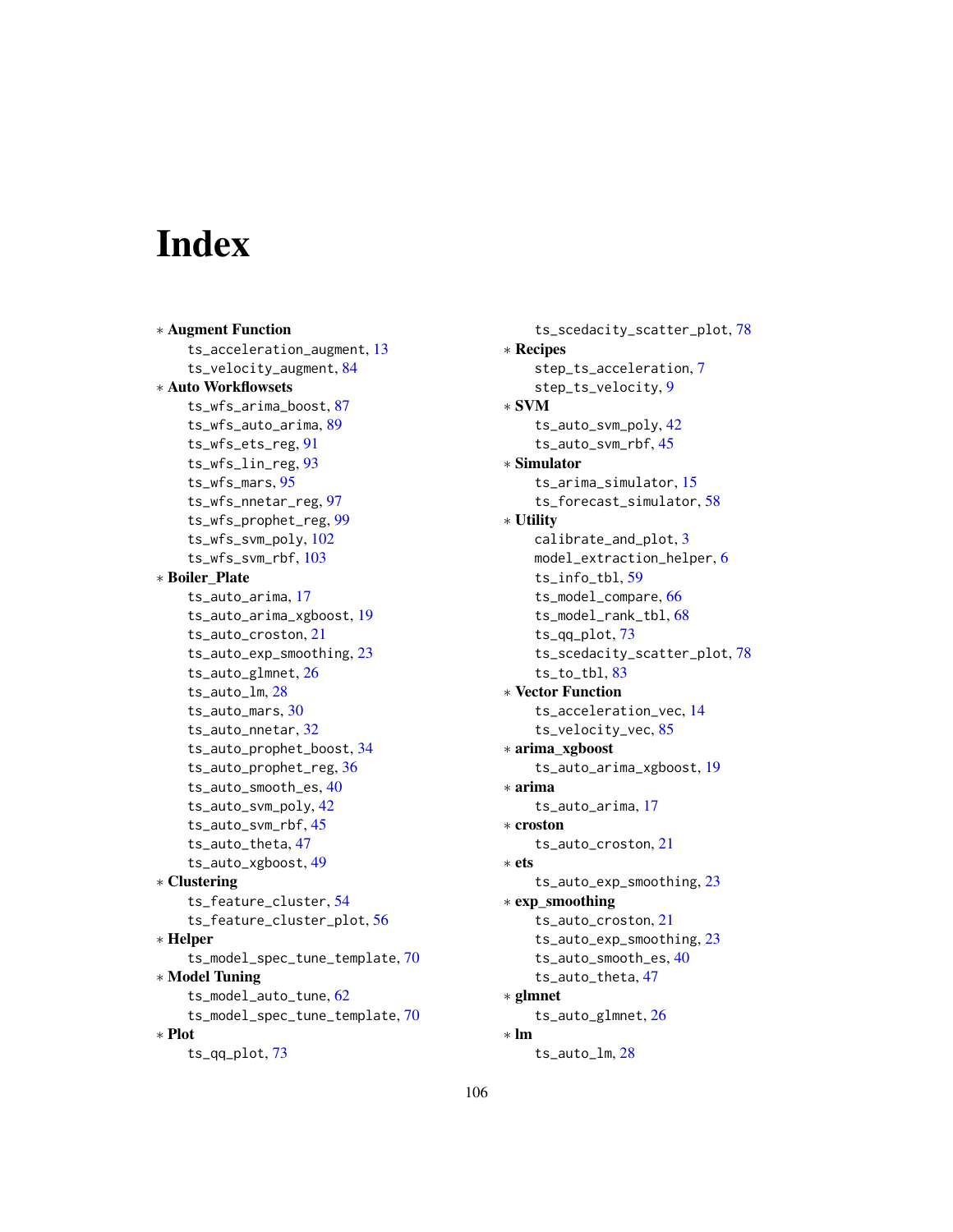#### INDEX  $107$

```
∗ mars
    ts_auto_mars, 30
∗ nnetar
    ts_auto_nnetar, 32
∗ poly
    ts_auto_svm_poly, 42
∗ prophet
    ts_auto_prophet_boost, 34
    ts_auto_prophet_reg, 36
∗ rbf
    ts_auto_svm_rbf, 45
∗ smooth_es
    ts_auto_smooth_es, 40
∗ theta
    ts_auto_theta, 47
∗ xgboost
    ts_auto_xgboost, 49
Arima, 6, 58
auto.arima, 6, 58
calibrate_and_plot, 3, 6, 60, 67, 69, 74, 79,
        83
color_blind, 5
dials::grid_latin_hypercube(), 63
ets, 6, 58
forecast::simulate.Arima(), 58
model_extraction_helper, 4, 6, 60, 67, 69,
        74, 79, 83
modeltime::arima_boost(), 88
modeltime::arima_reg(), 90
modeltime::default_forecast_accuracy_metric_set(),
35, 38, 42, 44, 46, 48, 50
        18, 20, 22, 24, 27, 29, 31, 33, 35, 37,
        41, 43, 46, 50
modeltime::exp_smoothing(), 91, 92
modeltime::modeltime_calibrate(), 3
modeltime::nnetar_reg(), 97, 98
modeltime::plot_modeltime_forecast(),
        3
modeltime::prophet_boost(), 99
modeltime::prophet_reg(), 99
nnetar, 6, 58
parsnip::linear_reg(), 94
parsnip::mars(), 95
```

```
parsnip::set_engine(), 70
parsnip::svm_poly(), 102
parsnip::svm_rbf(), 104
plotly::ggplotly(), 51
recipes::step_nzv(), 39
recipes::step_rm(), 8, 9
recipes::step_YeoJohnson(), 39
rlang::enquo(), 13, 84
simulate, 58
stats::arima.sim, 16
stats::arima.sim(), 16
stats::fft(), 11
stats::median(), 15
step_ts_acceleration, 7, 10
step_ts_velocity, 8, 9
tidy_fft, 11
timetk::slidify_vec(), 81
timetk::step_fourier(), 39
timetk::step_timeseries_signature(),
         39
timetk::time_series_cv(), 18, 20, 22, 24,
         27, 29, 31, 33, 35, 37, 41, 43, 46, 50,
         63, 64
timetk::tk_index(), 58
timetk::tk_tbl(), 83
ts_acceleration_augment, 13, 84
ts_acceleration_augment(), 14
ts_acceleration_vec, 14, 85
ts_arima_simulator, 15, 59
ts_auto_arima, 17, 20, 23, 25, 27, 29, 31, 33,
ts_auto_arima_xgboost, 18, 19, 23, 25, 27,
         29, 31, 33, 35, 38, 42, 44, 46, 48, 50
ts_auto_croston, 18, 20, 21, 25, 27, 29, 31,
         33, 35, 38, 42, 44, 46, 48, 50
ts_auto_exp_smoothing, 18, 20, 23, 23, 27,
         29, 31, 33, 35, 38, 42, 44, 46, 48, 50
ts_auto_glmnet, 18, 20, 23, 25, 26, 29, 31,
         33, 35, 38, 42, 44, 46, 48, 50
ts_auto_lm, 18, 20, 23, 25, 27, 28, 31, 33, 35,
         38, 42, 44, 46, 48, 50
ts_auto_mars, 18, 20, 23, 25, 27, 29, 30, 33,
         35, 38, 42, 44, 46, 48, 50
ts_auto_nnetar, 18, 20, 23, 25, 27, 29, 31,
         32, 35, 38, 42, 44, 46, 48, 50
```